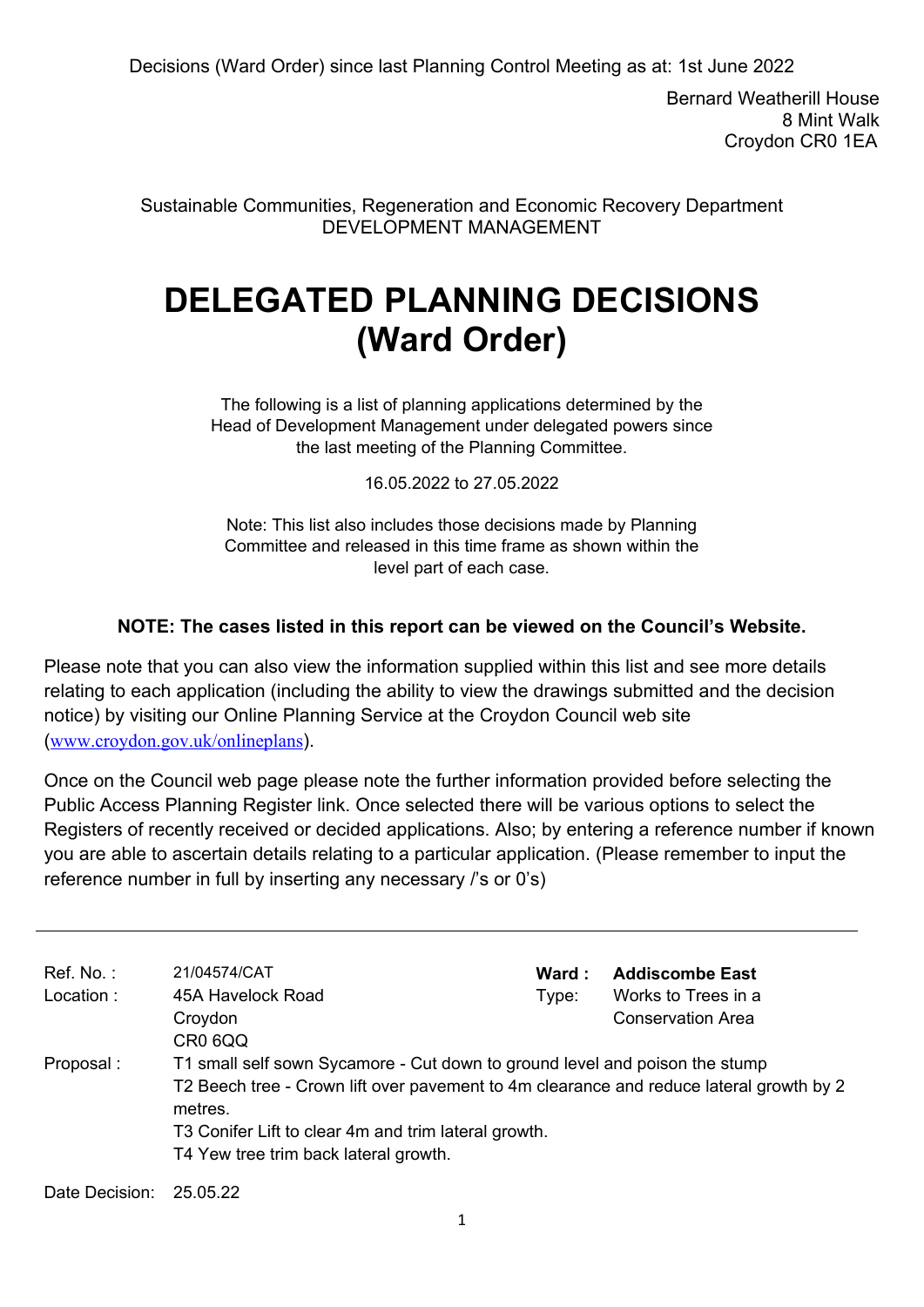| Level:                    | <b>Delegated Business Meeting</b>                                                                             |                |                                                          |
|---------------------------|---------------------------------------------------------------------------------------------------------------|----------------|----------------------------------------------------------|
|                           |                                                                                                               |                |                                                          |
| Ref. No.:<br>Location:    | 21/05985/HSE<br>6 Havelock Road                                                                               | Ward:<br>Type: | <b>Addiscombe East</b><br><b>Householder Application</b> |
|                           | Croydon                                                                                                       |                |                                                          |
|                           | CR0 6QP                                                                                                       |                |                                                          |
| Proposal:                 | Conversion of loft to habitable space. Erection of four rear dormers. Installation of four                    |                |                                                          |
|                           | rooflights to the front roof slope.                                                                           |                |                                                          |
| Date Decision:            | 27.05.22                                                                                                      |                |                                                          |
| <b>Permission Refused</b> |                                                                                                               |                |                                                          |
|                           |                                                                                                               |                |                                                          |
| Level:                    | <b>Delegated Business Meeting</b>                                                                             |                |                                                          |
|                           |                                                                                                               |                |                                                          |
| Ref. No.:                 | 21/06246/HSE                                                                                                  | Ward:          | <b>Addiscombe East</b>                                   |
| Location:                 | 24 Teevan Road                                                                                                | Type:          | <b>Householder Application</b>                           |
|                           | Croydon                                                                                                       |                |                                                          |
|                           | CR0 6RN                                                                                                       |                |                                                          |
| Proposal:                 | Erection of single-storey rear extension (following demolition of existing rear addition),<br>and Alterations |                |                                                          |
| Date Decision:            | 24.05.22                                                                                                      |                |                                                          |
| <b>Permission Granted</b> |                                                                                                               |                |                                                          |
|                           |                                                                                                               |                |                                                          |
| Level:                    | <b>Delegated Business Meeting</b>                                                                             |                |                                                          |
|                           |                                                                                                               |                |                                                          |
| Ref. No.:                 | 21/06382/HSE                                                                                                  | Ward:          | <b>Addiscombe East</b>                                   |
| Location:                 | 82 Northampton Road                                                                                           | Type:          | <b>Householder Application</b>                           |
|                           | Croydon                                                                                                       |                |                                                          |
|                           | CR0 7HT                                                                                                       |                |                                                          |
| Proposal:                 | Conversion of loft to habitable space and erection of roof extensions.                                        |                |                                                          |
| Date Decision:            | 16.05.22                                                                                                      |                |                                                          |
| <b>Permission Refused</b> |                                                                                                               |                |                                                          |
| Level:                    | <b>Delegated Business Meeting</b>                                                                             |                |                                                          |
|                           |                                                                                                               |                |                                                          |
| Ref. No.:                 | 22/00845/LP                                                                                                   | Ward:          | <b>Addiscombe East</b>                                   |
| Location:                 | 22 Dalmally Road                                                                                              | Type:          | LDC (Proposed) Operations                                |
|                           | Croydon                                                                                                       |                | edged                                                    |
|                           | CR0 6LS                                                                                                       |                |                                                          |

### **No objection (tree works in Con Areas)**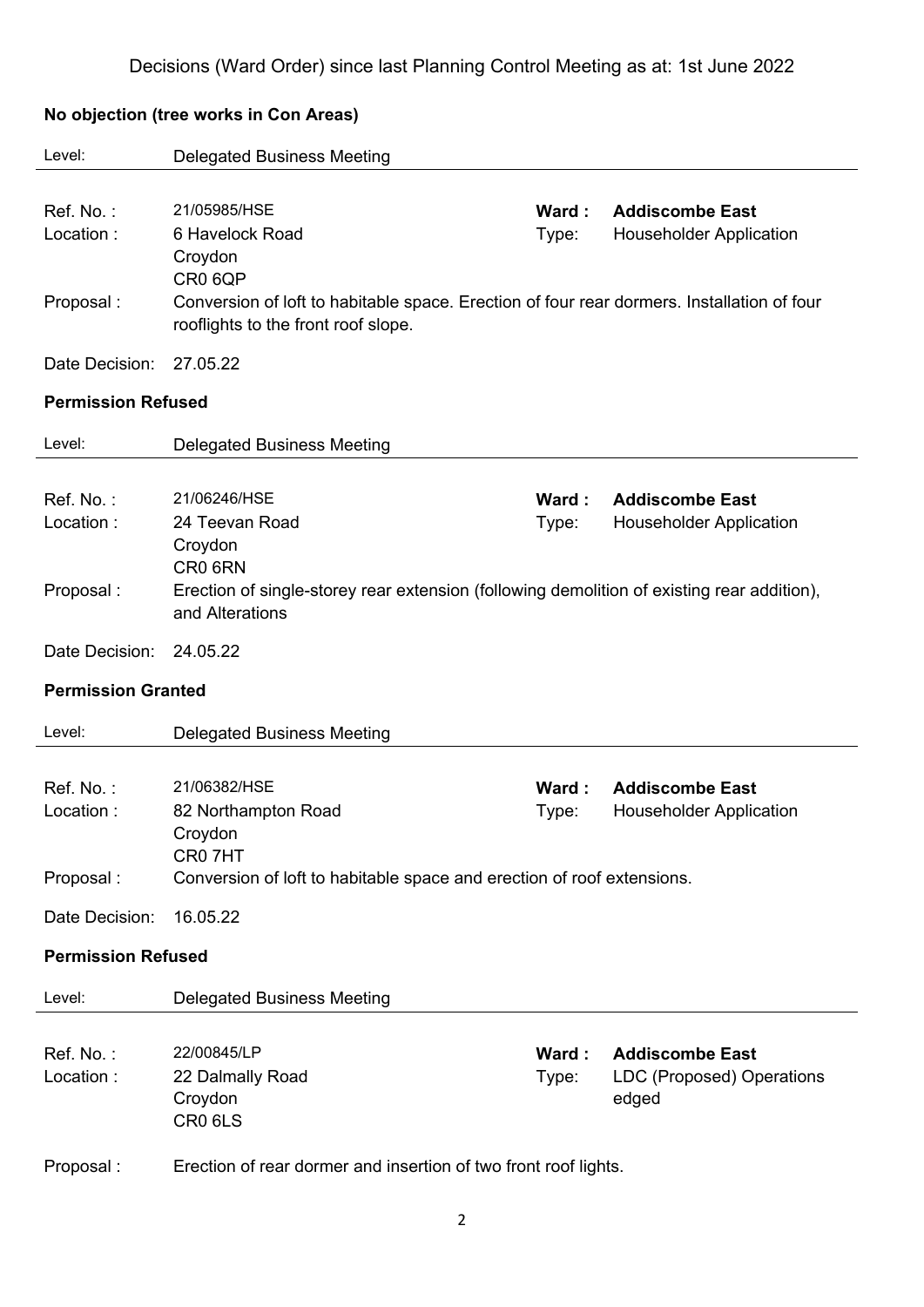Date Decision: 24.05.22

# **Lawful Dev. Cert. Granted (proposed)**

| Level:                    | <b>Delegated Business Meeting</b>                                                                                                                                  |                |                                                                          |
|---------------------------|--------------------------------------------------------------------------------------------------------------------------------------------------------------------|----------------|--------------------------------------------------------------------------|
| Ref. No.:<br>Location:    | 22/01368/FUL<br>175-177 Lower Addiscombe Road<br>Croydon<br>CR <sub>0</sub> 6PZ                                                                                    | Ward:<br>Type: | <b>Addiscombe East</b><br>Full planning permission                       |
| Proposal:                 | Proposed change of use from bed and breakfast (Class C1) to supported living<br>accommodation (Class C2) to house 20 young adults on a temporary basis for 5 years |                |                                                                          |
| Date Decision:            | 26.05.22                                                                                                                                                           |                |                                                                          |
| <b>Permission Refused</b> |                                                                                                                                                                    |                |                                                                          |
| Level:                    | <b>Delegated Business Meeting</b>                                                                                                                                  |                |                                                                          |
| Ref. No.:<br>Location:    | 22/01377/HSE<br>7 Carlyle Road<br>Croydon<br>CR07HN                                                                                                                | Ward:<br>Type: | <b>Addiscombe East</b><br><b>Householder Application</b>                 |
| Proposal:                 | Alterations, erection of roof infill extension, rear dormer extension and provision of 2<br>rooflights in front roofslope and 1 window in side elevation           |                |                                                                          |
| Date Decision:            | 27.05.22                                                                                                                                                           |                |                                                                          |
| <b>Permission Granted</b> |                                                                                                                                                                    |                |                                                                          |
| Level:                    | <b>Delegated Business Meeting</b>                                                                                                                                  |                |                                                                          |
| Ref. No.:<br>Location:    | 22/01681/CAT<br>245 Addiscombe Road<br>Croydon<br>CR0 6SQ                                                                                                          | Type:          | Ward: Addiscombe East<br>Works to Trees in a<br><b>Conservation Area</b> |
| Proposal:                 | T2 Oak - Fell                                                                                                                                                      |                |                                                                          |
| Date Decision:            | 20.05.22                                                                                                                                                           |                |                                                                          |
|                           | No objection (tree works in Con Areas)                                                                                                                             |                |                                                                          |
| Level:                    | <b>Delegated Business Meeting</b>                                                                                                                                  |                |                                                                          |
| Ref. No.:                 | 22/01764/LP                                                                                                                                                        | Ward:          | <b>Addiscombe East</b>                                                   |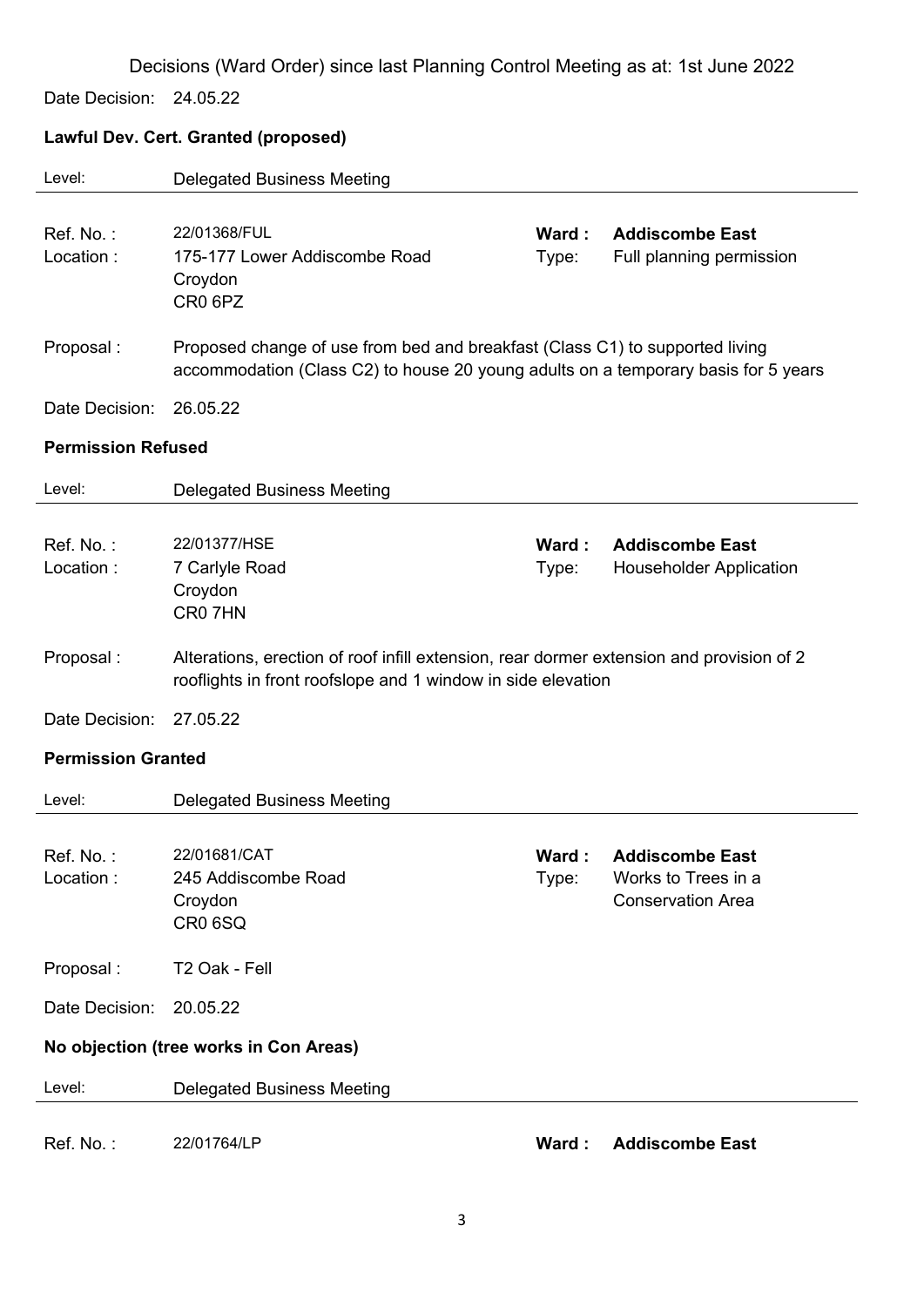Decisions (Ward Order) since last Planning Control Meeting as at: 1st June 2022 Location : 4 Green Court Avenue Croydon CR0 7LD Type: LDC (Proposed) Operations edged Proposal : Erection of a dormer extension in the rear roof slope and roof lights in the front roof slope Date Decision: 24.05.22 **Lawful Dev. Cert. Granted (proposed)** Level: Delegated Business Meeting Ref. No. : 22/01766/CAT **Ward : Addiscombe East** Location : Hamilton Court 66 Ashburton Road Croydon CR0 6AN Type: Works to Trees in a Conservation Area Proposal : T1: Group of Sycamores - remove two lowest limbs. Tidy up previous stubs. Reduce back remaining crown up to 2 m. To clear car parking bays. G1: Hawthorn group of 2 reduce back from car parking bys up to 2m. T4: Ash Tree - reduce back crown 2-2m from car parking bays. T2: Robinia - Reduce back 2-3m from car parking bays. T3: Silver Birch - Reduce back 2-3m from car parking bays. Maintenance. Date Decision: 20.05.22 **No objection (tree works in Con Areas)** Level: Delegated Business Meeting Ref. No. : 22/01917/LP **Ward : Addiscombe East** Location : 30 Sherwood Road **Croydon** CR0 7DH Type: LDC (Proposed) Operations edged Proposal : Loft conversion, erection of dormer to the rear roof and 3x roof lights to the front roof. Date Decision: 24.05.22 **Lawful Dev. Cert. Granted (proposed)** Level: Delegated Business Meeting

Ref. No. : 22/01933/LP **Ward : Addiscombe East** Location : 34A Nicholson Road **Croydon** CR0 6QS

Type: LDC (Proposed) Operations edged

### Proposal : L-shaped dormer and 2 x rooflights to front roof slope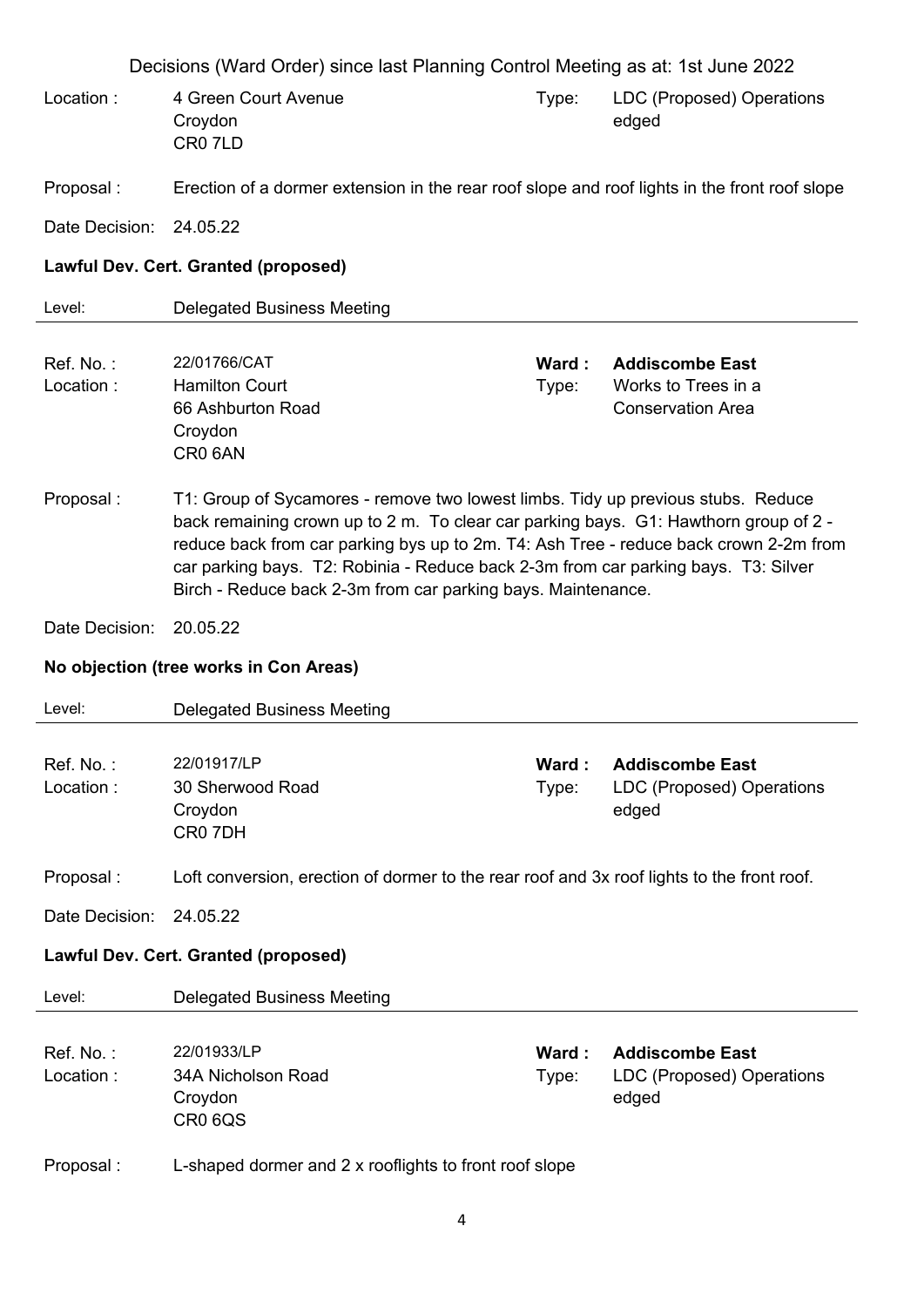Date Decision: 24.05.22

# **Lawful Dev. Cert. Granted (proposed)**

| Level:                              | <b>Delegated Business Meeting</b>                                                                                                                                                        |                |                                                              |  |
|-------------------------------------|------------------------------------------------------------------------------------------------------------------------------------------------------------------------------------------|----------------|--------------------------------------------------------------|--|
| Ref. No.:<br>Location:              | 22/02061/LP<br>6 Storrington Road<br>Croydon<br>CR0 6PN                                                                                                                                  | Ward:<br>Type: | <b>Addiscombe East</b><br>LDC (Proposed) Operations<br>edged |  |
| Proposal:                           | Erect a single storey rear extension.                                                                                                                                                    |                |                                                              |  |
| Date Decision:                      | 27.05.22                                                                                                                                                                                 |                |                                                              |  |
|                                     | <b>Lawful Dev. Cert. Granted (proposed)</b>                                                                                                                                              |                |                                                              |  |
| Level:                              | <b>Delegated Business Meeting</b>                                                                                                                                                        |                |                                                              |  |
| Ref. No.:<br>Location:<br>Proposal: | 21/06141/LP<br>14 John's Terrace<br>Croydon<br>CR <sub>0</sub> 6TD<br>Erection of a single-storey rear extension and rear dormer.                                                        | Ward:<br>Type: | <b>Addiscombe West</b><br>LDC (Proposed) Operations<br>edged |  |
| Date Decision:                      | 26.05.22                                                                                                                                                                                 |                |                                                              |  |
|                                     | <b>Lawful Dev. Cert. Granted (proposed)</b>                                                                                                                                              |                |                                                              |  |
| Level:                              | <b>Delegated Business Meeting</b>                                                                                                                                                        |                |                                                              |  |
| Ref. No.:<br>Location:<br>Proposal: | 21/06190/HSE<br>27 Rymer Road<br>Croydon<br>CR0 6EF<br>Alterations, erection of single-storey side/rear extension, installation of door in rear<br>elevation and removal of front porch. | Ward:<br>Type: | <b>Addiscombe West</b><br><b>Householder Application</b>     |  |
| Date Decision:                      | 25.05.22                                                                                                                                                                                 |                |                                                              |  |
| <b>Permission Granted</b>           |                                                                                                                                                                                          |                |                                                              |  |
| Level:                              | <b>Delegated Business Meeting</b>                                                                                                                                                        |                |                                                              |  |
| Ref. No.:<br>Location:              | 22/00214/HSE<br>14 Leslie Park Road<br>Croydon<br>CR0 6TN                                                                                                                                | Ward:<br>Type: | <b>Addiscombe West</b><br><b>Householder Application</b>     |  |
| Proposal:                           | Erection of a single-storey rear/side wraparound extension (following demolition of<br>existing single-storey structure)                                                                 |                |                                                              |  |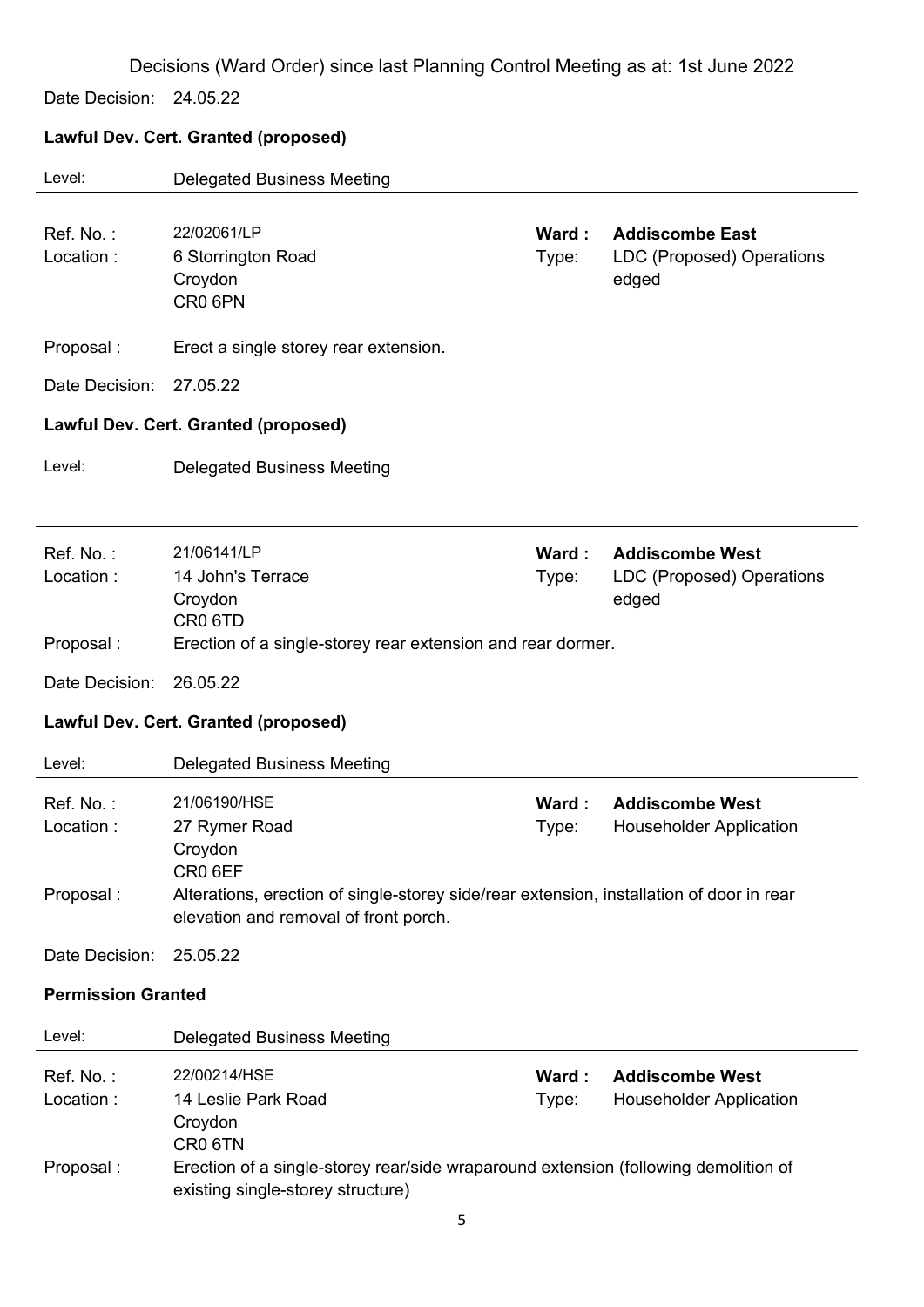Date Decision: 26.05.22

### **Permission Granted**

| Level:                 | <b>Delegated Business Meeting</b>                                                                                                                                                                                                                                                                                                                                                                                                                                                 |                |                                                                           |  |
|------------------------|-----------------------------------------------------------------------------------------------------------------------------------------------------------------------------------------------------------------------------------------------------------------------------------------------------------------------------------------------------------------------------------------------------------------------------------------------------------------------------------|----------------|---------------------------------------------------------------------------|--|
| Ref. No.:<br>Location: | 22/00351/DISC<br><b>Grassmere House</b><br>40 Cherry Orchard Road<br>Croydon<br>CR0 6GA                                                                                                                                                                                                                                                                                                                                                                                           | Ward:<br>Type: | <b>Addiscombe West</b><br><b>Discharge of Conditions</b>                  |  |
| Proposal:              | Discharge part 3 of Condition 24 (Contaminated Land) attached to planning permission<br>ref. 18/03320/FUL as amended by Non-Material Amendments refs. 20/00570/NMA and<br>20/06484/NMA for Demolition of the existing buildings, erection of a 7 to 9 storey building<br>to provide up to 120 residential units and associated amenity space, hard and soft<br>landscaping, boundary treatment, refuse storage, cycle parking and car parking with<br>associated vehicle accesses |                |                                                                           |  |
| Date Decision:         | 19.05.22                                                                                                                                                                                                                                                                                                                                                                                                                                                                          |                |                                                                           |  |
| Not approved           |                                                                                                                                                                                                                                                                                                                                                                                                                                                                                   |                |                                                                           |  |
| Level:                 | <b>Delegated Business Meeting</b>                                                                                                                                                                                                                                                                                                                                                                                                                                                 |                |                                                                           |  |
| Ref. No.:<br>Location: | 22/00970/CAT<br>Flat 2<br>32 Clyde Road<br>Croydon<br>CR0 6SU                                                                                                                                                                                                                                                                                                                                                                                                                     | Ward:<br>Type: | <b>Addiscombe West</b><br>Works to Trees in a<br><b>Conservation Area</b> |  |
| Proposal:              | Fir tree. Needs cutting back as has grown substantially.                                                                                                                                                                                                                                                                                                                                                                                                                          |                |                                                                           |  |
| Date Decision:         | 25.05.22                                                                                                                                                                                                                                                                                                                                                                                                                                                                          |                |                                                                           |  |
|                        | No objection (tree works in Con Areas)                                                                                                                                                                                                                                                                                                                                                                                                                                            |                |                                                                           |  |
| Level:                 | <b>Delegated Business Meeting</b>                                                                                                                                                                                                                                                                                                                                                                                                                                                 |                |                                                                           |  |
| Ref. No.:<br>Location: | 22/00982/DISC<br>51 Warren Road<br>Croydon<br>CR0 6PF                                                                                                                                                                                                                                                                                                                                                                                                                             | Ward:<br>Type: | <b>Addiscombe West</b><br>Discharge of Conditions                         |  |
| Proposal:              | Discharge of Condition 3 (Waste Management Plan) attached to permission<br>21/01186/FUL for 'Change of use from small HMO (C4 Use Class) to large HMO (Sui<br>Generis)'                                                                                                                                                                                                                                                                                                           |                |                                                                           |  |
| Date Decision:         | 26.05.22                                                                                                                                                                                                                                                                                                                                                                                                                                                                          |                |                                                                           |  |
| <b>Approved</b>        |                                                                                                                                                                                                                                                                                                                                                                                                                                                                                   |                |                                                                           |  |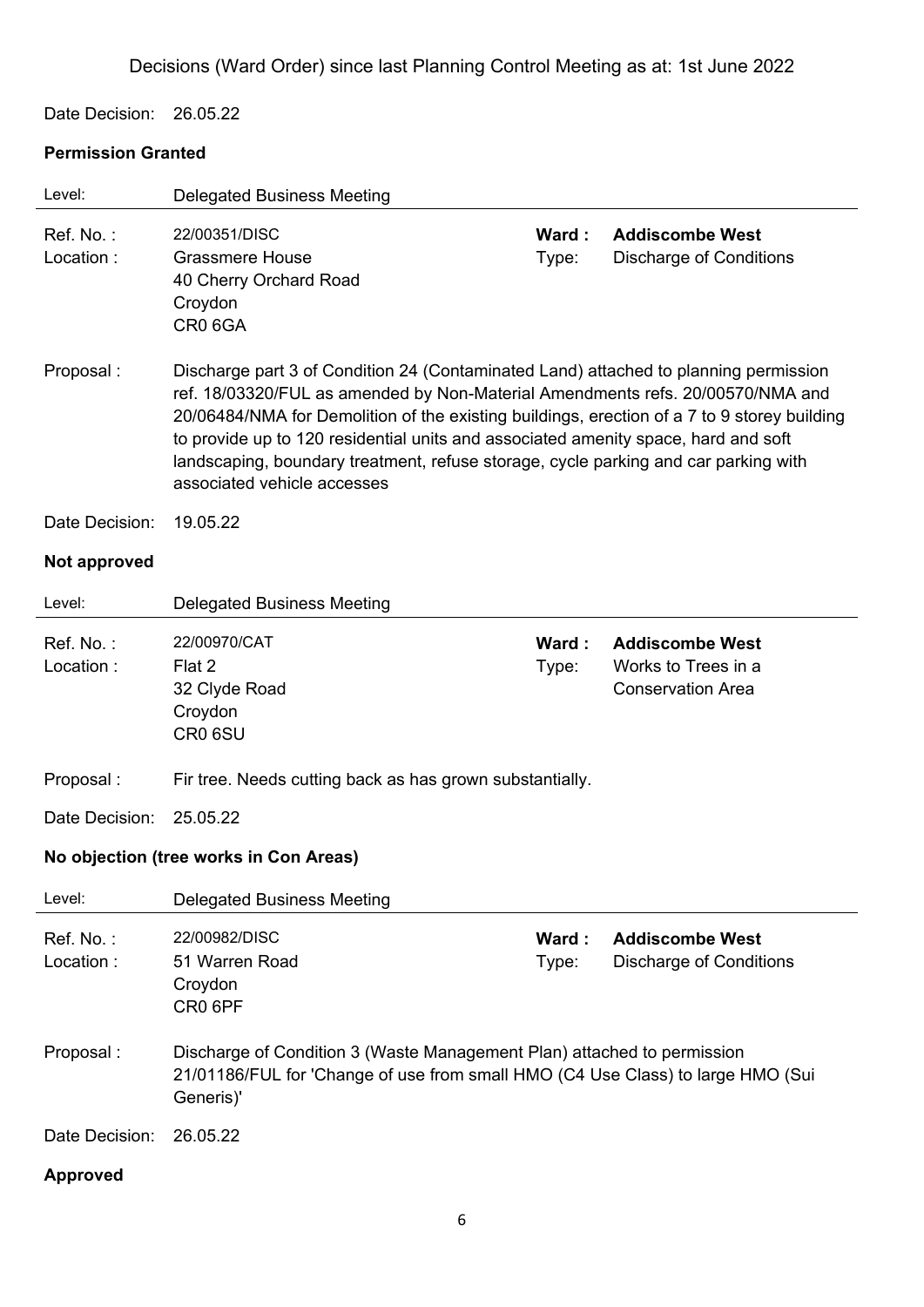| Decisions (Ward Order) since last Planning Control Meeting as at: 1st June 2022 |                                                                                                                                                                                                                                                                                                                                                                                                                                                                          |                |                                                              |  |
|---------------------------------------------------------------------------------|--------------------------------------------------------------------------------------------------------------------------------------------------------------------------------------------------------------------------------------------------------------------------------------------------------------------------------------------------------------------------------------------------------------------------------------------------------------------------|----------------|--------------------------------------------------------------|--|
| Level:                                                                          | <b>Delegated Business Meeting</b>                                                                                                                                                                                                                                                                                                                                                                                                                                        |                |                                                              |  |
| Ref. No.:<br>Location:                                                          | 22/01113/DISC<br>40-60, 42 & 42A Cherry Orchard Road<br>Croydon<br>CR0 6BA                                                                                                                                                                                                                                                                                                                                                                                               | Ward:<br>Type: | <b>Addiscombe West</b><br>Discharge of Conditions            |  |
| Proposal:                                                                       | Discharge Condition 4 (Public Art Strategy) attached to planning permission ref.<br>18/03320/FUL as amended by Non-Material Amendments refs. 20/00570/NMA and<br>20/06484/NMA for Demolition of the existing buildings, erection of a 7 to 9 storey building<br>to provide up to 120 residential units and associated amenity space, hard and soft<br>landscaping, boundary treatment, refuse storage, cycle parking and car parking with<br>associated vehicle accesses |                |                                                              |  |
| Date Decision:                                                                  | 27.05.22                                                                                                                                                                                                                                                                                                                                                                                                                                                                 |                |                                                              |  |
| Not approved                                                                    |                                                                                                                                                                                                                                                                                                                                                                                                                                                                          |                |                                                              |  |
| Level:                                                                          | <b>Delegated Business Meeting</b>                                                                                                                                                                                                                                                                                                                                                                                                                                        |                |                                                              |  |
| Ref. No.:<br>Location:                                                          | 22/01123/FUL<br>29 Lower Addiscombe Road<br>Croydon<br>CR0 6PQ                                                                                                                                                                                                                                                                                                                                                                                                           | Ward:<br>Type: | <b>Addiscombe West</b><br>Full planning permission           |  |
| Proposal:                                                                       | Retention of hot food take away (sui generis) on ground floor and the erection of a new<br>extract system to the rear.                                                                                                                                                                                                                                                                                                                                                   |                |                                                              |  |
| Date Decision:                                                                  | 27.05.22                                                                                                                                                                                                                                                                                                                                                                                                                                                                 |                |                                                              |  |
| <b>Permission Refused</b>                                                       |                                                                                                                                                                                                                                                                                                                                                                                                                                                                          |                |                                                              |  |
| Level:                                                                          | <b>Delegated Business Meeting</b>                                                                                                                                                                                                                                                                                                                                                                                                                                        |                |                                                              |  |
| Ref. No.:<br>Location:                                                          | 22/01149/LP<br>21 Dartnell Road<br>Croydon<br>CR <sub>0</sub> 6JB                                                                                                                                                                                                                                                                                                                                                                                                        | Ward:<br>Type: | <b>Addiscombe West</b><br>LDC (Proposed) Operations<br>edged |  |
| Proposal:                                                                       | Erection of single storey side extension.                                                                                                                                                                                                                                                                                                                                                                                                                                |                |                                                              |  |
| Date Decision:                                                                  | 24.05.22                                                                                                                                                                                                                                                                                                                                                                                                                                                                 |                |                                                              |  |
|                                                                                 | Certificate Refused (Lawful Dev. Cert.)                                                                                                                                                                                                                                                                                                                                                                                                                                  |                |                                                              |  |
| Level:                                                                          | <b>Delegated Business Meeting</b>                                                                                                                                                                                                                                                                                                                                                                                                                                        |                |                                                              |  |
| Ref. No.:                                                                       | 22/01534/TRE                                                                                                                                                                                                                                                                                                                                                                                                                                                             | Ward:          | <b>Addiscombe West</b>                                       |  |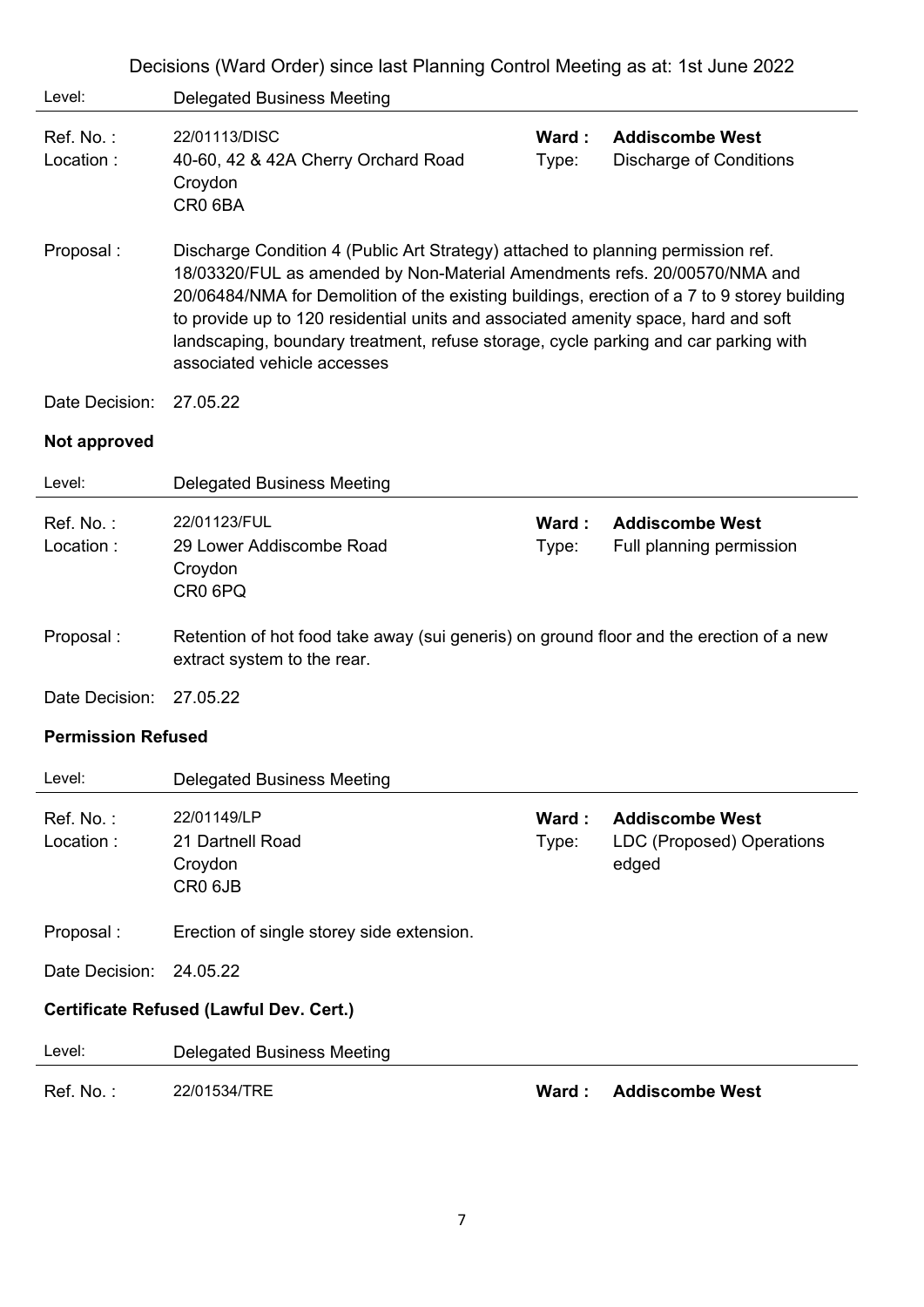| Location : | Peony Court                                                                      | I vpe: | Consent for works to protected |
|------------|----------------------------------------------------------------------------------|--------|--------------------------------|
|            | 58 Addiscombe Road                                                               |        | trees                          |
|            | Crovdon                                                                          |        |                                |
|            | CR <sub>0</sub> 5PH                                                              |        |                                |
|            |                                                                                  |        |                                |
| Proposal : | T2 - Copper Beech - Remove epicormic growth up to 3.5 metres, up to crown break. |        |                                |

- G1 2x Limes Pollard at 10 metres above ground level to create uniform height and framework of lateral pollard heads. Finished height will be 2.5 metres above historic topping point of the largest tree. (TPO 13, 1984)
- Date Decision: 20.05.22

#### **Consent Granted (Tree App.)**

| Level:                 | <b>Delegated Business Meeting</b>                                                                                                                                                                                                       |                |                                                                    |
|------------------------|-----------------------------------------------------------------------------------------------------------------------------------------------------------------------------------------------------------------------------------------|----------------|--------------------------------------------------------------------|
| Ref. No.:<br>Location: | 22/01776/PDO<br><b>Knollys House</b><br>17 Addiscombe Road<br>Croydon<br>CR0 6SR                                                                                                                                                        | Ward:<br>Type: | <b>Addiscombe West</b><br>Observations on permitted<br>development |
| Proposal:              | The proposed installation of 6no. new antennas, 1no. 600mm dish, 1no. 300mm dish,<br>3no. cabinet and ancillary works thereto.                                                                                                          |                |                                                                    |
| Date Decision:         | 17.05.22                                                                                                                                                                                                                                |                |                                                                    |
| <b>No Objection</b>    |                                                                                                                                                                                                                                         |                |                                                                    |
| Level:                 | <b>Delegated Business Meeting</b>                                                                                                                                                                                                       |                |                                                                    |
| Ref. No.:<br>Location: | 22/01231/GPDO<br>143 Brigstock Road<br><b>Thornton Heath</b><br>CR7 7JN                                                                                                                                                                 | Ward:<br>Type: | <b>Bensham Manor</b><br>Prior Appvl - up to two storeys<br>flats   |
| Proposal:              | Construction of two additional storeys to provide six self-contained flats (Prior Approval<br>under Schedule 2, Part 20, Class A of the Town and Country Planning (General<br>Permitted Development) (England) Order 2015 (as amended). |                |                                                                    |
| Date Decision:         | 16.05.22                                                                                                                                                                                                                                |                |                                                                    |
| (Approval) refused     |                                                                                                                                                                                                                                         |                |                                                                    |
| Level:                 | <b>Delegated Business Meeting</b>                                                                                                                                                                                                       |                |                                                                    |
| Ref. No.:              | 22/01308/FUL                                                                                                                                                                                                                            | Ward:          | <b>Bensham Manor</b>                                               |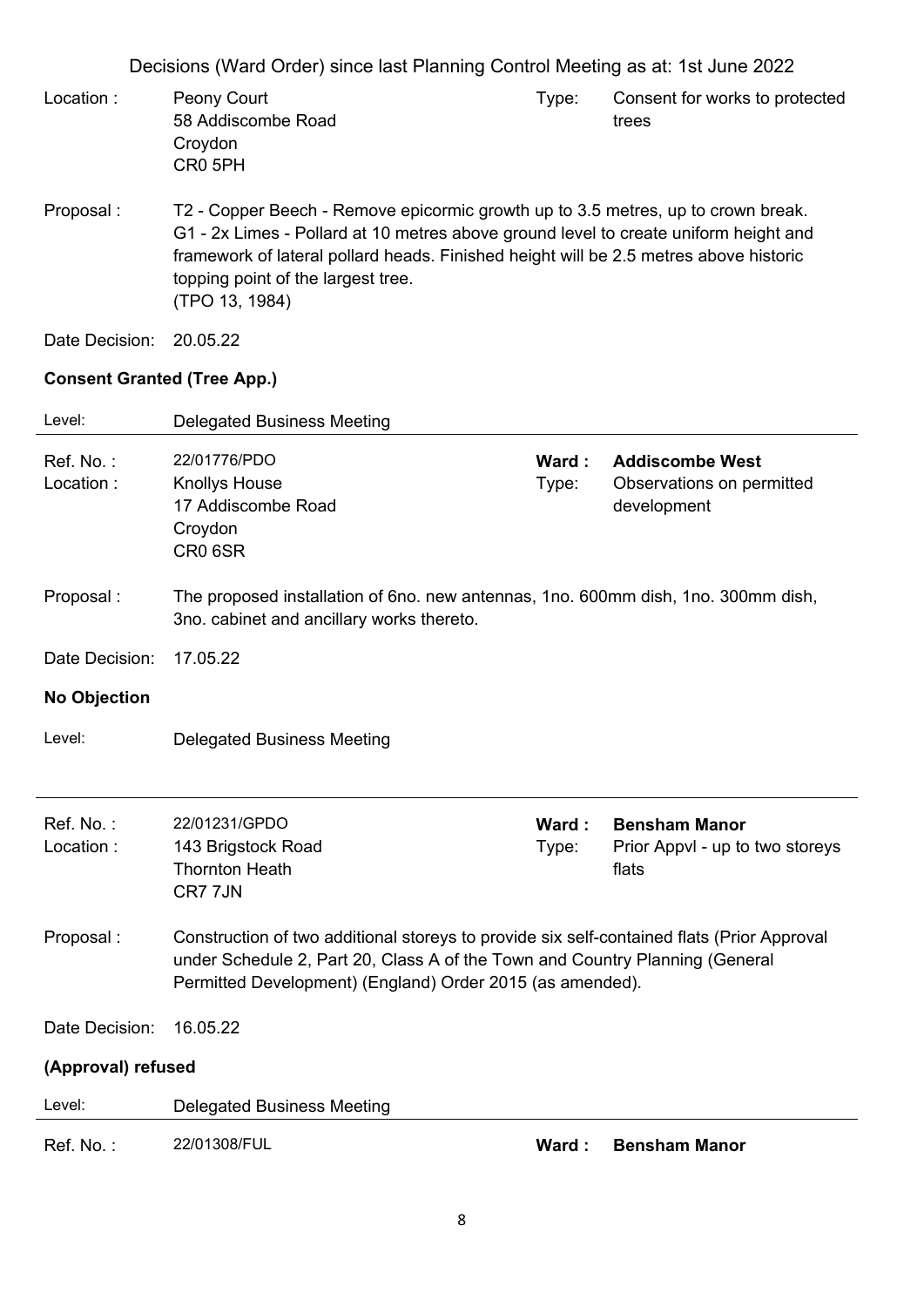- Location : 1A Lyndhurst Road Thornton Heath CR7 7PY Type: Full planning permission
- Proposal : Demolition of the existing building in retail (Class Ea) use and erection of a new three storey building fronting Lyndhurst Road and a separate single storey building at the rear to provide a total of 5 homes on the site (Class C3 use), with other associated site alterations.
- Date Decision: 23.05.22

#### **Permission Refused**

| Level:                 | <b>Delegated Business Meeting</b>                                                                                                                                                                     |                |                                                                            |
|------------------------|-------------------------------------------------------------------------------------------------------------------------------------------------------------------------------------------------------|----------------|----------------------------------------------------------------------------|
| Ref. No.:<br>Location: | 22/01350/LP<br>8A Pawsons Road<br>Croydon<br>CR0 2QE                                                                                                                                                  | Ward:<br>Type: | <b>Bensham Manor</b><br>LDC (Proposed) Operations<br>edged                 |
| Proposal:              | Conversion of existing garage to habitable room                                                                                                                                                       |                |                                                                            |
| Date Decision:         | 16.05.22                                                                                                                                                                                              |                |                                                                            |
|                        | <b>Lawful Dev. Cert. Granted (proposed)</b>                                                                                                                                                           |                |                                                                            |
| Level:                 | <b>Delegated Business Meeting</b>                                                                                                                                                                     |                |                                                                            |
| Ref. No.:<br>Location: | 22/01428/GPDO<br>26 Norman Road<br><b>Thornton Heath</b><br>CR77ED                                                                                                                                    | Ward:<br>Type: | <b>Bensham Manor</b><br>Prior Appvl - Class A Larger<br><b>House Extns</b> |
| Proposal:              | Erection of a single storey rear extension projecting out 6 metres from the rear wall of the<br>original house with a height to the eaves of 2.8 metres and a maximum overall height of<br>2.8 metres |                |                                                                            |
| Date Decision:         | 17.05.22                                                                                                                                                                                              |                |                                                                            |
| (Approval) refused     |                                                                                                                                                                                                       |                |                                                                            |
| Level:                 | <b>Delegated Business Meeting</b>                                                                                                                                                                     |                |                                                                            |
| Ref. No.:<br>Location: | 22/01853/LP<br>44 Bridport Road<br><b>Thornton Heath</b><br><b>CR7 7QG</b>                                                                                                                            | Ward:<br>Type: | <b>Bensham Manor</b><br>LDC (Proposed) Operations<br>edged                 |
| Proposal:              | Rear dormer loft conversion and 3 front rooflights.                                                                                                                                                   |                |                                                                            |
| Date Decision:         | 24.05.22                                                                                                                                                                                              |                |                                                                            |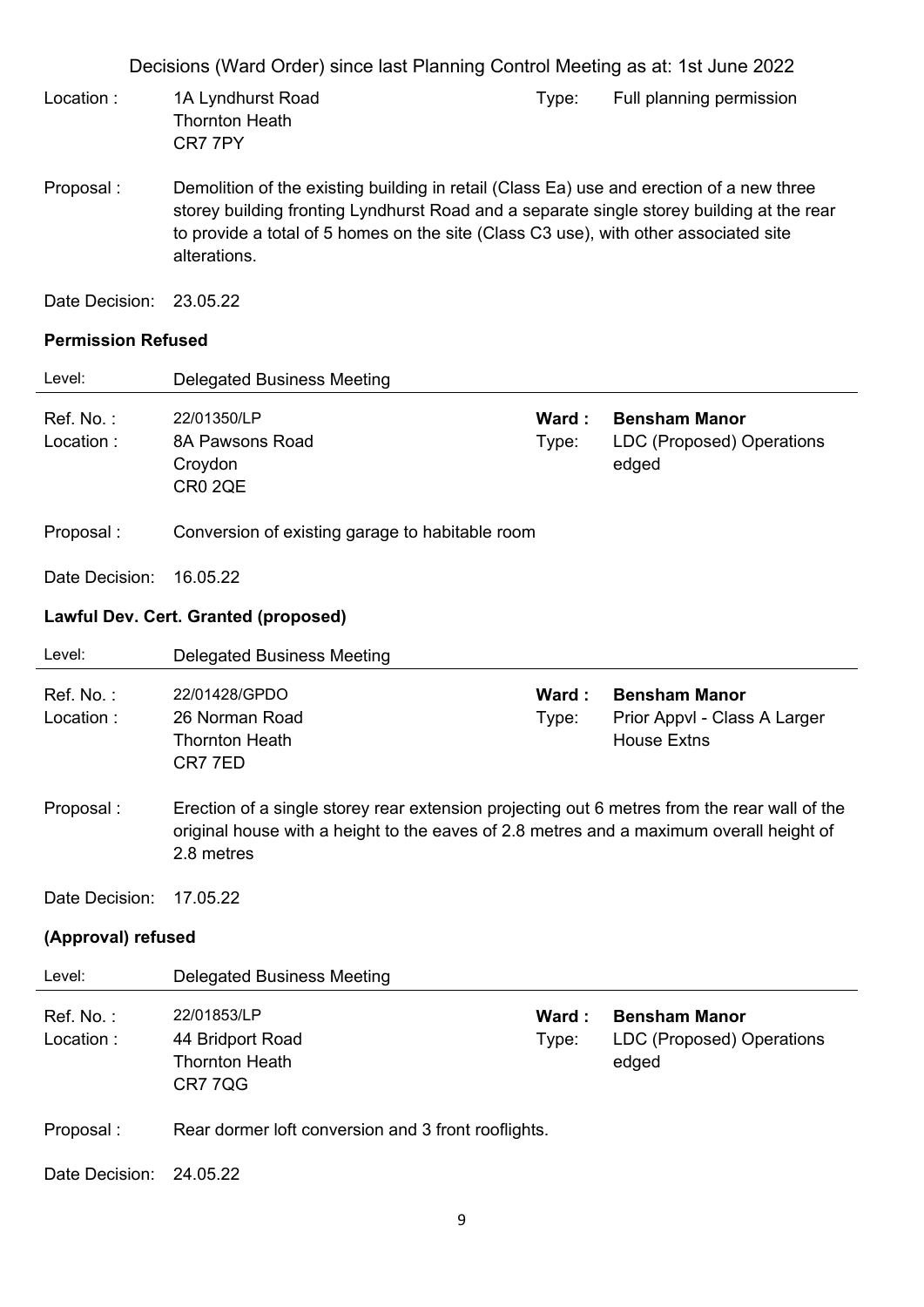# **Lawful Dev. Cert. Granted (proposed)**

Level: Delegated Business Meeting

| Ref. No.:                 | 21/04083/HSE                                                                            | Ward: | <b>Broad Green</b>             |
|---------------------------|-----------------------------------------------------------------------------------------|-------|--------------------------------|
| Location:                 | 8 Drake Road                                                                            | Type: | <b>Householder Application</b> |
|                           | Croydon<br>CR0 3NH                                                                      |       |                                |
| Proposal:                 | Alterations, erection of single-storey side extension.                                  |       |                                |
|                           |                                                                                         |       |                                |
| Date Decision:            | 26.05.22                                                                                |       |                                |
| <b>Permission Granted</b> |                                                                                         |       |                                |
| Level:                    | <b>Delegated Business Meeting</b>                                                       |       |                                |
|                           |                                                                                         |       |                                |
| Ref. No.:                 | 21/05899/FUL                                                                            | Ward: | <b>Broad Green</b>             |
| Location:                 | 226A Mitcham Road                                                                       | Type: | Full planning permission       |
|                           | Croydon<br>CR <sub>0</sub> 3JJ                                                          |       |                                |
| Proposal:                 | Rear dormer roof extension and 2no. rooflights on the front roofslope to facilitate the |       |                                |
|                           | creation of a studio dwelling at second floor.                                          |       |                                |
| Date Decision:            | 27.05.22                                                                                |       |                                |
|                           |                                                                                         |       |                                |
| <b>Permission Refused</b> |                                                                                         |       |                                |
| Level:                    | <b>Delegated Business Meeting</b>                                                       |       |                                |
|                           |                                                                                         |       |                                |
| Ref. No.:                 | 22/00837/DISC                                                                           | Ward: | <b>Broad Green</b>             |
| Location:                 | <b>Zodiac Court</b>                                                                     | Type: | <b>Discharge of Conditions</b> |
|                           | <b>London Road</b>                                                                      |       |                                |
|                           | Croydon                                                                                 |       |                                |
|                           | CR0 2RJ                                                                                 |       |                                |
| Proposal:                 | Discharge of condition 3 (external facing materials) attached to planning permission    |       |                                |
|                           | 21/01030/FUL for Alterations; replacement of timber cladding, window systems and        |       |                                |
|                           | associated works                                                                        |       |                                |
| Date Decision:            | 26.05.22                                                                                |       |                                |
| <b>Approved</b>           |                                                                                         |       |                                |
|                           |                                                                                         |       |                                |
| Level:                    | <b>Delegated Business Meeting</b>                                                       |       |                                |
|                           |                                                                                         |       |                                |
| Ref. No.:                 | 22/01337/HSE                                                                            | Ward: | <b>Broad Green</b>             |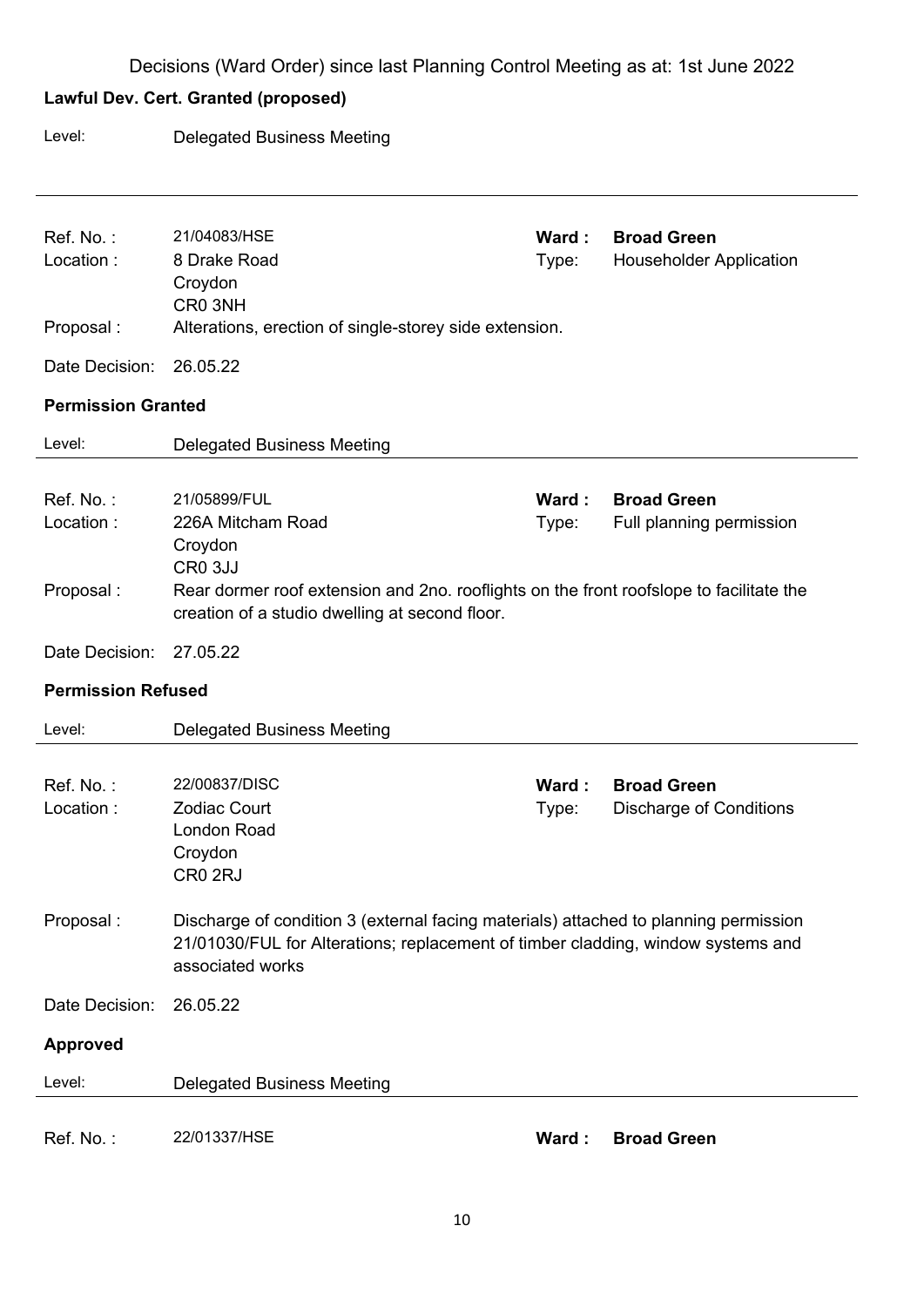|                                              | Decisions (Ward Order) since last Planning Control Meeting as at: 1st June 2022                                                                                                                                                                                                                                                               |                 |                                                                          |  |  |
|----------------------------------------------|-----------------------------------------------------------------------------------------------------------------------------------------------------------------------------------------------------------------------------------------------------------------------------------------------------------------------------------------------|-----------------|--------------------------------------------------------------------------|--|--|
| Location:                                    | 90 Kelvin Gardens<br>Croydon<br>CR04UR                                                                                                                                                                                                                                                                                                        | Type:           | <b>Householder Application</b>                                           |  |  |
| Proposal:                                    | Erection of single storey rear extension                                                                                                                                                                                                                                                                                                      |                 |                                                                          |  |  |
| Date Decision:                               | 20.05.22                                                                                                                                                                                                                                                                                                                                      |                 |                                                                          |  |  |
| <b>Permission Granted</b>                    |                                                                                                                                                                                                                                                                                                                                               |                 |                                                                          |  |  |
| Level:                                       | <b>Delegated Business Meeting</b>                                                                                                                                                                                                                                                                                                             |                 |                                                                          |  |  |
| Ref. No.:<br>Location:                       | 22/01358/DISC<br><b>Morris House</b><br>2 Bensham Lane<br>Croydon<br>CR0 2RQ                                                                                                                                                                                                                                                                  | Ward:<br>Type:  | <b>Broad Green</b><br><b>Discharge of Conditions</b>                     |  |  |
| Proposal:                                    | Details pursuant to Condition 3 (Construction Logistics Plan) of planning permission ref<br>21/00493/FUL granted for Demolition of the existing buildings and erection of 11 storey<br>building to provide 60 new homes, commercial floorspace (Use Class E (g) (ii) and (iii),<br>F1, F2 and associated landscaping, car, and cycle parking. |                 |                                                                          |  |  |
| Date Decision:                               | 24.05.22                                                                                                                                                                                                                                                                                                                                      |                 |                                                                          |  |  |
| Not approved                                 |                                                                                                                                                                                                                                                                                                                                               |                 |                                                                          |  |  |
| Level:                                       | <b>Delegated Business Meeting</b>                                                                                                                                                                                                                                                                                                             |                 |                                                                          |  |  |
| Ref. No.:<br>Location:                       | 22/01417/GPDO<br>47 Ringwood Avenue<br>Croydon<br>CR0 3DT                                                                                                                                                                                                                                                                                     | Ward :<br>Type: | <b>Broad Green</b><br>Prior Appvl - Class A Larger<br><b>House Extns</b> |  |  |
| Proposal:                                    | Erection of single storey rear extension projecting out 6 metres with a maximum height of<br>3 metres                                                                                                                                                                                                                                         |                 |                                                                          |  |  |
| Date Decision:                               | 18.05.22                                                                                                                                                                                                                                                                                                                                      |                 |                                                                          |  |  |
| <b>Prior Approval No Jurisdiction (GPDO)</b> |                                                                                                                                                                                                                                                                                                                                               |                 |                                                                          |  |  |
| Level:                                       | <b>Delegated Business Meeting</b>                                                                                                                                                                                                                                                                                                             |                 |                                                                          |  |  |
| Ref. No.:<br>Location:                       | 22/01502/GPDO<br>153 Handcroft Road<br>Croydon<br>CR0 3LF                                                                                                                                                                                                                                                                                     | Ward:<br>Type:  | <b>Broad Green</b><br>Prior Appvl - Class A Larger<br><b>House Extns</b> |  |  |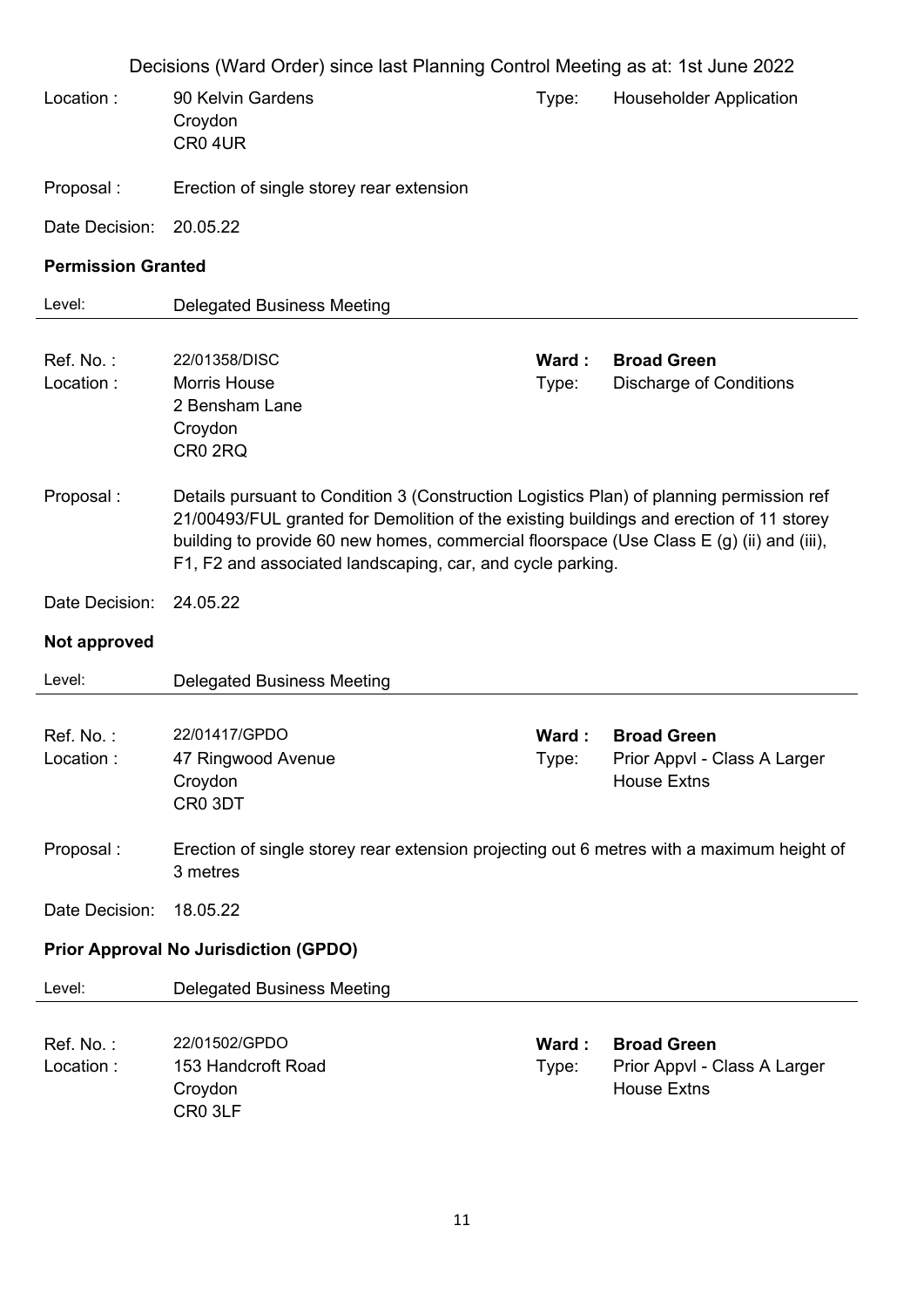Proposal : Erection of a single storey rear extension projecting out 6 metres from the rear wall of the original house with a height to the eaves of 2.66 metres and a maximum height of 3.63 metres

Date Decision: 24.05.22

### **Prior Approval No Jurisdiction (GPDO)**

| Level:                       | <b>Delegated Business Meeting</b>                                                                                                                                                                                                             |                |                                                      |
|------------------------------|-----------------------------------------------------------------------------------------------------------------------------------------------------------------------------------------------------------------------------------------------|----------------|------------------------------------------------------|
| Ref. No.:<br>Location:       | 22/01517/HSE<br>153 Handcroft Road<br>Croydon<br>CR0 3LF                                                                                                                                                                                      | Ward:<br>Type: | <b>Broad Green</b><br><b>Householder Application</b> |
| Proposal:                    | Insertion of a window to the rear elevation with associated work                                                                                                                                                                              |                |                                                      |
| Date Decision:               | 23.05.22                                                                                                                                                                                                                                      |                |                                                      |
| <b>Withdrawn application</b> |                                                                                                                                                                                                                                               |                |                                                      |
| Level:                       | <b>Delegated Business Meeting</b>                                                                                                                                                                                                             |                |                                                      |
|                              |                                                                                                                                                                                                                                               |                |                                                      |
| Ref. No.:                    | 19/04423/FUL                                                                                                                                                                                                                                  | Ward:          | <b>Crystal Palace And Upper</b><br><b>Norwood</b>    |
| Location:                    | 58-60 Westow Hill<br><b>Upper Norwood</b><br>London<br><b>SE19 1RX</b>                                                                                                                                                                        | Type:          | Full planning permission                             |
| Proposal:                    | Demolition of existing rear ancillary storage building to former Plumbase store, erection of<br>a three storey building comprising 1 three bedroom flat and 4 one bedroom flats,<br>provision of associated refuse storage and cycle storage. |                |                                                      |
| Date Decision:               | 18.05.22                                                                                                                                                                                                                                      |                |                                                      |
| <b>Permission Refused</b>    |                                                                                                                                                                                                                                               |                |                                                      |
| Level:                       | <b>Delegated Business Meeting</b>                                                                                                                                                                                                             |                |                                                      |
| Ref. No.:                    | 21/01867/CAT                                                                                                                                                                                                                                  | Ward:          | <b>Crystal Palace And Upper</b><br><b>Norwood</b>    |
| Location:                    | 79 Beulah Hill<br><b>Upper Norwood</b><br>London<br><b>SE19 3EL</b>                                                                                                                                                                           | Type:          | Works to Trees in a<br><b>Conservation Area</b>      |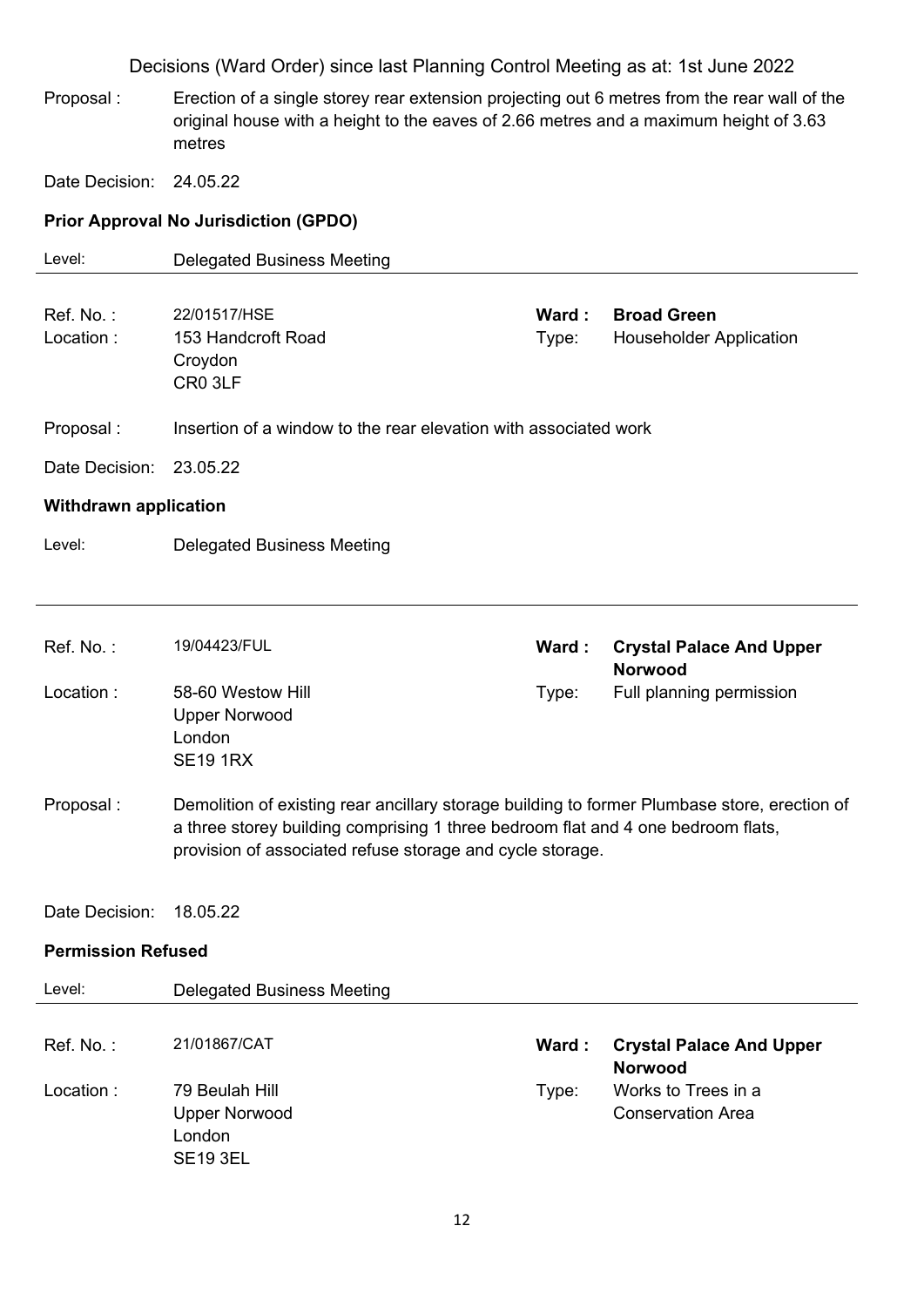Proposal : T24 Sycamore- Removal of split dead central stem to crown break at 2m. T35 Oak (Holm) - Fell. T37Myrabalan Plum - Fell.

Date Decision: 25.05.22

#### **No objection (tree works in Con Areas)**

| Level:       | <b>Delegated Business Meeting</b>                                                                                                                                                                                                                                                                                                                              |        |                                                   |
|--------------|----------------------------------------------------------------------------------------------------------------------------------------------------------------------------------------------------------------------------------------------------------------------------------------------------------------------------------------------------------------|--------|---------------------------------------------------|
| $Ref$ . No.: | 21/03263/FUL                                                                                                                                                                                                                                                                                                                                                   | Ward : | <b>Crystal Palace And Upper</b><br><b>Norwood</b> |
| Location:    | 10 & 12 Westow Hill<br><b>Upper Norwood</b><br>London<br><b>SE19 1RX</b>                                                                                                                                                                                                                                                                                       | Type:  | Full planning permission                          |
| Proposal:    | Demolition of first floor element over no.12. Erection of two storey extension over no.12<br>and conversion of ground floor of no.12 and upper floors over no.10 to form house in<br>multiple occupation (HMO) consisting of 12 bedrooms with ground floor access through<br>no.12, refuse and cycle storage and associated alterations (amended description). |        |                                                   |

Date Decision: 24.05.22

### **Permission Refused**

| Level:          | <b>Delegated Business Meeting</b>                                                                                                                                                                                                                                                                                                                                                                                                                                                                                                         |       |                                                   |
|-----------------|-------------------------------------------------------------------------------------------------------------------------------------------------------------------------------------------------------------------------------------------------------------------------------------------------------------------------------------------------------------------------------------------------------------------------------------------------------------------------------------------------------------------------------------------|-------|---------------------------------------------------|
|                 |                                                                                                                                                                                                                                                                                                                                                                                                                                                                                                                                           |       |                                                   |
| Ref. No.:       | 21/04241/DISC                                                                                                                                                                                                                                                                                                                                                                                                                                                                                                                             | Ward: | <b>Crystal Palace And Upper</b><br><b>Norwood</b> |
| Location:       | 49 - 51 Beulah Hill<br><b>Upper Norwood</b><br>London<br><b>SE19 3DS</b>                                                                                                                                                                                                                                                                                                                                                                                                                                                                  | Type: | Discharge of Conditions                           |
| Proposal:       | Discharge Condition 6 (Landscape Management) attached to planning permission ref.<br>17/03208/FUL for Demolition of two existing buildings, Erection of a part 6, part 7 storey<br>building (Block A) and part 4, part 5 and part 6 storey building (Block B) comprising a<br>total of 30 flats and a 2-storey building (Block C) comprising 3 townhouses with the<br>provision of car parking spaces, cycle parking spaces, refuse and recycling area,<br>associated landscaped communal amenity areas and formation of vehicular access |       |                                                   |
| Date Decision:  | 27.05.22                                                                                                                                                                                                                                                                                                                                                                                                                                                                                                                                  |       |                                                   |
| <b>Approved</b> |                                                                                                                                                                                                                                                                                                                                                                                                                                                                                                                                           |       |                                                   |
| Level:          | <b>Delegated Business Meeting</b>                                                                                                                                                                                                                                                                                                                                                                                                                                                                                                         |       |                                                   |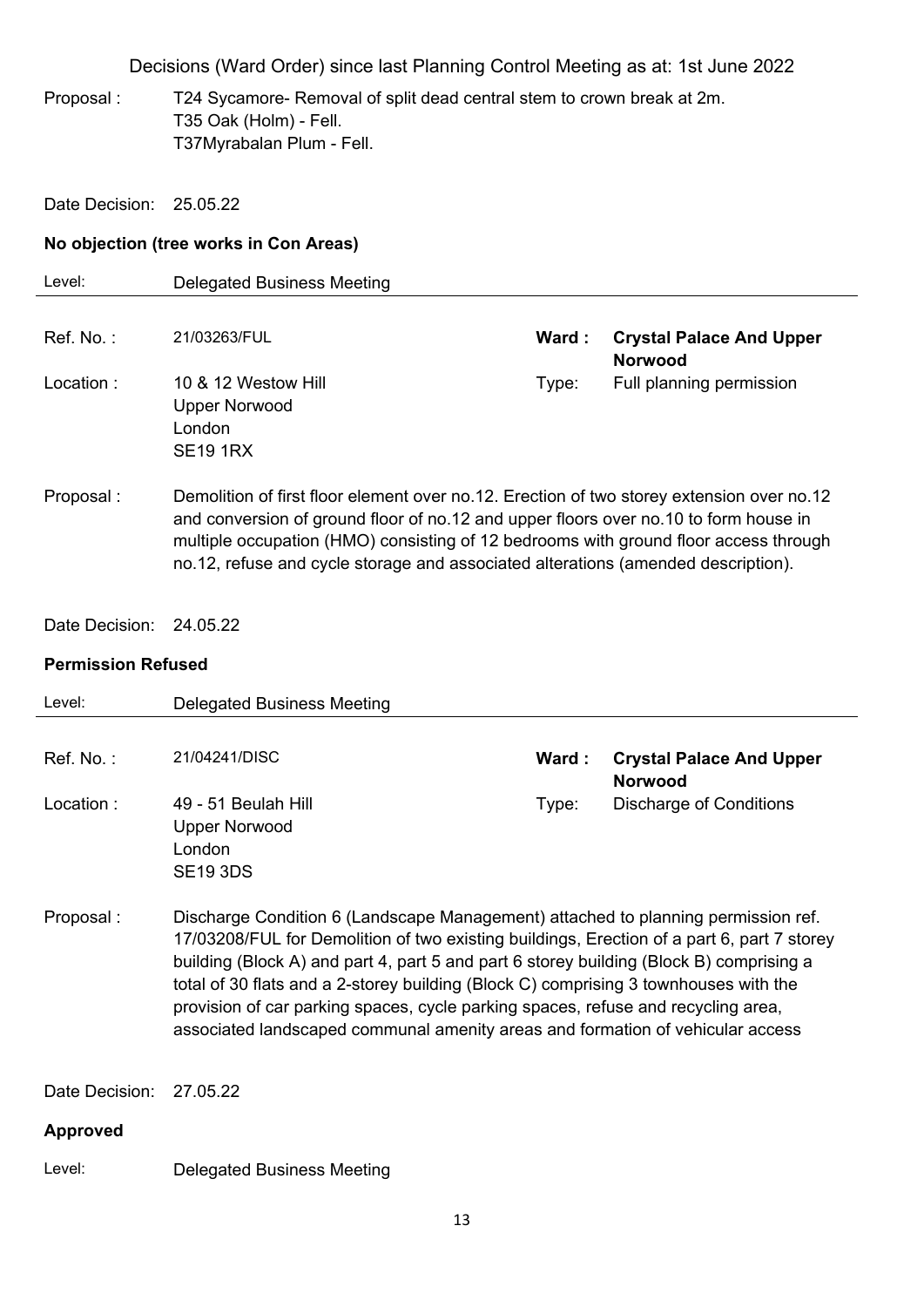| Ref. No.:                 | 21/05403/NMA                                                                                                                                                                                                                                                                                  | Ward: | <b>Crystal Palace And Upper</b><br><b>Norwood</b> |
|---------------------------|-----------------------------------------------------------------------------------------------------------------------------------------------------------------------------------------------------------------------------------------------------------------------------------------------|-------|---------------------------------------------------|
| Location:                 | Land Adjoining 96 Beulah Hill<br><b>Upper Norwood</b><br>London                                                                                                                                                                                                                               | Type: | Non-material amendment                            |
| Proposal:                 | Application for a non-material amendment to planning permission 19/05106/FUL for<br>'Erection of 3 x 2-storey and 5 x 3-storey 3 bedroom dwellinghouses with associated car<br>and cycle parking, waste stores, amenity space and landscaping' in order to make<br>changes to the site layout |       |                                                   |
| Date Decision:            | 23.05.22                                                                                                                                                                                                                                                                                      |       |                                                   |
| Not approved              |                                                                                                                                                                                                                                                                                               |       |                                                   |
| Level:                    | <b>Delegated Business Meeting</b>                                                                                                                                                                                                                                                             |       |                                                   |
| Ref. No.:                 | 21/05407/DISC                                                                                                                                                                                                                                                                                 | Ward: | <b>Crystal Palace And Upper</b><br><b>Norwood</b> |
| Location:                 | 1A Coxwell Road<br><b>Upper Norwood</b><br>London                                                                                                                                                                                                                                             | Type: | <b>Discharge of Conditions</b>                    |
| Proposal:                 | Discharge of Condition 5 (external materials) attached to permission 21/02925/FUL for<br>'Erection of a single storey 2 bedroomed house at rear'.                                                                                                                                             |       |                                                   |
| Date Decision:            | 24.05.22                                                                                                                                                                                                                                                                                      |       |                                                   |
| <b>Approved</b>           |                                                                                                                                                                                                                                                                                               |       |                                                   |
| Level:                    | <b>Delegated Business Meeting</b>                                                                                                                                                                                                                                                             |       |                                                   |
| Ref. No.:                 | 21/05678/FUL                                                                                                                                                                                                                                                                                  | Ward: | <b>Crystal Palace And Upper</b><br><b>Norwood</b> |
| Location:                 | Surgery<br>84A Auckland Road<br><b>Upper Norwood</b><br>London<br><b>SE19 2DF</b>                                                                                                                                                                                                             | Type: | Full planning permission                          |
| Proposal:                 | Erection of single storey front extension.                                                                                                                                                                                                                                                    |       |                                                   |
| Date Decision:            | 26.05.22                                                                                                                                                                                                                                                                                      |       |                                                   |
| <b>Permission Granted</b> |                                                                                                                                                                                                                                                                                               |       |                                                   |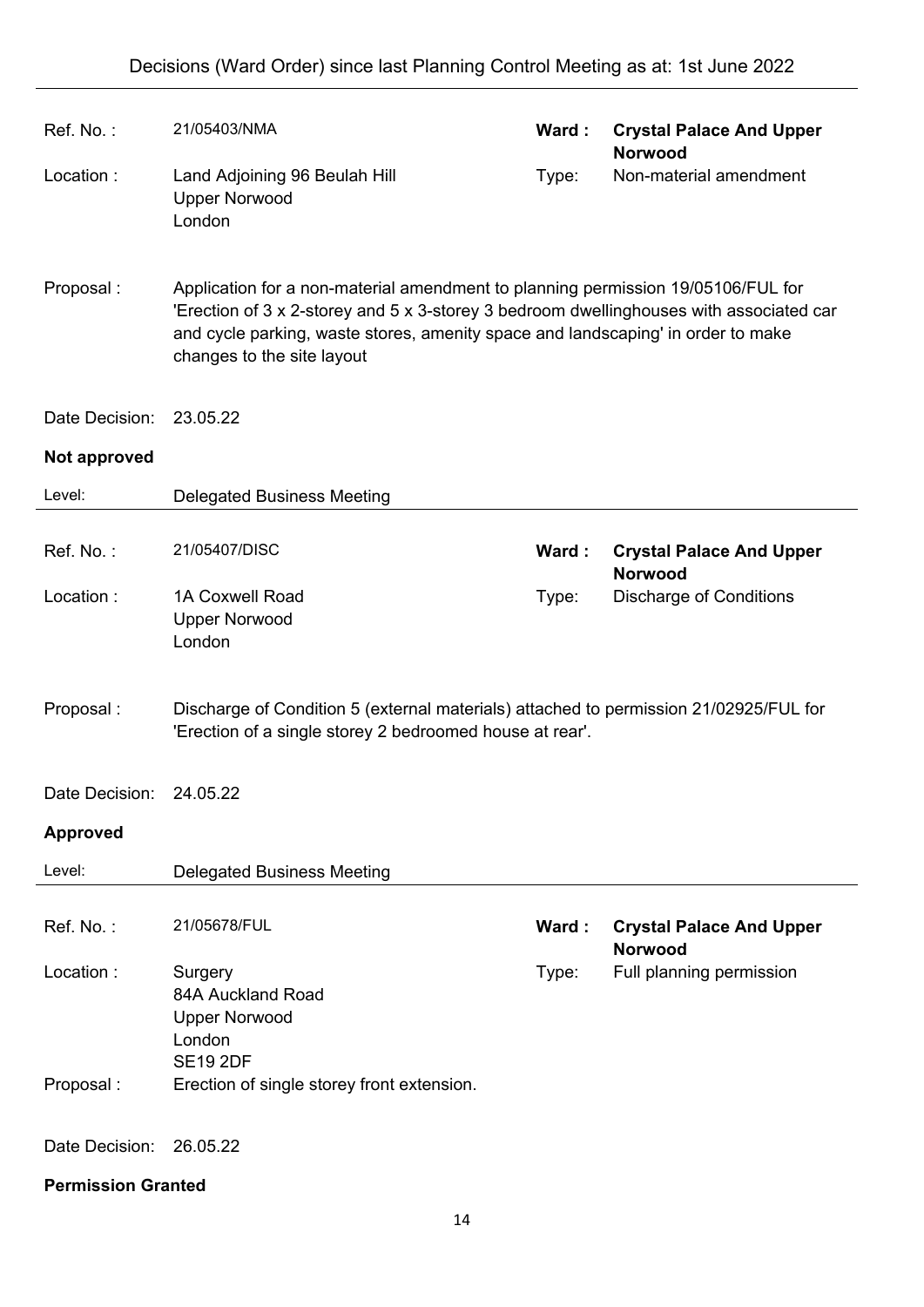| Level:                    | <b>Delegated Business Meeting</b>                                                                                                                                                                                              |       |                                                   |
|---------------------------|--------------------------------------------------------------------------------------------------------------------------------------------------------------------------------------------------------------------------------|-------|---------------------------------------------------|
|                           |                                                                                                                                                                                                                                |       |                                                   |
| Ref. No.:                 | 21/05926/HSE                                                                                                                                                                                                                   | Ward: | <b>Crystal Palace And Upper</b><br><b>Norwood</b> |
| Location:                 | 134 Auckland Road<br><b>Upper Norwood</b>                                                                                                                                                                                      | Type: | <b>Householder Application</b>                    |
| Proposal:                 | London<br><b>SE19 2RQ</b><br>Internal alterations and erection of two storey side extension, single storey rear<br>extension, erection of first floor balcony and hard and soft landscaping to front side and<br>rear gardens. |       |                                                   |
| Date Decision:            | 26.05.22                                                                                                                                                                                                                       |       |                                                   |
| <b>Permission Granted</b> |                                                                                                                                                                                                                                |       |                                                   |
| Level:                    | <b>Planning Committee - Minor Applications</b>                                                                                                                                                                                 |       |                                                   |
|                           |                                                                                                                                                                                                                                |       |                                                   |
| Ref. No.:                 | 21/06361/HSE                                                                                                                                                                                                                   | Ward: | <b>Crystal Palace And Upper</b><br><b>Norwood</b> |
| Location:                 | 94 Beauchamp Road                                                                                                                                                                                                              | Type: | <b>Householder Application</b>                    |
|                           | <b>Upper Norwood</b><br>London                                                                                                                                                                                                 |       |                                                   |
|                           | <b>SE19 3DB</b>                                                                                                                                                                                                                |       |                                                   |
| Proposal:                 | Erection of single storey rear and side extension.                                                                                                                                                                             |       |                                                   |
| Date Decision:            | 26.05.22                                                                                                                                                                                                                       |       |                                                   |
|                           |                                                                                                                                                                                                                                |       |                                                   |
| <b>Permission Refused</b> |                                                                                                                                                                                                                                |       |                                                   |
| Level:                    | <b>Delegated Business Meeting</b>                                                                                                                                                                                              |       |                                                   |
|                           |                                                                                                                                                                                                                                |       |                                                   |
| Ref. No.:                 | 22/00640/HSE                                                                                                                                                                                                                   | Ward: | <b>Crystal Palace And Upper</b><br><b>Norwood</b> |
| Location:                 | 31 Waddington Way                                                                                                                                                                                                              | Type: | <b>Householder Application</b>                    |
|                           | <b>Upper Norwood</b>                                                                                                                                                                                                           |       |                                                   |
|                           | London<br><b>SE19 3XP</b>                                                                                                                                                                                                      |       |                                                   |
| Proposal:                 | Erection of single storey rear and side extension and first floor side dormer extension.                                                                                                                                       |       |                                                   |
|                           |                                                                                                                                                                                                                                |       |                                                   |
| Date Decision:            | 25.05.22                                                                                                                                                                                                                       |       |                                                   |
| <b>Permission Granted</b> |                                                                                                                                                                                                                                |       |                                                   |
| Level:                    | <b>Delegated Business Meeting</b>                                                                                                                                                                                              |       |                                                   |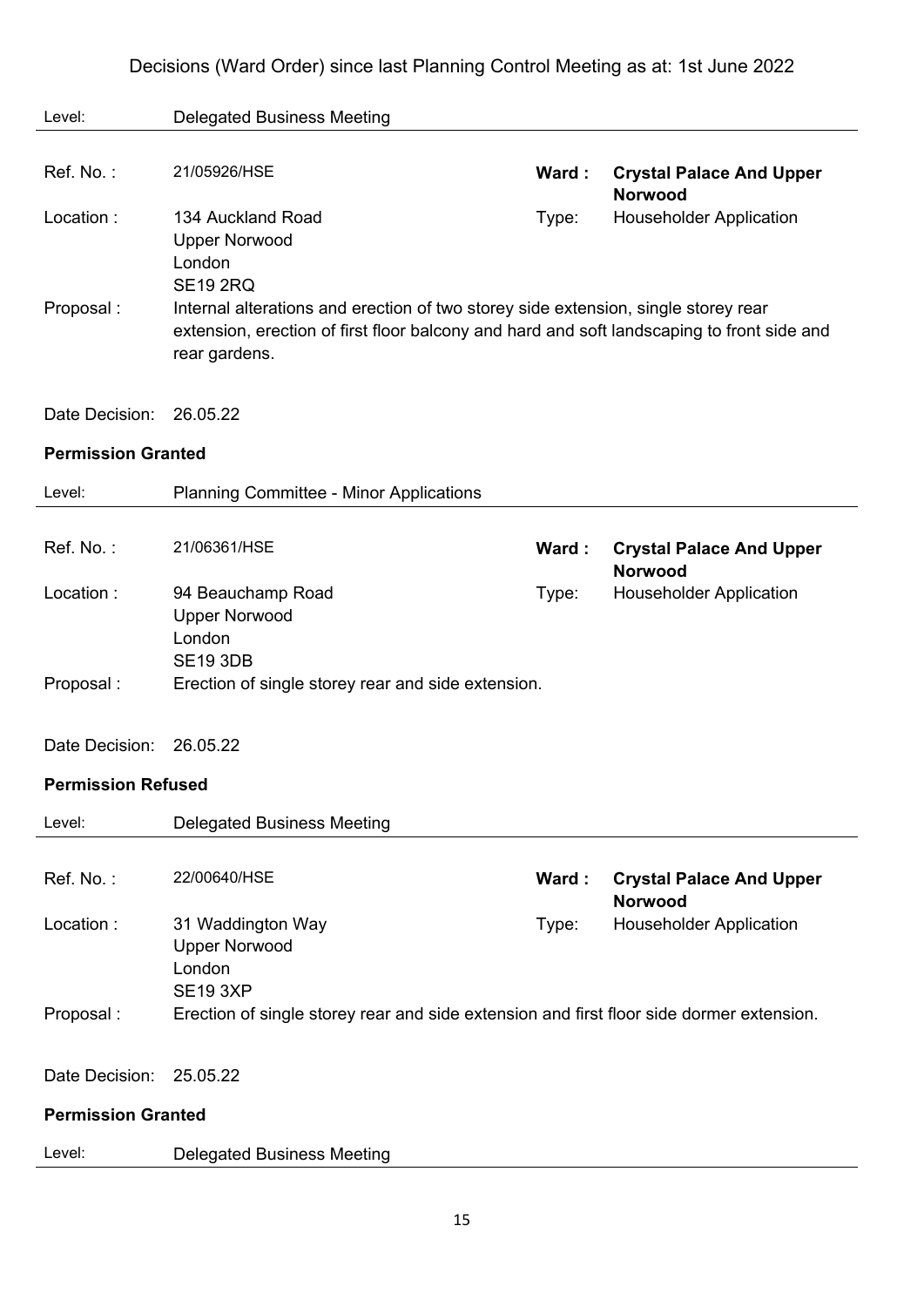| 22/00646/HSE<br>Ref. No.:<br>Ward:<br><b>Crystal Palace And Upper</b><br><b>Norwood</b><br>Location:<br><b>Householder Application</b><br>328 Grange Road<br>Type:<br><b>Upper Norwood</b><br>London<br><b>SE19 3DQ</b><br>Proposal:<br>Alterations, erection of single-storey rear extension<br>Date Decision:<br>26.05.22<br><b>Permission Granted</b><br><b>Delegated Business Meeting</b><br>Level:<br>22/00817/HSE<br>Ref. No.:<br><b>Crystal Palace And Upper</b><br>Ward:<br><b>Norwood</b><br>Location:<br>15 Summit Way<br><b>Householder Application</b><br>Type:<br><b>Upper Norwood</b><br>London<br><b>SE19 2PU</b><br>Proposal:<br>Erection of a single storey rear extension<br>Date Decision:<br>19.05.22<br><b>Permission Granted</b><br>Level:<br><b>Delegated Business Meeting</b><br>Ref. No.:<br>22/00975/FUL<br>Ward:<br><b>Crystal Palace And Upper</b><br><b>Norwood</b><br>Location:<br>Garages R/O 93 Central Hill<br>Full planning permission<br>Type:<br><b>Upper Norwood</b><br>London<br><b>SE19 1BY</b><br>Proposal:<br>Erection of a three-storey detached dwellinghouse (Use Class C3), Associated demolition<br>of existing single-storey double garage, Associated cycle parking and waste storage<br>spaces, and Alterations including landscaping<br>Date Decision:<br>26.05.22<br><b>Permission Refused</b><br>Level:<br><b>Delegated Business Meeting</b> | Decisions (Ward Order) since last Planning Control Meeting as at: 1st June 2022 |  |
|--------------------------------------------------------------------------------------------------------------------------------------------------------------------------------------------------------------------------------------------------------------------------------------------------------------------------------------------------------------------------------------------------------------------------------------------------------------------------------------------------------------------------------------------------------------------------------------------------------------------------------------------------------------------------------------------------------------------------------------------------------------------------------------------------------------------------------------------------------------------------------------------------------------------------------------------------------------------------------------------------------------------------------------------------------------------------------------------------------------------------------------------------------------------------------------------------------------------------------------------------------------------------------------------------------------------------------------------------------------------------------------------------|---------------------------------------------------------------------------------|--|
|                                                                                                                                                                                                                                                                                                                                                                                                                                                                                                                                                                                                                                                                                                                                                                                                                                                                                                                                                                                                                                                                                                                                                                                                                                                                                                                                                                                                  |                                                                                 |  |
|                                                                                                                                                                                                                                                                                                                                                                                                                                                                                                                                                                                                                                                                                                                                                                                                                                                                                                                                                                                                                                                                                                                                                                                                                                                                                                                                                                                                  |                                                                                 |  |
|                                                                                                                                                                                                                                                                                                                                                                                                                                                                                                                                                                                                                                                                                                                                                                                                                                                                                                                                                                                                                                                                                                                                                                                                                                                                                                                                                                                                  |                                                                                 |  |
|                                                                                                                                                                                                                                                                                                                                                                                                                                                                                                                                                                                                                                                                                                                                                                                                                                                                                                                                                                                                                                                                                                                                                                                                                                                                                                                                                                                                  |                                                                                 |  |
|                                                                                                                                                                                                                                                                                                                                                                                                                                                                                                                                                                                                                                                                                                                                                                                                                                                                                                                                                                                                                                                                                                                                                                                                                                                                                                                                                                                                  |                                                                                 |  |
|                                                                                                                                                                                                                                                                                                                                                                                                                                                                                                                                                                                                                                                                                                                                                                                                                                                                                                                                                                                                                                                                                                                                                                                                                                                                                                                                                                                                  |                                                                                 |  |
|                                                                                                                                                                                                                                                                                                                                                                                                                                                                                                                                                                                                                                                                                                                                                                                                                                                                                                                                                                                                                                                                                                                                                                                                                                                                                                                                                                                                  |                                                                                 |  |
|                                                                                                                                                                                                                                                                                                                                                                                                                                                                                                                                                                                                                                                                                                                                                                                                                                                                                                                                                                                                                                                                                                                                                                                                                                                                                                                                                                                                  |                                                                                 |  |
|                                                                                                                                                                                                                                                                                                                                                                                                                                                                                                                                                                                                                                                                                                                                                                                                                                                                                                                                                                                                                                                                                                                                                                                                                                                                                                                                                                                                  |                                                                                 |  |
|                                                                                                                                                                                                                                                                                                                                                                                                                                                                                                                                                                                                                                                                                                                                                                                                                                                                                                                                                                                                                                                                                                                                                                                                                                                                                                                                                                                                  |                                                                                 |  |
|                                                                                                                                                                                                                                                                                                                                                                                                                                                                                                                                                                                                                                                                                                                                                                                                                                                                                                                                                                                                                                                                                                                                                                                                                                                                                                                                                                                                  |                                                                                 |  |
|                                                                                                                                                                                                                                                                                                                                                                                                                                                                                                                                                                                                                                                                                                                                                                                                                                                                                                                                                                                                                                                                                                                                                                                                                                                                                                                                                                                                  |                                                                                 |  |
|                                                                                                                                                                                                                                                                                                                                                                                                                                                                                                                                                                                                                                                                                                                                                                                                                                                                                                                                                                                                                                                                                                                                                                                                                                                                                                                                                                                                  |                                                                                 |  |
|                                                                                                                                                                                                                                                                                                                                                                                                                                                                                                                                                                                                                                                                                                                                                                                                                                                                                                                                                                                                                                                                                                                                                                                                                                                                                                                                                                                                  |                                                                                 |  |
|                                                                                                                                                                                                                                                                                                                                                                                                                                                                                                                                                                                                                                                                                                                                                                                                                                                                                                                                                                                                                                                                                                                                                                                                                                                                                                                                                                                                  |                                                                                 |  |
|                                                                                                                                                                                                                                                                                                                                                                                                                                                                                                                                                                                                                                                                                                                                                                                                                                                                                                                                                                                                                                                                                                                                                                                                                                                                                                                                                                                                  |                                                                                 |  |
|                                                                                                                                                                                                                                                                                                                                                                                                                                                                                                                                                                                                                                                                                                                                                                                                                                                                                                                                                                                                                                                                                                                                                                                                                                                                                                                                                                                                  |                                                                                 |  |
|                                                                                                                                                                                                                                                                                                                                                                                                                                                                                                                                                                                                                                                                                                                                                                                                                                                                                                                                                                                                                                                                                                                                                                                                                                                                                                                                                                                                  |                                                                                 |  |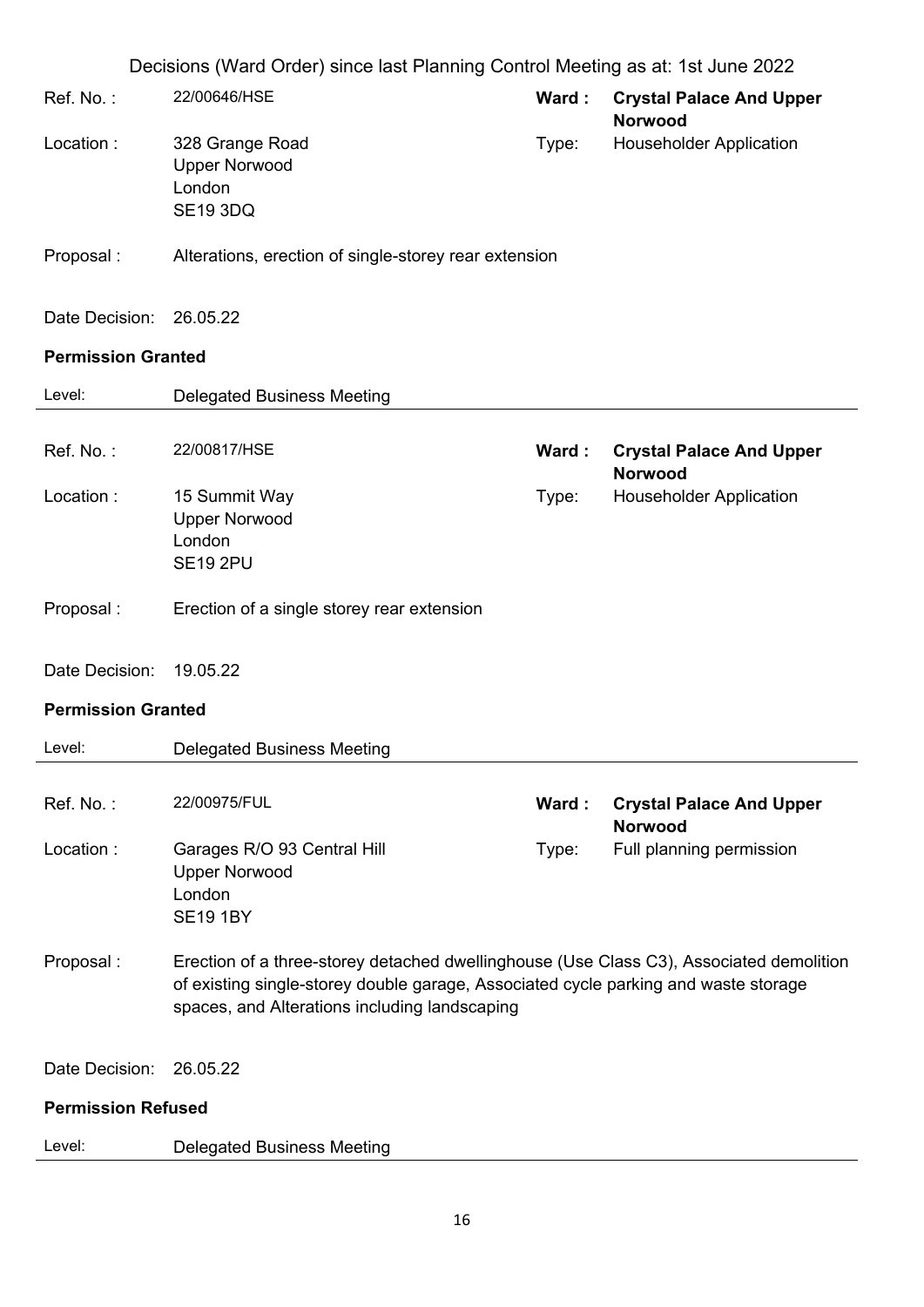- Ref. No. : 22/01081/HSE **Ward : Crystal Palace And Upper Norwood** Location : 15 Harold Road Upper Norwood London SE19 3PU Type: Householder Application
- Proposal : Alterations and enlargement of basement, erection of lightwell, single storey side/rear extension, enlargement of existing dormer, erection of staircase, revised fenestration and access, refurbishment throughout and revisions to the front boundary treatment.
- Date Decision: 26.05.22

#### **Permission Granted**

| Level:                    | <b>Delegated Business Meeting</b>                                                                                                                                              |       |                                                   |
|---------------------------|--------------------------------------------------------------------------------------------------------------------------------------------------------------------------------|-------|---------------------------------------------------|
| Ref. No.:                 | 22/01144/HSE                                                                                                                                                                   | Ward: | <b>Crystal Palace And Upper</b>                   |
| Location:                 | 28 Pytchley Crescent                                                                                                                                                           | Type: | <b>Norwood</b><br><b>Householder Application</b>  |
|                           | <b>Upper Norwood</b><br>London<br><b>SE19 3QT</b>                                                                                                                              |       |                                                   |
| Proposal:                 | Erection of a first floor side extension, and Alterations                                                                                                                      |       |                                                   |
| Date Decision:            | 26.05.22                                                                                                                                                                       |       |                                                   |
| <b>Permission Refused</b> |                                                                                                                                                                                |       |                                                   |
| Level:                    | <b>Delegated Business Meeting</b>                                                                                                                                              |       |                                                   |
| Ref. No.:                 | 22/01146/FUL                                                                                                                                                                   | Ward: | <b>Crystal Palace And Upper</b><br><b>Norwood</b> |
| Location:                 | 44A Westow Street<br><b>Upper Norwood</b><br>London<br><b>SE19 3AH</b>                                                                                                         | Type: | Full planning permission                          |
| Proposal:                 | Demolition of existing commercial premises (Use Class E). Erection of three storey<br>building with commercial premises (Use Class E) at ground floor level with two flats and |       |                                                   |

Date Decision: 27.05.22

#### **Permission Refused**

Level: Delegated Business Meeting

first and second floor levels with associated refuse and cycle storage.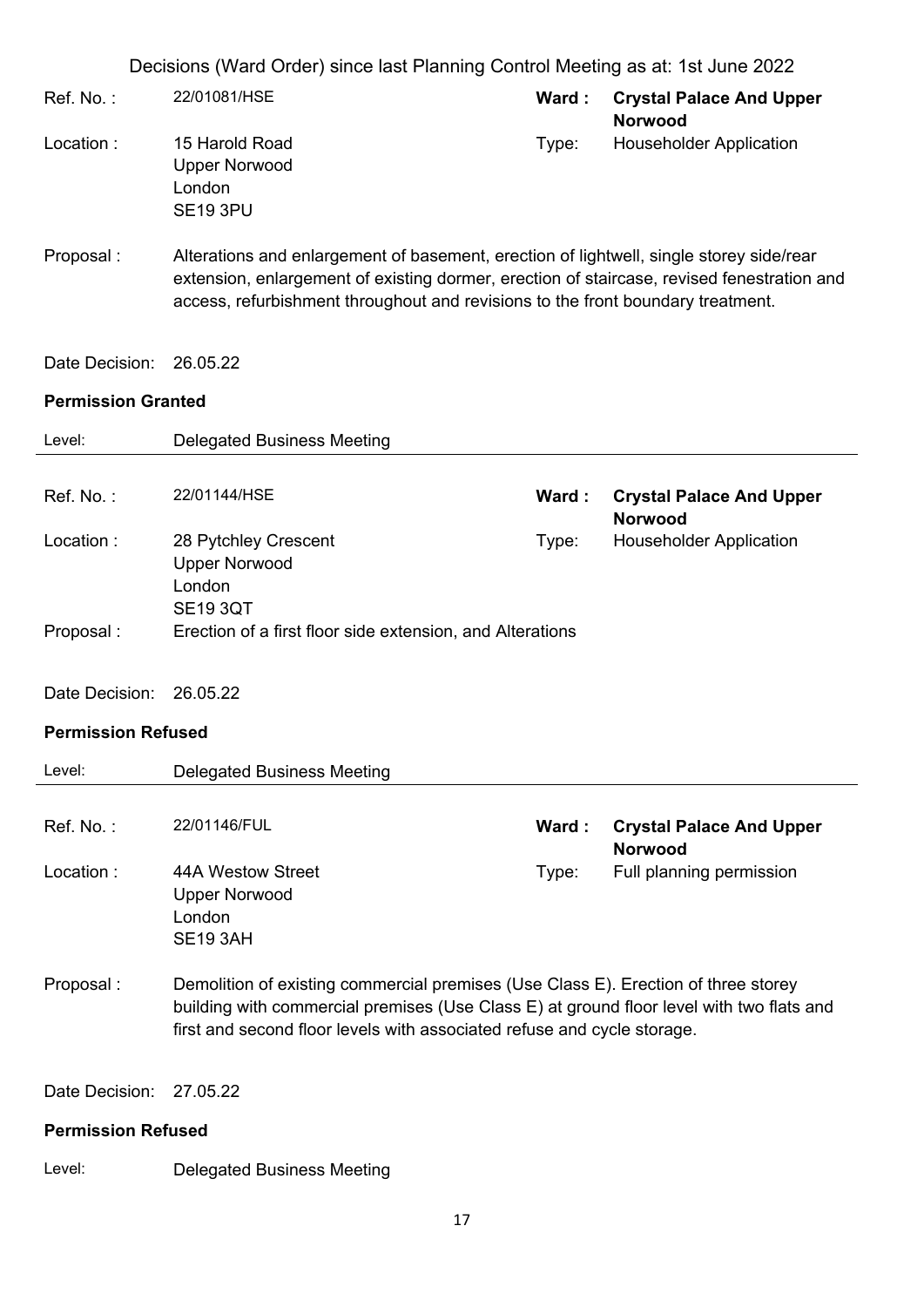| Ref. No.:                 | 22/01212/LP                                                              | Ward: | <b>Crystal Palace And Upper</b><br><b>Norwood</b> |
|---------------------------|--------------------------------------------------------------------------|-------|---------------------------------------------------|
| Location:                 | 99 Eversley Road<br><b>Upper Norwood</b><br>London<br><b>SE19 3QS</b>    | Type: | LDC (Proposed) Operations<br>edged                |
| Proposal:                 | Erection of single storey outbuilding in rear garden.                    |       |                                                   |
| Date Decision:            | 26.05.22                                                                 |       |                                                   |
|                           | Certificate Refused (Lawful Dev. Cert.)                                  |       |                                                   |
| Level:                    | <b>Delegated Business Meeting</b>                                        |       |                                                   |
| Ref. No.:                 | 22/01476/FUL                                                             | Ward: | <b>Crystal Palace And Upper</b><br><b>Norwood</b> |
| Location:                 | 1A Buckleigh Way<br><b>Upper Norwood</b><br>London<br><b>SE19 2PZ</b>    | Type: | Full planning permission                          |
| Proposal:                 | Erection of four bed end of terrace house (retrospective)                |       |                                                   |
| Date Decision: 24.05.22   |                                                                          |       |                                                   |
| <b>Permission Granted</b> |                                                                          |       |                                                   |
| Level:                    | <b>Delegated Business Meeting</b>                                        |       |                                                   |
|                           |                                                                          |       |                                                   |
| Ref. No.:                 | 22/01690/CAT                                                             | Ward: | <b>Crystal Palace And Upper</b><br><b>Norwood</b> |
| Location:                 | 15 Turkey Oak Close<br><b>Upper Norwood</b><br>London<br><b>SE19 3PJ</b> | Type: | Works to Trees in a<br><b>Conservation Area</b>   |
| Proposal:                 | See corresponding documents:                                             |       |                                                   |
|                           | 15 Turkey Oak Close Tree Map.pdf                                         |       |                                                   |
|                           | 15 Turkey Oak Close Tree Work Schedule.pdf                               |       |                                                   |
| Date Decision:            | 20.05.22                                                                 |       |                                                   |

# **Withdrawn application**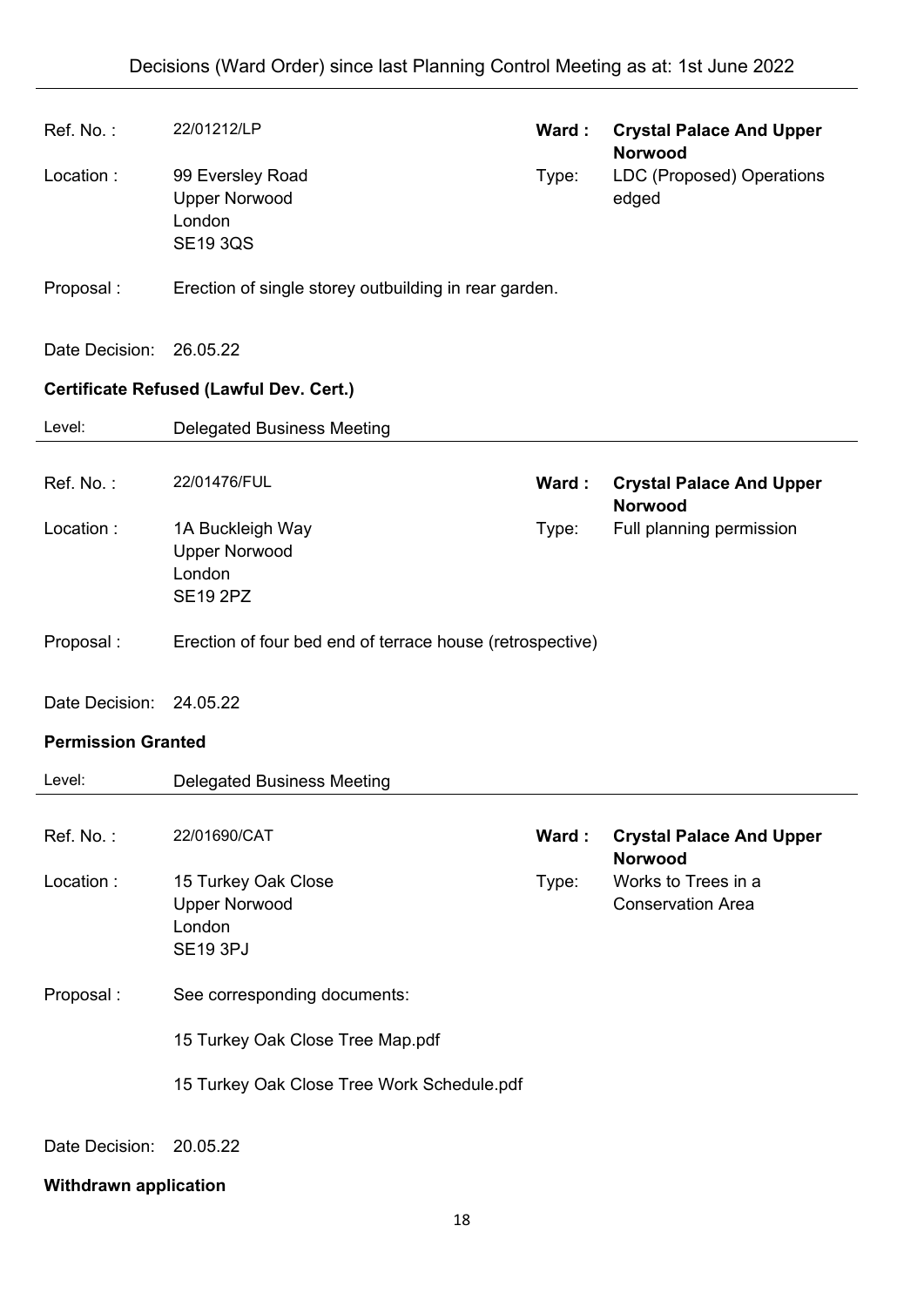| Level:                  | <b>Delegated Business Meeting</b>                                                                                                                                                       |                |                                                   |
|-------------------------|-----------------------------------------------------------------------------------------------------------------------------------------------------------------------------------------|----------------|---------------------------------------------------|
| Ref. No.:               | 22/01717/CAT                                                                                                                                                                            | Ward:          | <b>Crystal Palace And Upper</b><br><b>Norwood</b> |
| Location:               | 54B Harold Road<br><b>Upper Norwood</b><br>London<br><b>SE19 3SW</b>                                                                                                                    | Type:          | Works to Trees in a<br><b>Conservation Area</b>   |
| Proposal:               | T1 - Apple: Fell<br>T2 - Thorn: Fell<br>T3 Sycamore - Fell                                                                                                                              |                |                                                   |
| Date Decision:          | 20.05.22                                                                                                                                                                                |                |                                                   |
| <b>No Objection</b>     |                                                                                                                                                                                         |                |                                                   |
| Level:                  | <b>Delegated Business Meeting</b>                                                                                                                                                       |                |                                                   |
| Ref. No.:               | 22/02022/LP                                                                                                                                                                             | Ward:          | <b>Crystal Palace And Upper</b><br><b>Norwood</b> |
| Location:               | 1 South Court<br><b>Bedwardine Road</b><br><b>Upper Norwood</b><br>London<br><b>SE19 3AX</b>                                                                                            | Type:          | <b>LDC (Proposed) Operations</b><br>edged         |
| Proposal:               | Installation of a single Velux Rooflight into the front roof pitch to allow additional light and<br>allow loft to be used as a habitable space as per granted application 22/00007/HSE. |                |                                                   |
| Date Decision: 26.05.22 |                                                                                                                                                                                         |                |                                                   |
|                         | Lawful Dev. Cert. Granted (proposed)                                                                                                                                                    |                |                                                   |
| Level:                  | <b>Delegated Business Meeting</b>                                                                                                                                                       |                |                                                   |
|                         |                                                                                                                                                                                         |                |                                                   |
| Ref. No.:<br>Location:  | 21/01424/NMA<br>Car Park And Adjoining Land Lion Green<br>Road, Coulsdon, CR5 2NL                                                                                                       | Ward:<br>Type: | <b>Coulsdon Town</b><br>Non-material amendment    |
| Proposal:               | Non-material amendment to application 17/06297/FUL                                                                                                                                      |                |                                                   |
| Date Decision:          | 18.05.22                                                                                                                                                                                |                |                                                   |
| <b>Approved</b>         |                                                                                                                                                                                         |                |                                                   |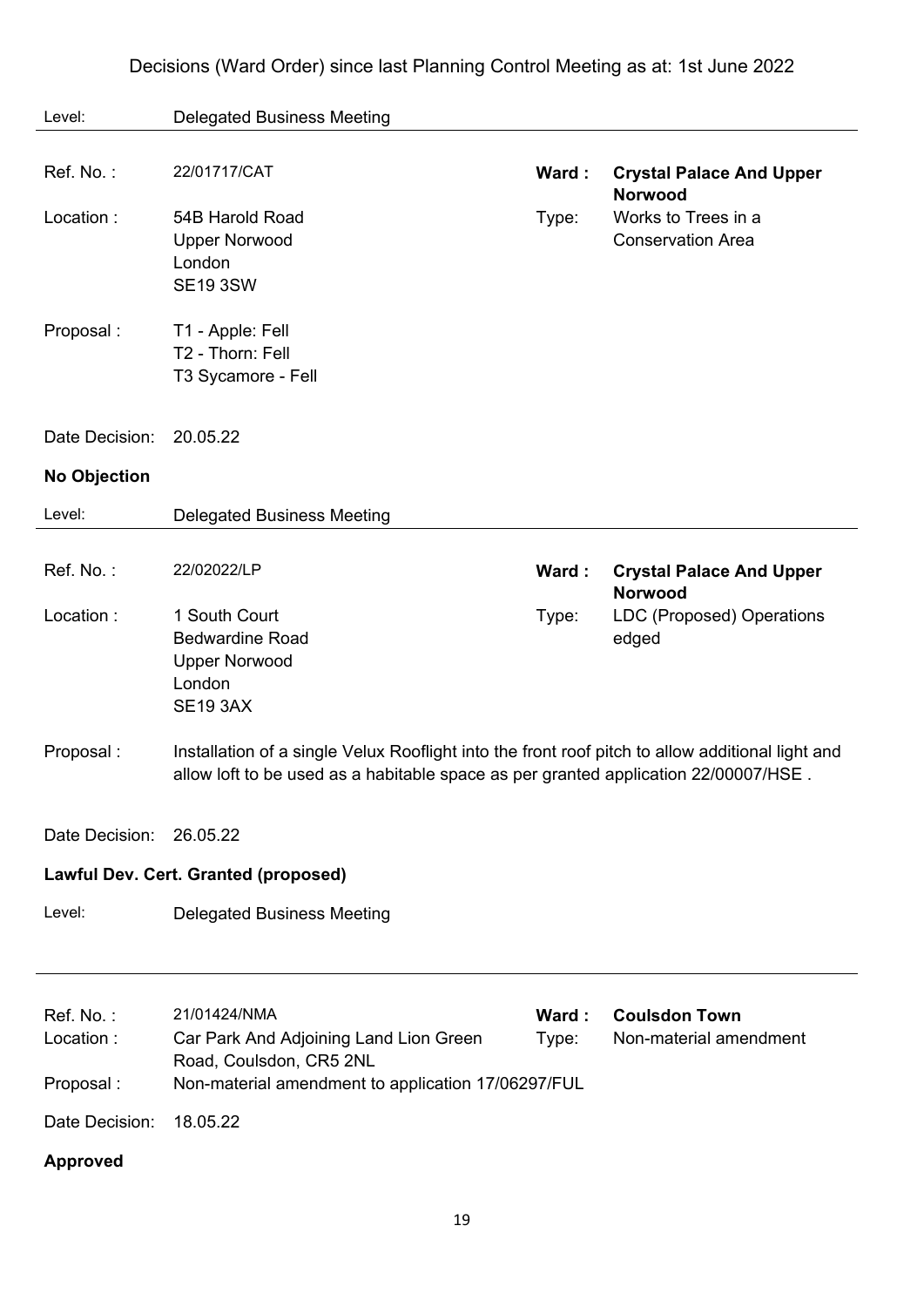|                        | Decisions (Ward Order) since last Planning Control Meeting as at: 1st June 2022                                                                                                                                                                                                                                                                                                                              |                |                                                        |
|------------------------|--------------------------------------------------------------------------------------------------------------------------------------------------------------------------------------------------------------------------------------------------------------------------------------------------------------------------------------------------------------------------------------------------------------|----------------|--------------------------------------------------------|
| Level:                 | <b>Delegated Business Meeting</b>                                                                                                                                                                                                                                                                                                                                                                            |                |                                                        |
| Ref. No.:              | 21/01651/DISC                                                                                                                                                                                                                                                                                                                                                                                                | Ward:          | <b>Coulsdon Town</b>                                   |
| Location:              | Car Park And Adjoining Land Lion Green<br>Road<br>Coulsdon<br>CR5 2NL                                                                                                                                                                                                                                                                                                                                        | Type:          | <b>Discharge of Conditions</b>                         |
| Proposal:              | Discharge of condition 16 (landscaping) attached to permission 17/06297/FUL for<br>redevelopment of site to provide 5no. five, six, seven storey buildings providing 96 one<br>bedroom, 42 two bedroom and 19 three bedroom flats: provision of vehicular access,<br>residential and town centre car parking spaces, hard and soft landscaping works and new<br>private and public amenity space.            |                |                                                        |
| Date Decision:         | 27.05.22                                                                                                                                                                                                                                                                                                                                                                                                     |                |                                                        |
| <b>Approved</b>        |                                                                                                                                                                                                                                                                                                                                                                                                              |                |                                                        |
| Level:                 | <b>Delegated Business Meeting</b>                                                                                                                                                                                                                                                                                                                                                                            |                |                                                        |
| Ref. No.:<br>Location: | 21/01654/DISC<br>Car Park And Adjoining Land Lion Green                                                                                                                                                                                                                                                                                                                                                      | Ward:<br>Type: | <b>Coulsdon Town</b><br><b>Discharge of Conditions</b> |
|                        | Road<br>Coulsdon<br>CR5 2NL                                                                                                                                                                                                                                                                                                                                                                                  |                |                                                        |
| Proposal:              | Discharge of condition 4 (play space), attached to planning permission 17/06297/FUL for<br>the Redevelopment of site to provide 5no. five, six, seven storey buildings providing 96<br>one bedroom, 42 two bedroom and 19 three bedroom flats: provision of vehicular access,<br>residential and town centre car parking spaces, hard and soft landscaping works and new<br>private and public amenity space |                |                                                        |
| Date Decision:         | 27.05.22                                                                                                                                                                                                                                                                                                                                                                                                     |                |                                                        |
| <b>Approved</b>        |                                                                                                                                                                                                                                                                                                                                                                                                              |                |                                                        |
| Level:                 | <b>Delegated Business Meeting</b>                                                                                                                                                                                                                                                                                                                                                                            |                |                                                        |
|                        |                                                                                                                                                                                                                                                                                                                                                                                                              |                |                                                        |
| Ref. No.:              | 21/02485/DISC                                                                                                                                                                                                                                                                                                                                                                                                | Ward:          | <b>Coulsdon Town</b>                                   |
| Location:              | <b>Elston Court</b>                                                                                                                                                                                                                                                                                                                                                                                          | Type:          | <b>Discharge of Conditions</b>                         |
|                        | 13 South Drive<br>Coulsdon                                                                                                                                                                                                                                                                                                                                                                                   |                |                                                        |
|                        | CR5 2BJ                                                                                                                                                                                                                                                                                                                                                                                                      |                |                                                        |
| Proposal:              | Discharge of conditions 3 (landscaping), 4 (playspace), 5 (bin and bike store), 8 (privacy                                                                                                                                                                                                                                                                                                                   |                |                                                        |
|                        | screens) and 15 (bin and bike store) attached to permission 18/05880/FUL dated<br>26/04/19 for Demolition of the existing property and erection of new apartment building                                                                                                                                                                                                                                    |                |                                                        |
|                        | containing nine self contained apartments, car parking, refuse storage, cycle storage and<br>associated landscaping.                                                                                                                                                                                                                                                                                         |                |                                                        |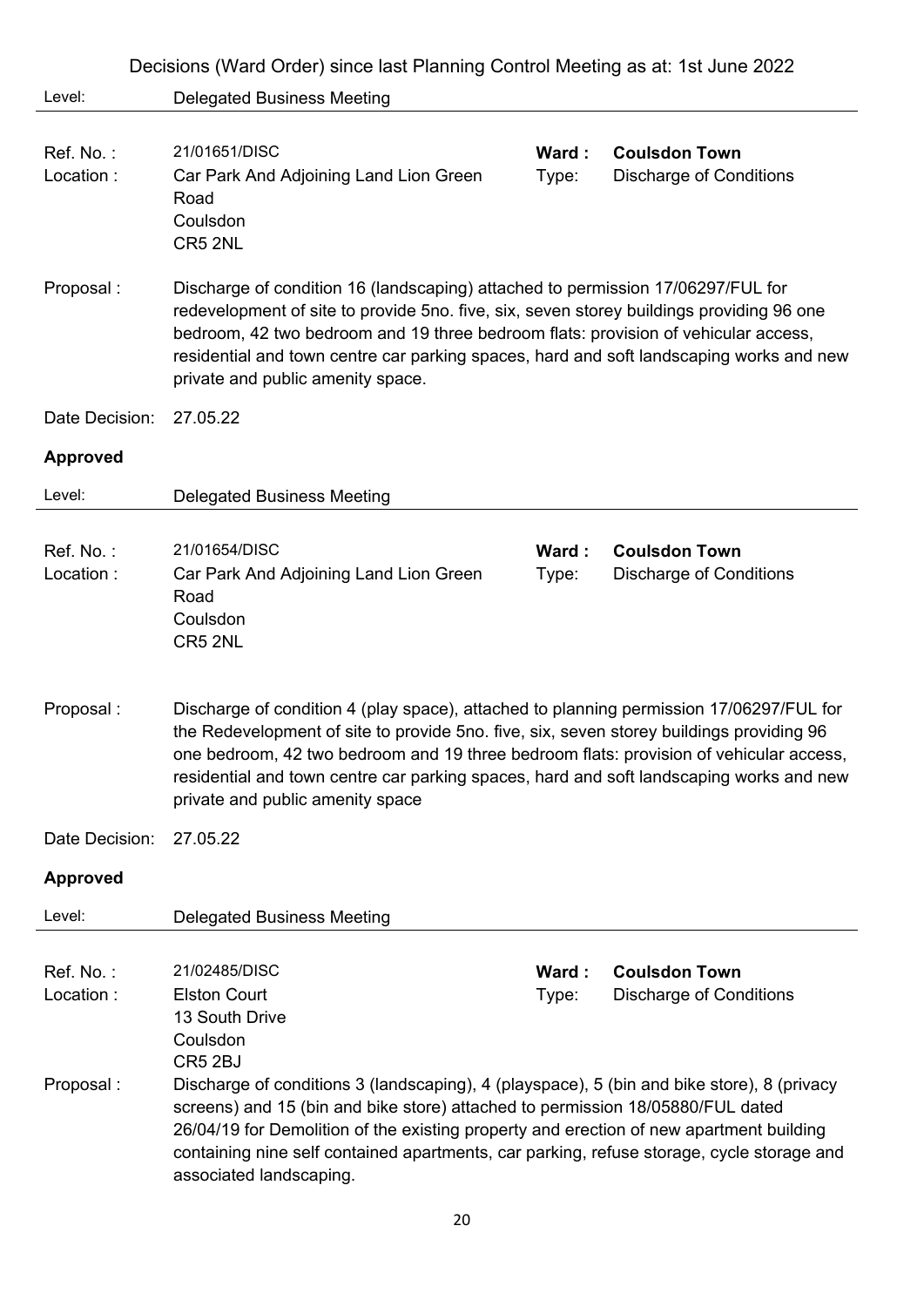Date Decision: 27.05.22

#### **Part Approved / Part Not Approved**

| Level:                    | <b>Delegated Business Meeting</b>                                                                                                                                                                                                                                                                                                                                                                                                                                                                                                                                                                                                                                                                                       |       |                                |
|---------------------------|-------------------------------------------------------------------------------------------------------------------------------------------------------------------------------------------------------------------------------------------------------------------------------------------------------------------------------------------------------------------------------------------------------------------------------------------------------------------------------------------------------------------------------------------------------------------------------------------------------------------------------------------------------------------------------------------------------------------------|-------|--------------------------------|
| Ref. No.:                 | 21/02915/DISC                                                                                                                                                                                                                                                                                                                                                                                                                                                                                                                                                                                                                                                                                                           | Ward: | <b>Coulsdon Town</b>           |
| Location:                 | 26 Fairdene Road<br>Coulsdon<br>CR51RA                                                                                                                                                                                                                                                                                                                                                                                                                                                                                                                                                                                                                                                                                  | Type: | <b>Discharge of Conditions</b> |
| Proposal:                 | Discharge of Condition 3 (Materials) attached to planning permission 19/01675/FUL for of<br>garage, conversion & extension of the existing semi-detached property to provide 3 flats<br>(comprising 1 x studio flat and 2 x 3 bedroom flats), and the provision of a new build four<br>storey property including a basement and accommodation in the roof space to provide 4<br>flats (comprising 2 x 1 bedroom, and 2 x 2 bedroom flats), private and communal<br>amenity space, cycle storage, hard & soft landscaping, bin storage and 2 car parking<br>spaces                                                                                                                                                       |       |                                |
| Date Decision:            | 26.05.22                                                                                                                                                                                                                                                                                                                                                                                                                                                                                                                                                                                                                                                                                                                |       |                                |
| <b>Approved</b>           |                                                                                                                                                                                                                                                                                                                                                                                                                                                                                                                                                                                                                                                                                                                         |       |                                |
| Level:                    | <b>Delegated Business Meeting</b>                                                                                                                                                                                                                                                                                                                                                                                                                                                                                                                                                                                                                                                                                       |       |                                |
| Ref. No.:                 | 21/05620/HSE                                                                                                                                                                                                                                                                                                                                                                                                                                                                                                                                                                                                                                                                                                            | Ward: | <b>Coulsdon Town</b>           |
| Location:                 | 63 The Vale<br>Coulsdon                                                                                                                                                                                                                                                                                                                                                                                                                                                                                                                                                                                                                                                                                                 | Type: | <b>Householder Application</b> |
| Proposal:                 | CR5 2AU<br>Alterations and single storey rear extension, first floor side extension, rear roof extension<br>and installation of 3 roof lights.                                                                                                                                                                                                                                                                                                                                                                                                                                                                                                                                                                          |       |                                |
| Date Decision:            | 27.05.22                                                                                                                                                                                                                                                                                                                                                                                                                                                                                                                                                                                                                                                                                                                |       |                                |
| <b>Permission Refused</b> |                                                                                                                                                                                                                                                                                                                                                                                                                                                                                                                                                                                                                                                                                                                         |       |                                |
| Level:                    | <b>Delegated Business Meeting</b>                                                                                                                                                                                                                                                                                                                                                                                                                                                                                                                                                                                                                                                                                       |       |                                |
| Ref. No.:                 | 21/05910/CONR                                                                                                                                                                                                                                                                                                                                                                                                                                                                                                                                                                                                                                                                                                           | Ward: | <b>Coulsdon Town</b>           |
| Location:                 | 1 South Drive<br>Coulsdon<br>CR5 2BJ                                                                                                                                                                                                                                                                                                                                                                                                                                                                                                                                                                                                                                                                                    | Type: | <b>Removal of Condition</b>    |
| Proposal:                 | Application under section 73 of the Town and Country Planning Act 1990 for the variation<br>of condition numbers 1 (approved drawings and documents) and 12 (Construction<br>Logistics Plan) attached to planning permission ref.19/01109/FUL. (Demolition of existing<br>detached dwelling and detached garage and the erection of a three/four storey building<br>with accommodation within the lower level and roof level to provide 9 flats (comprising 1 x<br>1 bedroom, 5 x two bedroom and 3 x three bedroom units), cycle storage, private and<br>communal amenity space, landscaping including land level alterations, bin store, new<br>access crossover and the provision of 6 parking spaces to the front). |       |                                |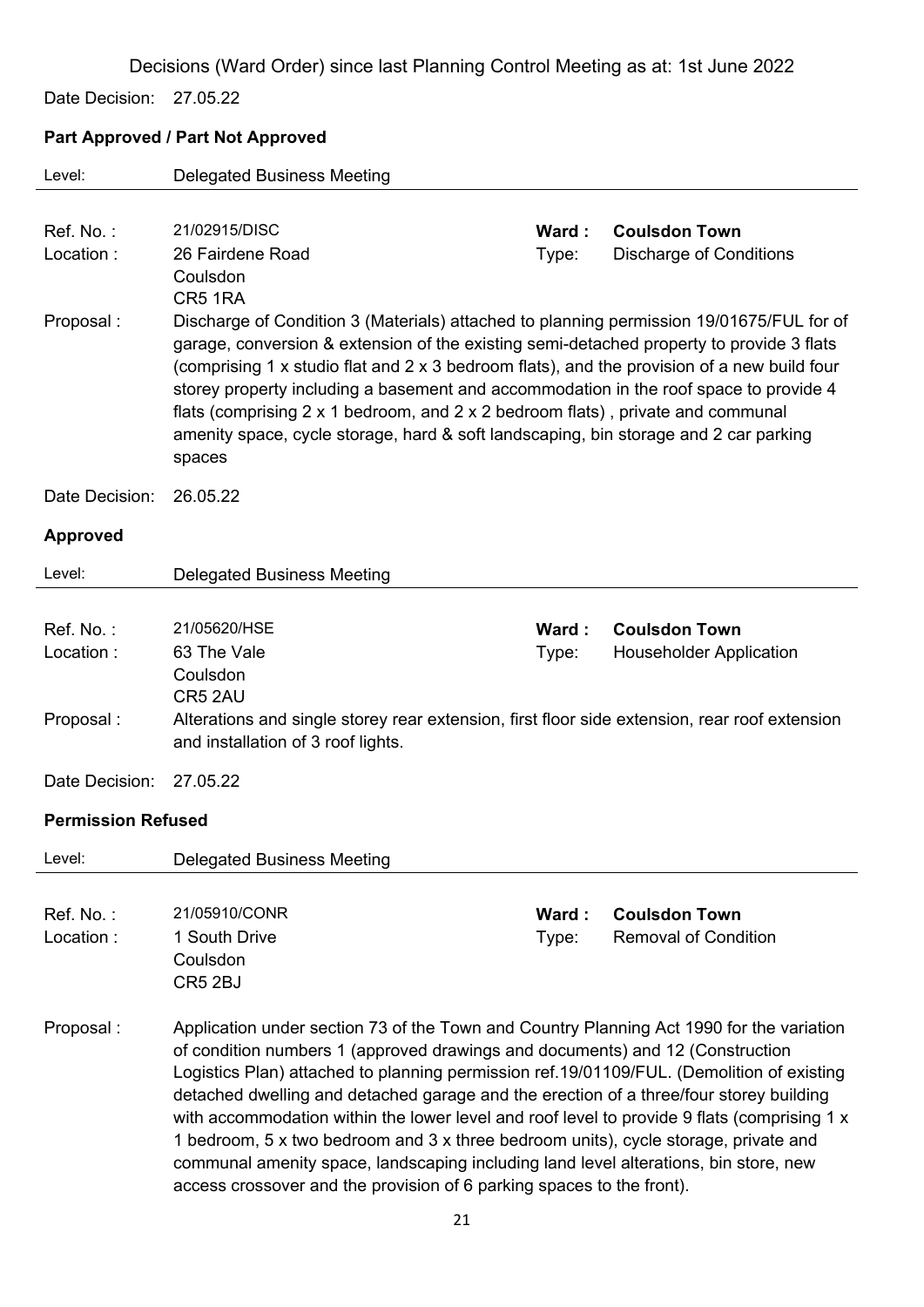Date Decision: 23.05.22

# **Permission Granted**

| Level:                    | <b>Delegated Business Meeting</b>                                                             |       |                                                        |
|---------------------------|-----------------------------------------------------------------------------------------------|-------|--------------------------------------------------------|
|                           |                                                                                               |       |                                                        |
| Ref. No.:                 | 22/00162/HSE                                                                                  | Ward: | <b>Coulsdon Town</b>                                   |
| Location:                 | 31 The Chase                                                                                  | Type: | <b>Householder Application</b>                         |
|                           | Coulsdon                                                                                      |       |                                                        |
|                           | CR5 2EJ                                                                                       |       |                                                        |
| Proposal:                 | Erection of first floor side extension, single storey rear extension, single storey front     |       |                                                        |
|                           | extension and rear dormer extension.                                                          |       |                                                        |
| Date Decision:            | 24.05.22                                                                                      |       |                                                        |
| <b>Permission Granted</b> |                                                                                               |       |                                                        |
| Level:                    | <b>Delegated Business Meeting</b>                                                             |       |                                                        |
|                           |                                                                                               |       |                                                        |
|                           | 22/00212/HSE                                                                                  |       |                                                        |
| Ref. No.:<br>Location:    | 92 Downs Road                                                                                 | Ward: | <b>Coulsdon Town</b><br><b>Householder Application</b> |
|                           | Coulsdon                                                                                      | Type: |                                                        |
|                           | CR5 1AF                                                                                       |       |                                                        |
| Proposal:                 | Alterations including the erection of a part single, part two storey side and rear extension, |       |                                                        |
|                           | replacement front porch and loft conversion including the insertion of two rooflights to      |       |                                                        |
|                           | both the front and rear roofslopes.                                                           |       |                                                        |
|                           |                                                                                               |       |                                                        |
| Date Decision:            | 24.05.22                                                                                      |       |                                                        |
| <b>Permission Granted</b> |                                                                                               |       |                                                        |
| Level:                    | <b>Delegated Business Meeting</b>                                                             |       |                                                        |
|                           |                                                                                               |       |                                                        |
| Ref. No.:                 | 22/00767/HSE                                                                                  | Ward: | <b>Coulsdon Town</b>                                   |
| Location :                | 33 Woodplace Lane                                                                             | Type: | Householder Application                                |
|                           | Coulsdon                                                                                      |       |                                                        |
|                           | CR5 1NE                                                                                       |       |                                                        |
| Proposal:                 | Alterations; demolition of conservatory, erection of part single and part 2 storey rear       |       |                                                        |
|                           | extension, and new side dormer to roof                                                        |       |                                                        |
|                           |                                                                                               |       |                                                        |
| Date Decision:            | 24.05.22                                                                                      |       |                                                        |
| <b>Permission Refused</b> |                                                                                               |       |                                                        |
| Level:                    | <b>Delegated Business Meeting</b>                                                             |       |                                                        |
|                           |                                                                                               |       |                                                        |
| Ref. No.:                 | 22/00818/FUL                                                                                  | Ward: | <b>Coulsdon Town</b>                                   |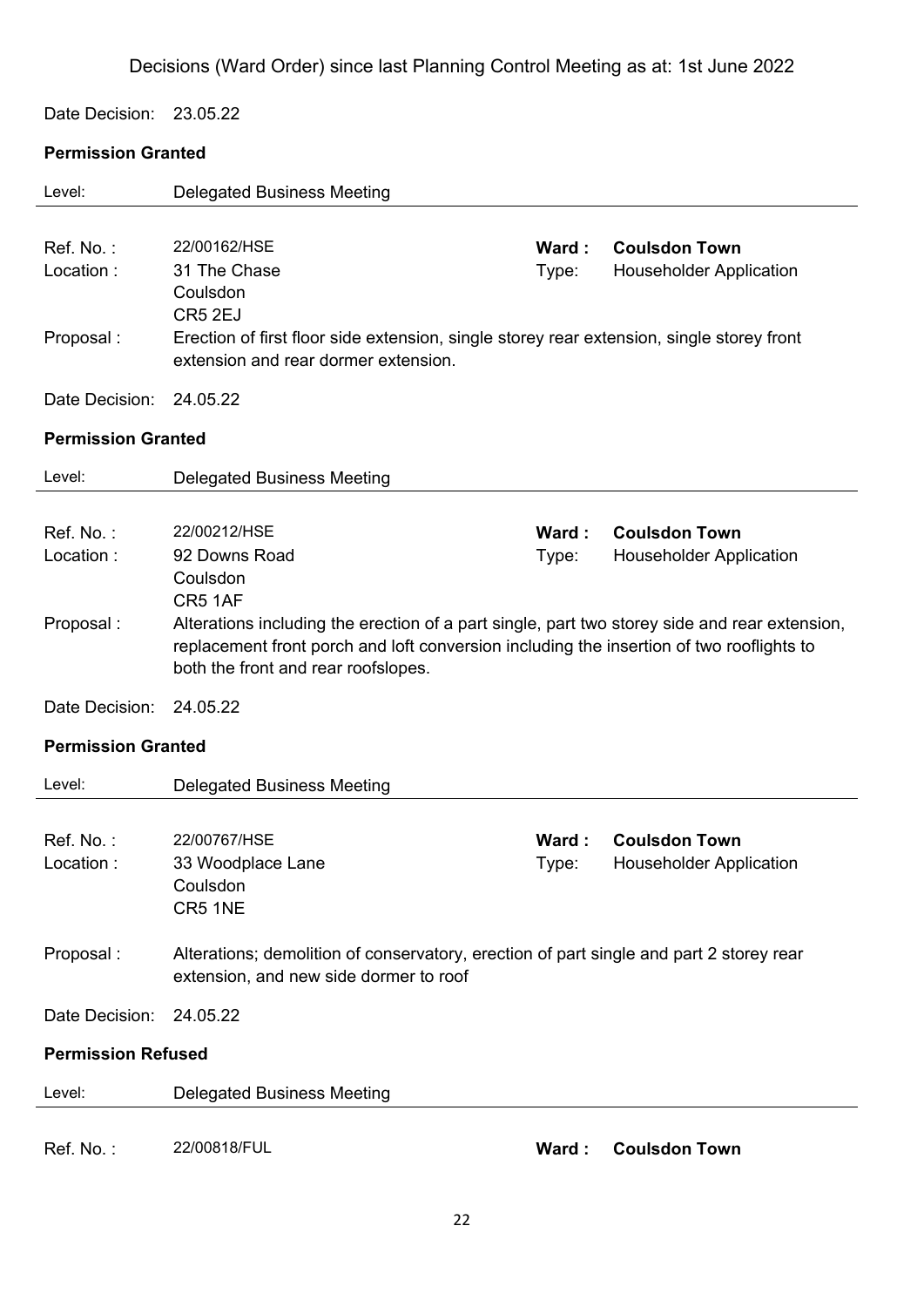|                           | Decisions (Ward Order) since last Planning Control Meeting as at: 1st June 2022                                                                                                        |                |                                                        |
|---------------------------|----------------------------------------------------------------------------------------------------------------------------------------------------------------------------------------|----------------|--------------------------------------------------------|
| Location:                 | Jewson<br><b>Ullswater Crescent</b><br>Coulsdon<br>CR5 2HR                                                                                                                             | Type:          | Full planning permission                               |
| Proposal:                 | Demolition of warehouse and sales buildings and erection of a new combined<br>warehouse/sales building on the west side of the site with associated yard works.                        |                |                                                        |
| Date Decision:            | 27.05.22                                                                                                                                                                               |                |                                                        |
| <b>Permission Refused</b> |                                                                                                                                                                                        |                |                                                        |
| Level:                    | <b>Delegated Business Meeting</b>                                                                                                                                                      |                |                                                        |
| Ref. No.:<br>Location:    | 22/00886/HSE<br>47 Stoats Nest Village<br>Coulsdon<br>CR5 2JN                                                                                                                          | Ward:<br>Type: | <b>Coulsdon Town</b><br><b>Householder Application</b> |
| Proposal:                 | Erection of a front porch.                                                                                                                                                             |                |                                                        |
| Date Decision:            | 26.05.22                                                                                                                                                                               |                |                                                        |
| <b>Permission Granted</b> |                                                                                                                                                                                        |                |                                                        |
| Level:                    | <b>Delegated Business Meeting</b>                                                                                                                                                      |                |                                                        |
| Ref. No.:<br>Location:    | 22/00999/HSE<br>13 Clifton Road<br>Coulsdon                                                                                                                                            | Ward:<br>Type: | <b>Coulsdon Town</b><br><b>Householder Application</b> |
|                           | CR5 2DW                                                                                                                                                                                |                |                                                        |
| Proposal:                 | Demolition of existing garage, erection of two-storey side extension, single-storey rear<br>extension, raised decking, privacy screening and rooflights to facilitate loft conversion. |                |                                                        |
| Date Decision:            | 25.05.22                                                                                                                                                                               |                |                                                        |
| <b>Permission Granted</b> |                                                                                                                                                                                        |                |                                                        |
| Level:                    | <b>Delegated Business Meeting</b>                                                                                                                                                      |                |                                                        |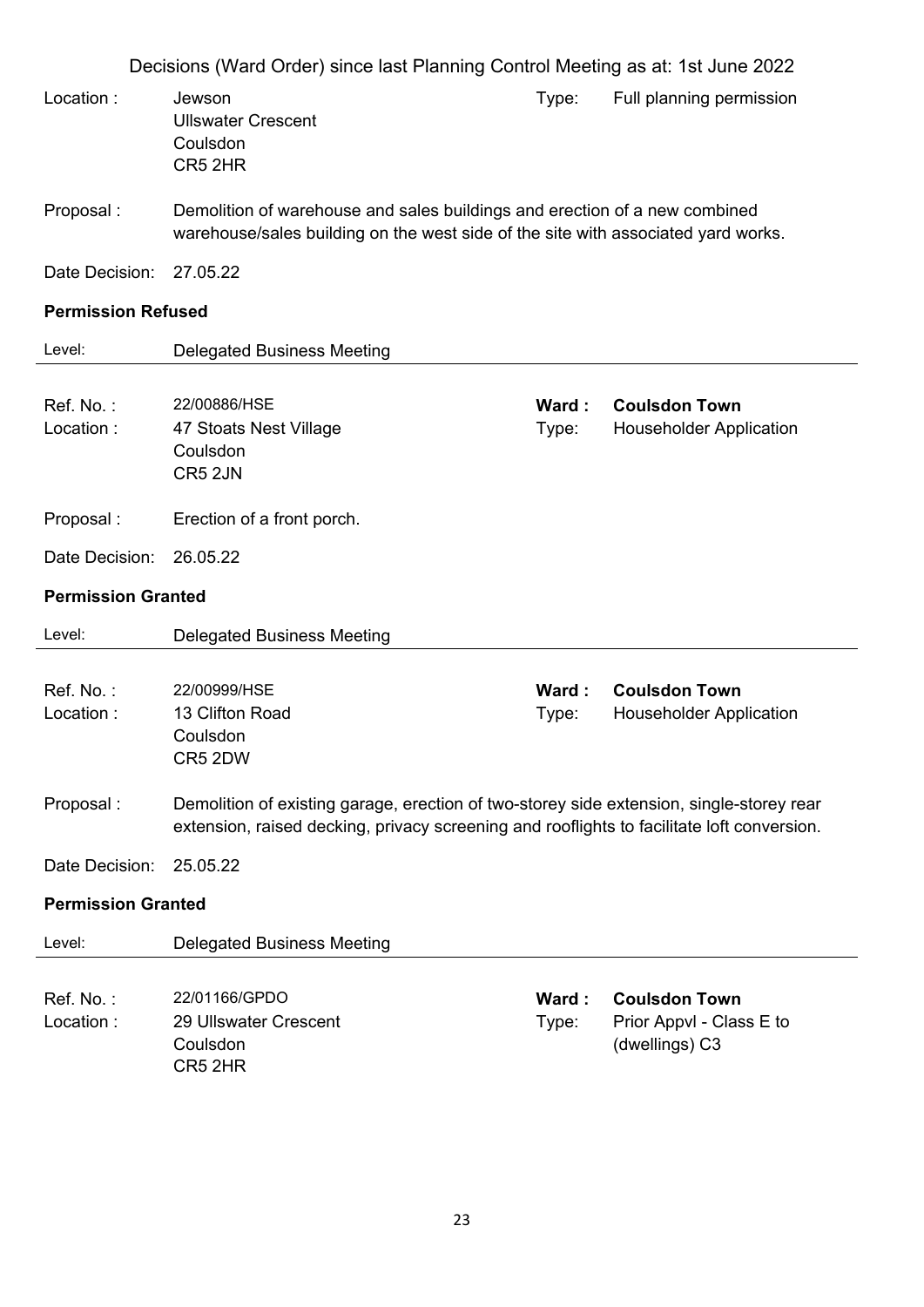Proposal : Change of use of ground and first floor from office (Use Class E) to provide 7 no. selfcontained residential units (Use Class C3) including associated alterations, provision of car parking, cycle parking and refuse storage space under Schedule 2, Part 3, Class MA of the Town and Country Planning (General Permitted Development) (England) Order 2015 (as amended).

Date Decision: 24.05.22

#### **(Approval) refused**

| Level:                    | <b>Delegated Business Meeting</b>                                                                                                                                                                                                                                               |                |                                                            |
|---------------------------|---------------------------------------------------------------------------------------------------------------------------------------------------------------------------------------------------------------------------------------------------------------------------------|----------------|------------------------------------------------------------|
| Ref. No.:<br>Location:    | 22/01338/HSE<br>5 Keats Way<br>Coulsdon<br>Croydon<br>CR5 3FL                                                                                                                                                                                                                   | Ward:<br>Type: | <b>Coulsdon Town</b><br><b>Householder Application</b>     |
| Proposal:                 | Erection of covered patio and summer house at rear (Retrospective)                                                                                                                                                                                                              |                |                                                            |
| Date Decision:            | 24.05.22                                                                                                                                                                                                                                                                        |                |                                                            |
| <b>Permission Granted</b> |                                                                                                                                                                                                                                                                                 |                |                                                            |
| Level:                    | <b>Delegated Business Meeting</b>                                                                                                                                                                                                                                               |                |                                                            |
| Ref. No.:<br>Location:    | 22/01357/LP<br>27 Winifred Road<br>Coulsdon<br>CR5 3JB                                                                                                                                                                                                                          | Ward:<br>Type: | <b>Coulsdon Town</b><br>LDC (Proposed) Operations<br>edged |
| Proposal:                 | Erection of single storey rear extension                                                                                                                                                                                                                                        |                |                                                            |
| Date Decision:            | 26.05.22                                                                                                                                                                                                                                                                        |                |                                                            |
|                           | Certificate Refused (Lawful Dev. Cert.)                                                                                                                                                                                                                                         |                |                                                            |
| Level:                    | <b>Delegated Business Meeting</b>                                                                                                                                                                                                                                               |                |                                                            |
| Ref. No.:<br>Location:    | 22/01482/DISC<br>40 Woodcote Grove Road<br>Coulsdon<br>CR5 2AB                                                                                                                                                                                                                  | Ward:<br>Type: | <b>Coulsdon Town</b><br><b>Discharge of Conditions</b>     |
| Proposal:                 | Application for approval of details reserved by condition number 11 (CO2 emissions)<br>attached to planning permission 19/02110/FUL for the demolition of existing dwelling<br>house and replacement with 9 new build apartments with associated car parking and<br>landscaping |                |                                                            |
| Date Decision:            | 25.05.22                                                                                                                                                                                                                                                                        |                |                                                            |
| <b>Approved</b>           |                                                                                                                                                                                                                                                                                 |                |                                                            |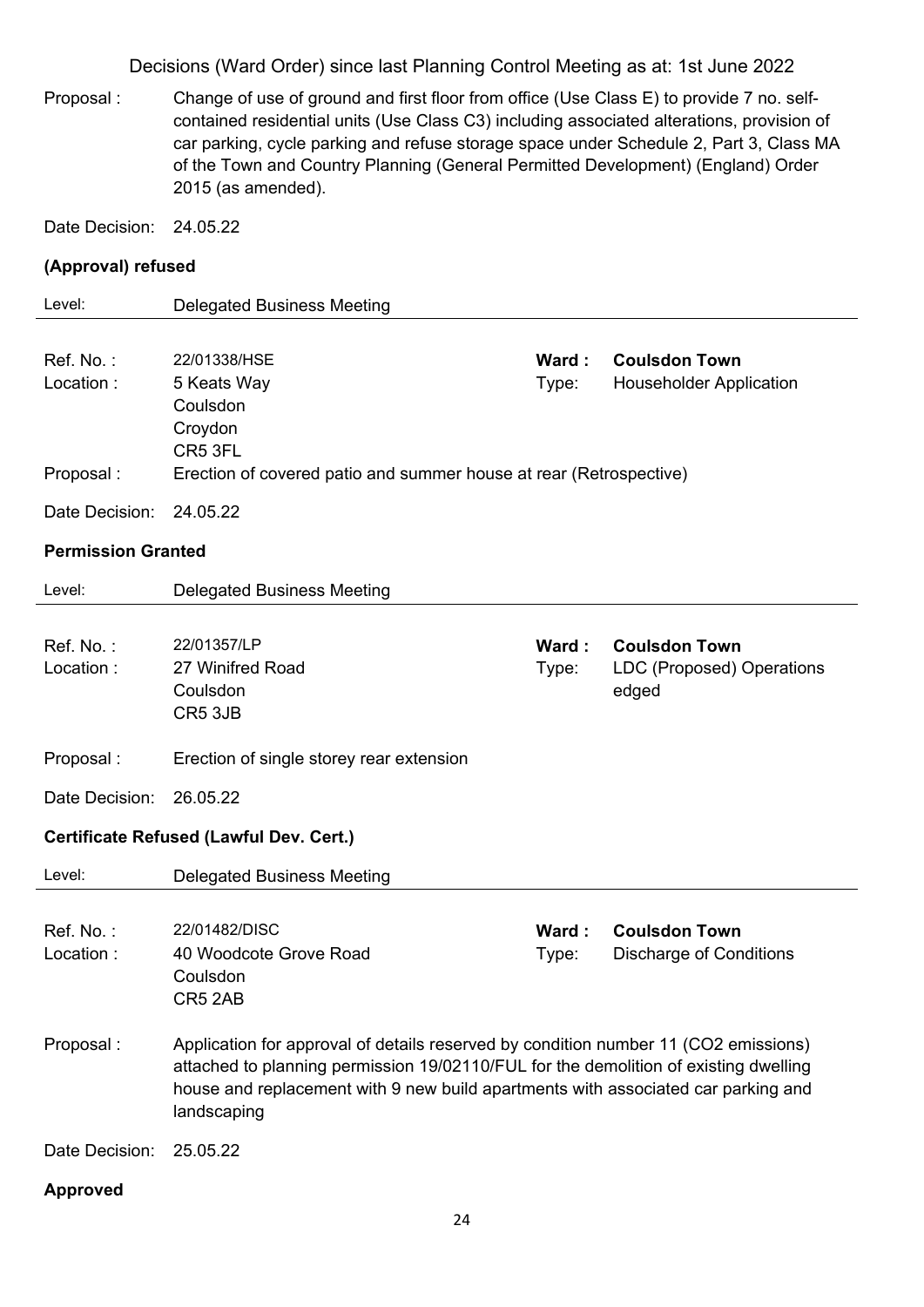| Decisions (Ward Order) since last Planning Control Meeting as at: 1st June 2022 |  |  |  |  |
|---------------------------------------------------------------------------------|--|--|--|--|
|---------------------------------------------------------------------------------|--|--|--|--|

| Level:                             | <b>Delegated Business Meeting</b>                                                                                                                                                              |                |                                                      |
|------------------------------------|------------------------------------------------------------------------------------------------------------------------------------------------------------------------------------------------|----------------|------------------------------------------------------|
| Ref. No.:<br>Location:             | 22/01523/GPDO<br>1 Stoney Cottages                                                                                                                                                             | Ward:<br>Type: | <b>Coulsdon Town</b><br>Prior Appvl - Class A Larger |
|                                    | Hollymeoak Road<br>Coulsdon<br><b>CR5 3QA</b>                                                                                                                                                  |                | <b>House Extns</b>                                   |
| Proposal:                          | Erection of a single storey rear extension projecting out 4.3 metres from the rear wall of<br>the original house with a height to the eaves of 2.85 metres and a maximum height of 4<br>metres |                |                                                      |
| Date Decision:                     | 23.05.22                                                                                                                                                                                       |                |                                                      |
|                                    | <b>Prior Approval No Jurisdiction (GPDO)</b>                                                                                                                                                   |                |                                                      |
| Level:                             | <b>Delegated Business Meeting</b>                                                                                                                                                              |                |                                                      |
| Ref. No.:                          | 22/01657/LP                                                                                                                                                                                    | Ward:          | <b>Coulsdon Town</b>                                 |
| Location:                          | 12 Portnalls Rise                                                                                                                                                                              | Type:          | <b>LDC (Proposed) Operations</b>                     |
|                                    | Coulsdon<br>CR5 3DA                                                                                                                                                                            |                | edged                                                |
| Proposal:                          | Erection of a hip to gable roof extension, erection of a rear dormer and roof lights in the<br>front roof slope                                                                                |                |                                                      |
| Date Decision:                     | 26.05.22                                                                                                                                                                                       |                |                                                      |
|                                    | Lawful Dev. Cert. Granted (proposed)                                                                                                                                                           |                |                                                      |
| Level:                             | <b>Delegated Business Meeting</b>                                                                                                                                                              |                |                                                      |
| Ref. No.:                          | 22/01678/TRE                                                                                                                                                                                   | Ward:          | <b>Coulsdon Town</b>                                 |
| Location:                          | 33 Wilhelmina Avenue                                                                                                                                                                           | Type:          | Consent for works to protected                       |
|                                    | Coulsdon<br>CR5 1NL                                                                                                                                                                            |                | trees                                                |
| Proposal:                          | 1 x Ash tree - Reduce crown by 4m leaving 3m<br>(TPO 11, 1984)                                                                                                                                 |                |                                                      |
| Date Decision:                     | 20.05.22                                                                                                                                                                                       |                |                                                      |
| <b>Consent Granted (Tree App.)</b> |                                                                                                                                                                                                |                |                                                      |
| Level:                             | <b>Delegated Business Meeting</b>                                                                                                                                                              |                |                                                      |
|                                    |                                                                                                                                                                                                |                |                                                      |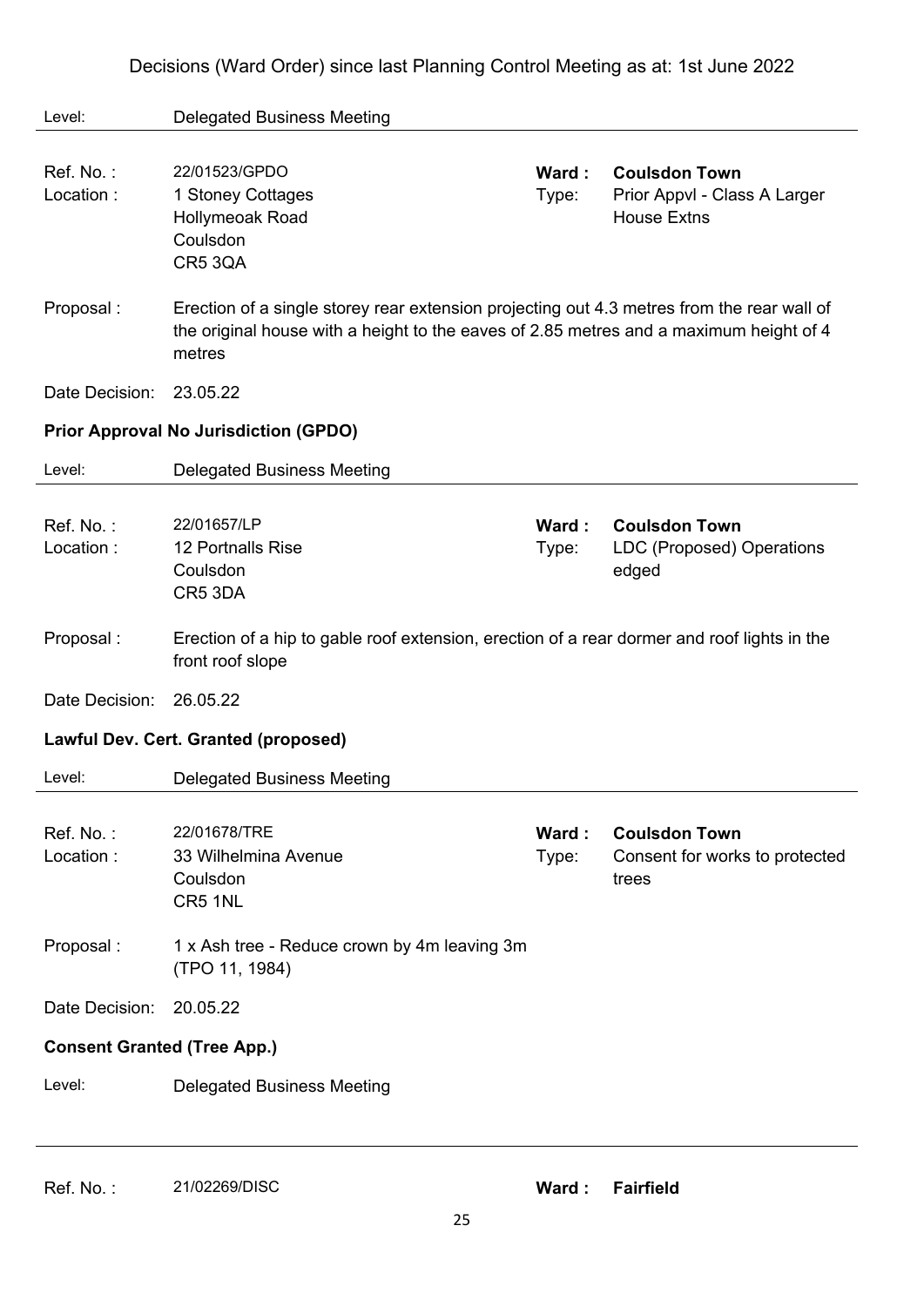|                           | Decisions (Ward Order) since last Planning Control Meeting as at: 1st June 2022                                                                                                                                                                                                                                                                                                                                                                                                                                                                                                                                                                                                                                                                                                                                                                                                                                                              |                |                                                    |  |  |
|---------------------------|----------------------------------------------------------------------------------------------------------------------------------------------------------------------------------------------------------------------------------------------------------------------------------------------------------------------------------------------------------------------------------------------------------------------------------------------------------------------------------------------------------------------------------------------------------------------------------------------------------------------------------------------------------------------------------------------------------------------------------------------------------------------------------------------------------------------------------------------------------------------------------------------------------------------------------------------|----------------|----------------------------------------------------|--|--|
| Location:                 | 25A - 27 Tamworth Place<br>Croydon<br>CR0 1RL                                                                                                                                                                                                                                                                                                                                                                                                                                                                                                                                                                                                                                                                                                                                                                                                                                                                                                | Type:          | <b>Discharge of Conditions</b>                     |  |  |
| Proposal:                 | Discharge of condition 7 (Sustainable Urban Drainage Methods) pursuant to planning<br>permission 20/03032/FUL.                                                                                                                                                                                                                                                                                                                                                                                                                                                                                                                                                                                                                                                                                                                                                                                                                               |                |                                                    |  |  |
| Date Decision:            | 24.05.22                                                                                                                                                                                                                                                                                                                                                                                                                                                                                                                                                                                                                                                                                                                                                                                                                                                                                                                                     |                |                                                    |  |  |
| <b>Approved</b>           |                                                                                                                                                                                                                                                                                                                                                                                                                                                                                                                                                                                                                                                                                                                                                                                                                                                                                                                                              |                |                                                    |  |  |
| Level:                    | <b>Delegated Business Meeting</b>                                                                                                                                                                                                                                                                                                                                                                                                                                                                                                                                                                                                                                                                                                                                                                                                                                                                                                            |                |                                                    |  |  |
| Ref. No.:<br>Location:    | 21/03643/DISC<br>21-27 Sheldon Street<br>Croydon<br><b>CR0 1SS</b>                                                                                                                                                                                                                                                                                                                                                                                                                                                                                                                                                                                                                                                                                                                                                                                                                                                                           | Ward:<br>Type: | <b>Fairfield</b><br><b>Discharge of Conditions</b> |  |  |
| Proposal:                 | Discharge of Condition 2 (Materials), 3 (CLP), 4 Contaminated Land), 6 (SUDs), 9<br>(Landscaping), 11 (Full Details), 14 (CO2) and 18 (Archaeology) of LPA ref:<br>19/05985/CONR (Application to vary Condition 4 (contaminated Land) of Permission<br>18/05680/CONR Application to vary Condition 13 (Restriction over use of commercial unit<br>as Chapel of Rest only) and Condition 1 (Approved Plans to allow for the reduction in the<br>size of the basement and an increase in the size of the commercial unit on the ground<br>floor) of Permission 16/03825/P for the Demolition of existing buildings; erection of<br>three/four storey building with basement comprising ground floor commercial space<br>(Chapel of Rest, Use Class D1), 11 one bedroom, 10 two bedroom and 2 three bedroom<br>flats; provision of associated landscaping and services, front service bay, disabled and<br>cycle parking (amended description)) |                |                                                    |  |  |
| Date Decision:            | 25.05.22                                                                                                                                                                                                                                                                                                                                                                                                                                                                                                                                                                                                                                                                                                                                                                                                                                                                                                                                     |                |                                                    |  |  |
| <b>Approved</b>           |                                                                                                                                                                                                                                                                                                                                                                                                                                                                                                                                                                                                                                                                                                                                                                                                                                                                                                                                              |                |                                                    |  |  |
| Level:                    | <b>Delegated Business Meeting</b>                                                                                                                                                                                                                                                                                                                                                                                                                                                                                                                                                                                                                                                                                                                                                                                                                                                                                                            |                |                                                    |  |  |
| Ref. No.:<br>Location:    | 21/04826/FUL<br>104 North End<br>Croydon                                                                                                                                                                                                                                                                                                                                                                                                                                                                                                                                                                                                                                                                                                                                                                                                                                                                                                     | Ward:<br>Type: | <b>Fairfield</b><br>Full planning permission       |  |  |
| Proposal:                 | CR <sub>0</sub> 1UD<br>Formation of first floor level 1 bedroom flat                                                                                                                                                                                                                                                                                                                                                                                                                                                                                                                                                                                                                                                                                                                                                                                                                                                                         |                |                                                    |  |  |
| Date Decision:            | 25.05.22                                                                                                                                                                                                                                                                                                                                                                                                                                                                                                                                                                                                                                                                                                                                                                                                                                                                                                                                     |                |                                                    |  |  |
| <b>Permission Refused</b> |                                                                                                                                                                                                                                                                                                                                                                                                                                                                                                                                                                                                                                                                                                                                                                                                                                                                                                                                              |                |                                                    |  |  |
| Level:                    | <b>Delegated Business Meeting</b>                                                                                                                                                                                                                                                                                                                                                                                                                                                                                                                                                                                                                                                                                                                                                                                                                                                                                                            |                |                                                    |  |  |
| Ref. No.:                 | 21/05979/FUL                                                                                                                                                                                                                                                                                                                                                                                                                                                                                                                                                                                                                                                                                                                                                                                                                                                                                                                                 | Ward:          | <b>Fairfield</b>                                   |  |  |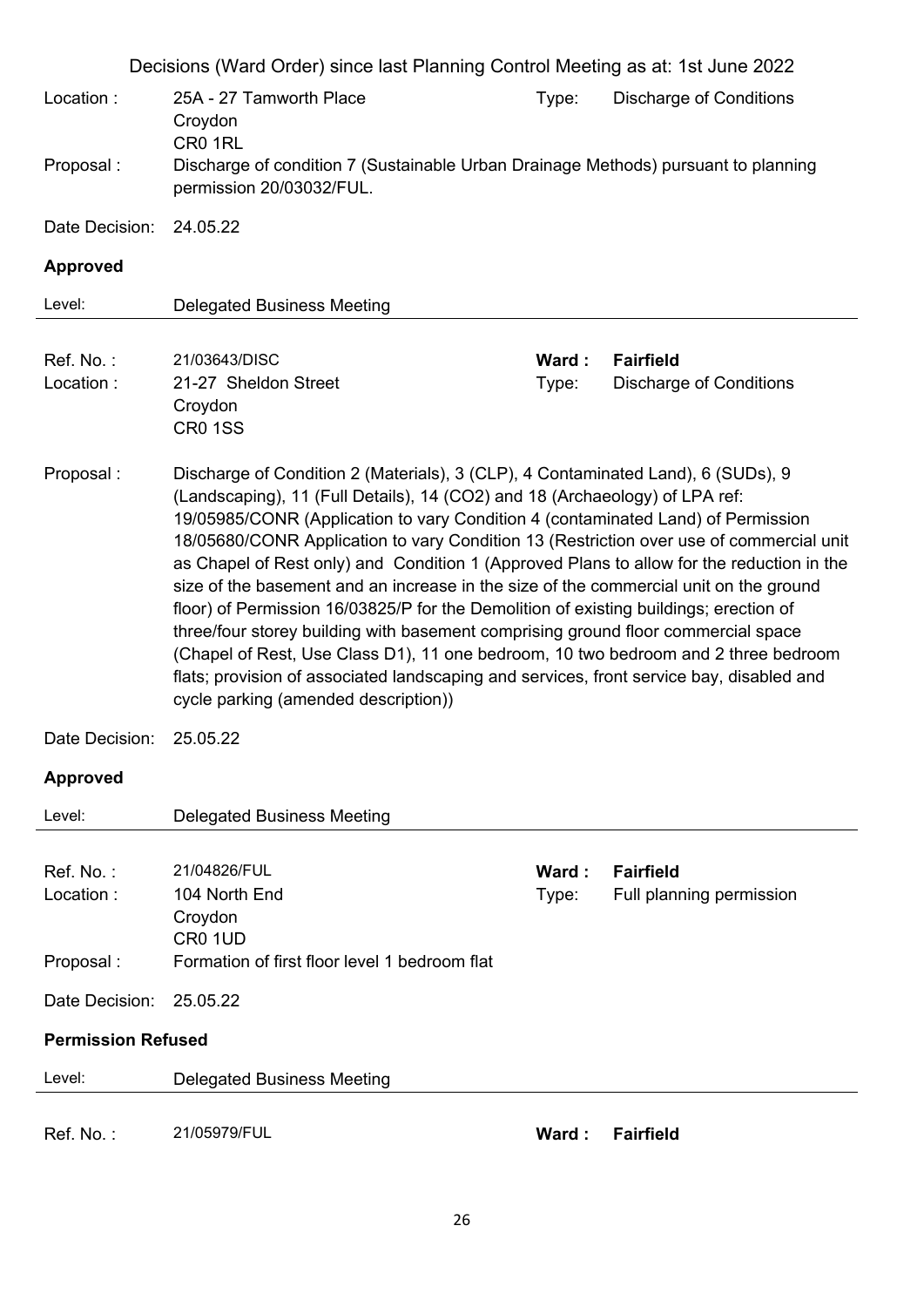|                           | Decisions (Ward Order) since last Planning Control Meeting as at: 1st June 2022                        |                |                                                          |
|---------------------------|--------------------------------------------------------------------------------------------------------|----------------|----------------------------------------------------------|
| Location:                 | 51A Chatsworth Road<br>Croydon<br>CR0 1HF                                                              | Type:          | Full planning permission                                 |
| Proposal :                | Replace aluminium windows with timber framed windows.                                                  |                |                                                          |
|                           | [Only relates to front, side, and rear elevations at second floor]                                     |                |                                                          |
| Date Decision:            | 26.05.22                                                                                               |                |                                                          |
| <b>Permission Granted</b> |                                                                                                        |                |                                                          |
| Level:                    | <b>Delegated Business Meeting</b>                                                                      |                |                                                          |
| Ref. No.:<br>Location:    | 22/00400/FUL<br>8 - 10 George Street<br>Croydon<br>CR0 1PA                                             | Ward:<br>Type: | <b>Fairfield</b><br>Full planning permission             |
| Proposal:                 | Alterations to shop front and display of signage                                                       |                |                                                          |
| Date Decision:            | 24.05.22                                                                                               |                |                                                          |
| <b>Permission Granted</b> |                                                                                                        |                |                                                          |
| Level:                    | <b>Delegated Business Meeting</b>                                                                      |                |                                                          |
| Ref. No.:<br>Location:    | 22/00401/ADV<br>8 - 10 George Street<br>Croydon<br>CR0 1PA                                             | Ward:<br>Type: | <b>Fairfield</b><br>Consent to display<br>advertisements |
| Proposal:                 | Installation of one fascia sign and one projecting sign with Little Vegas branding                     |                |                                                          |
| Date Decision:            | 24.05.22                                                                                               |                |                                                          |
|                           | <b>Consent Granted (Advertisement)</b>                                                                 |                |                                                          |
| Level:                    | <b>Delegated Business Meeting</b>                                                                      |                |                                                          |
| Ref. No.:<br>Location:    | 22/00447/DISC<br><b>Commercial Property</b><br><b>Ryan House</b><br>96 Park Lane<br>Croydon<br>CR0 1JB | Ward:<br>Type: | <b>Fairfield</b><br><b>Discharge of Conditions</b>       |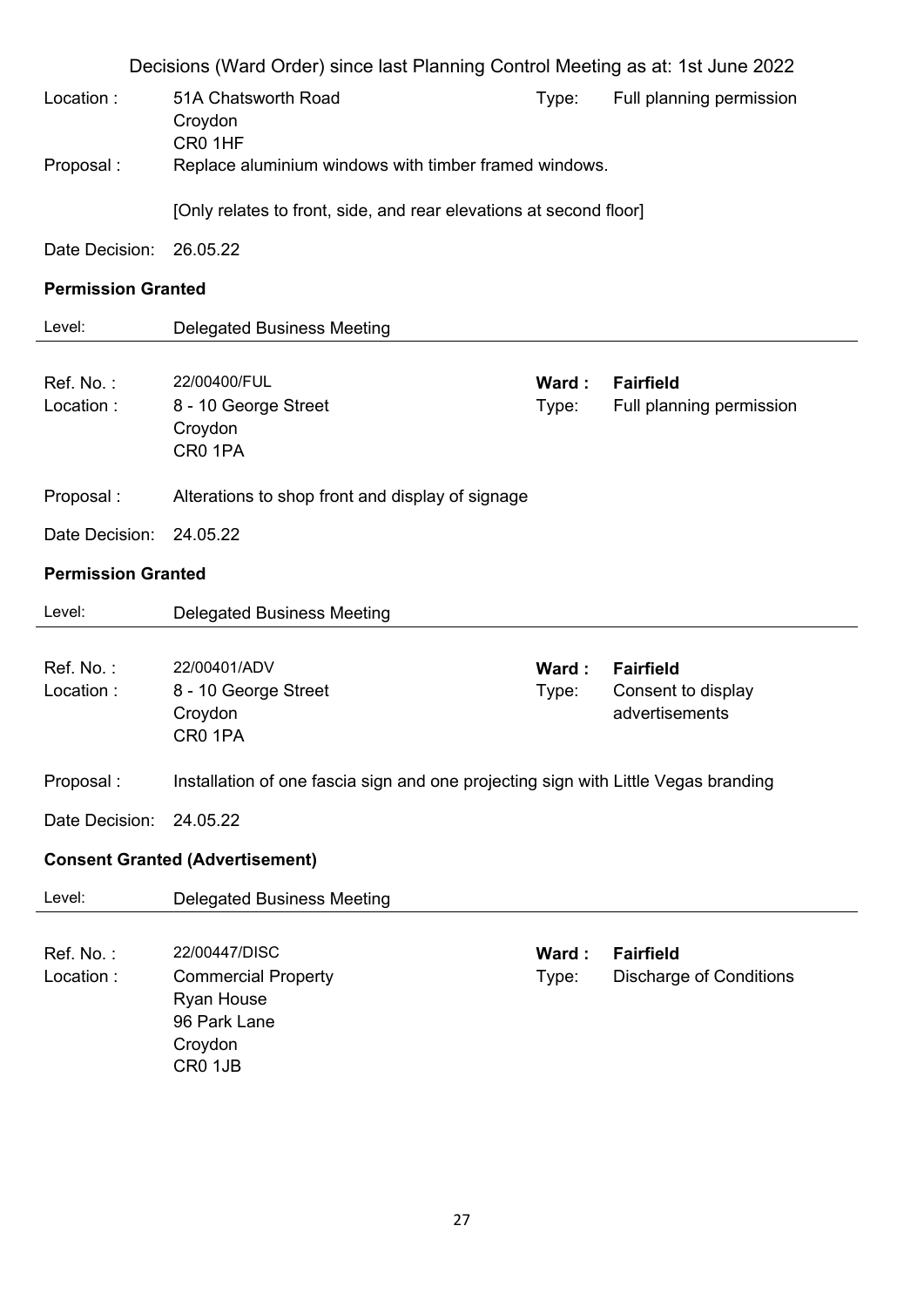Proposal : Discharge of condition 6 (bin store) and condition 7 (bike store) attached to planning permisison 21/04629/FUL for the change of use basement and ground floor from residential (Class C3) to commercial/business/office (Class E(g)(i) with associated works (including new windows and entrance door at ground floor, provision of bike parking and provision of refuse stores)

Date Decision: 25.05.22

### **Part Approved / Part Not Approved**

| Level:                 | <b>Delegated Business Meeting</b>                                                                                                                                                                                                                                                                                                                                                                                                                                                                                                                                                                                   |                |                                                    |
|------------------------|---------------------------------------------------------------------------------------------------------------------------------------------------------------------------------------------------------------------------------------------------------------------------------------------------------------------------------------------------------------------------------------------------------------------------------------------------------------------------------------------------------------------------------------------------------------------------------------------------------------------|----------------|----------------------------------------------------|
| Ref. No.:<br>Location: | 22/00850/DISC<br><b>Former Site Of Taberner House</b><br>Park Lane<br>Croydon<br>CR9 3JS                                                                                                                                                                                                                                                                                                                                                                                                                                                                                                                            | Ward:<br>Type: | <b>Fairfield</b><br><b>Discharge of Conditions</b> |
| Proposal:              | Discharge of condition 4 (landscaping) or planning permission 20/04114/CONR for<br>Variation of conditions 4 (landscaping), 8 (retail floorspace) and 44 (approved plans)<br>imposed upon planning permission 17/05158/CONR (for redevelopment of the site of the<br>former Taberner House to provide 514 residential units in 4 buildings, including<br>commercial space at ground floor level) to allow for an increase in ground floor retail<br>floorspace and associated design amendments, basement layout amendment and<br>change to trigger point for completion of landscaping works [Amended description] |                |                                                    |
| Date Decision:         | 18.05.22                                                                                                                                                                                                                                                                                                                                                                                                                                                                                                                                                                                                            |                |                                                    |
| <b>Approved</b>        |                                                                                                                                                                                                                                                                                                                                                                                                                                                                                                                                                                                                                     |                |                                                    |
| Level:                 | <b>Delegated Business Meeting</b>                                                                                                                                                                                                                                                                                                                                                                                                                                                                                                                                                                                   |                |                                                    |
| Ref. No.:<br>Location: | 22/00856/DISC<br>Development Site Former Site Of<br>14 St Andrew's Road<br>Croydon<br>CR0 1AB                                                                                                                                                                                                                                                                                                                                                                                                                                                                                                                       | Ward:<br>Type: | <b>Fairfield</b><br><b>Discharge of Conditions</b> |
| Proposal:              | Discharge of condition 3 b, c, d (soft landscaping, ecology, and boundary treatments); 4<br>a, b, c (refuse store, cycle store, security lighting); and 10 (SuDS) attached to planning<br>permission 18/00794/FUL to Demolition of office building: erection of single/two storey<br>building comprising 2 one bedroom and 1 two bedroom dwellings: provision of associated<br>cycle and refuse stores                                                                                                                                                                                                              |                |                                                    |
| Date Decision:         | 20.05.22                                                                                                                                                                                                                                                                                                                                                                                                                                                                                                                                                                                                            |                |                                                    |
| <b>Approved</b>        |                                                                                                                                                                                                                                                                                                                                                                                                                                                                                                                                                                                                                     |                |                                                    |
| Level:                 | <b>Delegated Business Meeting</b>                                                                                                                                                                                                                                                                                                                                                                                                                                                                                                                                                                                   |                |                                                    |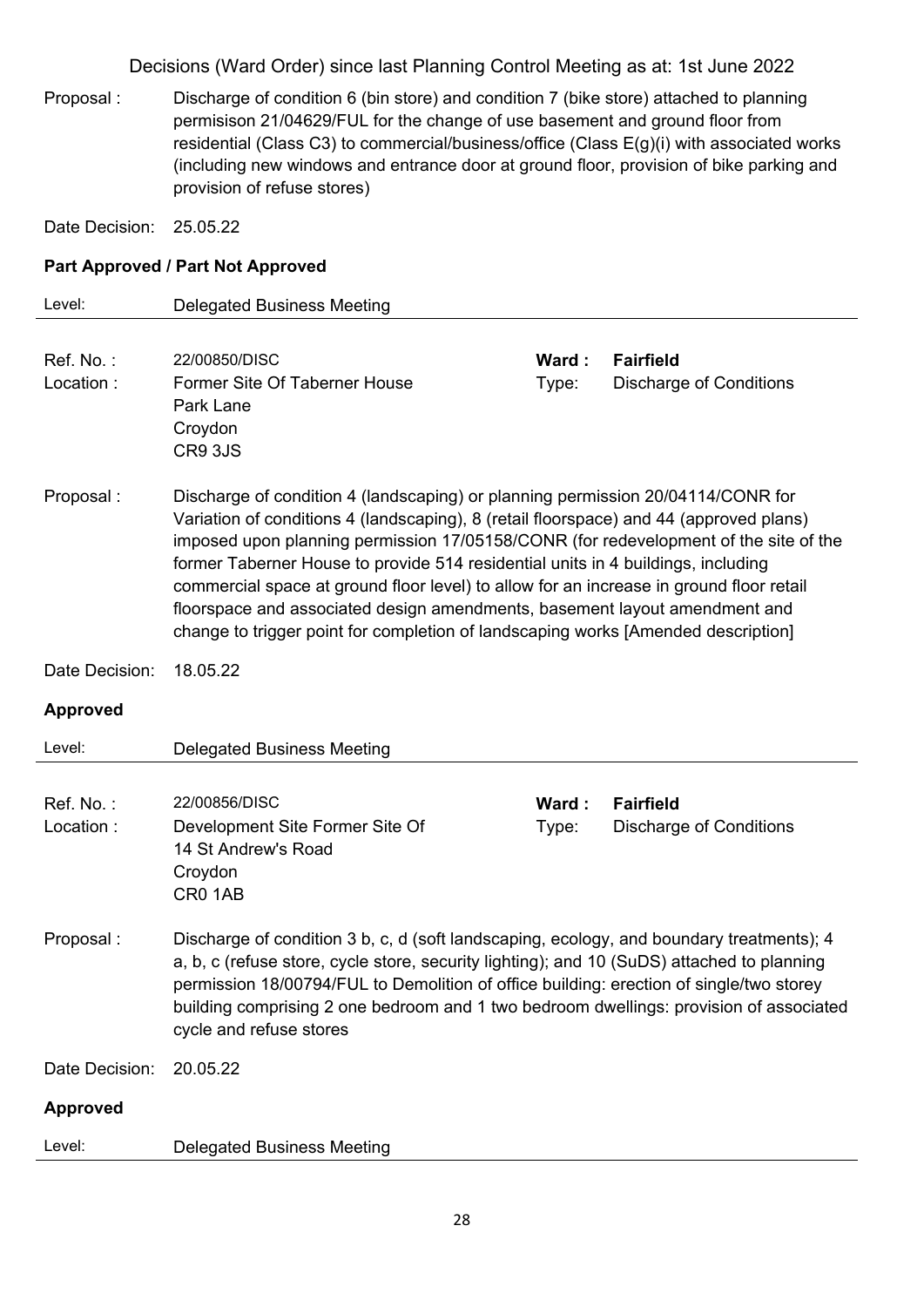- Ref. No. : 22/00905/FUL **Ward : Fairfield** Location : 8 Norfolk House Wellesley Road **Croydon** CR0 1LH Type: Full planning permission Proposal : Installation of Kitchen Extract ducting at the rear of the building Date Decision: 24.05.22 **Permission Granted**  Level: Delegated Business Meeting Ref. No. : 22/00908/CAT **Ward : Fairfield** Location : Old Palace School Old Palace Road Croydon CR0 1AX Type: Works to Trees in a Conservation Area Proposal : T1 Silver Birch - Cut back to clear building by 3m and BT wire by 1m T2 Sycamore - Remove dead wood and clear BT wires by 1m T3 Willow - Reduce height and laterals by 3m to points of last reduction (Structural pollard) T4 3 x Self-sown Ash - Fell (Causing damage to boundary wall) T5 Hawthorn - Crown lift to 3m Date Decision: 25.05.22 **No objection (tree works in Con Areas)**  Level: Delegated Business Meeting Ref. No. : 22/01088/DISC **Ward : Fairfield** Location : Development Site Former Site Of Sydenham **Court** 52 Sydenham Road Croydon CR0 2EF Type: Discharge of Conditions Proposal : Details pursuant to conditions 14 (Travel Plan) and 15 (delivery and service plan) of planning permission ref 19/04764/ful Demolition of the existing buildings followed by the re-development of a new residential development consisting of two separate blocks (6 storeys and 4 storeys respectively) containing 43 new homes, new hard and soft landscaping, courtyards, cycle and vehicle parking with refuse areas Date Decision: 26.05.22 **Approved**
- Level: Delegated Business Meeting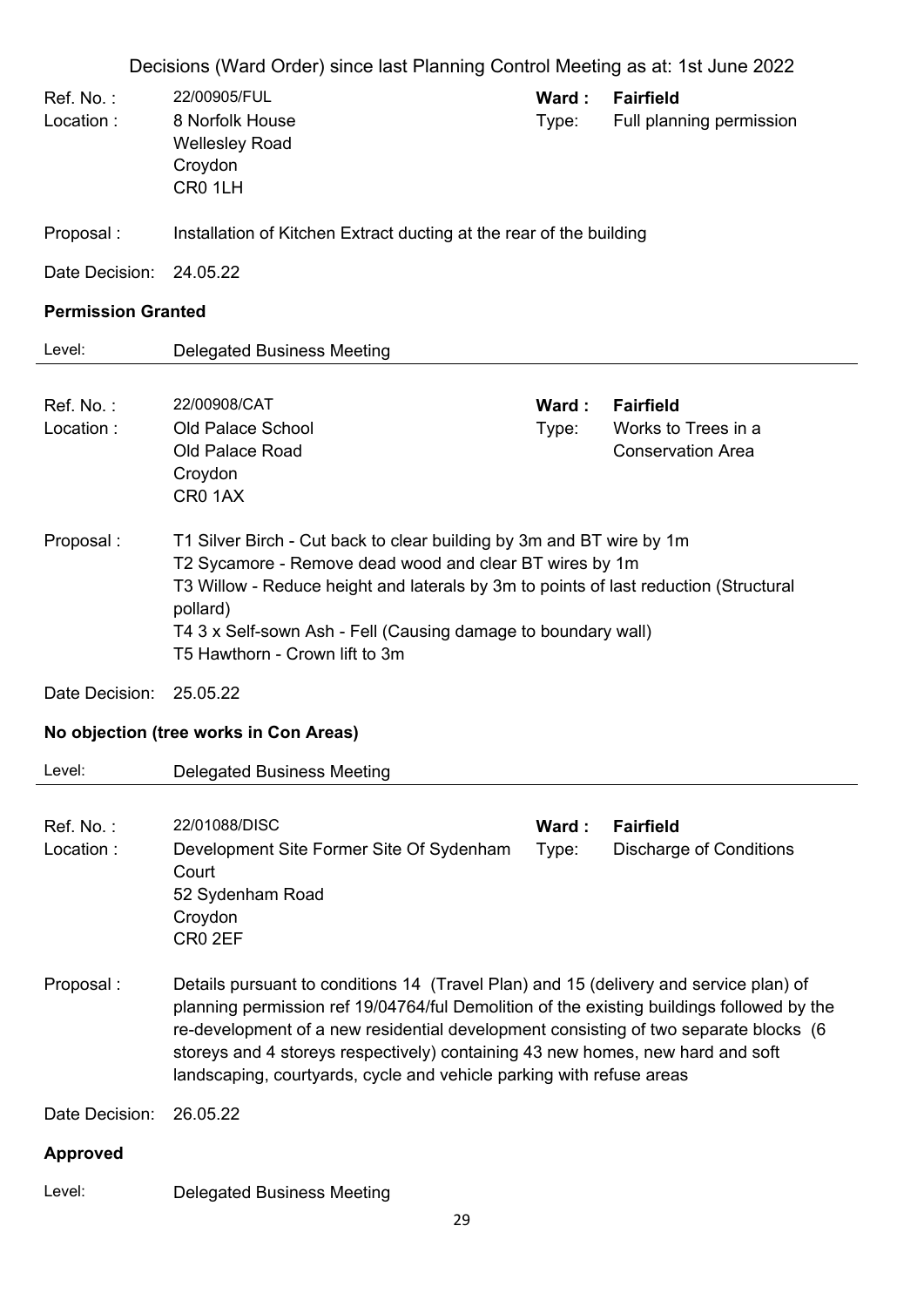| Ref. No.:<br>Location:                    | 22/01151/FUL<br>Flat 8<br>26 Chatsworth Road<br>Croydon<br>CR0 1BN                             | Ward:<br>Type: | <b>Fairfield</b><br>Full planning permission                        |  |  |
|-------------------------------------------|------------------------------------------------------------------------------------------------|----------------|---------------------------------------------------------------------|--|--|
| Proposal:                                 | Erection of rear access ramp, new rear doors and side screen.                                  |                |                                                                     |  |  |
| Date Decision:                            | 23.05.22                                                                                       |                |                                                                     |  |  |
| <b>Permission Granted</b>                 |                                                                                                |                |                                                                     |  |  |
| Level:                                    | <b>Delegated Business Meeting</b>                                                              |                |                                                                     |  |  |
| Ref. No.:<br>Location:                    | 22/01662/CAT<br>19 Beech House Road<br>Croydon<br>CR0 1JQ                                      | Ward:<br>Type: | <b>Fairfield</b><br>Works to Trees in a<br><b>Conservation Area</b> |  |  |
| Proposal:                                 | T1 Ash - Fell                                                                                  |                |                                                                     |  |  |
| Date Decision:                            | 20.05.22                                                                                       |                |                                                                     |  |  |
|                                           | No objection (tree works in Con Areas)                                                         |                |                                                                     |  |  |
| Level:                                    | <b>Delegated Business Meeting</b>                                                              |                |                                                                     |  |  |
| Ref. No.:<br>Location:                    | 21/03608/TRE<br><b>East Cliff House</b><br>5 Highland Road<br>Purley                           | Ward:<br>Type: | <b>Kenley</b><br>Consent for works to protected<br>trees            |  |  |
| Proposal:                                 | Acer Pseudoplatanus (T1): 2 Metre Crown Reduction up to a 25mm max cut size.<br>(TPO 25, 2015) |                |                                                                     |  |  |
| Date Decision:                            | 25.05.22                                                                                       |                |                                                                     |  |  |
| <b>Consent Refused (Tree application)</b> |                                                                                                |                |                                                                     |  |  |
| Level:                                    | <b>Delegated Business Meeting</b>                                                              |                |                                                                     |  |  |
| Ref. No.:<br>Location:<br>Proposal:       | 21/04758/HSE<br>6 Chertsey Close<br>Kenley<br>CR8 5LN<br>Erection of raised rear patio         | Ward:<br>Type: | <b>Kenley</b><br><b>Householder Application</b>                     |  |  |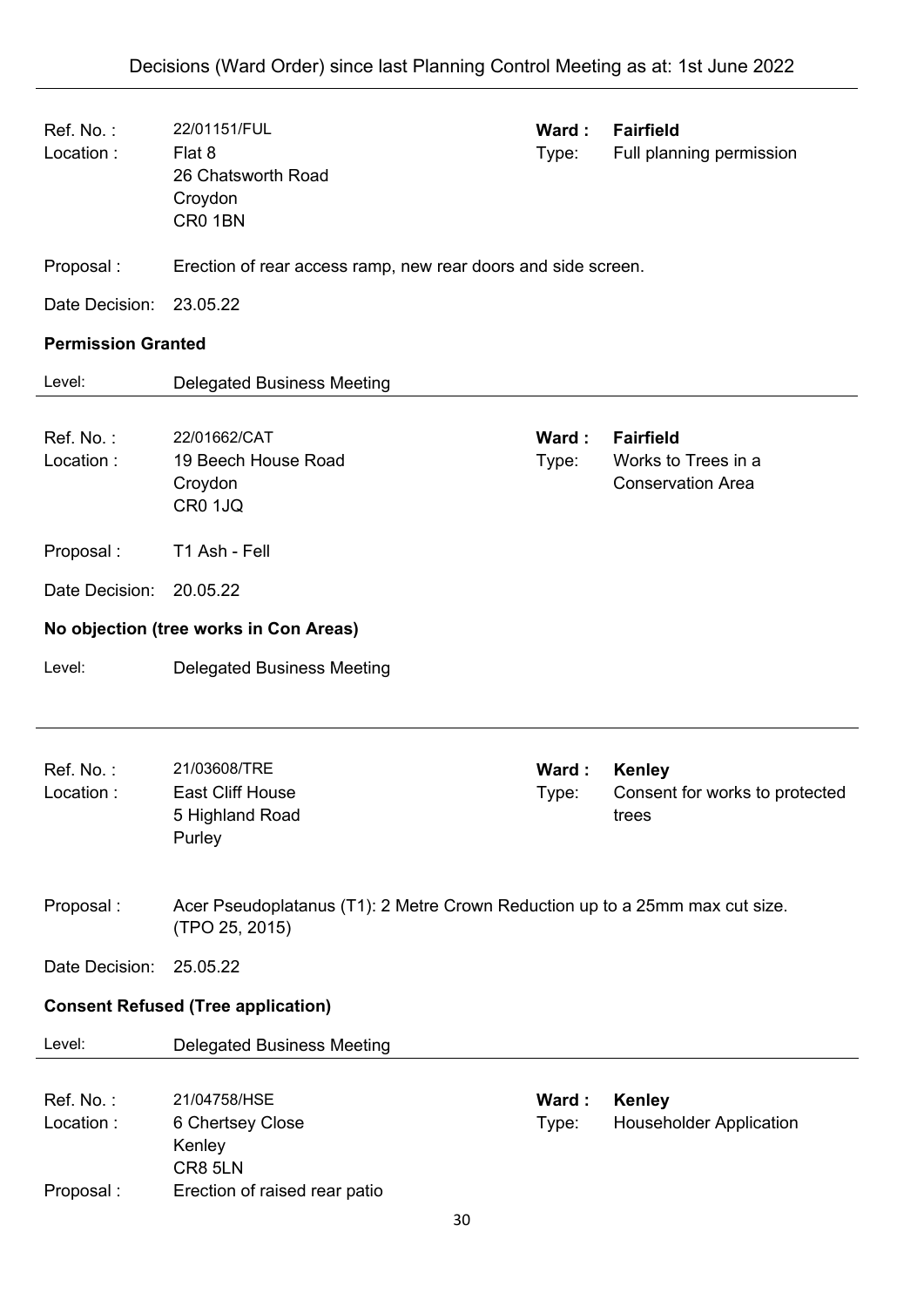Date Decision: 16.05.22

## **Permission Granted**

| Level:                               | <b>Delegated Business Meeting</b>                                                                                                                                        |                |                                                          |  |  |
|--------------------------------------|--------------------------------------------------------------------------------------------------------------------------------------------------------------------------|----------------|----------------------------------------------------------|--|--|
| Ref. No.:<br>Location:               | 21/05138/HSE<br>51 Hilltop Road<br>Whyteleafe<br>CR3 0DF                                                                                                                 | Ward:<br>Type: | <b>Kenley</b><br><b>Householder Application</b>          |  |  |
| Proposal:                            | Formation of staircase to site frontage (retrospective).                                                                                                                 |                |                                                          |  |  |
| Date Decision:                       | 23.05.22                                                                                                                                                                 |                |                                                          |  |  |
| <b>Permission Granted</b>            |                                                                                                                                                                          |                |                                                          |  |  |
| Level:                               | <b>Delegated Business Meeting</b>                                                                                                                                        |                |                                                          |  |  |
| Ref. No.:<br>Location:               | 21/05623/TRE<br><b>Torii Pines</b><br><b>Firs Road</b><br>Kenley                                                                                                         | Ward:<br>Type: | <b>Kenley</b><br>Consent for works to protected<br>trees |  |  |
| Proposal:                            | CR8 5LH<br>Beech (T1)- Reduce the height and the lateral branches by 1.5m (Back to previous<br>points)<br>(TPO No. 54, 2009)                                             |                |                                                          |  |  |
| Date Decision:                       | 25.05.22                                                                                                                                                                 |                |                                                          |  |  |
| <b>Consent Granted (Tree App.)</b>   |                                                                                                                                                                          |                |                                                          |  |  |
| Level:                               | <b>Delegated Business Meeting</b>                                                                                                                                        |                |                                                          |  |  |
| Ref. No.:<br>Location :<br>Proposal: | 21/05931/FUL<br>52 Welcomes Road<br>Kenley<br>CR8 5HD<br>Demolition of existing property and erection of 3 detached houses, 6 car parking spaces<br>and private gardens. | Ward:<br>Type: | <b>Kenley</b><br>Full planning permission                |  |  |
| Date Decision:                       | 19.05.22                                                                                                                                                                 |                |                                                          |  |  |
| <b>Permission Refused</b>            |                                                                                                                                                                          |                |                                                          |  |  |
| Level:                               | <b>Delegated Business Meeting</b>                                                                                                                                        |                |                                                          |  |  |
| Ref. No.:<br>Location:               | 22/00177/FUL<br>3 Park Road<br>Kenley<br><b>CR8 5AS</b>                                                                                                                  | Ward:<br>Type: | <b>Kenley</b><br>Full planning permission                |  |  |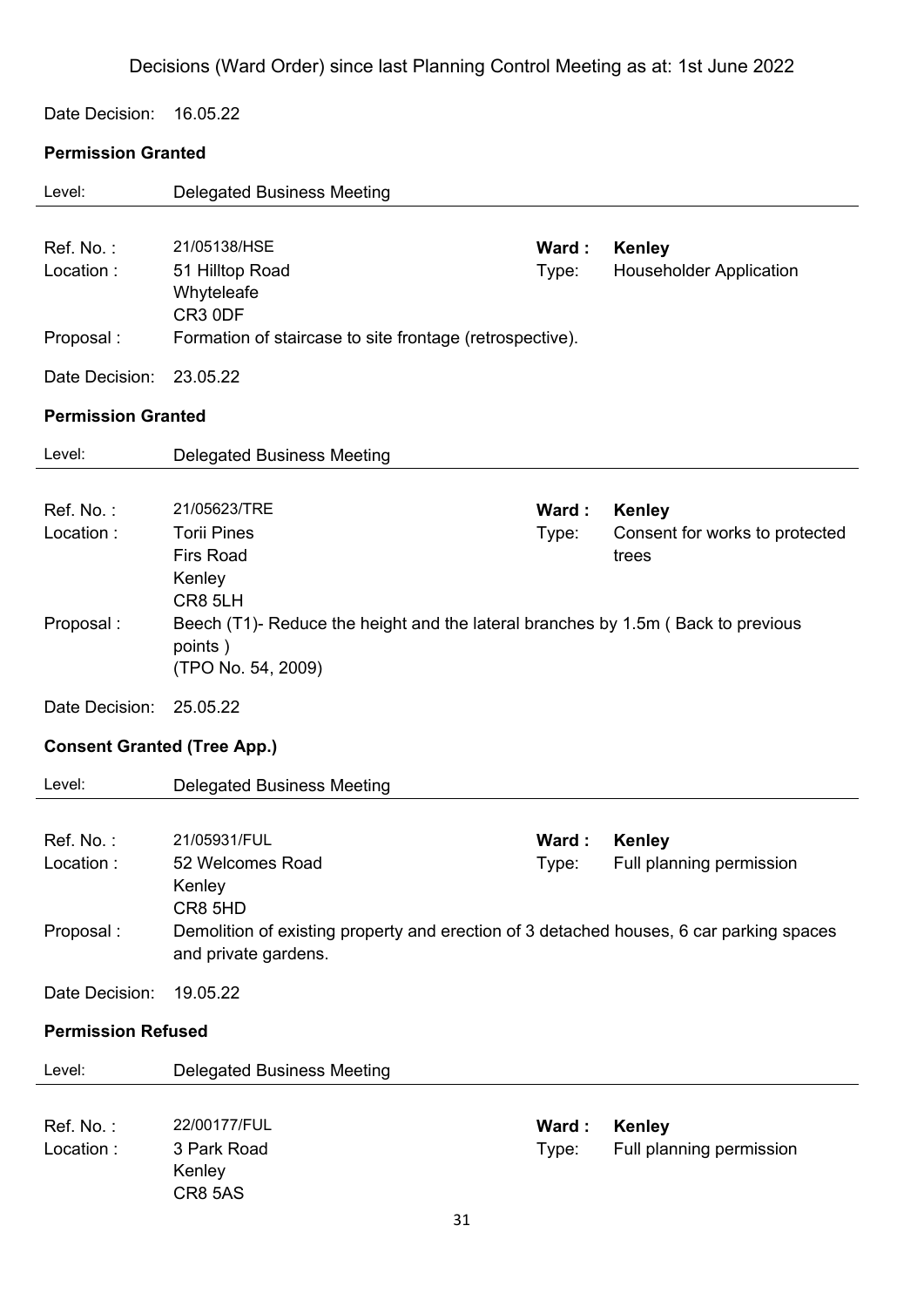Proposal : Demolition of the existing property, excavation of part of site and the erection of a part 3/4 storey building to 9 apartments (comprising 3 x 1 bed, 3 x 2 bed and 3 x 3 bed), with associated access and 7 parking spaces with vehicle access from Ravens Wold.

Date Decision: 24.05.22

### **Permission Refused**

| Level:                       | <b>Delegated Business Meeting</b>                                                    |       |                                |  |  |
|------------------------------|--------------------------------------------------------------------------------------|-------|--------------------------------|--|--|
|                              |                                                                                      |       |                                |  |  |
| Ref. No.:                    | 22/00293/HSE                                                                         | Ward: | <b>Kenley</b>                  |  |  |
| Location:                    | 69 Godstone Road                                                                     | Type: | <b>Householder Application</b> |  |  |
|                              | Kenley                                                                               |       |                                |  |  |
|                              | CR8 5AJ                                                                              |       |                                |  |  |
| Proposal:                    | Erection of a part single/two storey rear extension.                                 |       |                                |  |  |
| Date Decision:               | 26.05.22                                                                             |       |                                |  |  |
| <b>Permission Granted</b>    |                                                                                      |       |                                |  |  |
| Level:                       | <b>Delegated Business Meeting</b>                                                    |       |                                |  |  |
|                              |                                                                                      |       |                                |  |  |
| Ref. No.:                    | 22/00311/FUL                                                                         | Ward: | <b>Kenley</b>                  |  |  |
| Location:                    | Fernlea House Farm                                                                   | Type: | Full planning permission       |  |  |
|                              | <b>Golf Road</b>                                                                     |       |                                |  |  |
|                              | Kenley                                                                               |       |                                |  |  |
|                              | <b>CR8 5ES</b>                                                                       |       |                                |  |  |
| Proposal:                    | Demolition of existing buildings and the erection of a replacement barn to serve the |       |                                |  |  |
|                              | existing scaffolding yard.                                                           |       |                                |  |  |
|                              |                                                                                      |       |                                |  |  |
| Date Decision:               | 25.05.22                                                                             |       |                                |  |  |
| <b>Withdrawn application</b> |                                                                                      |       |                                |  |  |
| Level:                       | <b>Delegated Business Meeting</b>                                                    |       |                                |  |  |
|                              |                                                                                      |       |                                |  |  |
| Ref. No.:                    | 22/00577/HSE                                                                         | Ward: | <b>Kenley</b>                  |  |  |
| Location:                    | 264 Old Lodge Lane                                                                   | Type: | <b>Householder Application</b> |  |  |
|                              | Purley                                                                               |       |                                |  |  |
|                              | CR84AP                                                                               |       |                                |  |  |
| Proposal:                    | Alterations, erection of front porch                                                 |       |                                |  |  |
|                              |                                                                                      |       |                                |  |  |
| Date Decision:               | 26.05.22                                                                             |       |                                |  |  |
| <b>Permission Granted</b>    |                                                                                      |       |                                |  |  |
| Level:                       | <b>Delegated Business Meeting</b>                                                    |       |                                |  |  |
|                              |                                                                                      |       |                                |  |  |
| Ref. No.:                    | 22/00745/HSE                                                                         | Ward: | <b>Kenley</b>                  |  |  |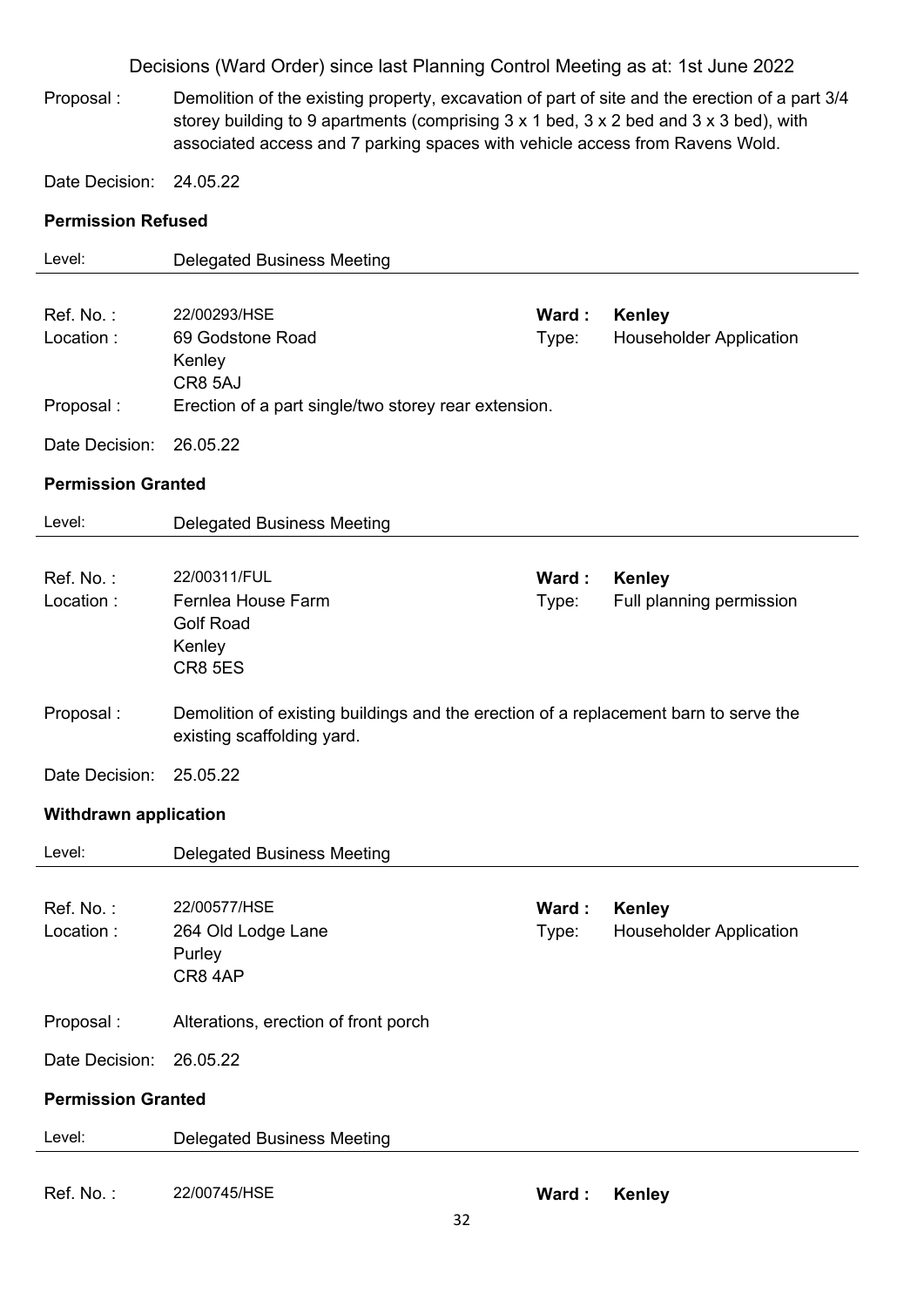|                              | Decisions (Ward Order) since last Planning Control Meeting as at: 1st June 2022                                                                                                                                                  |                |                                                          |  |
|------------------------------|----------------------------------------------------------------------------------------------------------------------------------------------------------------------------------------------------------------------------------|----------------|----------------------------------------------------------|--|
| Location:                    | 114 Higher Drive<br>Purley<br>CR8 2HL                                                                                                                                                                                            | Type:          | <b>Householder Application</b>                           |  |
| Proposal:                    | Erection of a two storey side extension and single storey rear extension with internal<br>alterations to include a granny annexe.                                                                                                |                |                                                          |  |
| Date Decision:               | 27.05.22                                                                                                                                                                                                                         |                |                                                          |  |
| <b>Withdrawn application</b> |                                                                                                                                                                                                                                  |                |                                                          |  |
| Level:                       | <b>Delegated Business Meeting</b>                                                                                                                                                                                                |                |                                                          |  |
| Ref. No.:<br>Location:       | 22/00816/TRE<br>8 Frobisher Close<br>Kenley<br>CR8 5HF                                                                                                                                                                           | Ward:<br>Type: | <b>Kenley</b><br>Consent for works to protected<br>trees |  |
| Proposal:                    | Lime Trees - General prune.<br>(TPO no. 26, 1973 and 11, 1971)                                                                                                                                                                   |                |                                                          |  |
| Date Decision:               | 25.05.22                                                                                                                                                                                                                         |                |                                                          |  |
| <b>Withdrawn application</b> |                                                                                                                                                                                                                                  |                |                                                          |  |
| Level:                       | <b>Delegated Business Meeting</b>                                                                                                                                                                                                |                |                                                          |  |
| Ref. No.:<br>Location:       | 22/00857/HSE<br>10 Burcott Road<br>Purley<br>CR84AA                                                                                                                                                                              | Ward:<br>Type: | <b>Kenley</b><br><b>Householder Application</b>          |  |
| Proposal:                    | Demolition of existing conservatory and erection of single storey rear extension with<br>alterations to raised patio at the rear.                                                                                                |                |                                                          |  |
| Date Decision:               | 24.05.22                                                                                                                                                                                                                         |                |                                                          |  |
| <b>Permission Granted</b>    |                                                                                                                                                                                                                                  |                |                                                          |  |
| Level:                       | <b>Delegated Business Meeting</b>                                                                                                                                                                                                |                |                                                          |  |
| Ref. No.:<br>Location:       | 22/01095/HSE<br>60 Kenley Lane<br>Kenley<br>CR8 5DD                                                                                                                                                                              | Ward:<br>Type: | <b>Kenley</b><br><b>Householder Application</b>          |  |
| Proposal:                    | Alterations to include alterations to the existing garage, erection of single storey<br>side/single/two storey rear extension, construction of pitched roof over existing dormer<br>feature at side and erection of front porch. |                |                                                          |  |
| Date Decision:               | 18.05.22<br>33                                                                                                                                                                                                                   |                |                                                          |  |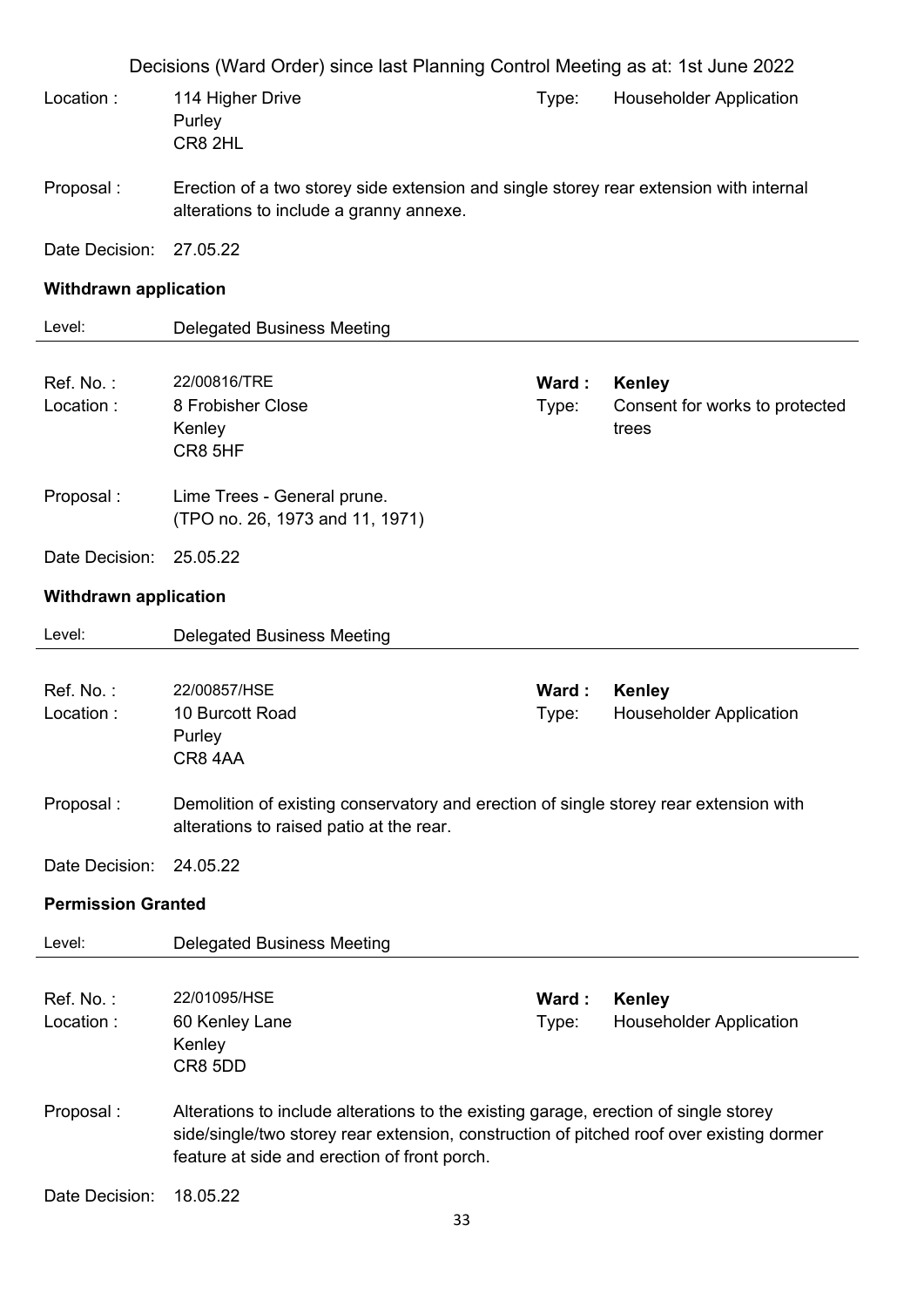#### **Permission Granted**

| Level:                             | <b>Delegated Business Meeting</b>                                                                                                                                                                                                                                                                                                                                                                 |                |                                                   |
|------------------------------------|---------------------------------------------------------------------------------------------------------------------------------------------------------------------------------------------------------------------------------------------------------------------------------------------------------------------------------------------------------------------------------------------------|----------------|---------------------------------------------------|
| Ref. No.:<br>Location:             | 22/01109/HSE<br>10 Somerton Close<br>Purley<br>CR84BA                                                                                                                                                                                                                                                                                                                                             | Ward:<br>Type: | <b>Kenley</b><br><b>Householder Application</b>   |
| Proposal:                          | Alterations; erection of single storey rear extension.                                                                                                                                                                                                                                                                                                                                            |                |                                                   |
| Date Decision:                     | 26.05.22                                                                                                                                                                                                                                                                                                                                                                                          |                |                                                   |
| <b>Permission Granted</b>          |                                                                                                                                                                                                                                                                                                                                                                                                   |                |                                                   |
| Level:                             | <b>Delegated Business Meeting</b>                                                                                                                                                                                                                                                                                                                                                                 |                |                                                   |
| Ref. No.:<br>Location:             | 22/01309/HSE<br>Tanglewood<br>29 Hawkhirst Road<br>Kenley<br>CR8 5DN                                                                                                                                                                                                                                                                                                                              | Ward:<br>Type: | <b>Kenley</b><br><b>Householder Application</b>   |
| Proposal:                          | Erection of first floor extension to create a two storey dwellinghouse.                                                                                                                                                                                                                                                                                                                           |                |                                                   |
| Date Decision:                     | 23.05.22                                                                                                                                                                                                                                                                                                                                                                                          |                |                                                   |
| <b>Permission Granted</b>          |                                                                                                                                                                                                                                                                                                                                                                                                   |                |                                                   |
| Level:                             | <b>Delegated Business Meeting</b>                                                                                                                                                                                                                                                                                                                                                                 |                |                                                   |
| Ref. No.:<br>Location:             | 22/01314/TRE<br>5 Mount Close<br>Kenley<br>CR8 5DP                                                                                                                                                                                                                                                                                                                                                | Ward:<br>Type: | Kenley<br>Consent for works to protected<br>trees |
| Proposal:                          | T2 Lime Tree- Prune back to previous pruning points<br>G1. 2 x Sycamore trees - Prune back to previous pruning points and crown lift to 4 metres<br>from ground level to remove epicormic growth.<br>T4. Cypress - Fell to ground level due to die back in the crown<br>T5. Pine tree- Lift lower limb to the blue line in the sketch (1.5 metres) over hanging the<br>property<br>(TPO 28, 2008) |                |                                                   |
| Date Decision:                     | 19.05.22                                                                                                                                                                                                                                                                                                                                                                                          |                |                                                   |
| <b>Consent Granted (Tree App.)</b> |                                                                                                                                                                                                                                                                                                                                                                                                   |                |                                                   |

Level: Delegated Business Meeting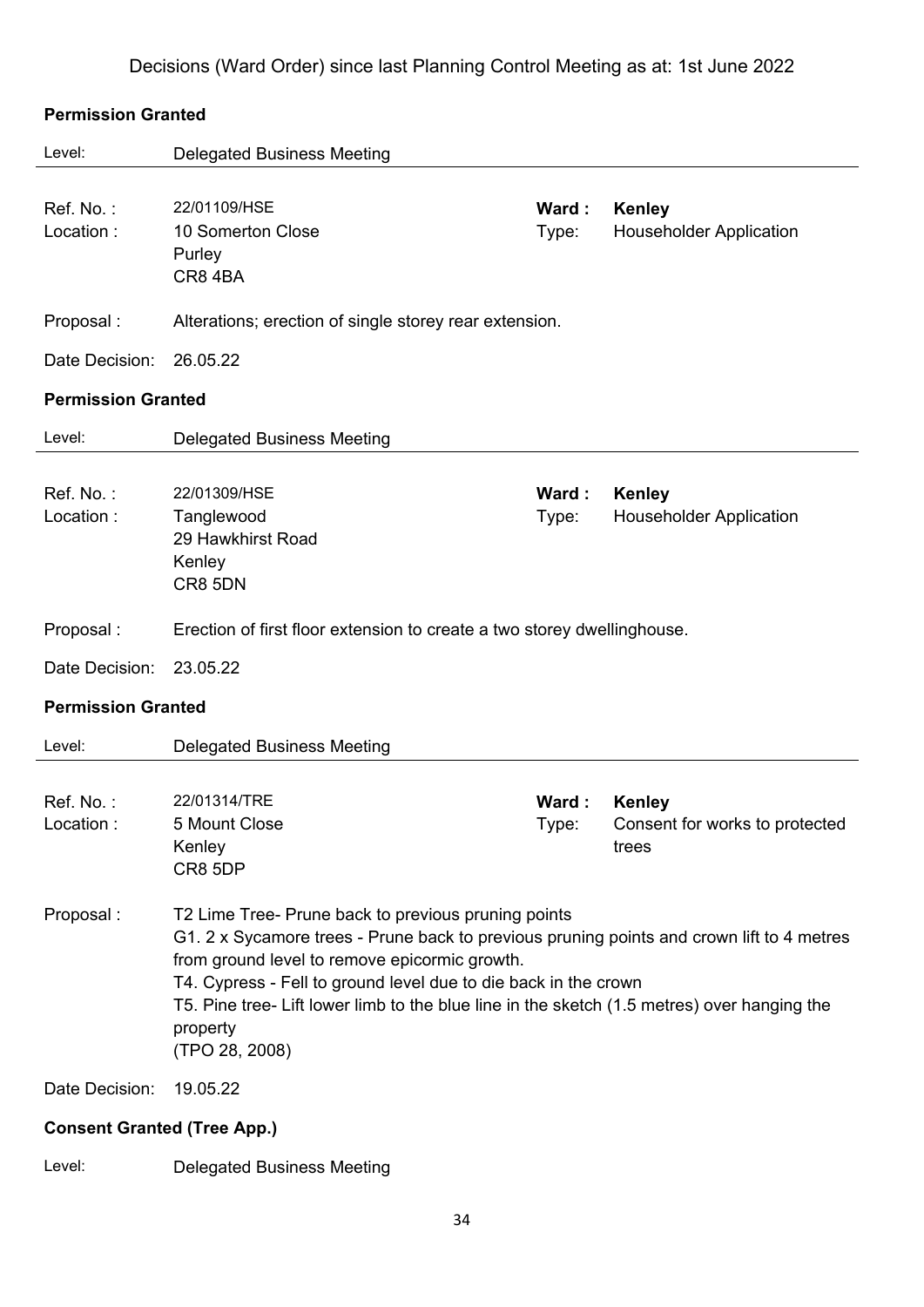| Ref. No.:<br>Location:             | 22/01331/DISC<br>1 Kearton Close<br>Kenley<br>CR8 5EN                                                                                                                                                                                                                                                                                                                                                         | Ward:<br>Type: | <b>Kenley</b><br><b>Discharge of Conditions</b>   |
|------------------------------------|---------------------------------------------------------------------------------------------------------------------------------------------------------------------------------------------------------------------------------------------------------------------------------------------------------------------------------------------------------------------------------------------------------------|----------------|---------------------------------------------------|
| Proposal:                          | Discharge of condition 3 (SuDS) attached to planning permission for 21/00339/FUL for<br>the demolition of existing dwelling and erection of 9 x 3 bedroom dwellings of 2 storeys<br>plus accommodation in the roof with associated access, 18 parking spaces, cycle and<br>refuse storage. (AMENDED DESCRIPTION) granted on 23.02.2022.                                                                       |                |                                                   |
| Date Decision:                     | 20.05.22                                                                                                                                                                                                                                                                                                                                                                                                      |                |                                                   |
| <b>Approved</b>                    |                                                                                                                                                                                                                                                                                                                                                                                                               |                |                                                   |
| Level:                             | <b>Delegated Business Meeting</b>                                                                                                                                                                                                                                                                                                                                                                             |                |                                                   |
| Ref. No.:<br>Location:             | 22/01363/TRE<br>10 Wheat Knoll<br>Kenley<br>CR8 5JT                                                                                                                                                                                                                                                                                                                                                           | Ward:<br>Type: | Kenley<br>Consent for works to protected<br>trees |
| Proposal:                          | T1 - Ash: Fell<br>(TPO19, 2009)                                                                                                                                                                                                                                                                                                                                                                               |                |                                                   |
| Date Decision:                     | 20.05.22                                                                                                                                                                                                                                                                                                                                                                                                      |                |                                                   |
| <b>Consent Granted (Tree App.)</b> |                                                                                                                                                                                                                                                                                                                                                                                                               |                |                                                   |
| Level:                             | <b>Delegated Business Meeting</b>                                                                                                                                                                                                                                                                                                                                                                             |                |                                                   |
| Ref. No.:<br>Location:             | 22/01365/DISC<br>Development Site Former Site Of<br>10 Welcomes Road<br>Kenley<br>CR8 5HD                                                                                                                                                                                                                                                                                                                     | Ward:<br>Type: | <b>Kenley</b><br><b>Discharge of Conditions</b>   |
| Proposal:                          | Discharge of condition numbers 5 (tree replacement plan) and 8 (landscape<br>management) attached to planning permission ref. 19/04441/OUT (Demolition of existing<br>dwelling. Erection of 8 three/four storey dwellinghouses (2 pairs of semi-detached<br>properties and 4 terraced properties), provision of vehicular accesses, access road,<br>parking areas, land level alterations and cycle storage). |                |                                                   |
| Date Decision:                     | 26.05.22                                                                                                                                                                                                                                                                                                                                                                                                      |                |                                                   |
| <b>Approved</b>                    |                                                                                                                                                                                                                                                                                                                                                                                                               |                |                                                   |
| Level:                             | <b>Delegated Business Meeting</b>                                                                                                                                                                                                                                                                                                                                                                             |                |                                                   |
| Ref. No.:                          | 22/01405/HSE                                                                                                                                                                                                                                                                                                                                                                                                  | Ward:          | <b>Kenley</b>                                     |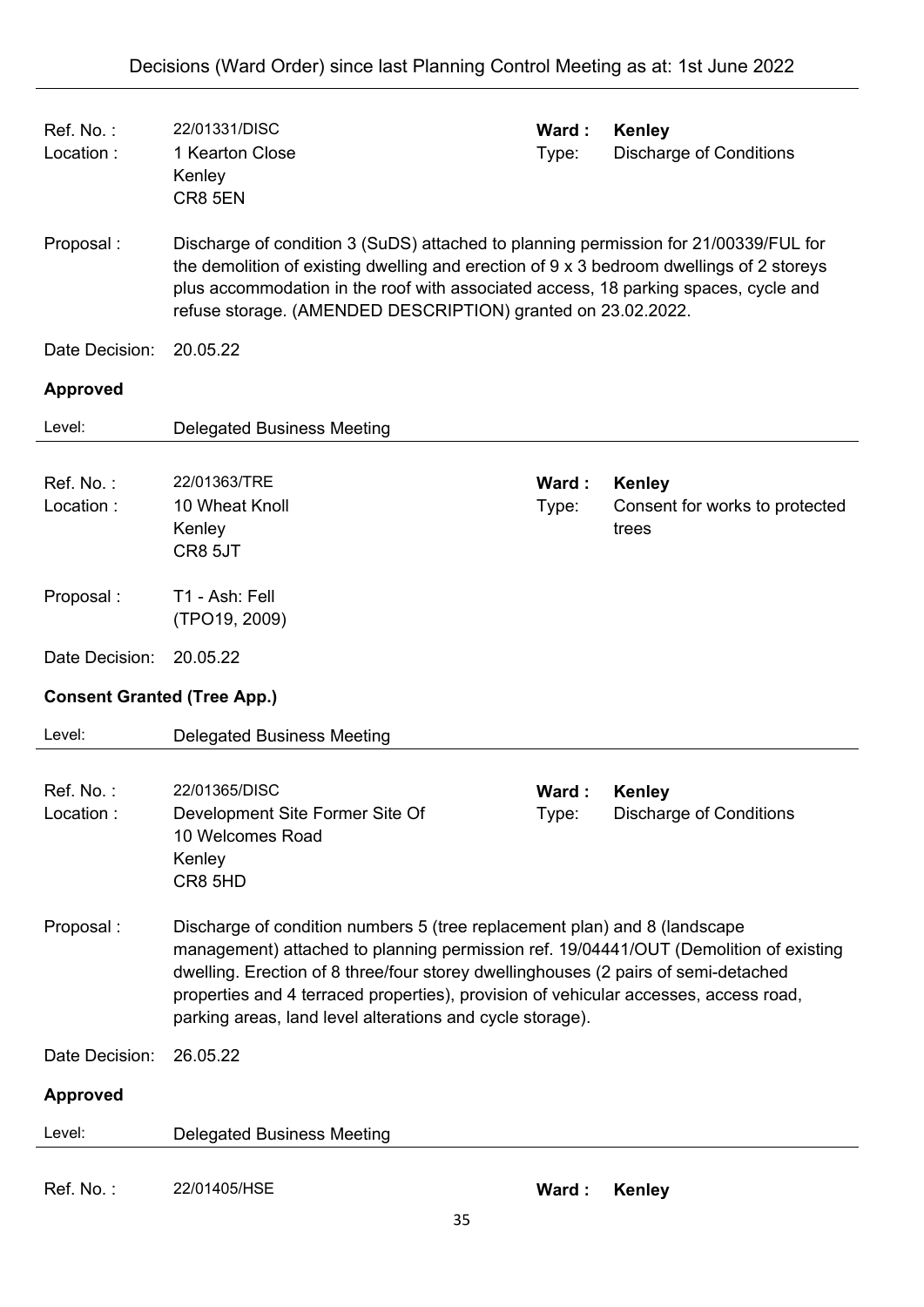| Decisions (Ward Order) since last Planning Control Meeting as at: 1st June 2022 |                                                                                                                                                                                                                                                                                                                                                                               |                |                                                          |
|---------------------------------------------------------------------------------|-------------------------------------------------------------------------------------------------------------------------------------------------------------------------------------------------------------------------------------------------------------------------------------------------------------------------------------------------------------------------------|----------------|----------------------------------------------------------|
| Location:                                                                       | 114 Higher Drive<br>Purley<br>CR8 2HL                                                                                                                                                                                                                                                                                                                                         | Type:          | <b>Householder Application</b>                           |
| Proposal:                                                                       | Erection of a single storey side, rear and front extension with alterations to the internal<br>layout of the building to accommodate a self-contained granny annexe.                                                                                                                                                                                                          |                |                                                          |
| Date Decision:                                                                  | 25.05.22                                                                                                                                                                                                                                                                                                                                                                      |                |                                                          |
| <b>Permission Granted</b>                                                       |                                                                                                                                                                                                                                                                                                                                                                               |                |                                                          |
| Level:                                                                          | <b>Delegated Business Meeting</b>                                                                                                                                                                                                                                                                                                                                             |                |                                                          |
| Ref. No.:<br>Location:                                                          | 22/01539/TRE<br>1 Benthall Gardens<br>Kenley<br>CR8 5EZ                                                                                                                                                                                                                                                                                                                       | Ward:<br>Type: | Kenley<br>Consent for works to protected<br>trees        |
| Proposal:                                                                       | T1: Large Beech with recent stem failure crown reduced by up to 8m to a residual height<br>of 20m and a spread of 20m. Safety works due to recent failure.<br>T2: Lime reduced in height by 5m and laterally by up to 3m<br>G1 3x Lime crown reduce by up to 4m in height and 2.5m laterally.<br>G2: 2x Larch within rear garden fell<br>T4: Leylandii Fell<br>(TPO 14, 1974) |                |                                                          |
| Date Decision:                                                                  | 20.05.22                                                                                                                                                                                                                                                                                                                                                                      |                |                                                          |
| <b>Consent Granted (Tree App.)</b>                                              |                                                                                                                                                                                                                                                                                                                                                                               |                |                                                          |
| Level:                                                                          | <b>Delegated Business Meeting</b>                                                                                                                                                                                                                                                                                                                                             |                |                                                          |
| Ref. No.:<br>Location:                                                          | 22/01608/TRE<br>108 Hayes Lane<br>Croydon<br>Kenley<br>CR8 5HR<br>Kenley                                                                                                                                                                                                                                                                                                      | Ward:<br>Type: | <b>Kenley</b><br>Consent for works to protected<br>trees |
| Proposal:                                                                       | CR8 5HR<br>T1 - Beech - To crown reduce mature Beech tree located in the rear garden by 5.0m as<br>per Charles Hurst Tree report to reduce sail effect.<br>(TPO 107)                                                                                                                                                                                                          |                |                                                          |
| Date Decision:                                                                  | 20.05.22                                                                                                                                                                                                                                                                                                                                                                      |                |                                                          |
| <b>Consent Granted (Tree App.)</b>                                              |                                                                                                                                                                                                                                                                                                                                                                               |                |                                                          |
|                                                                                 |                                                                                                                                                                                                                                                                                                                                                                               |                |                                                          |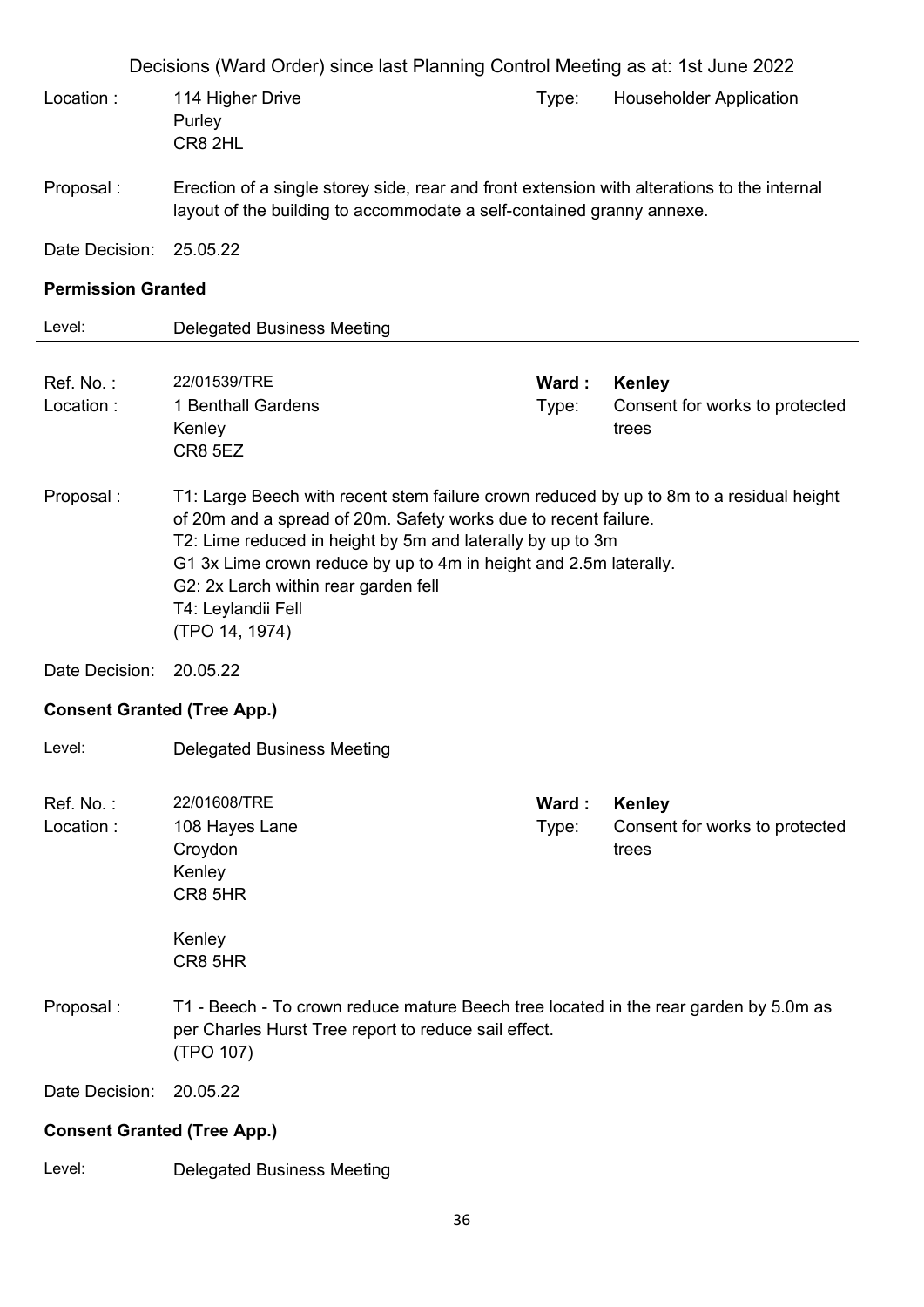| Ref. No.:<br>Location:<br>Proposal: | 22/02057/LP<br>122 Welcomes Road<br>Kenley<br>CR8 5HH<br>Demolition and erection of a single storey rear extension                                                 | Ward:<br>Type: | <b>Kenley</b><br>LDC (Proposed) Operations<br>edged                     |
|-------------------------------------|--------------------------------------------------------------------------------------------------------------------------------------------------------------------|----------------|-------------------------------------------------------------------------|
| Date Decision:                      | 25.05.22                                                                                                                                                           |                |                                                                         |
|                                     | Lawful Dev. Cert. Granted (proposed)                                                                                                                               |                |                                                                         |
| Level:                              | <b>Delegated Business Meeting</b>                                                                                                                                  |                |                                                                         |
|                                     |                                                                                                                                                                    |                |                                                                         |
| Ref. No.:<br>Location:              | 22/01244/LP<br><b>76 Fairchildes Avenue</b><br>Croydon<br>CR0 0AN                                                                                                  | Ward:<br>Type: | <b>New Addington South</b><br><b>LDC (Proposed) Operations</b><br>edged |
| Proposal:                           | Construction of hip to gable roof extension; installation of dormer extension in rear roof<br>slope, installation of rooflights in front roofslope and alterations |                |                                                                         |
| Date Decision:                      | 19.05.22                                                                                                                                                           |                |                                                                         |
|                                     | <b>Lawful Dev. Cert. Granted (proposed)</b>                                                                                                                        |                |                                                                         |
| Level:                              | <b>Delegated Business Meeting</b>                                                                                                                                  |                |                                                                         |
| Ref. No.:<br>Location:              | 22/01366/HSE<br>61 Aldrich Crescent<br>Croydon<br>CR0 0NQ                                                                                                          | Ward:<br>Type: | <b>New Addington South</b><br><b>Householder Application</b>            |
| Proposal:                           | Erection of single/two storey front/side/rear extension.                                                                                                           |                |                                                                         |
| Date Decision:                      | 25.05.22                                                                                                                                                           |                |                                                                         |
| <b>Permission Granted</b>           |                                                                                                                                                                    |                |                                                                         |
| Level:                              | <b>Delegated Business Meeting</b>                                                                                                                                  |                |                                                                         |
|                                     |                                                                                                                                                                    |                |                                                                         |

Ref. No. : 21/01886/FUL **Ward : Norbury Park**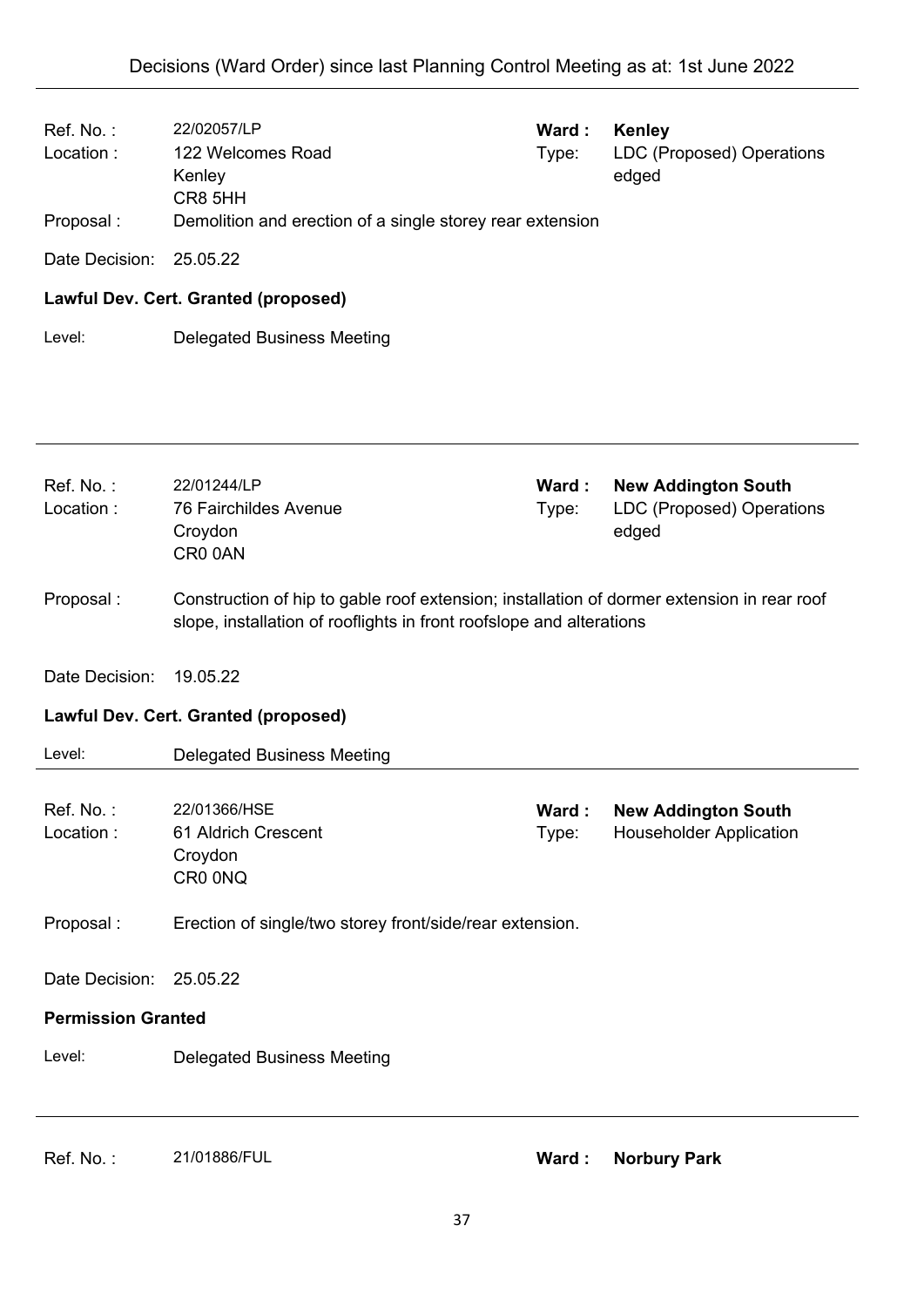- Location : 2A Green Lane Gardens Thornton Heath CR7 8HP Type: Full planning permission Proposal : Retention of existing block, adjustment of roof slope and form, subdivision to form two separate units and related amenity space and stores.
- Date Decision: 27.05.22

## **Permission Granted**

| Level:     | Delegated Business Meeting                                                                                                     |        |                                |
|------------|--------------------------------------------------------------------------------------------------------------------------------|--------|--------------------------------|
| Ref. No. : | 21/01905/HSE                                                                                                                   | Ward : | <b>Norbury Park</b>            |
| Location:  | 62 Virginia Road<br><b>Thornton Heath</b><br>CR78EJ                                                                            | Type:  | <b>Householder Application</b> |
| Proposal : | Erection of front roof lights, erection of first storey side/rear extension and a rear dormer<br>window (Amended description). |        |                                |

Date Decision: 26.05.22

|                 | <b>Delegated Business Meeting</b>                                                                                                                                               |       |                                |
|-----------------|---------------------------------------------------------------------------------------------------------------------------------------------------------------------------------|-------|--------------------------------|
|                 |                                                                                                                                                                                 |       |                                |
| Ref. No.:       | 21/02547/DISC                                                                                                                                                                   | Ward: | <b>Norbury Park</b>            |
| Location:       | 303 - 305 Norbury Avenue                                                                                                                                                        | Type: | <b>Discharge of Conditions</b> |
|                 | Norbury<br>London                                                                                                                                                               |       |                                |
|                 | <b>SW16 3RW</b>                                                                                                                                                                 |       |                                |
|                 |                                                                                                                                                                                 |       |                                |
| Proposal:       | Discharge of condition 2 attached to Planning Permission: 19/02388/FUL, for the<br>Demolition of existing dwellings. Erection of 3-storey building to provide 2 x 3-bed, 3 x 2- |       |                                |
|                 | bed and 4 x 1-bed flats (9 in total) with associated parking, amenity spaces, refuse and<br>cycle storage                                                                       |       |                                |
|                 |                                                                                                                                                                                 |       |                                |
| Date Decision:  | 25.05.22                                                                                                                                                                        |       |                                |
| <b>Approved</b> |                                                                                                                                                                                 |       |                                |
| Level:          | <b>Delegated Business Meeting</b>                                                                                                                                               |       |                                |
|                 |                                                                                                                                                                                 |       |                                |
|                 |                                                                                                                                                                                 | Ward: |                                |
| $Ref. No.$ :    | 22/00210/HSE                                                                                                                                                                    |       | <b>Norbury Park</b>            |
| Location:       | 30 Hillcote Avenue                                                                                                                                                              | Type: | <b>Householder Application</b> |
|                 | Norbury<br>London                                                                                                                                                               |       |                                |
|                 |                                                                                                                                                                                 |       |                                |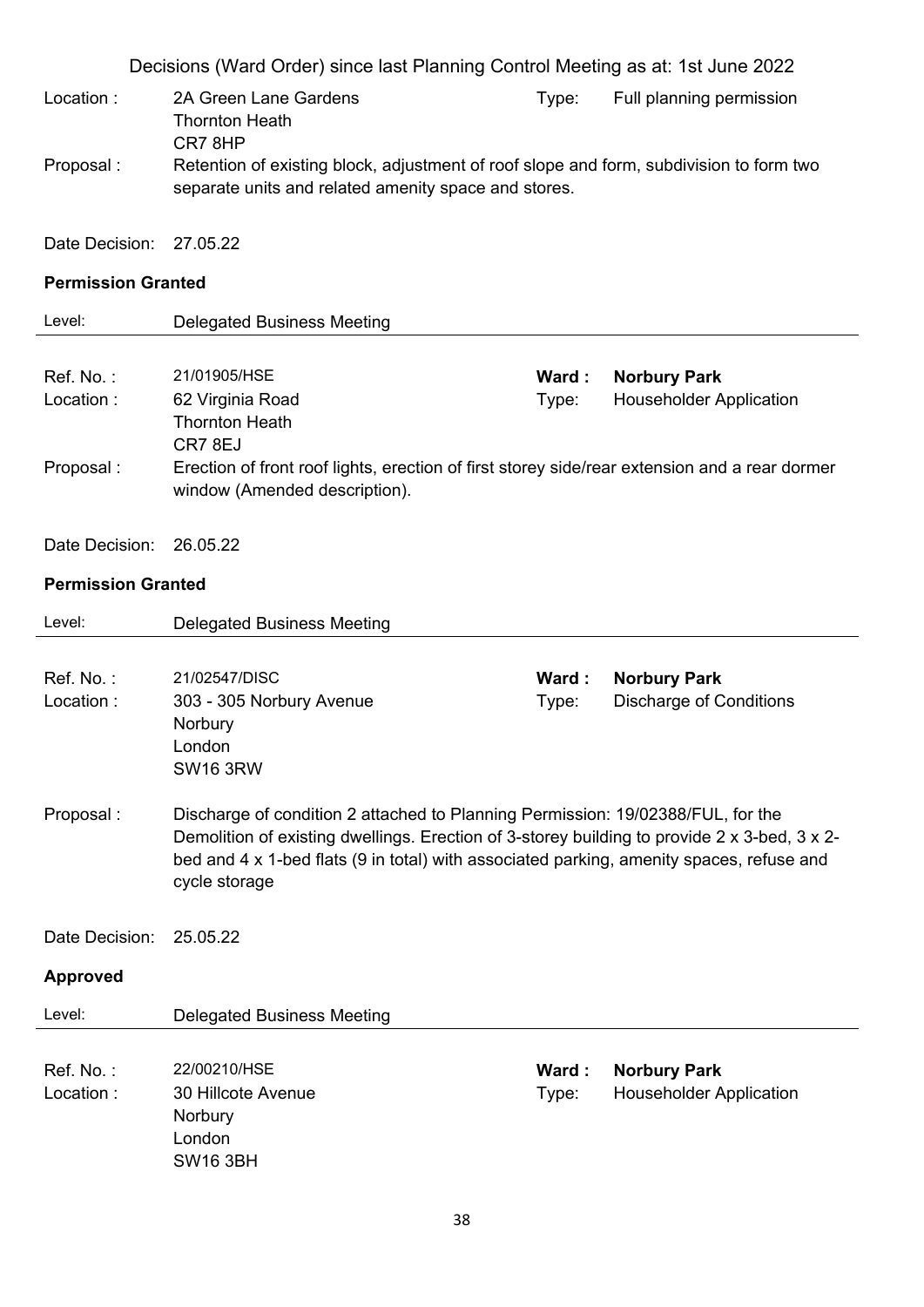Proposal : Erection of a part single/two-storey rear/side wraparound extension with associated alterations (following demolition of attached garage and side outrigger)

Date Decision: 26.05.22

| Level:                    | <b>Delegated Business Meeting</b>                                           |       |                                  |
|---------------------------|-----------------------------------------------------------------------------|-------|----------------------------------|
|                           |                                                                             |       |                                  |
| Ref. No.:                 | 22/00304/HSE                                                                | Ward: | <b>Norbury Park</b>              |
| Location:                 | 42 Georgia Road                                                             | Type: | <b>Householder Application</b>   |
|                           | <b>Thornton Heath</b>                                                       |       |                                  |
|                           | CR78DR                                                                      |       |                                  |
| Proposal:                 | Erection of a ground floor and first floor side and rear extension.         |       |                                  |
|                           |                                                                             |       |                                  |
| Date Decision:            | 23.05.22                                                                    |       |                                  |
| <b>Permission Granted</b> |                                                                             |       |                                  |
| Level:                    | <b>Delegated Business Meeting</b>                                           |       |                                  |
|                           |                                                                             |       |                                  |
| Ref. No.:                 | 22/00998/HSE                                                                | Ward: | <b>Norbury Park</b>              |
| Location:                 | 3 Briar Avenue                                                              | Type: | <b>Householder Application</b>   |
|                           | Norbury                                                                     |       |                                  |
|                           | London<br><b>SW16 3AB</b>                                                   |       |                                  |
| Proposal:                 | Erection of two storey side extension and single storey side/rear extension |       |                                  |
|                           |                                                                             |       |                                  |
| Date Decision:            | 24.05.22                                                                    |       |                                  |
|                           |                                                                             |       |                                  |
| <b>Permission Granted</b> |                                                                             |       |                                  |
| Level:                    | <b>Delegated Business Meeting</b>                                           |       |                                  |
|                           |                                                                             |       |                                  |
| Ref. No.:                 | 22/01225/LP                                                                 | Ward: | <b>Norbury Park</b>              |
| Location:                 | 43 Norbury Close                                                            | Type: | <b>LDC (Proposed) Operations</b> |
|                           | Norbury                                                                     |       | edged                            |
|                           | London                                                                      |       |                                  |
|                           | <b>SW16 3ND</b>                                                             |       |                                  |
| Proposal:                 | Conversion of loft to habitable space. Erection of rear dormer.             |       |                                  |
|                           |                                                                             |       |                                  |
| Date Decision:            | 26.05.22                                                                    |       |                                  |
|                           | <b>Certificate Refused (Lawful Dev. Cert.)</b>                              |       |                                  |
|                           |                                                                             |       |                                  |
| Level:                    | <b>Delegated Business Meeting</b>                                           |       |                                  |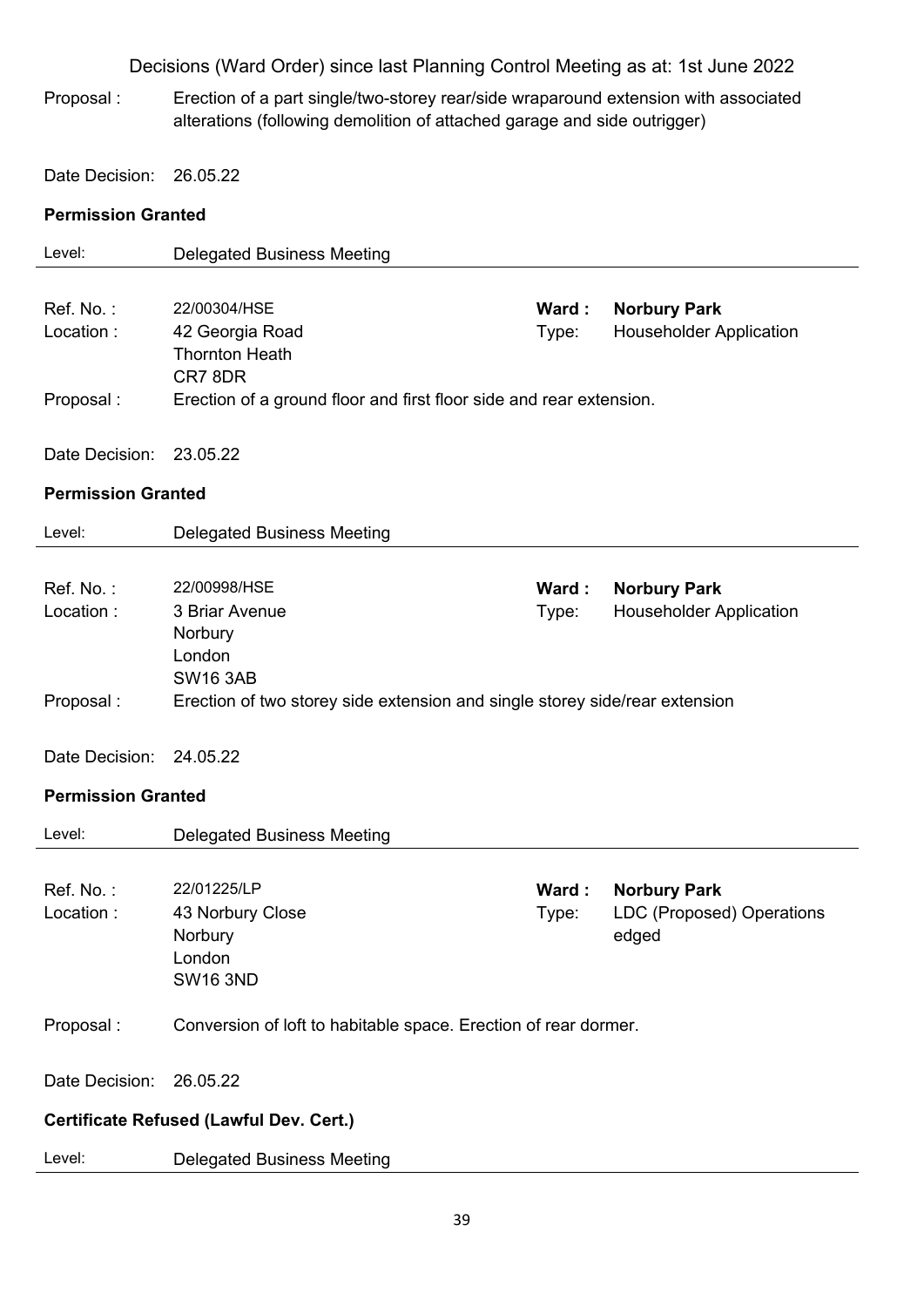|                           | Decisions (Ward Order) since last Planning Control Meeting as at: 1st June 2022                                                                     |                |                                                           |
|---------------------------|-----------------------------------------------------------------------------------------------------------------------------------------------------|----------------|-----------------------------------------------------------|
| Ref. No.:<br>Location:    | 22/01346/HSE<br>68 Gibson's Hill<br>Norbury<br>London<br><b>SW16 3JS</b>                                                                            | Ward:<br>Type: | <b>Norbury Park</b><br><b>Householder Application</b>     |
| Proposal:                 | Alterations; erection of single/two storey side/rear extension                                                                                      |                |                                                           |
| Date Decision:            | 25.05.22                                                                                                                                            |                |                                                           |
| <b>Permission Granted</b> |                                                                                                                                                     |                |                                                           |
| Level:                    | <b>Delegated Business Meeting</b>                                                                                                                   |                |                                                           |
| Ref. No.:<br>Location:    | 22/01633/LP<br>209 Green Lane<br>Norbury<br>London<br><b>SW16 3LZ</b>                                                                               | Ward:<br>Type: | <b>Norbury Park</b><br>LDC (Proposed) Operations<br>edged |
| Proposal:                 | Proposed loft conversion with rear dormer and front rooflights                                                                                      |                |                                                           |
| Date Decision:            | 24.05.22                                                                                                                                            |                |                                                           |
|                           | Lawful Dev. Cert. Granted (proposed)                                                                                                                |                |                                                           |
| Level:                    | <b>Delegated Business Meeting</b>                                                                                                                   |                |                                                           |
| Ref. No.:<br>Location:    | 22/01656/LP<br>128 Green Lane<br>Norbury<br>London<br><b>SW16 3NB</b>                                                                               | Type:          | Ward: Norbury Park<br>LDC (Proposed) Operations<br>edged  |
| Proposal:                 | Loft conversion with hip to gable roof extension and flank window, erection of a rear box<br>dormer and insertion of roof lights to roof roofslope. |                |                                                           |
| Date Decision:            | 26.05.22                                                                                                                                            |                |                                                           |
|                           | <b>Lawful Dev. Cert. Granted (proposed)</b>                                                                                                         |                |                                                           |
| Level:                    | <b>Delegated Business Meeting</b>                                                                                                                   |                |                                                           |
| Ref. No.:                 | 22/01703/LP                                                                                                                                         | Ward:          | <b>Norbury Park</b>                                       |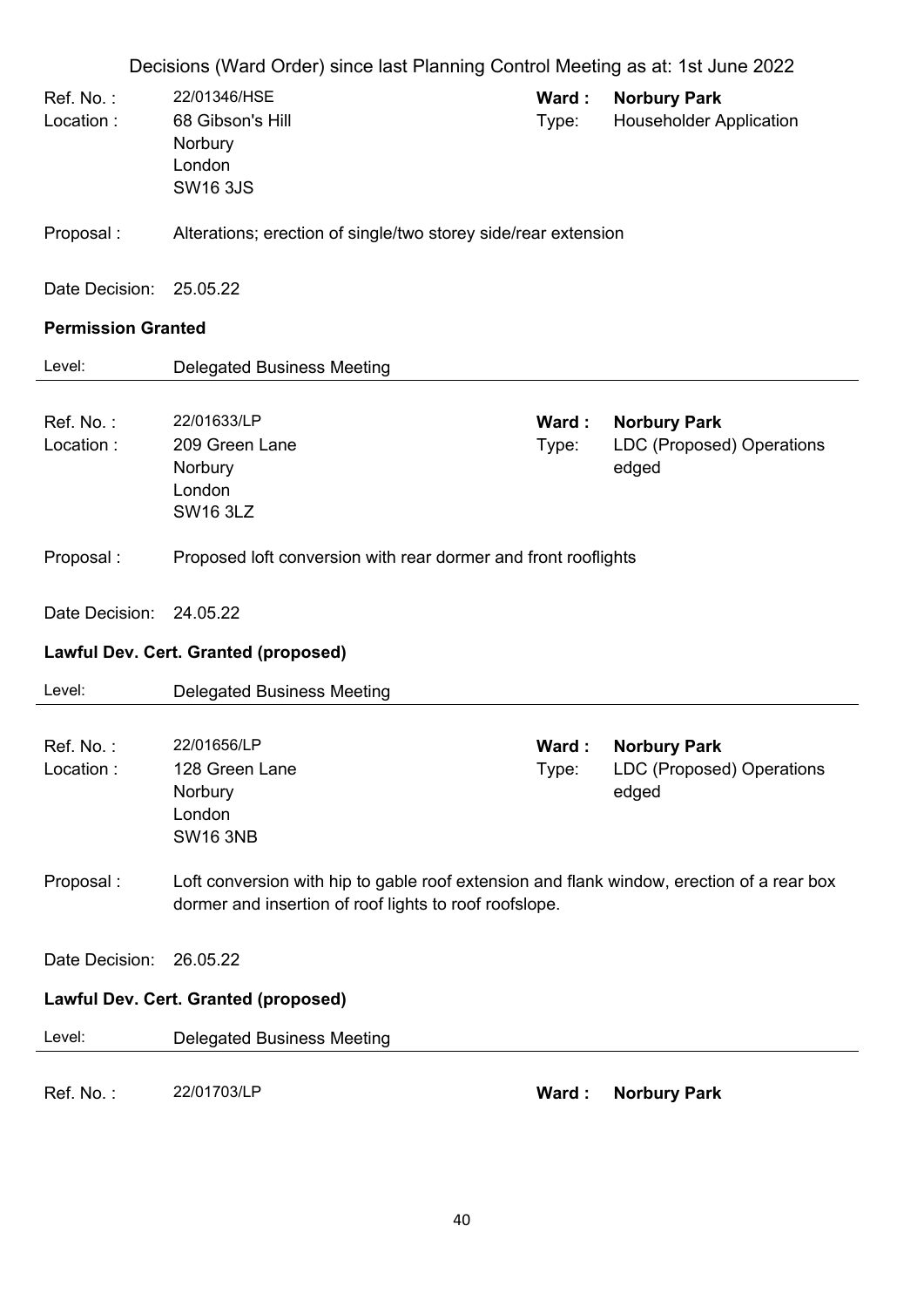|                                     | Decisions (Ward Order) since last Planning Control Meeting as at: 1st June 2022                                                                                                                                                                                                               |                |                                                              |
|-------------------------------------|-----------------------------------------------------------------------------------------------------------------------------------------------------------------------------------------------------------------------------------------------------------------------------------------------|----------------|--------------------------------------------------------------|
| Location:                           | 36 Croft Road<br>Norbury<br>London<br><b>SW16 3NF</b>                                                                                                                                                                                                                                         | Type:          | LDC (Proposed) Operations<br>edged                           |
| Proposal:                           | Erection of hip to gable and rear dormer extension and provision of 2 rooflights in front<br>roofslope.                                                                                                                                                                                       |                |                                                              |
| Date Decision:                      | 26.05.22                                                                                                                                                                                                                                                                                      |                |                                                              |
|                                     | Lawful Dev. Cert. Granted (proposed)                                                                                                                                                                                                                                                          |                |                                                              |
| Level:                              | <b>Delegated Business Meeting</b>                                                                                                                                                                                                                                                             |                |                                                              |
| Ref. No.:<br>Location:              | 22/01897/LP<br>21 Georgia Road<br><b>Thornton Heath</b><br>CR7 8DU                                                                                                                                                                                                                            | Ward:<br>Type: | <b>Norbury Park</b><br>LDC (Proposed) Operations<br>edged    |
| Proposal:                           | ERECTION OF NEW DETACHED OUTBUILDING                                                                                                                                                                                                                                                          |                |                                                              |
| Date Decision: 24.05.22             |                                                                                                                                                                                                                                                                                               |                |                                                              |
|                                     |                                                                                                                                                                                                                                                                                               |                |                                                              |
|                                     | Certificate Refused (Lawful Dev. Cert.)                                                                                                                                                                                                                                                       |                |                                                              |
| Level:                              | <b>Delegated Business Meeting</b>                                                                                                                                                                                                                                                             |                |                                                              |
| Ref. No.:<br>Location:<br>Proposal: | 21/05095/FUL<br>135 Pollards Hill South<br>Norbury<br>London<br><b>SW16 4LZ</b><br>Demolition of existing two storey house and attached garage, and erection of a three                                                                                                                       | Ward:<br>Type: | <b>Norbury And Pollards Hill</b><br>Full planning permission |
|                                     | storey building fronting Pollards Hill South and comprising 6 flats, and erection of 2 semi-<br>detached two storey dwellinghouses at rear, provision of associated vehicular access,<br>off-street car parking to forecourt and rear, and cycle/refuse storage and soft/hard<br>landscaping. |                |                                                              |
| Date Decision:                      | 27.05.22                                                                                                                                                                                                                                                                                      |                |                                                              |
| <b>Permission Refused</b>           |                                                                                                                                                                                                                                                                                               |                |                                                              |
| Level:                              | <b>Delegated Business Meeting</b>                                                                                                                                                                                                                                                             |                |                                                              |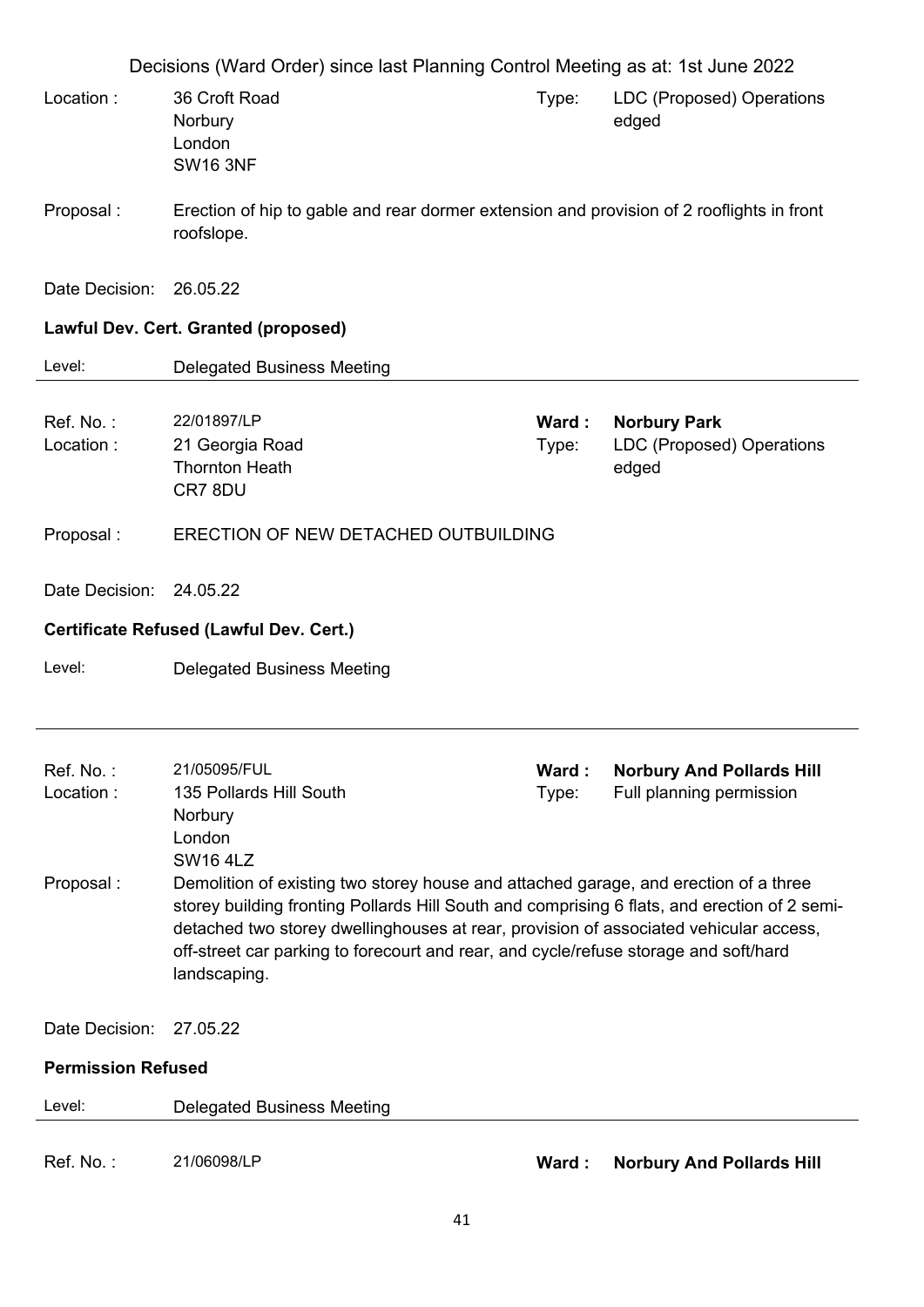| Location:                 | Decisions (Ward Order) since last Planning Control Meeting as at: 1st June 2022<br>30 Pollards Hill East<br>Norbury<br>London<br><b>SW16 4UT</b>                                                                                                                                                                                                                              | Type:          | LDC (Proposed) Operations<br>edged                                 |
|---------------------------|-------------------------------------------------------------------------------------------------------------------------------------------------------------------------------------------------------------------------------------------------------------------------------------------------------------------------------------------------------------------------------|----------------|--------------------------------------------------------------------|
| Proposal:                 | Hip to gable loft conversion and erection of rear dormer. Installation of three rooflights on<br>the front roof.                                                                                                                                                                                                                                                              |                |                                                                    |
| Date Decision: 26.05.22   |                                                                                                                                                                                                                                                                                                                                                                               |                |                                                                    |
|                           | Lawful Dev. Cert. Granted (proposed)                                                                                                                                                                                                                                                                                                                                          |                |                                                                    |
| Level:                    | <b>Delegated Business Meeting</b>                                                                                                                                                                                                                                                                                                                                             |                |                                                                    |
| Ref. No.:<br>Location:    | 21/06283/DISC<br>2-10 Fairview Road<br>Norbury<br>London<br><b>SW16 5PY</b>                                                                                                                                                                                                                                                                                                   | Ward:<br>Type: | <b>Norbury And Pollards Hill</b><br><b>Discharge of Conditions</b> |
| Proposal:                 | Discharge of Condition 5 (Cyle Parking) and 6 (Refuse/Recycling) of LPA ref:<br>20/02330/FUL (Change of use from A1(retail) to part D2 (gym) and part C3 (6 flats) single<br>storey infill extension and minor external alterations including the enlargement of existing<br>windows and creation of new windows with associated amenity space, parking and<br>refuse store). |                |                                                                    |
| Date Decision:            | 27.05.22                                                                                                                                                                                                                                                                                                                                                                      |                |                                                                    |
| Not approved              |                                                                                                                                                                                                                                                                                                                                                                               |                |                                                                    |
| Level:                    | <b>Delegated Business Meeting</b>                                                                                                                                                                                                                                                                                                                                             |                |                                                                    |
| Ref. No.:<br>Location:    | 22/00590/HSE<br>29 Pollards Hill West<br>Norbury<br>London<br><b>SW16 4NU</b>                                                                                                                                                                                                                                                                                                 | Ward:<br>Type: | <b>Norbury And Pollards Hill</b><br><b>Householder Application</b> |
| Proposal:                 | Demolition of existing garage, erection of new garage with summer room.                                                                                                                                                                                                                                                                                                       |                |                                                                    |
| Date Decision:            | 19.05.22                                                                                                                                                                                                                                                                                                                                                                      |                |                                                                    |
| <b>Permission Granted</b> |                                                                                                                                                                                                                                                                                                                                                                               |                |                                                                    |
| Level:                    | <b>Delegated Business Meeting</b>                                                                                                                                                                                                                                                                                                                                             |                |                                                                    |
| Ref. No.:                 | 22/00674/HSE                                                                                                                                                                                                                                                                                                                                                                  | Ward:          | <b>Norbury And Pollards Hill</b>                                   |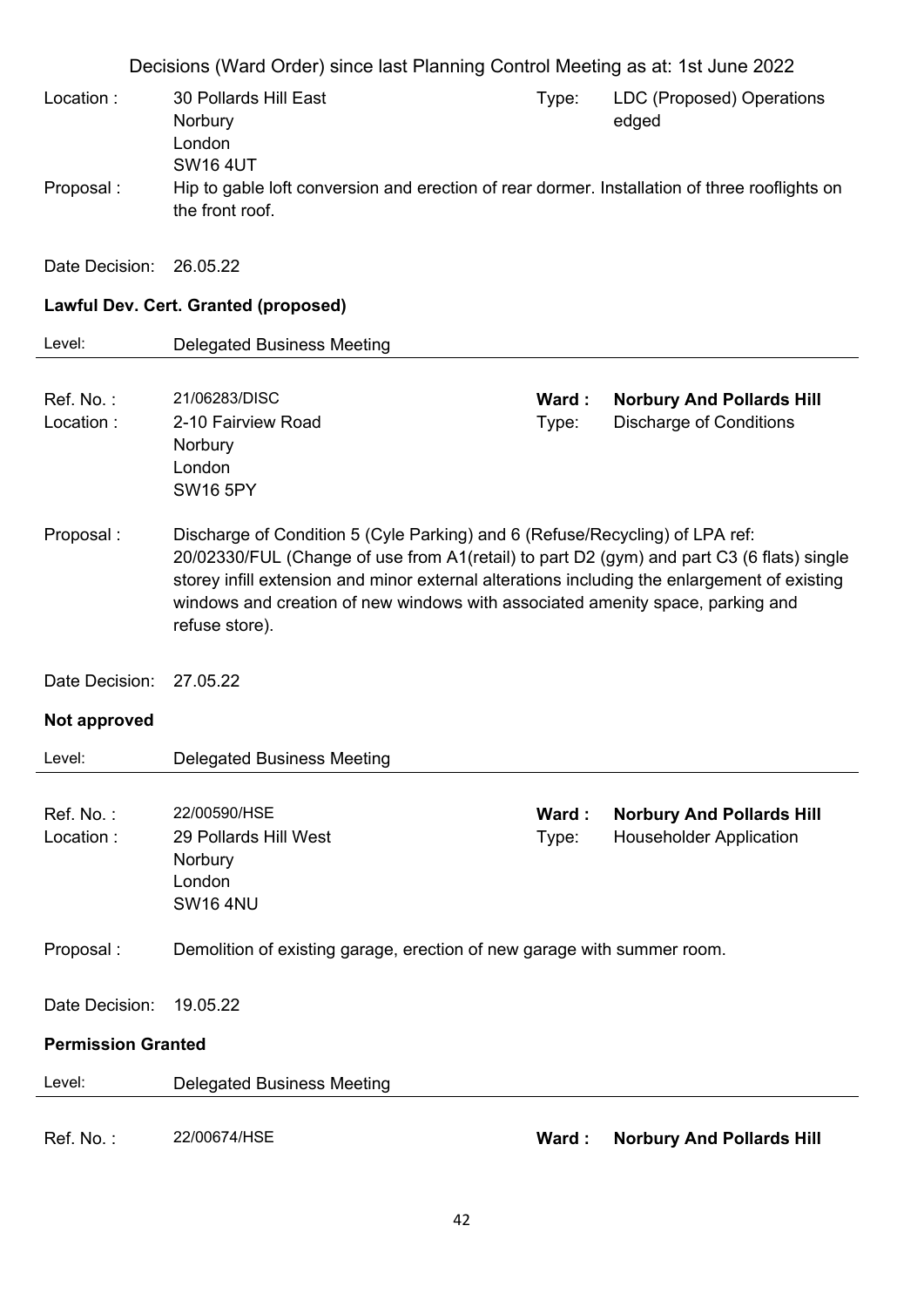|                           | Decisions (Ward Order) since last Planning Control Meeting as at: 1st June 2022                        |                 |                                                                        |  |
|---------------------------|--------------------------------------------------------------------------------------------------------|-----------------|------------------------------------------------------------------------|--|
| Location:                 | 81 Darcy Road<br>Norbury<br>London<br><b>SW164TZ</b>                                                   | Type:           | <b>Householder Application</b>                                         |  |
| Proposal:                 | Alterations, erection of single-storey rear extension                                                  |                 |                                                                        |  |
| Date Decision:            | 27.05.22                                                                                               |                 |                                                                        |  |
| <b>Permission Granted</b> |                                                                                                        |                 |                                                                        |  |
| Level:                    | <b>Delegated Business Meeting</b>                                                                      |                 |                                                                        |  |
| Ref. No.:<br>Location:    | 22/01291/LP<br>41 Pollards Hill South<br>Norbury<br>London<br><b>SW16 4LW</b>                          | Ward:<br>Type:  | <b>Norbury And Pollards Hill</b><br>LDC (Proposed) Operations<br>edged |  |
| Proposal:                 | Erection of hip to gable and rear dormer extension and provision of 3 rooflights in front<br>roofslope |                 |                                                                        |  |
| Date Decision:            | 27.05.22                                                                                               |                 |                                                                        |  |
|                           | <b>Certificate Refused (Lawful Dev. Cert.)</b>                                                         |                 |                                                                        |  |
| Level:                    | <b>Delegated Business Meeting</b>                                                                      |                 |                                                                        |  |
| Ref. No.:<br>Location:    | 22/01351/HSE<br>270 Woodmansterne Road<br>Norbury<br>London<br><b>SW16 5TR</b>                         | Ward :<br>Type: | <b>Norbury And Pollards Hill</b><br><b>Householder Application</b>     |  |
| Proposal:                 | Alterations, erection of first-floor rear extension.                                                   |                 |                                                                        |  |
| Date Decision:            | 25.05.22                                                                                               |                 |                                                                        |  |
| <b>Permission Granted</b> |                                                                                                        |                 |                                                                        |  |
|                           |                                                                                                        |                 |                                                                        |  |
| Level:                    | <b>Delegated Business Meeting</b>                                                                      |                 |                                                                        |  |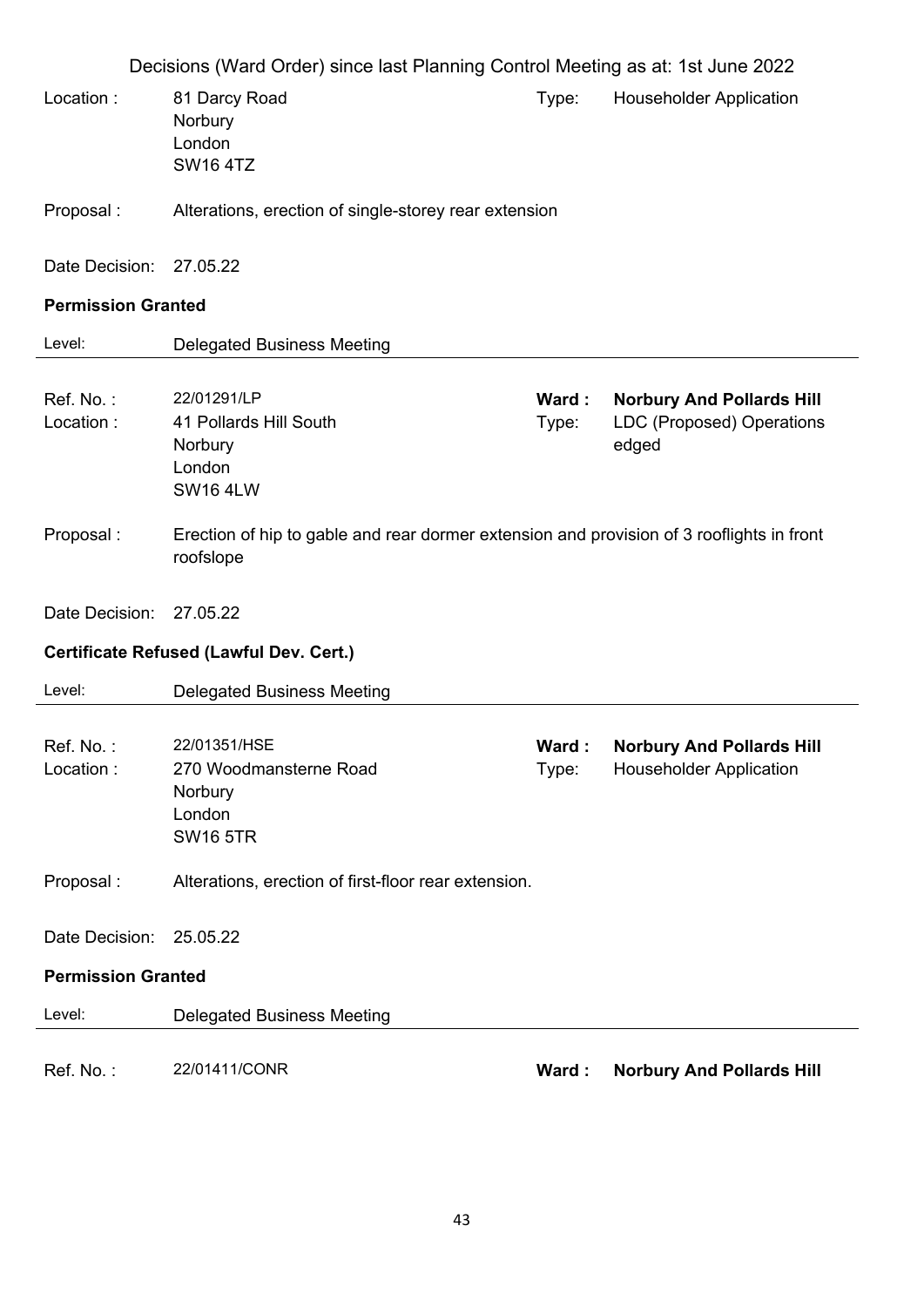- Location : Solent Court 1258 London Road Norbury London SW16 4EY Type: Removal of Condition
- Proposal : Variation of Condition 2 attached to Planning Application 21/02164/FUL Date of Decision: 30/12/2021 for (Replacement of external render with non-combustible render board and associated works)
- Date Decision: 20.05.22

| Level:                 | <b>Delegated Business Meeting</b>                                                                                                                              |                 |                                                                               |
|------------------------|----------------------------------------------------------------------------------------------------------------------------------------------------------------|-----------------|-------------------------------------------------------------------------------|
| Ref. No.:<br>Location: | 22/01619/LP<br>14 Beech Road<br>Norbury<br>London<br><b>SW16 4NW</b>                                                                                           | Ward :<br>Type: | <b>Norbury And Pollards Hill</b><br><b>LDC (Proposed) Operations</b><br>edged |
| Proposal:              | Loft conversion with hip to gable roof extension, erection of a rear box dormer, insertion<br>of roof lights to roof roofslope and insertion of flank windows. |                 |                                                                               |
| Date Decision:         | 25.05.22                                                                                                                                                       |                 |                                                                               |
|                        | Lawful Dev. Cert. Granted (proposed)                                                                                                                           |                 |                                                                               |
| Level:                 | <b>Delegated Business Meeting</b>                                                                                                                              |                 |                                                                               |
| Ref. No.:<br>Location: | 22/01913/LP<br>79 Dalmeny Avenue<br>Norbury<br>London<br><b>SW16 4RR</b>                                                                                       | Ward:<br>Type:  | <b>Norbury And Pollards Hill</b><br><b>LDC (Proposed) Operations</b><br>edged |
| Proposal:              | Erection of a dormer extension and rooflights for a loft conversion and erection of a<br>summer house                                                          |                 |                                                                               |
| Date Decision:         | 24.05.22                                                                                                                                                       |                 |                                                                               |
|                        | Lawful Dev. Cert. Granted (proposed)                                                                                                                           |                 |                                                                               |
| Level:                 | <b>Delegated Business Meeting</b>                                                                                                                              |                 |                                                                               |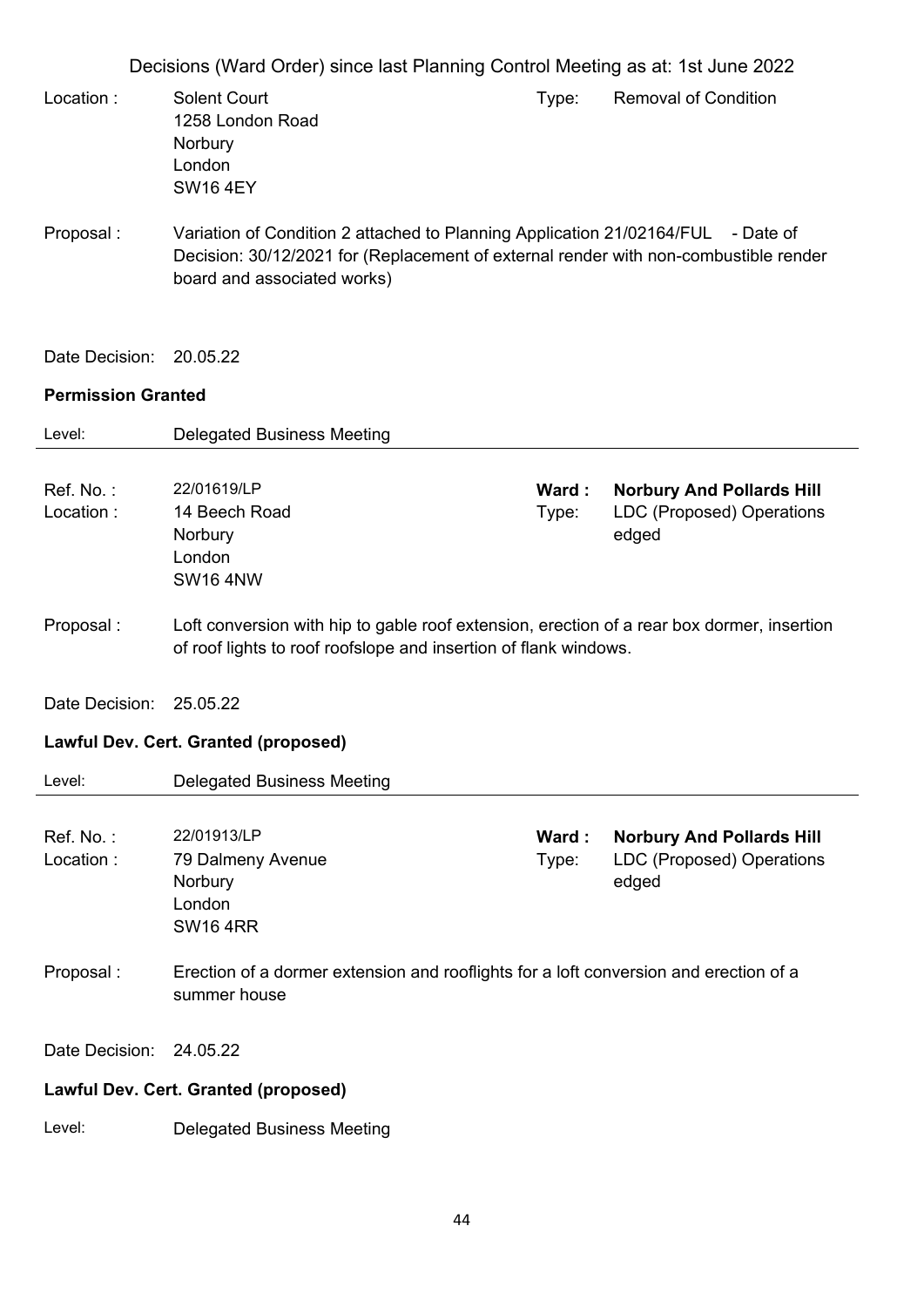| Ref. No.:<br>Location:             | 22/00296/HSE<br>85 Bradmore Way<br>Coulsdon                                                                                                                                                                                                                                                           | Ward:<br>Type: | <b>Old Coulsdon</b><br><b>Householder Application</b>          |
|------------------------------------|-------------------------------------------------------------------------------------------------------------------------------------------------------------------------------------------------------------------------------------------------------------------------------------------------------|----------------|----------------------------------------------------------------|
| Proposal:                          | CR5 1PE<br>Alterations, erection of first floor rear extension.                                                                                                                                                                                                                                       |                |                                                                |
| Date Decision:                     | 19.05.22                                                                                                                                                                                                                                                                                              |                |                                                                |
| <b>Permission Granted</b>          |                                                                                                                                                                                                                                                                                                       |                |                                                                |
| Level:                             | <b>Delegated Business Meeting</b>                                                                                                                                                                                                                                                                     |                |                                                                |
| Ref. No.:<br>Location:             | 22/00779/HSE<br>245 Caterham Drive<br>Coulsdon<br>CR5 1JS                                                                                                                                                                                                                                             | Ward:<br>Type: | <b>Old Coulsdon</b><br><b>Householder Application</b>          |
| Proposal:                          | Alterations: hip to gable roof extension and erection of rear dormer; new front porch on<br>the side elevation with enlarged front entrance; new velux windows on the front roof slope<br>and additional windows on other elevations; and new raised terrace to front elevation with<br>glazed doors. |                |                                                                |
| Date Decision:                     | 24.05.22                                                                                                                                                                                                                                                                                              |                |                                                                |
| <b>Permission Refused</b>          |                                                                                                                                                                                                                                                                                                       |                |                                                                |
| Level:                             | <b>Delegated Business Meeting</b>                                                                                                                                                                                                                                                                     |                |                                                                |
| Ref. No.:<br>Location:             | 22/01348/TRE<br>Coulsdon Church Of England Primary School Type:<br><b>Bradmore Green</b><br><b>Tollers Lane</b><br>Coulsdon<br>CR5 1ED                                                                                                                                                                | Ward:          | <b>Old Coulsdon</b><br>Consent for works to protected<br>trees |
| Proposal:                          | All tree work as per Appendix 1: Tree Survey Schedule. Please see attached<br>(TPO 22, 2009)                                                                                                                                                                                                          |                |                                                                |
| Date Decision:                     | 19.05.22                                                                                                                                                                                                                                                                                              |                |                                                                |
| <b>Consent Granted (Tree App.)</b> |                                                                                                                                                                                                                                                                                                       |                |                                                                |
| Level:                             | <b>Delegated Business Meeting</b>                                                                                                                                                                                                                                                                     |                |                                                                |
| Ref. No.:                          | 22/01354/CAT                                                                                                                                                                                                                                                                                          | Ward:          | <b>Old Coulsdon</b>                                            |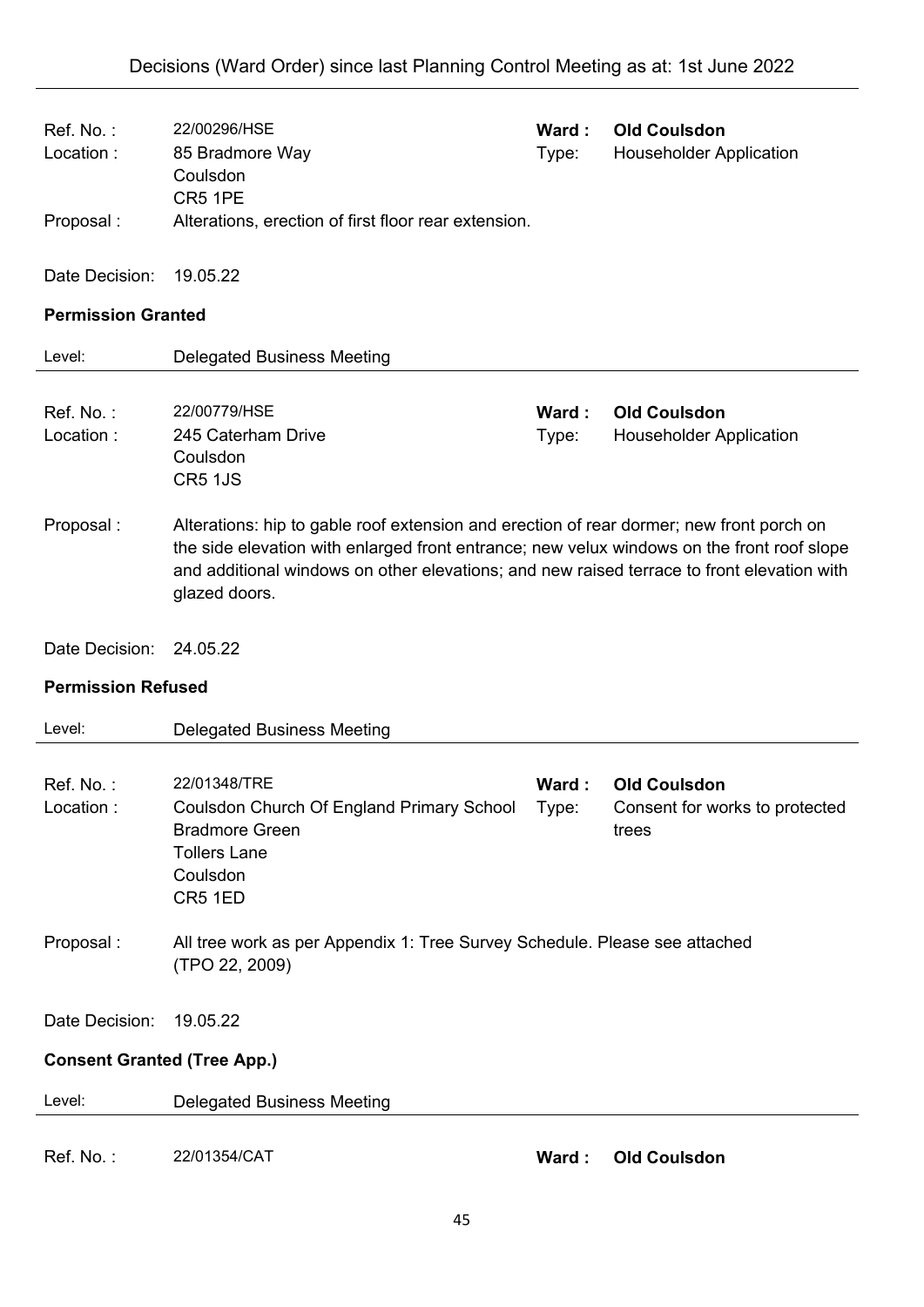|                           | Decisions (Ward Order) since last Planning Control Meeting as at: 1st June 2022                                                                                                                                                                    |                |                                                                |
|---------------------------|----------------------------------------------------------------------------------------------------------------------------------------------------------------------------------------------------------------------------------------------------|----------------|----------------------------------------------------------------|
| Location:                 | 137 Marlpit Lane<br>Coulsdon<br>CR5 2HH                                                                                                                                                                                                            | Type:          | Works to Trees in a<br><b>Conservation Area</b>                |
| Proposal:                 | Conifer (T1) - Fell                                                                                                                                                                                                                                |                |                                                                |
| Date Decision:            | 19.05.22                                                                                                                                                                                                                                           |                |                                                                |
|                           | No objection (tree works in Con Areas)                                                                                                                                                                                                             |                |                                                                |
| Level:                    | <b>Delegated Business Meeting</b>                                                                                                                                                                                                                  |                |                                                                |
| Ref. No.:<br>Location:    | 22/01389/HSE<br>53 Taunton Lane<br>Coulsdon<br>CR5 1SJ                                                                                                                                                                                             | Ward:<br>Type: | <b>Old Coulsdon</b><br><b>Householder Application</b>          |
| Proposal:                 | Double storey side extension and single storey rear extension.                                                                                                                                                                                     |                |                                                                |
| Date Decision:            | 25.05.22                                                                                                                                                                                                                                           |                |                                                                |
| <b>Permission Granted</b> |                                                                                                                                                                                                                                                    |                |                                                                |
| Level:                    | <b>Delegated Business Meeting</b>                                                                                                                                                                                                                  |                |                                                                |
| Ref. No.:<br>Location:    | 22/01595/TRE<br>The Tudor Rose Public House<br>270 Coulsdon Road<br>Coulsdon<br>CR5 1EB                                                                                                                                                            | Ward:<br>Type: | <b>Old Coulsdon</b><br>Consent for works to protected<br>trees |
| Proposal:                 | Arb team to pollard neighbours unidentified trees overhanging bin store area using<br>chainsaws and rope and harness techniques. Crown to be reduced laterally to 1.5<br>metres behind fence line and to a height of 2.5 metres from ground level. |                |                                                                |
| Date Decision:            | 19.05.22                                                                                                                                                                                                                                           |                |                                                                |
|                           | <b>Consent Refused (Tree application)</b>                                                                                                                                                                                                          |                |                                                                |
| Level:                    | <b>Delegated Business Meeting</b>                                                                                                                                                                                                                  |                |                                                                |
| Ref. No.:<br>Location:    | 22/01844/LP<br>10 Stanley Close<br>Coulsdon<br>CR5 2LN                                                                                                                                                                                             | Ward:<br>Type: | <b>Old Coulsdon</b><br>LDC (Proposed) Operations<br>edged      |
| Proposal:                 | Loft conversion including the erection of a rear dormer                                                                                                                                                                                            |                |                                                                |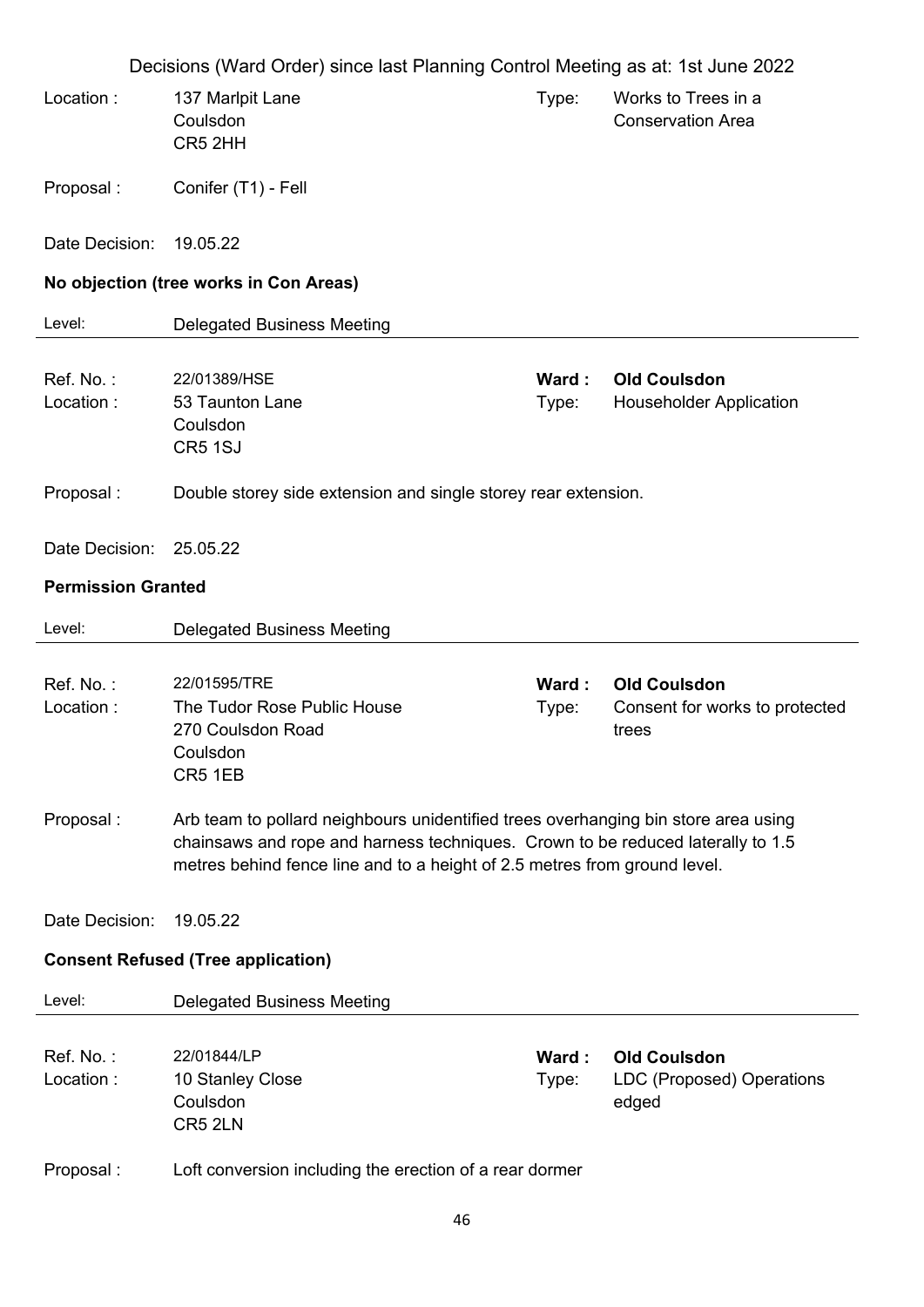Date Decision: 27.05.22

## **Lawful Dev. Cert. Granted (proposed)**

Level: Delegated Business Meeting

| Ref. No.:                 | 21/03826/HSE                                                                                 | Ward : | <b>Park Hill And Whitgift</b>  |  |
|---------------------------|----------------------------------------------------------------------------------------------|--------|--------------------------------|--|
| Location:                 | 53 Upfield                                                                                   | Type:  | <b>Householder Application</b> |  |
|                           | Croydon                                                                                      |        |                                |  |
|                           | CR <sub>0</sub> 5DR                                                                          |        |                                |  |
| Proposal :                | Erection of two single storey outbuildings in the applicant's rear garden for uses ancillary |        |                                |  |
|                           | to the existing detached family house (retrospective application)                            |        |                                |  |
|                           |                                                                                              |        |                                |  |
| Date Decision:            | 27.05.22                                                                                     |        |                                |  |
|                           |                                                                                              |        |                                |  |
| <b>Permission Granted</b> |                                                                                              |        |                                |  |
| Level:                    | Delegated Business Meeting                                                                   |        |                                |  |
|                           |                                                                                              |        |                                |  |

| Ref. No. : | 21/05096/DISC     | Ward : | <b>Park Hill And Whitgift</b> |
|------------|-------------------|--------|-------------------------------|
| Location:  | 22A Brownlow Road | Type:  | Discharge of Conditions       |
|            | Croydon           |        |                               |
|            | CRO 5JT           |        |                               |
|            |                   |        |                               |

- Proposal : Discharge of conditions 3 (external materials), 4 (design details), 5, (trees and landscaping), 6 (Construction Logistics Plan), 10 (tree installation monitoring), and 11 (planting and green roof) attached to planning permission ref: 20/02301/FUL for Erection of three storey building to the side comprising two flats with provision of associated cycle and bin storage. approved on 18.11.2020.
- Date Decision: 24.05.22

### **Part Approved / Part Not Approved**

| Level:                   | Delegated Business Meeting                                         |                 |                                                                          |
|--------------------------|--------------------------------------------------------------------|-----------------|--------------------------------------------------------------------------|
| Ref. No. :<br>Location : | 21/05609/TRE<br>27 Stanhope Road<br>Croydon<br>CR <sub>0</sub> 5NS | Ward :<br>Type: | <b>Park Hill And Whitgift</b><br>Consent for works to protected<br>trees |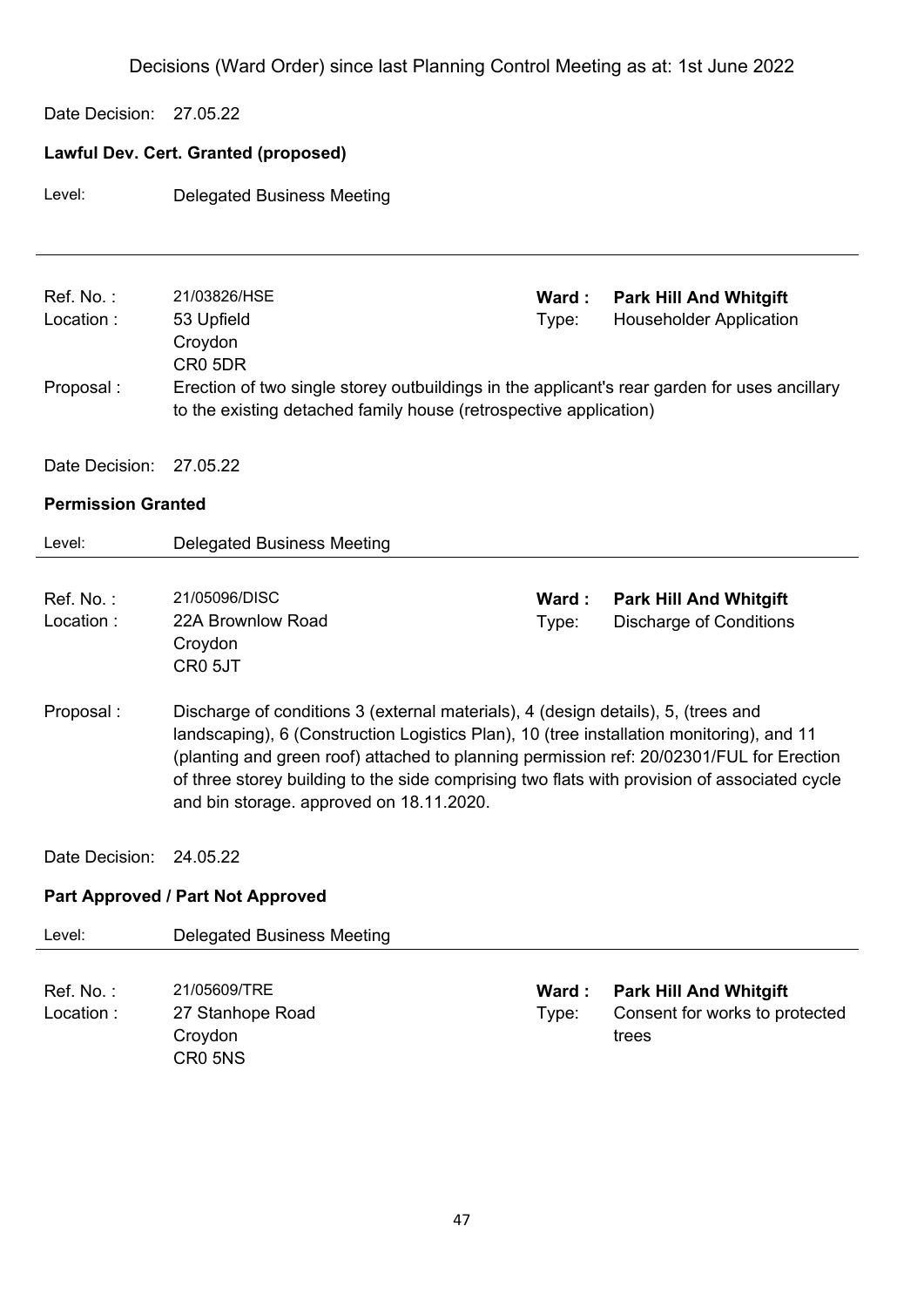Proposal : GC010422 Various Species Low branches over parking spaces. Crown Lift Over Car Park to 2.5m Remove to ground level small Plum at the end of the parking bay under Sycamore, yellow X marked on stem. GC010428 Hawthorn Tree in physiological decline. Fell to Ground Level (Section Fell) GC010431 Unknown Species: Suppressed tree leaning over footpath. Decay present in rear of stem. Fell to Ground Level (Directional Fell) GC010433 Blue Atlas Cedar : Fell to Ground Level (Section Fell) GC010436 Magnolia: Care taker has requested the crown be pruned back off building. Prune to Clear Building by 1m Sensitive prune off building GC010444 Laurel: Collapsed Laurel to clear. Prune Specific Branch/Limb Clear collapsed Laurel to open garden path. Clear bramble too. GC010447 Cherry: Cherries in group, 2 have died. Fell to Ground Level (Section Fell) GC010453 English Oak: Prune to Clear Building by 1m (TPO 36, 1983)

Date Decision: 25.05.22

## **Consent Granted (Tree App.)**

| Level:                    | <b>Delegated Business Meeting</b>                                                                        |       |                                |
|---------------------------|----------------------------------------------------------------------------------------------------------|-------|--------------------------------|
|                           |                                                                                                          |       |                                |
| Ref. No.:                 | 21/06152/HSE                                                                                             | Ward: | <b>Park Hill And Whitgift</b>  |
| Location:                 | 12 Crusader Gardens                                                                                      | Type: | <b>Householder Application</b> |
|                           | Croydon                                                                                                  |       |                                |
|                           | <b>CR0 5UJ</b>                                                                                           |       |                                |
| Proposal:                 | Ground floor rear extensions and other minor alterations to the house                                    |       |                                |
|                           |                                                                                                          |       |                                |
|                           |                                                                                                          |       |                                |
| Date Decision:            | 23.05.22                                                                                                 |       |                                |
| <b>Permission Granted</b> |                                                                                                          |       |                                |
| Level:                    | <b>Delegated Business Meeting</b>                                                                        |       |                                |
|                           |                                                                                                          |       |                                |
| Ref. No.:                 | 22/00368/HSE                                                                                             | Ward: | <b>Park Hill And Whitgift</b>  |
| Location:                 | 38 Fitzjames Avenue                                                                                      | Type: | <b>Householder Application</b> |
|                           | Croydon                                                                                                  |       |                                |
|                           | CR <sub>0</sub> 5D <sub>D</sub>                                                                          |       |                                |
| Proposal:                 | Alterations including two storey side extensions and two storey front extension including<br>front porch |       |                                |
|                           |                                                                                                          |       |                                |
| Date Decision:            | 27.05.22                                                                                                 |       |                                |
| <b>Permission Refused</b> |                                                                                                          |       |                                |
| Level:                    | <b>Delegated Business Meeting</b>                                                                        |       |                                |
|                           | 48                                                                                                       |       |                                |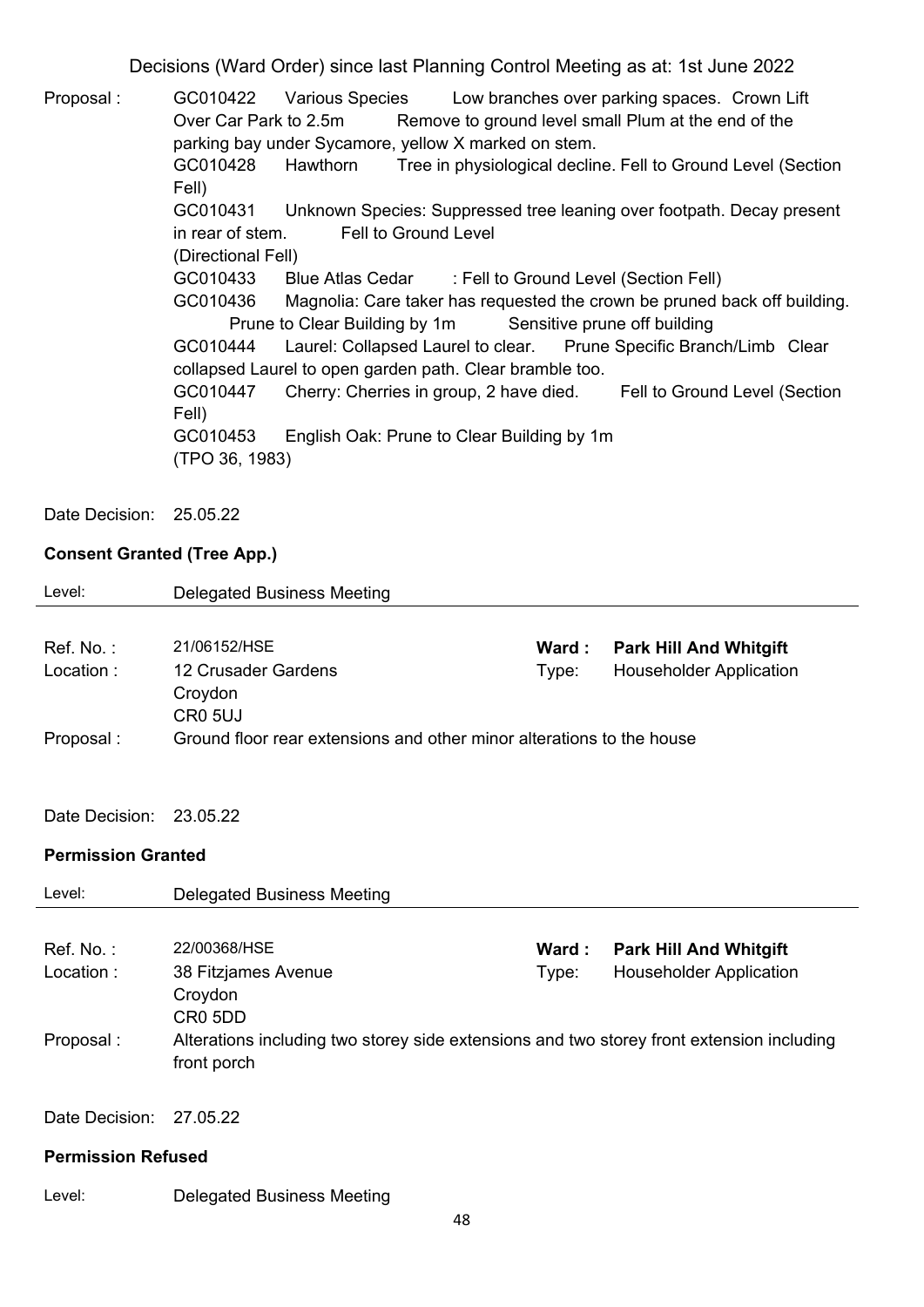| Ref. No.:<br>Location:       | 22/00917/HSE<br>10 Harland Avenue<br>Croydon<br>CR0 5QB                                                                                                                                                                       | Ward:<br>Type: | <b>Park Hill And Whitgift</b><br><b>Householder Application</b>          |  |
|------------------------------|-------------------------------------------------------------------------------------------------------------------------------------------------------------------------------------------------------------------------------|----------------|--------------------------------------------------------------------------|--|
| Proposal:                    | Erection of single storey side extension to the existing garage (retrospective application)                                                                                                                                   |                |                                                                          |  |
| Date Decision:               | 25.05.22                                                                                                                                                                                                                      |                |                                                                          |  |
| <b>Permission Granted</b>    |                                                                                                                                                                                                                               |                |                                                                          |  |
| Level:                       | <b>Delegated Business Meeting</b>                                                                                                                                                                                             |                |                                                                          |  |
| Ref. No.:<br>Location:       | 22/00958/HSE<br>2A Upfield<br>Croydon<br>CR0 5DP                                                                                                                                                                              | Ward:<br>Type: | <b>Park Hill And Whitgift</b><br><b>Householder Application</b>          |  |
| Proposal:                    | Erection of single storey rear extension; alterations to include increased height to existing<br>roof to create a two storey house with accommodation in the roofspace and dormer<br>extensions in front and rear roofslopes. |                |                                                                          |  |
| Date Decision:               | 24.05.22                                                                                                                                                                                                                      |                |                                                                          |  |
| <b>Permission Granted</b>    |                                                                                                                                                                                                                               |                |                                                                          |  |
| Level:                       | <b>Delegated Business Meeting</b>                                                                                                                                                                                             |                |                                                                          |  |
| Ref. No.:<br>Location:       | 22/01677/TRE<br><b>Grovelands Court</b><br>60 Addiscombe Road<br>Croydon<br>CR0 5PH                                                                                                                                           | Ward:<br>Type: | <b>Park Hill And Whitgift</b><br>Consent for works to protected<br>trees |  |
| Proposal:                    | Ivy Clad Sycamore: Section fell to ground level and treat stump to prevent regrowth                                                                                                                                           |                |                                                                          |  |
|                              | Reasons: Unsuitable location for tree, located in raised bed unable to grow, restricted<br>root, blatant damage to wall, ivy clad, poor form                                                                                  |                |                                                                          |  |
| Date Decision:               | 20.05.22                                                                                                                                                                                                                      |                |                                                                          |  |
| <b>Withdrawn application</b> |                                                                                                                                                                                                                               |                |                                                                          |  |
|                              |                                                                                                                                                                                                                               |                |                                                                          |  |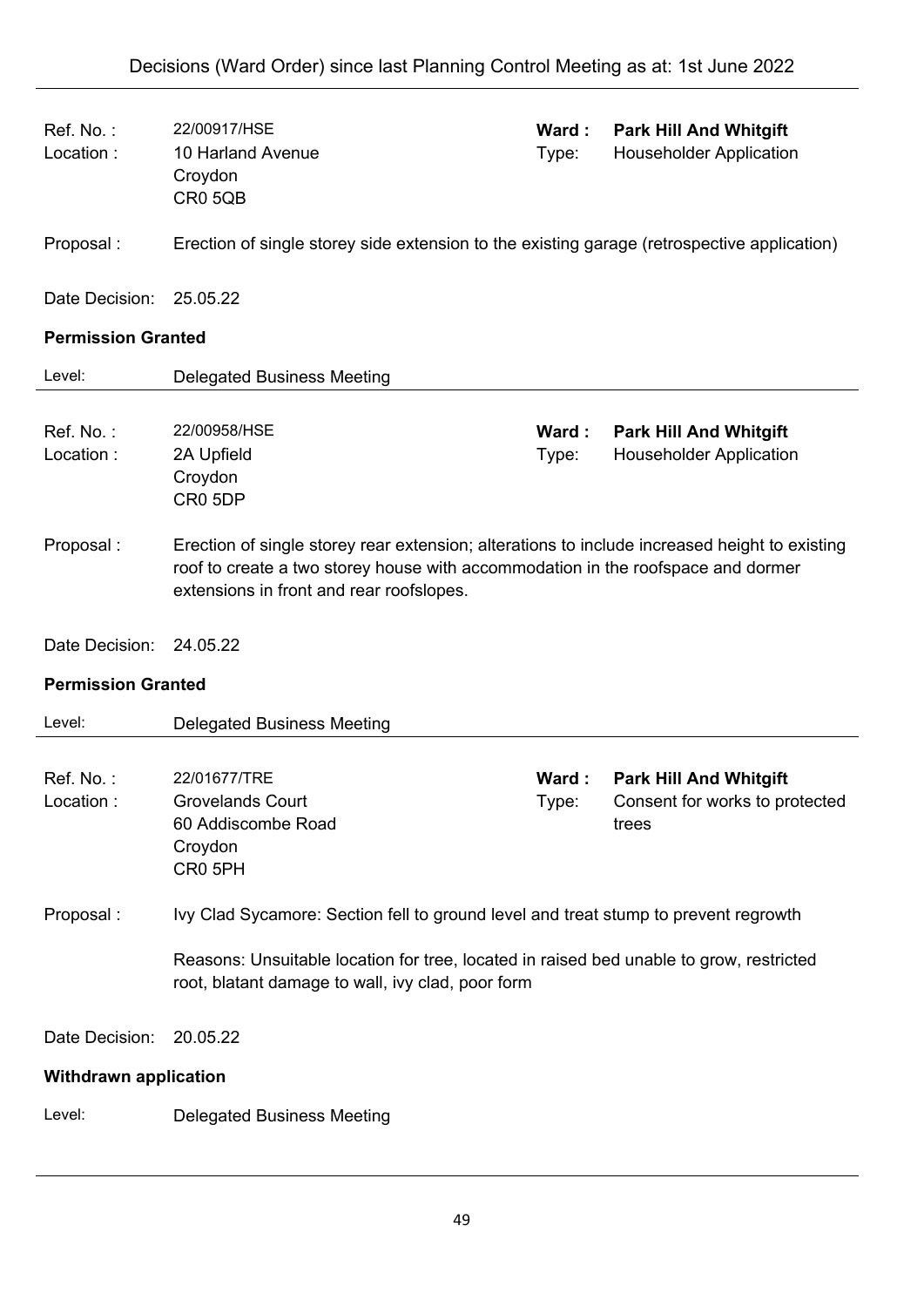| Ref. No.:  | 21/02576/DISC                                                                                                                                                                                                                                                                                                                                                                                               | Ward: | <b>Purley Oaks And</b><br><b>Riddlesdown</b> |  |  |
|------------|-------------------------------------------------------------------------------------------------------------------------------------------------------------------------------------------------------------------------------------------------------------------------------------------------------------------------------------------------------------------------------------------------------------|-------|----------------------------------------------|--|--|
| Location : | <b>Car Showroom And Premises</b><br>139 Sanderstead Road                                                                                                                                                                                                                                                                                                                                                    | Type: | Discharge of Conditions                      |  |  |
|            | South Croydon<br>CR <sub>2</sub> 0PJ                                                                                                                                                                                                                                                                                                                                                                        |       |                                              |  |  |
| Proposal : | Discharge of condition 7 (landscaping) attached to permission 20/05098/FUL dated<br>26/02/21 for demolition of former car dealership building/preparation centre and the<br>construction of a four storey building with fifth storey recess comprising a mix of 16 flats<br>with associated cycle and refuse store, water plant housing, vehicle parking to the rear<br>and communal amenity and play area. |       |                                              |  |  |

# Date Decision: 23.05.22

| Level:                    | <b>Delegated Business Meeting</b>                                                                                                                              |       |                                       |  |  |
|---------------------------|----------------------------------------------------------------------------------------------------------------------------------------------------------------|-------|---------------------------------------|--|--|
| Ref. No.:                 | 21/05573/NMA                                                                                                                                                   | Ward: | <b>Purley Oaks And</b>                |  |  |
|                           |                                                                                                                                                                |       | <b>Riddlesdown</b>                    |  |  |
| Location:                 | Land To The East Of Montpelier Road And<br>Non-material amendment<br>Type:<br>Land And Garages South Of 75-135<br>Kingsdown Avenue<br>South Croydon<br>CR2 6QL |       |                                       |  |  |
| Proposal:                 | Non-Material Amendments (NMA) to extant planning permission Ref.16/06031/FUL<br>granted 26 April 2017                                                          |       |                                       |  |  |
| Date Decision:            | 16.05.22                                                                                                                                                       |       |                                       |  |  |
| <b>Approved</b>           |                                                                                                                                                                |       |                                       |  |  |
| Level:                    | <b>Delegated Business Meeting</b>                                                                                                                              |       |                                       |  |  |
|                           |                                                                                                                                                                |       |                                       |  |  |
| Ref. No.:                 | 22/00668/FUL                                                                                                                                                   | Ward: | <b>Purley Oaks And</b><br>Riddlesdown |  |  |
| Location:                 | 461 Brighton Road<br>South Croydon<br>CR2 6EW                                                                                                                  | Type: | Full planning permission              |  |  |
| Proposal:                 | Erection of dormer in side roof slope                                                                                                                          |       |                                       |  |  |
| Date Decision:            | 24.05.22                                                                                                                                                       |       |                                       |  |  |
| <b>Permission Refused</b> |                                                                                                                                                                |       |                                       |  |  |
| Level:                    | <b>Delegated Business Meeting</b>                                                                                                                              |       |                                       |  |  |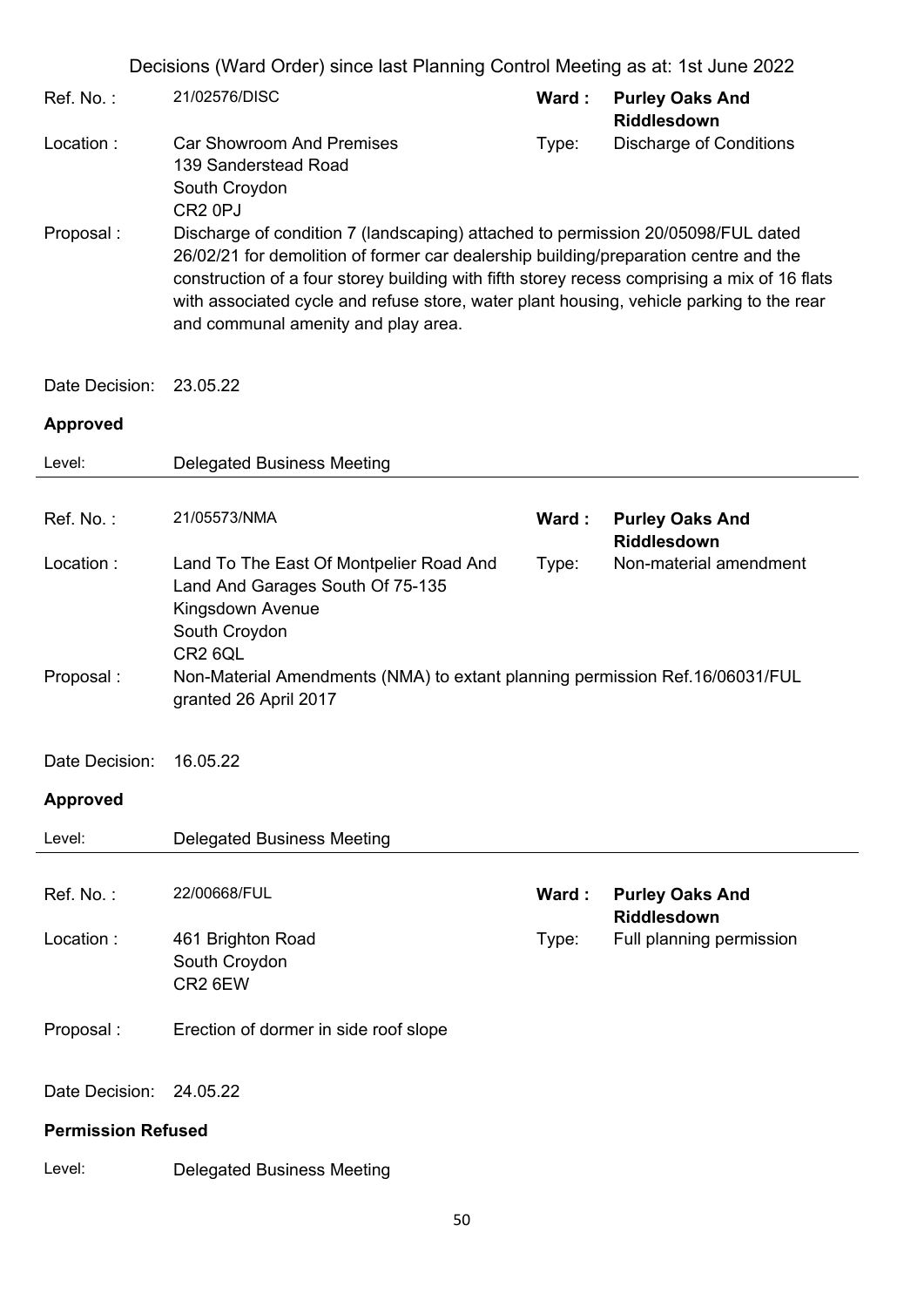| Ref. No.:                 | 22/00768/HSE                                                                                                                                                      | Ward: | <b>Purley Oaks And</b><br><b>Riddlesdown</b> |  |  |  |  |  |
|---------------------------|-------------------------------------------------------------------------------------------------------------------------------------------------------------------|-------|----------------------------------------------|--|--|--|--|--|
| Location:                 | 37 Brancaster Lane<br>Type:<br>Purley<br>CR8 1HJ                                                                                                                  |       | <b>Householder Application</b>               |  |  |  |  |  |
| Proposal:                 | Alterations; hip to gable roof extension and erection of rear dormer.                                                                                             |       |                                              |  |  |  |  |  |
| Date Decision: 26.05.22   |                                                                                                                                                                   |       |                                              |  |  |  |  |  |
| <b>Permission Granted</b> |                                                                                                                                                                   |       |                                              |  |  |  |  |  |
| Level:                    | <b>Delegated Business Meeting</b>                                                                                                                                 |       |                                              |  |  |  |  |  |
| Ref. No.:                 | 22/00876/LP                                                                                                                                                       | Ward: | <b>Purley Oaks And</b><br>Riddlesdown        |  |  |  |  |  |
| Location:                 | 43 Blackford Close<br>South Croydon<br>CR <sub>2</sub> 6BT                                                                                                        | Type: | LDC (Proposed) Use edged                     |  |  |  |  |  |
| Proposal:                 | Conversion of C3 dwelling house to C3 dwelling (children home) for up to 4 children with<br>Emotional Behavioural Problem (EBD) and/or Learning Difficulties (LD) |       |                                              |  |  |  |  |  |
| Date Decision: 24.05.22   |                                                                                                                                                                   |       |                                              |  |  |  |  |  |
|                           | Lawful Dev. Cert. Granted (proposed)                                                                                                                              |       |                                              |  |  |  |  |  |
| Level:                    | <b>Delegated Business Meeting</b>                                                                                                                                 |       |                                              |  |  |  |  |  |
| Ref. No.:                 | 22/00906/HSE                                                                                                                                                      | Ward: | <b>Purley Oaks And</b><br>Riddlesdown        |  |  |  |  |  |
| Location:                 | 118 Mount Park Avenue<br>South Croydon<br>CR <sub>2</sub> 6DJ                                                                                                     | Type: | <b>Householder Application</b>               |  |  |  |  |  |
| Proposal:                 | Erection of single-storey side/rear extension.                                                                                                                    |       |                                              |  |  |  |  |  |
| Date Decision:            | 23.05.22                                                                                                                                                          |       |                                              |  |  |  |  |  |
| <b>Permission Granted</b> |                                                                                                                                                                   |       |                                              |  |  |  |  |  |
| Level:                    | <b>Delegated Business Meeting</b>                                                                                                                                 |       |                                              |  |  |  |  |  |
| Ref. No.:                 | 22/00921/HSE                                                                                                                                                      | Ward: | <b>Purley Oaks And</b><br>Riddlesdown        |  |  |  |  |  |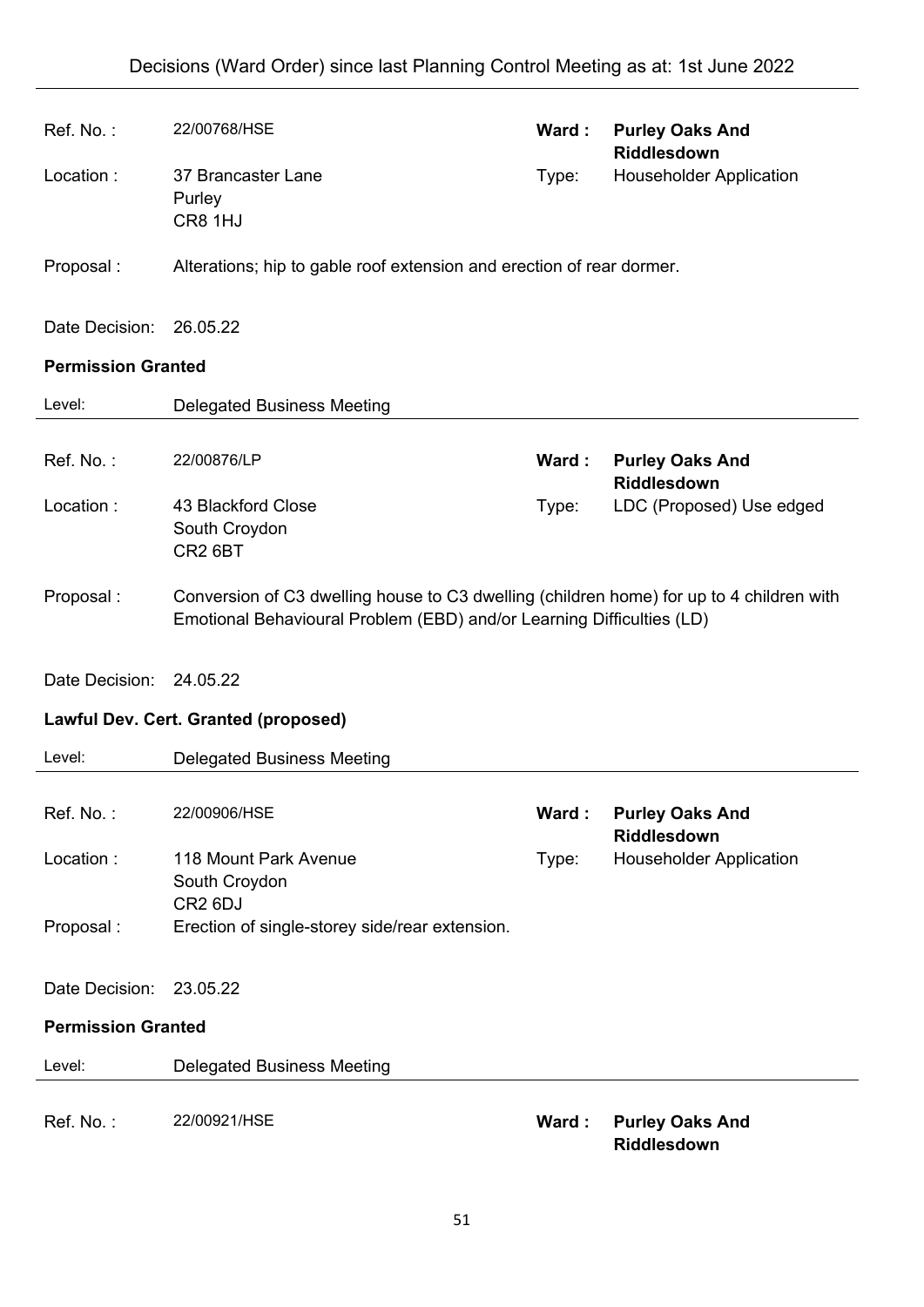|                                    | Decisions (Ward Order) since last Planning Control Meeting as at: 1st June 2022                                                                                                                                                                                                                                                                                             |       |                                              |  |  |  |
|------------------------------------|-----------------------------------------------------------------------------------------------------------------------------------------------------------------------------------------------------------------------------------------------------------------------------------------------------------------------------------------------------------------------------|-------|----------------------------------------------|--|--|--|
| Location:                          | 42 Lower Barn Road<br>Purley<br>CR8 1HQ                                                                                                                                                                                                                                                                                                                                     | Type: | <b>Householder Application</b>               |  |  |  |
| Proposal:                          | Erection of a single strorey front and rear extension and a two storey side extension.                                                                                                                                                                                                                                                                                      |       |                                              |  |  |  |
| Date Decision:                     | 19.05.22                                                                                                                                                                                                                                                                                                                                                                    |       |                                              |  |  |  |
| <b>Permission Granted</b>          |                                                                                                                                                                                                                                                                                                                                                                             |       |                                              |  |  |  |
| Level:                             | <b>Delegated Business Meeting</b>                                                                                                                                                                                                                                                                                                                                           |       |                                              |  |  |  |
| Ref. No.:                          | 22/01111/DISC                                                                                                                                                                                                                                                                                                                                                               | Ward: | <b>Purley Oaks And</b><br><b>Riddlesdown</b> |  |  |  |
| Location:                          | Development Site At<br>1 Christchurch Road<br>Purley<br><b>CR8 2BZ</b>                                                                                                                                                                                                                                                                                                      | Type: | <b>Discharge of Conditions</b>               |  |  |  |
| Proposal:                          | Discharge of condition 8 (CO2 emission) and 9 (water efficiency) attached to permission<br>19/00547/FUL dated 09/09/2019 for the demolition of single storey rear extension.<br>Erection of 2/3 and part 4 storey side/rear extension and conversion of existing building<br>to provide 7 apartments including associated landscaping, parking, cycle and refuse<br>storage |       |                                              |  |  |  |
| Date Decision:                     | 25.05.22                                                                                                                                                                                                                                                                                                                                                                    |       |                                              |  |  |  |
| Not approved                       |                                                                                                                                                                                                                                                                                                                                                                             |       |                                              |  |  |  |
| Level:                             | <b>Delegated Business Meeting</b>                                                                                                                                                                                                                                                                                                                                           |       |                                              |  |  |  |
| Ref. No.:                          | 22/01316/TRE                                                                                                                                                                                                                                                                                                                                                                | Ward: | <b>Purley Oaks And</b><br><b>Riddlesdown</b> |  |  |  |
| Location:                          | <b>Bramley Bank School</b><br>170 Sanderstead Road<br>South Croydon<br>CR <sub>2</sub> 0LY                                                                                                                                                                                                                                                                                  | Type: | Consent for works to protected<br>trees      |  |  |  |
| Proposal:                          | (TPO T3) T2: Oak (Tag 606) Remove epicormic growth on stem.<br>(TPO 2) T3: Beech (Tag 607) crown reduced by up to 2m<br>(TPO 22, 2009)                                                                                                                                                                                                                                      |       |                                              |  |  |  |
| Date Decision:                     | 20.05.22                                                                                                                                                                                                                                                                                                                                                                    |       |                                              |  |  |  |
| <b>Consent Granted (Tree App.)</b> |                                                                                                                                                                                                                                                                                                                                                                             |       |                                              |  |  |  |
| Level:                             | <b>Delegated Business Meeting</b>                                                                                                                                                                                                                                                                                                                                           |       |                                              |  |  |  |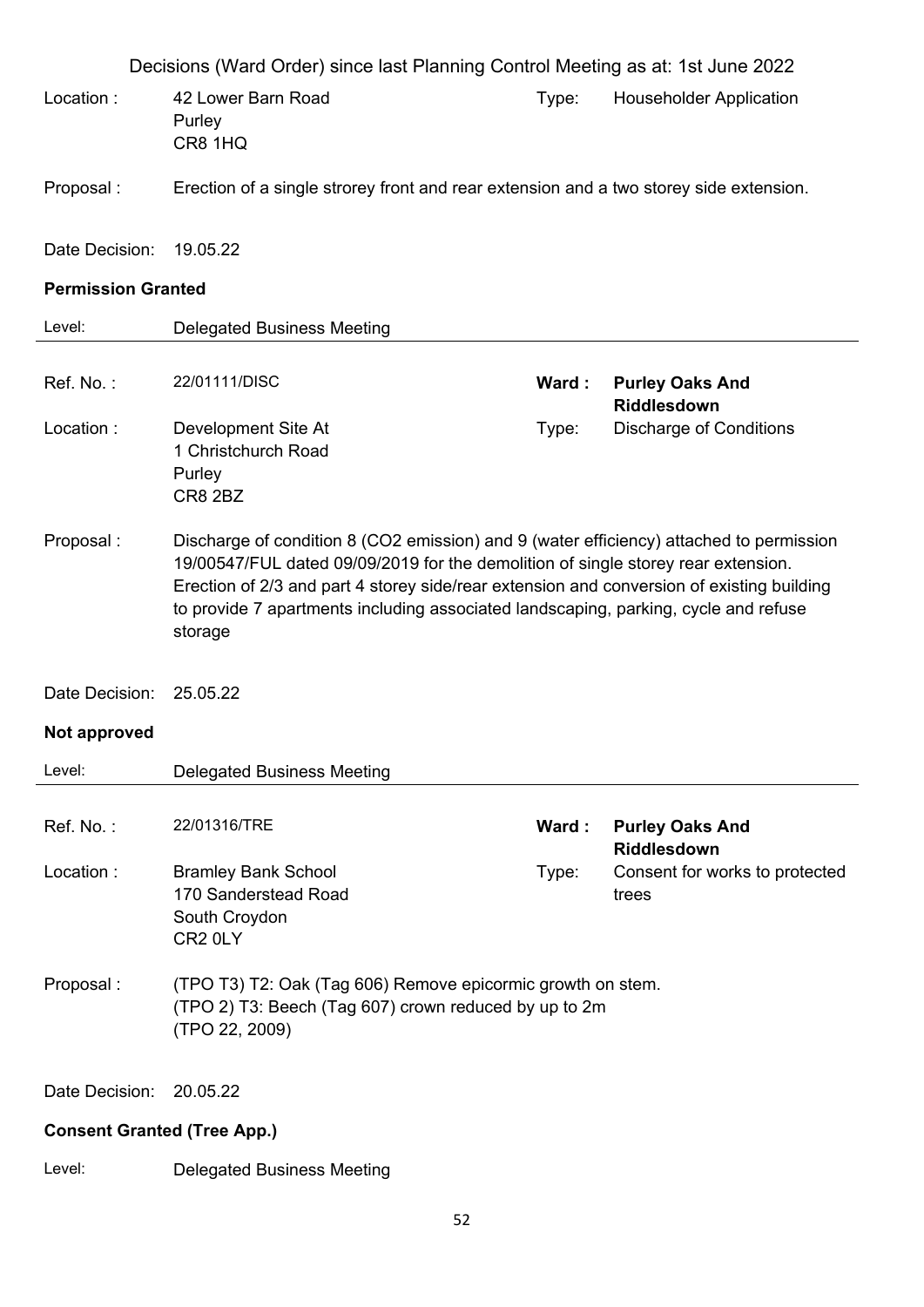| Ref. No.:      | 22/01451/TRE                                                                                                                                                                                | Ward:                                                       | <b>Purley Oaks And</b><br><b>Riddlesdown</b>       |  |  |  |  |
|----------------|---------------------------------------------------------------------------------------------------------------------------------------------------------------------------------------------|-------------------------------------------------------------|----------------------------------------------------|--|--|--|--|
| Location:      | 14 Waldorf Close<br>South Croydon<br>CR <sub>2</sub> 6DY                                                                                                                                    | Type:                                                       | Consent for works to protected<br>trees            |  |  |  |  |
| Proposal:      | (TPO 13, 1978)                                                                                                                                                                              | T1-3 Horse Chestnut: Prune back to previous pruning points. |                                                    |  |  |  |  |
| Date Decision: | 19.05.22                                                                                                                                                                                    |                                                             |                                                    |  |  |  |  |
|                | <b>Consent Granted (Tree App.)</b>                                                                                                                                                          |                                                             |                                                    |  |  |  |  |
| Level:         | <b>Delegated Business Meeting</b>                                                                                                                                                           |                                                             |                                                    |  |  |  |  |
| Ref. No.:      | 22/01471/GPDO                                                                                                                                                                               | Ward:                                                       | <b>Purley Oaks And</b><br>Riddlesdown              |  |  |  |  |
| Location:      | 3 Edgehill Road<br>Purley<br>CR8 2NB                                                                                                                                                        | Type:                                                       | Prior Appvl - Class A Larger<br><b>House Extns</b> |  |  |  |  |
| Proposal:      | Erection of a single storey rear extension projecting out 6 metres from the rear wall of the<br>original house with a height to the eaves of 2.7 metres and a maximum height of 4<br>metres |                                                             |                                                    |  |  |  |  |
| Date Decision: | 18.05.22                                                                                                                                                                                    |                                                             |                                                    |  |  |  |  |
|                | <b>Prior Approval No Jurisdiction (GPDO)</b>                                                                                                                                                |                                                             |                                                    |  |  |  |  |
| Level:         | <b>Delegated Business Meeting</b>                                                                                                                                                           |                                                             |                                                    |  |  |  |  |
| Ref. No.:      | 22/01860/LP                                                                                                                                                                                 | Ward:                                                       | <b>Purley Oaks And</b><br>Riddlesdown              |  |  |  |  |
| Location:      | 22 Biddulph Road<br>South Croydon<br>CR2 6QA                                                                                                                                                | Type:                                                       | <b>LDC (Proposed) Operations</b><br>edged          |  |  |  |  |
| Proposal:      | Erection of a single storey rear extension                                                                                                                                                  |                                                             |                                                    |  |  |  |  |
| Date Decision: | 26.05.22                                                                                                                                                                                    |                                                             |                                                    |  |  |  |  |
|                | <b>Certificate Refused (Lawful Dev. Cert.)</b>                                                                                                                                              |                                                             |                                                    |  |  |  |  |
| Level:         | <b>Delegated Business Meeting</b>                                                                                                                                                           |                                                             |                                                    |  |  |  |  |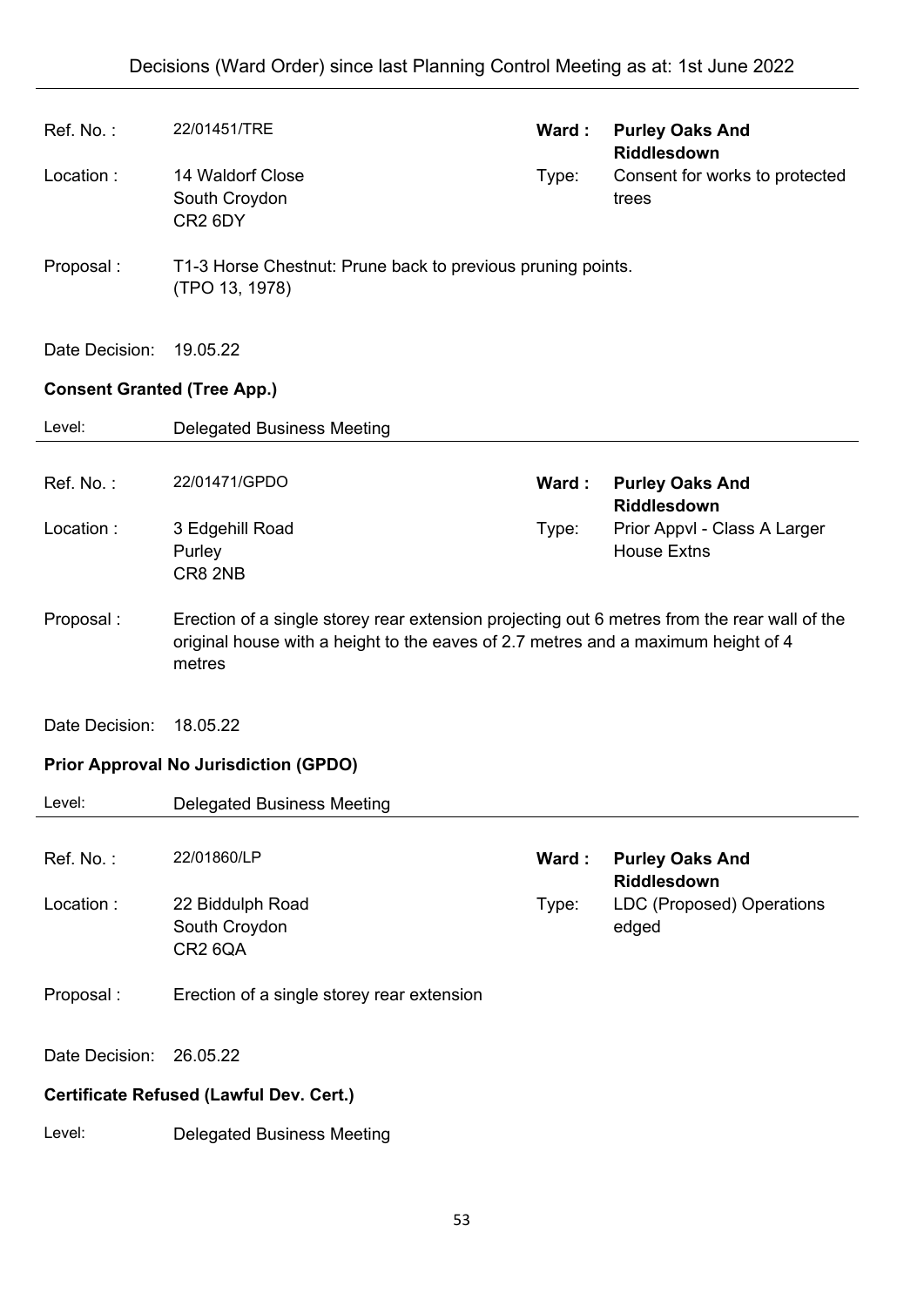Location : 127A Foxley Lane Purley CR8 3HR

# Ref. No. : 20/01080/TRE **Ward : Purley And Woodcote**

Type: Consent for works to protected trees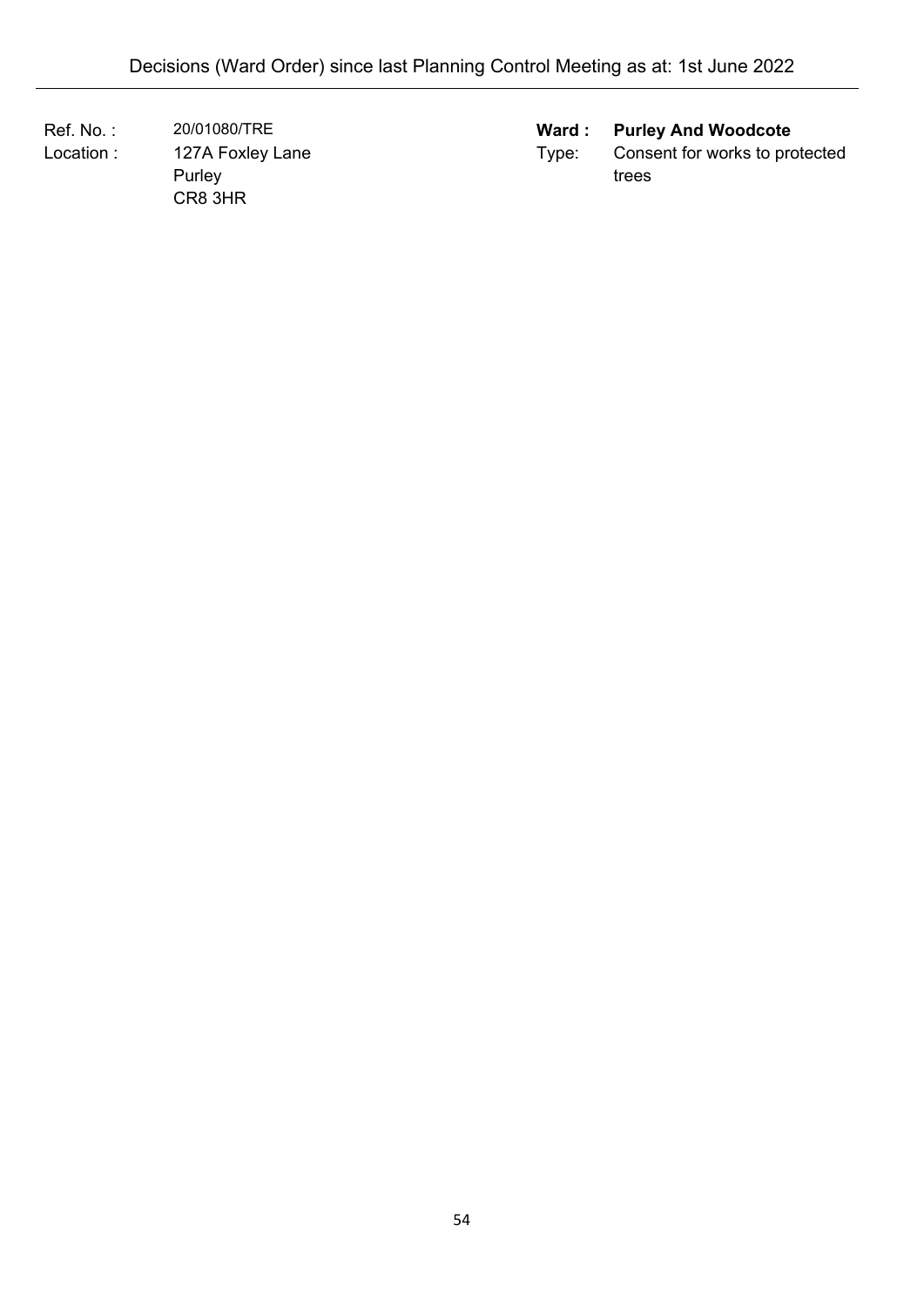Proposal : APPLICATION PLANNING PERMISSION FOR WIDER DRIVEWAY AND CUTTING OF TREES SUBJECT TO TPO 127A Foxley Lane CR8 3HR

Requesting to have proposed works to trees subject to a Tree Preservation Order

Explanatory notes for the tree schedule provided previously by David Archer Associates on

Behalf of Lucus Design in 2017

Only a small specimen of the schedule used based on the information provided by the Matt Rew an Arboricultural Surveyor.

This was an inspection carried out by him on Thursday 12th February 2015 on behalf of Lucas Design

Who Designed my home 127A Foxley Lane, CR8 3HR

This information was for the Trees to my front driveway.

I am requesting planning permission to open up the driveway to 127A Foxley Lane Cr8 3hr significantly so

that manoeuvring of the vehicles parked can be done safely and without damaging the trees G2 , G3, which

are positioned in a way that they are obstructing the driveway rendering it too tight to manoevre safely.

Also the trees, G2 , G3 being too close to the house and adjoining property driveway, of 129A FOXLEY LANE, - a new build , the tree

debries (branches , leaves )falling into the neighbouring property during stormy weather and heavily into the vehicles bonnet , windshield and body work .

I am seeking planning permission to stone tile the driveway at the location of the tree G2, G3 , opening up the driveway to a

reasonable size. Placing a low wall - bricking off the remaining area of the trees , securely, leaving soil in place and completing crown reduction of 20% on T3,T4,T5

Note A

---

Will show 1. Tree number - expressed in order starting from number 3

2. SPECIES - The common name

3. LIFE STATE - mature , over mature

4. STRUCTURE - whether moderate or poor : MODERATE =A Specimen with only minor defects that are easily remedied or of no long term significance . : POOR =Significant and irremediable physiological or structural defects that may lead to early or premature decline.

5. COMMENTS - Note...

Date Decision: 23.05.22

**Withdrawn application**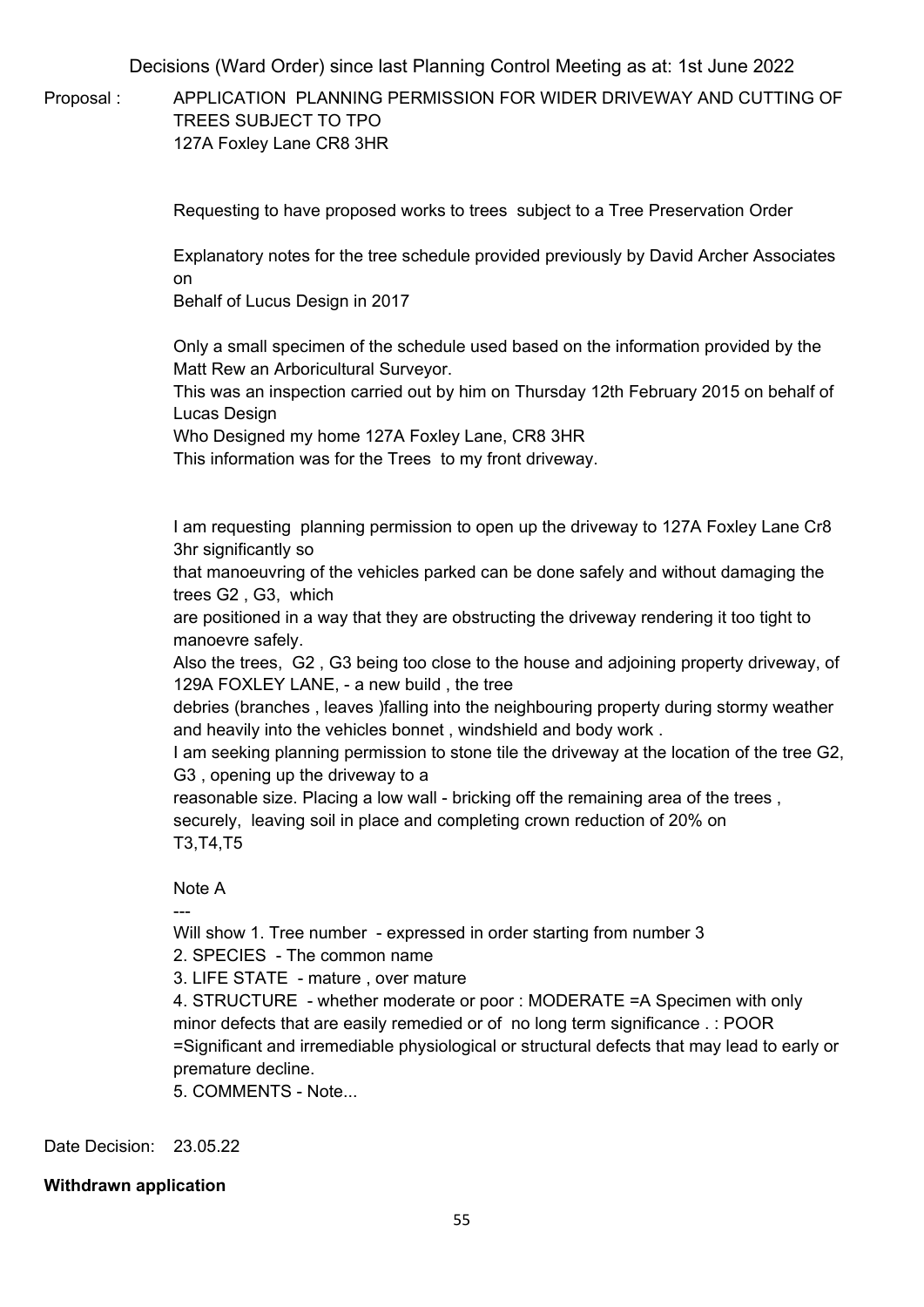| Level:                    | <b>Delegated Business Meeting</b>                                                                                                                                                                                                                            |                |                                                              |
|---------------------------|--------------------------------------------------------------------------------------------------------------------------------------------------------------------------------------------------------------------------------------------------------------|----------------|--------------------------------------------------------------|
| Ref. No.:<br>Location:    | 20/06202/FUL<br>59 Pampisford Road<br>Purley                                                                                                                                                                                                                 | Ward:<br>Type: | <b>Purley And Woodcote</b><br>Full planning permission       |
| Proposal:                 | CR8 2NJ<br>Conversion of the existing 4 bedroom dwelling (Class C3) into an HMO (Class Sui<br>Generis) for up to 10 residents.                                                                                                                               |                |                                                              |
| Date Decision:            | 25.05.22                                                                                                                                                                                                                                                     |                |                                                              |
| <b>Permission Granted</b> |                                                                                                                                                                                                                                                              |                |                                                              |
| Level:                    | <b>Delegated Business Meeting</b>                                                                                                                                                                                                                            |                |                                                              |
| Ref. No.:<br>Location:    | 21/03315/HSE<br>9 Silver Lane<br>Purley<br>CR8 3HJ                                                                                                                                                                                                           | Ward:<br>Type: | <b>Purley And Woodcote</b><br><b>Householder Application</b> |
| Proposal:                 | Demolition of an existing side extension and construction of a new side extension with<br>basement and courtyard, associated internal alterations and the provision of a new roof<br>light.                                                                  |                |                                                              |
| Date Decision:            | 27.05.22                                                                                                                                                                                                                                                     |                |                                                              |
| <b>Permission Granted</b> |                                                                                                                                                                                                                                                              |                |                                                              |
| Level:                    | <b>Delegated Business Meeting</b>                                                                                                                                                                                                                            |                |                                                              |
| Ref. No. :<br>Location:   | 21/05732/DISC<br><b>Amenity Land Adjoining 1</b><br><b>Gilliam Grove</b><br>Purley                                                                                                                                                                           | Ward:<br>Type: | <b>Purley And Woodcote</b><br><b>Discharge of Conditions</b> |
| Proposal:                 | Discharge of Conditions 3 (Construction Logistics Plan), 6 (ECVP) and 7 (Cycle/Refuse<br>Storage) attached to planning permission ref. 21/03034/FUL for the construction of two<br>detached five bedroom dwellinghouses and provision of associated parking. |                |                                                              |
| Date Decision:            | 20.05.22                                                                                                                                                                                                                                                     |                |                                                              |
| <b>Approved</b>           |                                                                                                                                                                                                                                                              |                |                                                              |
| Level:                    | <b>Delegated Business Meeting</b>                                                                                                                                                                                                                            |                |                                                              |
| Ref. No.:                 | 21/05975/DISC                                                                                                                                                                                                                                                | Ward :         | <b>Purley And Woodcote</b>                                   |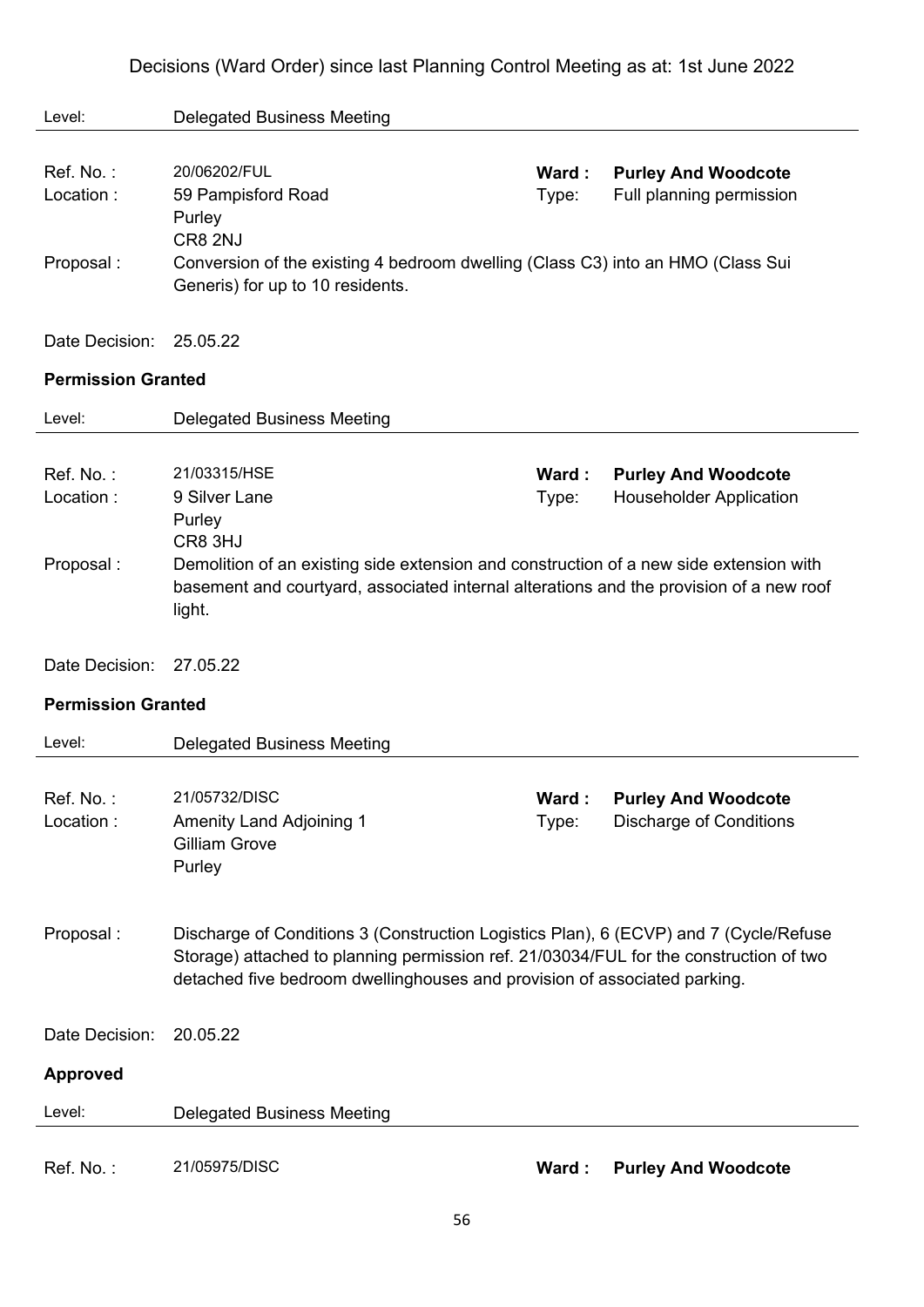|                         | Decisions (Ward Order) since last Planning Control Meeting as at: 1st June 2022                                                                                                                                                                                                                                                                                                                                                                                                                                                |                |                                                              |  |  |  |
|-------------------------|--------------------------------------------------------------------------------------------------------------------------------------------------------------------------------------------------------------------------------------------------------------------------------------------------------------------------------------------------------------------------------------------------------------------------------------------------------------------------------------------------------------------------------|----------------|--------------------------------------------------------------|--|--|--|
| Location:               | 42 Grovelands Road<br>Purley<br>CR84LA                                                                                                                                                                                                                                                                                                                                                                                                                                                                                         | Type:          | <b>Discharge of Conditions</b>                               |  |  |  |
| Proposal:               | Discharge of Conditions 2 (Materials), 4 (Landscaping), 5 (Play Space), 6 (Cycle and<br>Refuse Storage), 11 (Emissions) and 13 (SUDS) attached to planning permission ref.<br>19/00886/FUL for the demolition of the existing dwelling and the erection of a 3 storey<br>detached building (with roofspace accommodation) comprising 3 x 3 bed, 5 x 2 bed and 1<br>x 1 bedroom flats with associated access road, car parking, refuse and cycle stores,<br>amenity space and landscaping.                                      |                |                                                              |  |  |  |
| Date Decision:          | 24.05.22                                                                                                                                                                                                                                                                                                                                                                                                                                                                                                                       |                |                                                              |  |  |  |
| Not approved            |                                                                                                                                                                                                                                                                                                                                                                                                                                                                                                                                |                |                                                              |  |  |  |
| Level:                  | <b>Delegated Business Meeting</b>                                                                                                                                                                                                                                                                                                                                                                                                                                                                                              |                |                                                              |  |  |  |
| Ref. No.:<br>Location:  | 21/06130/DISC<br>3 Olden Lane<br>Purley<br>CR8 2GF                                                                                                                                                                                                                                                                                                                                                                                                                                                                             | Ward:<br>Type: | <b>Purley And Woodcote</b><br><b>Discharge of Conditions</b> |  |  |  |
| Proposal:               | Discharge of condition 4 (landscaping) attached to permission 20/03751/CONR dated<br>23/11/2021 for 'Variation of Condition 1 (approved plans) attached to planning permission<br>ref.19/00110/FUL for demolition of the existing dwelling and detached garage. Erection of<br>a two/three storey building to provide 8 units with associated parking/access,<br>landscaping, internal refuse and external cycle stores (involving minor alterations to<br>window and door details; brick work and internal layout)'.          |                |                                                              |  |  |  |
| Date Decision: 26.05.22 |                                                                                                                                                                                                                                                                                                                                                                                                                                                                                                                                |                |                                                              |  |  |  |
| Not approved            |                                                                                                                                                                                                                                                                                                                                                                                                                                                                                                                                |                |                                                              |  |  |  |
| Level:                  | <b>Delegated Business Meeting</b>                                                                                                                                                                                                                                                                                                                                                                                                                                                                                              |                |                                                              |  |  |  |
| Ref. No.:<br>Location:  | 21/06132/DISC<br>3 Olden Lane<br>Purley<br>CR8 2GF                                                                                                                                                                                                                                                                                                                                                                                                                                                                             | Ward:<br>Type: | <b>Purley And Woodcote</b><br><b>Discharge of Conditions</b> |  |  |  |
| Proposal:               | Discharge of condition 9 (children's playspace) attached to permission 20/03751/CONR<br>dated 23/11/2021 for 'Variation of Condition 1 (approved plans) attached to planning<br>permission ref.19/00110/FUL for demolition of the existing dwelling and detached garage.<br>Erection of a two/three storey building to provide 8 units with associated parking/access,<br>landscaping, internal refuse and external cycle stores (involving minor alterations to<br>window and door details; brick work and internal layout)'. |                |                                                              |  |  |  |

Date Decision: 26.05.22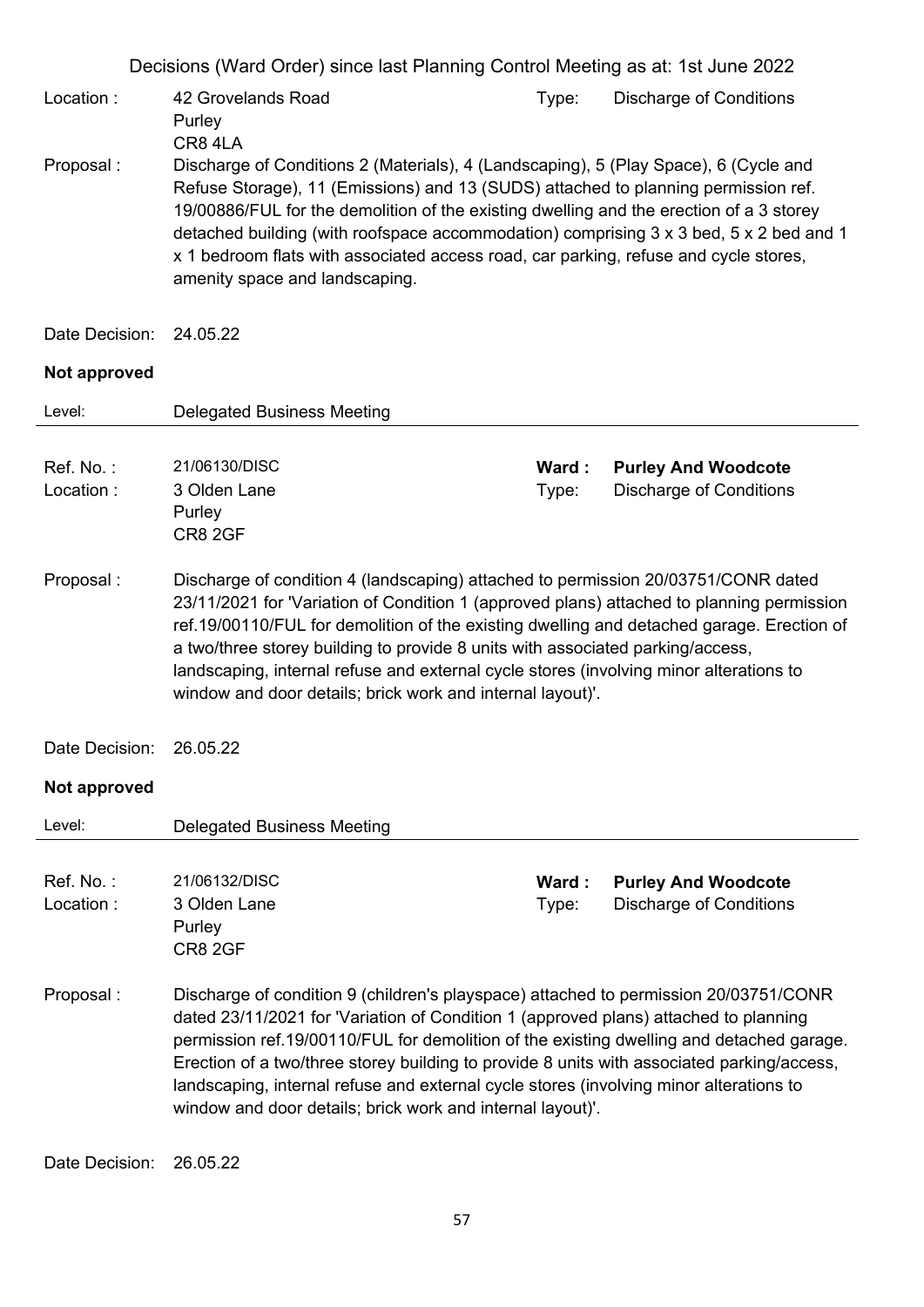|  |  | Decisions (Ward Order) since last Planning Control Meeting as at: 1st June 2022 |
|--|--|---------------------------------------------------------------------------------|
|  |  |                                                                                 |

# **Not approved**

| Level:                              | <b>Delegated Business Meeting</b>                                                                                                                                                                                                                                                                                                                                                                                                                                                                                             |                |                                                                       |  |
|-------------------------------------|-------------------------------------------------------------------------------------------------------------------------------------------------------------------------------------------------------------------------------------------------------------------------------------------------------------------------------------------------------------------------------------------------------------------------------------------------------------------------------------------------------------------------------|----------------|-----------------------------------------------------------------------|--|
| Ref. No.:<br>Location:              | 21/06164/HSE<br>27 Hartley Old Road<br>Purley<br>CR84HH                                                                                                                                                                                                                                                                                                                                                                                                                                                                       | Ward:<br>Type: | <b>Purley And Woodcote</b><br><b>Householder Application</b>          |  |
| Proposal:                           | Alterations including the erection of a first floor (and roof level) front extension, two<br>dormers to the front roof and three dormers to the rear roof.                                                                                                                                                                                                                                                                                                                                                                    |                |                                                                       |  |
| Date Decision:                      | 24.05.22                                                                                                                                                                                                                                                                                                                                                                                                                                                                                                                      |                |                                                                       |  |
| <b>Permission Granted</b>           |                                                                                                                                                                                                                                                                                                                                                                                                                                                                                                                               |                |                                                                       |  |
| Level:                              | <b>Delegated Business Meeting</b>                                                                                                                                                                                                                                                                                                                                                                                                                                                                                             |                |                                                                       |  |
| Ref. No.:<br>Location:              | 21/06178/HSE<br>Wurlie<br><b>Warren Road</b><br>Purley<br>CR8 1AA                                                                                                                                                                                                                                                                                                                                                                                                                                                             | Ward:<br>Type: | <b>Purley And Woodcote</b><br><b>Householder Application</b>          |  |
| Proposal:                           | Demolition of existing conservatory and erection of two-storey front extension. Erection of<br>replacement of rear ground floor extension and other alterations including, refurbishment<br>and installation of windows, doors, rendered facades and re-cladding and insulation of<br>existing roof. Extension and renovation of the garage facing Warren Road with addition<br>of a new pedestrian access to the garage. Alterations and renovations to stairs which<br>provide site access with associated landscape works. |                |                                                                       |  |
| Date Decision:                      | 27.05.22                                                                                                                                                                                                                                                                                                                                                                                                                                                                                                                      |                |                                                                       |  |
| <b>Permission Granted</b>           |                                                                                                                                                                                                                                                                                                                                                                                                                                                                                                                               |                |                                                                       |  |
| Level:                              | <b>Delegated Business Meeting</b>                                                                                                                                                                                                                                                                                                                                                                                                                                                                                             |                |                                                                       |  |
| Ref. No.:<br>Location:<br>Proposal: | 21/06391/TRE<br>44A Selcroft Road<br>Purley<br>CR8 1AD<br>T.4. - Beech tree - Reduce crown by approx 2.5m leaving 4-5m,, crown thin by 10%, raise<br>crown to 4m & remove major deadwood<br>T.1. - Whitebeam - Reduce crown by approx 1.5m leaving 3m, remove low stem over<br>drive, remove major deadwood<br>T.2. - Oak - Reduce lower lateral branches over highway by approx 2m leaving 4m, clear<br>branches touching BT line by 0.5m, raise crown to 4m & remove major deadwood                                         | Ward:<br>Type: | <b>Purley And Woodcote</b><br>Consent for works to protected<br>trees |  |
|                                     |                                                                                                                                                                                                                                                                                                                                                                                                                                                                                                                               |                |                                                                       |  |

Date Decision: 25.05.22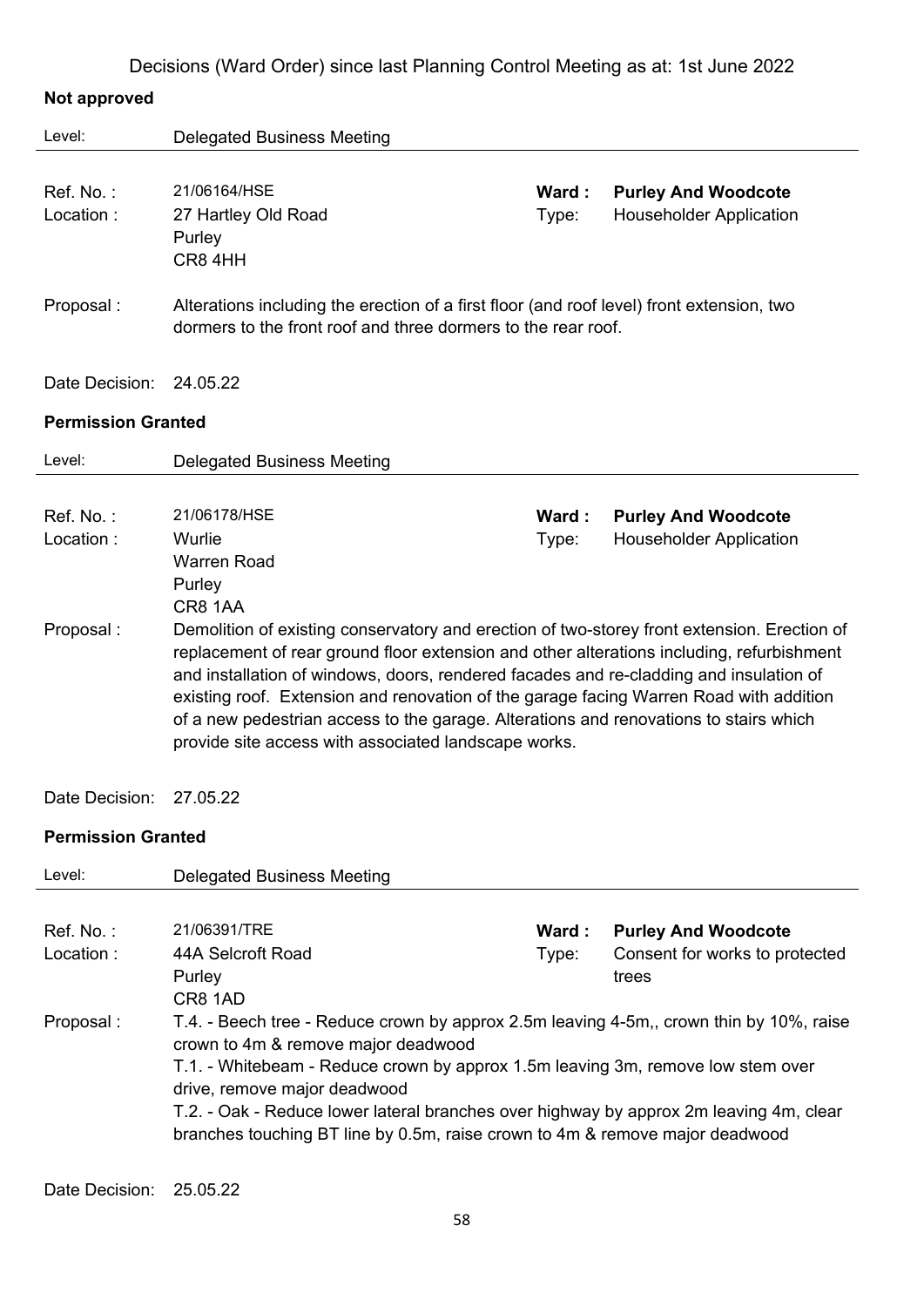| <b>Withdrawn application</b> |                                                                                                                                                                                                                                                                                                                                                                                                                                                                           |                |                                                              |  |  |
|------------------------------|---------------------------------------------------------------------------------------------------------------------------------------------------------------------------------------------------------------------------------------------------------------------------------------------------------------------------------------------------------------------------------------------------------------------------------------------------------------------------|----------------|--------------------------------------------------------------|--|--|
| Level:                       | <b>Delegated Business Meeting</b>                                                                                                                                                                                                                                                                                                                                                                                                                                         |                |                                                              |  |  |
| Ref. No.:<br>Location:       | 22/00048/HSE<br>8 Walburton Road<br>Purley<br>CR8 3DH                                                                                                                                                                                                                                                                                                                                                                                                                     | Ward:<br>Type: | <b>Purley And Woodcote</b><br><b>Householder Application</b> |  |  |
| Proposal:                    | Construction of new two storey detached garage with storage level and minor landscape<br>amendments                                                                                                                                                                                                                                                                                                                                                                       |                |                                                              |  |  |
| Date Decision:               | 25.05.22                                                                                                                                                                                                                                                                                                                                                                                                                                                                  |                |                                                              |  |  |
| <b>Permission Granted</b>    |                                                                                                                                                                                                                                                                                                                                                                                                                                                                           |                |                                                              |  |  |
| Level:                       | <b>Delegated Business Meeting</b>                                                                                                                                                                                                                                                                                                                                                                                                                                         |                |                                                              |  |  |
| Ref. No.:<br>Location:       | 22/00474/DISC<br>55 Selcroft Road<br>Purley<br>CR8 1AJ                                                                                                                                                                                                                                                                                                                                                                                                                    | Ward:<br>Type: | <b>Purley And Woodcote</b><br><b>Discharge of Conditions</b> |  |  |
| Proposal:                    | Discharge of condition 11 (carbon dioxide emissions) and 13 (dropped kerb) attached to<br>planning permission 18/05009/FUL for Demolition of existing two storey detached<br>property and garage, erection of a two storey plus basement and roof level building,<br>creation of nine self-contained residential dwellings (C3) with terraces on side and rear<br>elevations, and associated alterations including landscaping, car parking, bicycle and<br>refuse stores |                |                                                              |  |  |
| Date Decision:               | 26.05.22                                                                                                                                                                                                                                                                                                                                                                                                                                                                  |                |                                                              |  |  |
| <b>Approved</b>              |                                                                                                                                                                                                                                                                                                                                                                                                                                                                           |                |                                                              |  |  |
| Level:                       | <b>Delegated Business Meeting</b>                                                                                                                                                                                                                                                                                                                                                                                                                                         |                |                                                              |  |  |
| Ref. No.:<br>Location:       | 22/00510/DISC<br>22 Hartley Down<br>Purley<br>CR84EA                                                                                                                                                                                                                                                                                                                                                                                                                      | Ward:<br>Type: | <b>Purley And Woodcote</b><br><b>Discharge of Conditions</b> |  |  |
| Proposal:                    | Discharge of condition 7 (Materials) of planning permission 20/04128/FUL (Demolition of<br>the existing dwelling and erection of a three storey building containing 7 flats.).                                                                                                                                                                                                                                                                                            |                |                                                              |  |  |
| Date Decision:               | 19.05.22                                                                                                                                                                                                                                                                                                                                                                                                                                                                  |                |                                                              |  |  |
| <b>Approved</b>              |                                                                                                                                                                                                                                                                                                                                                                                                                                                                           |                |                                                              |  |  |
| Level:                       | <b>Delegated Business Meeting</b>                                                                                                                                                                                                                                                                                                                                                                                                                                         |                |                                                              |  |  |

#### 59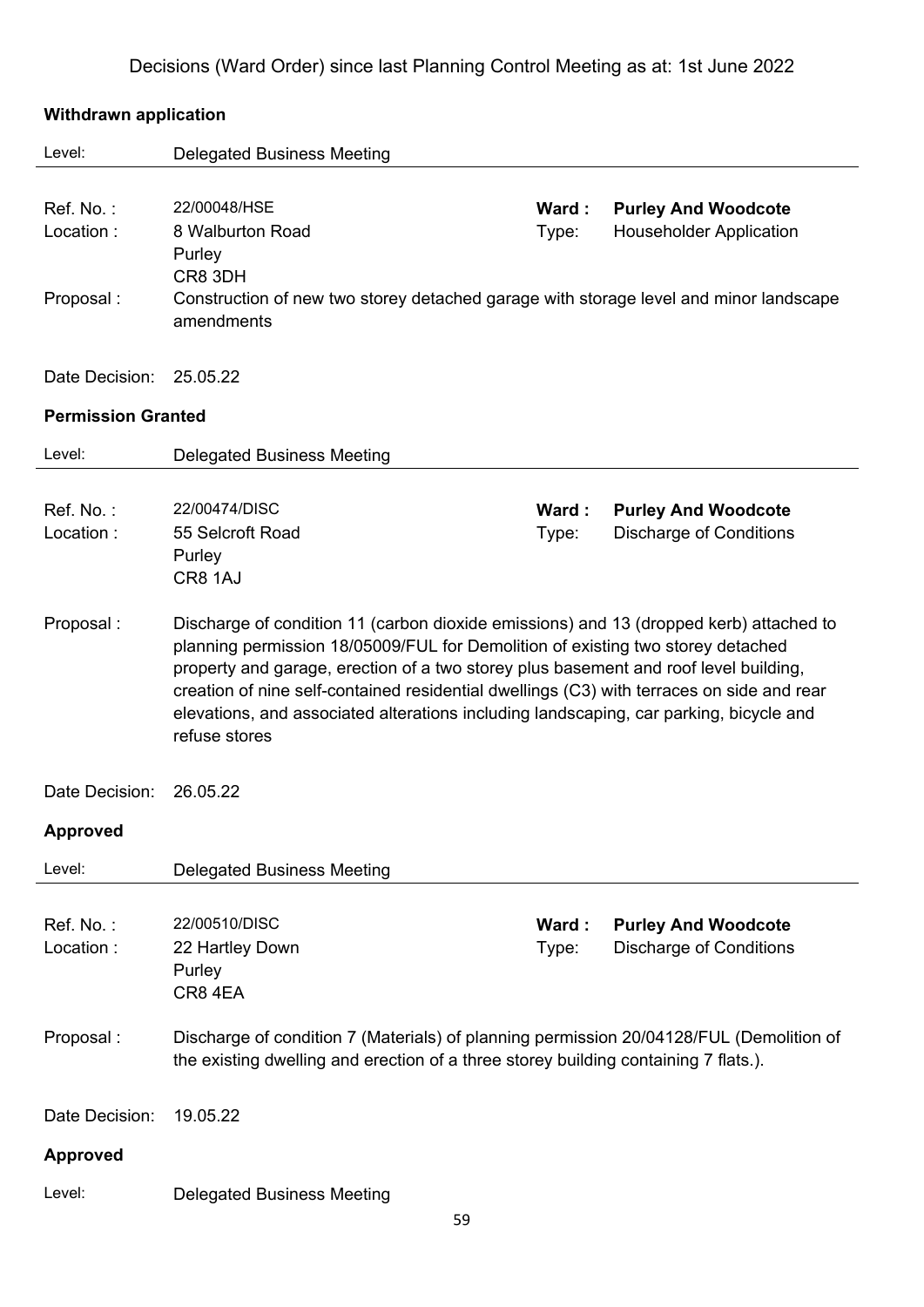| Ref. No.:<br>Location:             | 22/00538/HSE<br>11 Verulam Avenue<br>Purley<br>CR8 3NR                                                                  | Ward:<br>Type: | <b>Purley And Woodcote</b><br><b>Householder Application</b>                  |  |
|------------------------------------|-------------------------------------------------------------------------------------------------------------------------|----------------|-------------------------------------------------------------------------------|--|
| Proposal:                          | Alterations including conversion of the garage to a habitable room.                                                     |                |                                                                               |  |
| Date Decision:                     | 26.05.22                                                                                                                |                |                                                                               |  |
| <b>Permission Granted</b>          |                                                                                                                         |                |                                                                               |  |
| Level:                             | <b>Delegated Business Meeting</b>                                                                                       |                |                                                                               |  |
| Ref. No.:<br>Location:             | 22/00832/CAT<br>2 Silver Lane<br>Purley<br>CR8 3HG                                                                      | Ward:<br>Type: | <b>Purley And Woodcote</b><br>Works to Trees in a<br><b>Conservation Area</b> |  |
| Proposal:                          | 1 Mulberry tree - Fell<br>1 ash - fell<br>3 unknown trees - fell                                                        |                |                                                                               |  |
| Date Decision:                     | 25.05.22                                                                                                                |                |                                                                               |  |
|                                    | No objection (tree works in Con Areas)                                                                                  |                |                                                                               |  |
| Level:                             | <b>Delegated Business Meeting</b>                                                                                       |                |                                                                               |  |
| Ref. No.:<br>Location:             | 22/00833/TRE<br>42 Oakwood Avenue<br>Purley<br><b>CR8 1AQ</b>                                                           | Ward:<br>Type: | <b>Purley And Woodcote</b><br>Consent for works to protected<br>trees         |  |
| Proposal:                          | T1 - Silver Birch - crown reduce by 2 metres and crown lift to 5 metres measured from<br>ground level.<br>(TPO 8, 1983) |                |                                                                               |  |
| Date Decision:                     | 25.05.22                                                                                                                |                |                                                                               |  |
| <b>Consent Granted (Tree App.)</b> |                                                                                                                         |                |                                                                               |  |
| Level:                             | <b>Delegated Business Meeting</b>                                                                                       |                |                                                                               |  |
| Ref. No.:<br>Location:             | 22/00860/DISC<br>67 Higher Drive<br>Purley<br>CR8 2HR                                                                   | Ward:<br>Type: | <b>Purley And Woodcote</b><br><b>Discharge of Conditions</b>                  |  |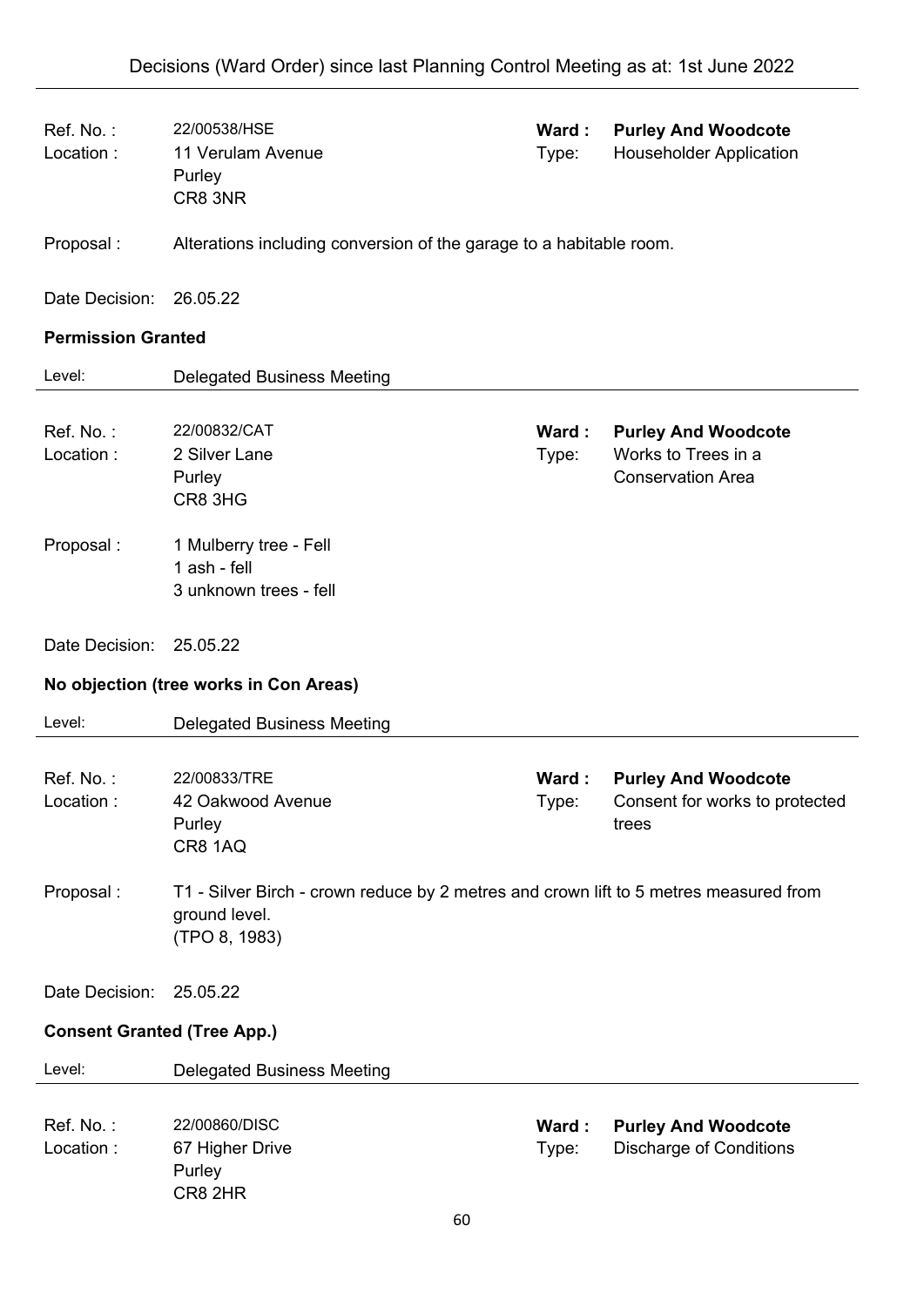Proposal : Discharge of condition 6 (bat licence), 8 (Biodiversity Enhancement Strategy) and 11 (bins and bikes) attached to permission 20/01484/FUL dated 09/10/20 for Demolition of existing building and erection of a four storey block of flats (including roofspace accommodation) and associated car parking, cycle parking, bin storage and landscaping. The proposed development comprises 17 residential apartments and 13 car parking spaces.

Date Decision: 19.05.22

| Level:                       | <b>Delegated Business Meeting</b>                                                                                      |                 |                                                                               |
|------------------------------|------------------------------------------------------------------------------------------------------------------------|-----------------|-------------------------------------------------------------------------------|
| Ref. No.:<br>Location:       | 22/00881/TRE<br>208 Brighton Road<br>Purley<br>CR84HB                                                                  | Ward :<br>Type: | <b>Purley And Woodcote</b><br>Consent for works to protected<br>trees         |
| Proposal:                    | T1 Horse Chestnut - Fell<br>(TPO 11, 1973)                                                                             |                 |                                                                               |
| Date Decision:               | 25.05.22                                                                                                               |                 |                                                                               |
| <b>Withdrawn application</b> |                                                                                                                        |                 |                                                                               |
| Level:                       | <b>Delegated Business Meeting</b>                                                                                      |                 |                                                                               |
| Ref. No.:<br>Location:       | 22/00915/CAT<br>Christina<br>The South Border<br>Purley<br>CR8 3LD                                                     | Ward :<br>Type: | <b>Purley And Woodcote</b><br>Works to Trees in a<br><b>Conservation Area</b> |
| Proposal :                   | T1 and T2 Limes - To crown reduce by approximately 4.0m in height and 2.0m in width.                                   |                 |                                                                               |
| Date Decision:               | 25.05.22                                                                                                               |                 |                                                                               |
|                              | No objection (tree works in Con Areas)                                                                                 |                 |                                                                               |
| Level:                       | <b>Delegated Business Meeting</b>                                                                                      |                 |                                                                               |
| Ref. No.:<br>Location:       | 22/00916/CAT<br>19 Rose Walk<br>Purley<br>CR8 3LJ                                                                      | Ward:<br>Type:  | <b>Purley And Woodcote</b><br>Works to Trees in a<br><b>Conservation Area</b> |
| Proposal:                    | T1 - Beech - To reduce Purple Beech tree located at the rear of the garden by 2.0m on<br>neighbouring garden side only |                 |                                                                               |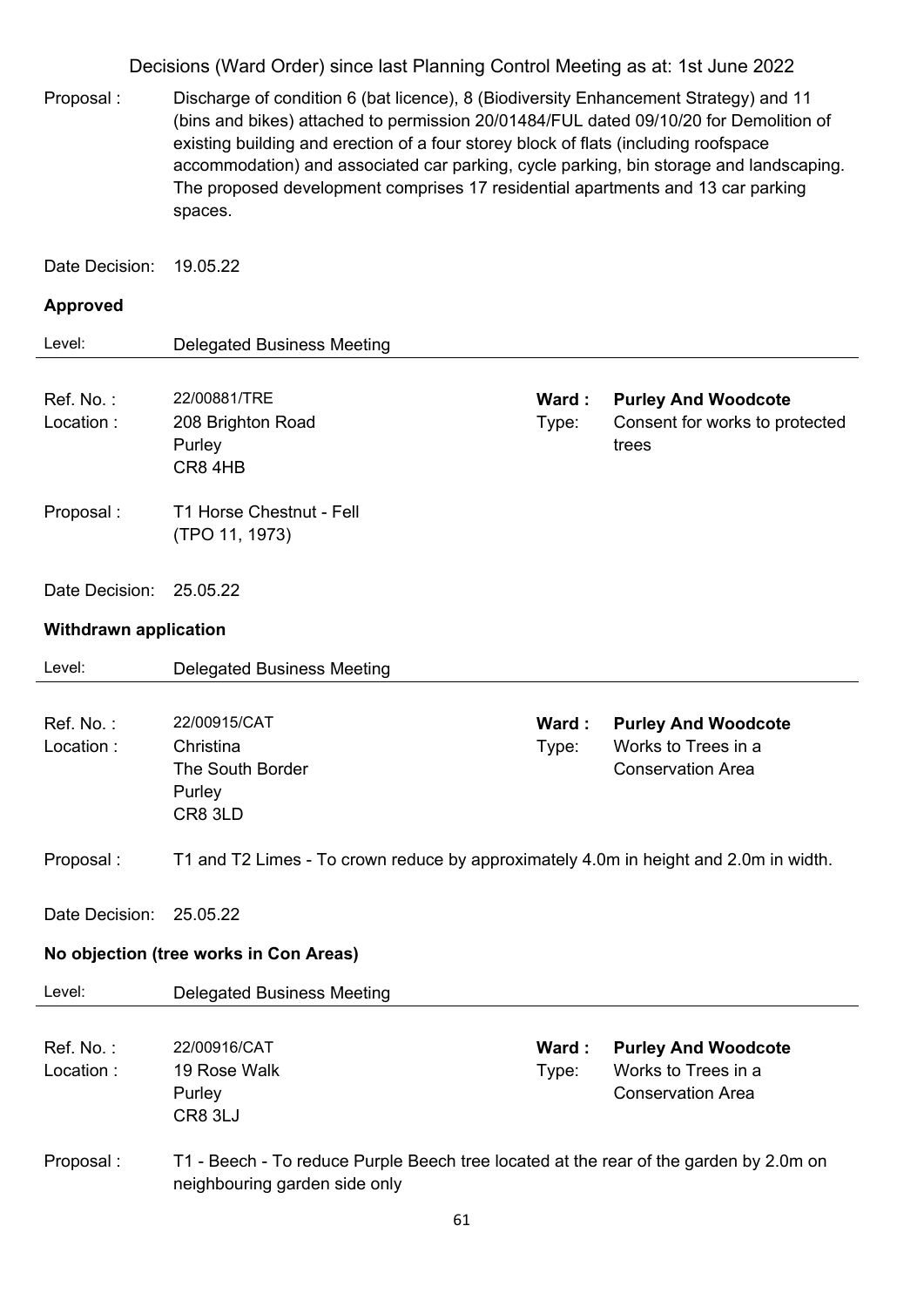#### Date Decision: 25.05.22

# **No objection (tree works in Con Areas)**

| Level:                 | <b>Delegated Business Meeting</b>                                                                                                                                                                                                                                                  |                |                                                                               |  |  |
|------------------------|------------------------------------------------------------------------------------------------------------------------------------------------------------------------------------------------------------------------------------------------------------------------------------|----------------|-------------------------------------------------------------------------------|--|--|
| Ref. No.:<br>Location: | 22/00925/DISC<br>58 Old Lodge Lane<br>Purley<br>CR84ET                                                                                                                                                                                                                             | Ward:<br>Type: | <b>Purley And Woodcote</b><br><b>Discharge of Conditions</b>                  |  |  |
| Proposal:              | Discharge of condition numbers 5 (landscaping), 6 (materials) and 7 (drainage strategy)<br>attached to planning permission ref. 21/00954/FUL. (Demolition of existing detached<br>house and replacement with a new development of 9 flats over 3 floors with 8 parking<br>spaces.) |                |                                                                               |  |  |
| Date Decision:         | 25.05.22                                                                                                                                                                                                                                                                           |                |                                                                               |  |  |
|                        | Part Approved / Part Not Approved                                                                                                                                                                                                                                                  |                |                                                                               |  |  |
| Level:                 | <b>Delegated Business Meeting</b>                                                                                                                                                                                                                                                  |                |                                                                               |  |  |
| Ref. No.:<br>Location: | 22/00941/CAT<br>31 Furze Lane<br>Purley<br>CR8 3EJ                                                                                                                                                                                                                                 | Ward:<br>Type: | <b>Purley And Woodcote</b><br>Works to Trees in a<br><b>Conservation Area</b> |  |  |
| Proposal:              | T1 Fir Tree - Height Reduction - 1m<br>T2 Fir Tree - Height Reduction - 2m<br>T3 Fir Tree - Height Reduction - 1.5m                                                                                                                                                                |                |                                                                               |  |  |
| Date Decision:         | 25.05.22                                                                                                                                                                                                                                                                           |                |                                                                               |  |  |
|                        | No objection (tree works in Con Areas)                                                                                                                                                                                                                                             |                |                                                                               |  |  |
| Level:                 | <b>Delegated Business Meeting</b>                                                                                                                                                                                                                                                  |                |                                                                               |  |  |
| Ref. No.:<br>Location: | 22/00972/DISC<br>Development Site Former Site Of<br>22 Purley Knoll<br>Purley<br>CR8 3AE                                                                                                                                                                                           | Ward:<br>Type: | <b>Purley And Woodcote</b><br><b>Discharge of Conditions</b>                  |  |  |
| Proposal:              | Discharge of Conditions 4 (SUDS), 6 (Landscaping), 7 (Vehicular access), 8 (Cycle<br>parking and ramp) attached to planning permission 19/03410/FUL for 'Demolition of<br>existing buildings; Erection of 7no. apartments and 2no. dwellings and associated works.'                |                |                                                                               |  |  |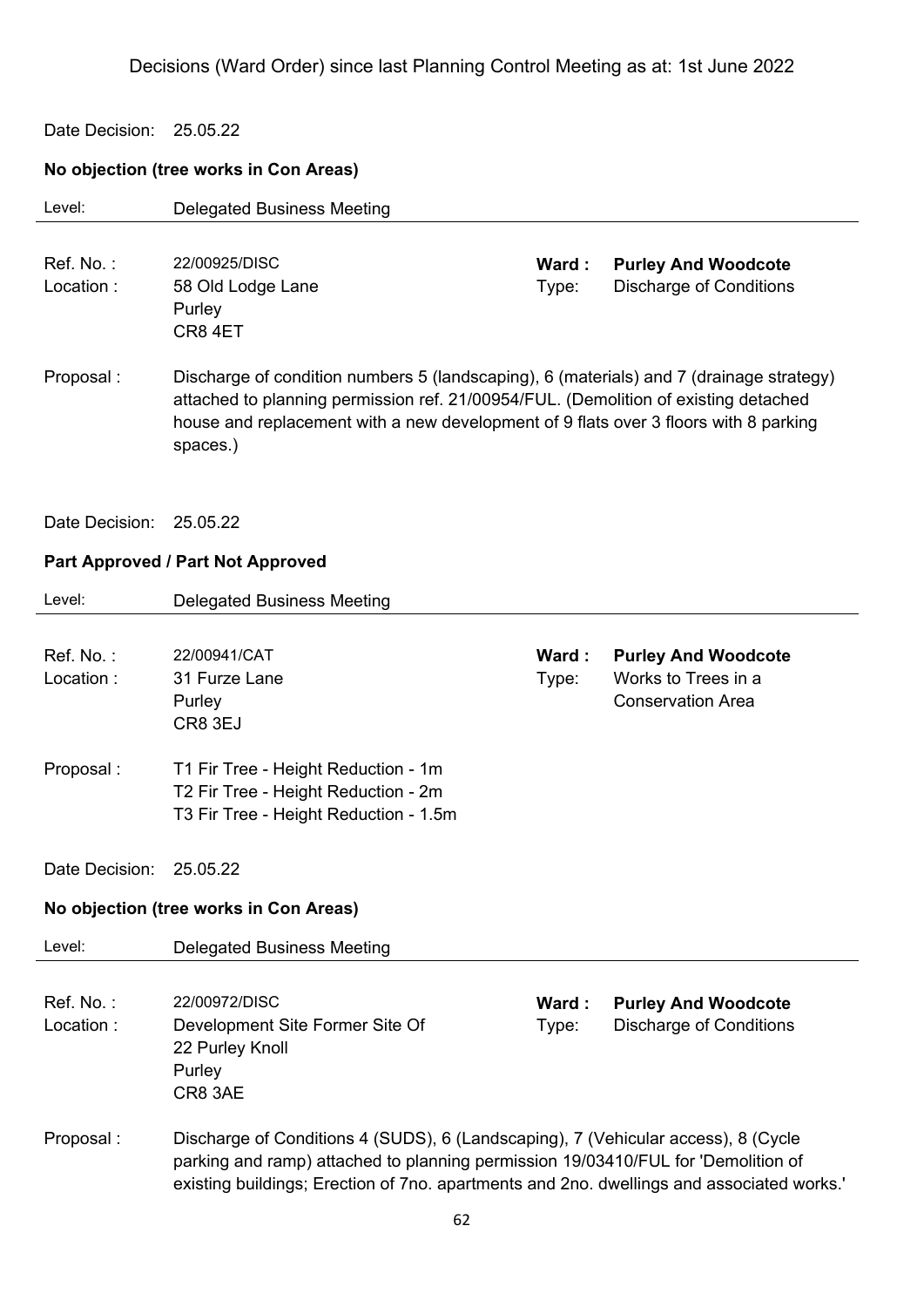Date Decision: 19.05.22

# **Approved**

| Level:                              | <b>Delegated Business Meeting</b>                                                                                                                                                                                                                                                                                    |                |                                                                               |  |  |
|-------------------------------------|----------------------------------------------------------------------------------------------------------------------------------------------------------------------------------------------------------------------------------------------------------------------------------------------------------------------|----------------|-------------------------------------------------------------------------------|--|--|
| Ref. No.:<br>Location:              | 22/01033/CAT<br>1 Silver Lane<br>Purley<br>CR8 3HJ                                                                                                                                                                                                                                                                   | Ward:<br>Type: | <b>Purley And Woodcote</b><br>Works to Trees in a<br><b>Conservation Area</b> |  |  |
| Proposal:                           | T1. Common Beech. Fell due to loss of light to the front of the property.                                                                                                                                                                                                                                            |                |                                                                               |  |  |
| Date Decision:                      | 25.05.22                                                                                                                                                                                                                                                                                                             |                |                                                                               |  |  |
|                                     | <b>Objection (tree works in Con Areas)</b>                                                                                                                                                                                                                                                                           |                |                                                                               |  |  |
| Level:                              | <b>Delegated Business Meeting</b>                                                                                                                                                                                                                                                                                    |                |                                                                               |  |  |
| Ref. No.:<br>Location:              | 22/01206/GPDO<br>4A Old Lodge Lane<br>Purley<br>CR8 4DE                                                                                                                                                                                                                                                              | Ward:<br>Type: | <b>Purley And Woodcote</b><br>Prior Appvl - Class E to<br>(dwellings) C3      |  |  |
| Proposal:                           | Part change of use of ground floor and whole of the first floor from (Use Class E)<br>commercial, business and service, to provide 1 no. residential unit (Use Class C3) under<br>Schedule 2, Part 3, Class MA of the Town and Country Planning (General Permitted<br>Development) (England) Order 2015 (as amended) |                |                                                                               |  |  |
| Date Decision:                      | 26.05.22                                                                                                                                                                                                                                                                                                             |                |                                                                               |  |  |
| (Approval) refused                  |                                                                                                                                                                                                                                                                                                                      |                |                                                                               |  |  |
| Level:                              | <b>Delegated Business Meeting</b>                                                                                                                                                                                                                                                                                    |                |                                                                               |  |  |
| Ref. No.:<br>Location:<br>Proposal: | 22/01347/DISC<br>Gemini Court<br>852 Brighton Road<br>Purley<br>CR8 2FD<br>Discharge of condition 1 - construction logistics plan attached to application<br>18/05212/GPDO for change of use from existing B1 offices to C3 residential use,<br>provision of 8 no. flats( 4 no. 1B and 4 no. 2b flats)               | Ward:<br>Type: | <b>Purley And Woodcote</b><br><b>Discharge of Conditions</b>                  |  |  |
| Date Decision:                      | 24.05.22                                                                                                                                                                                                                                                                                                             |                |                                                                               |  |  |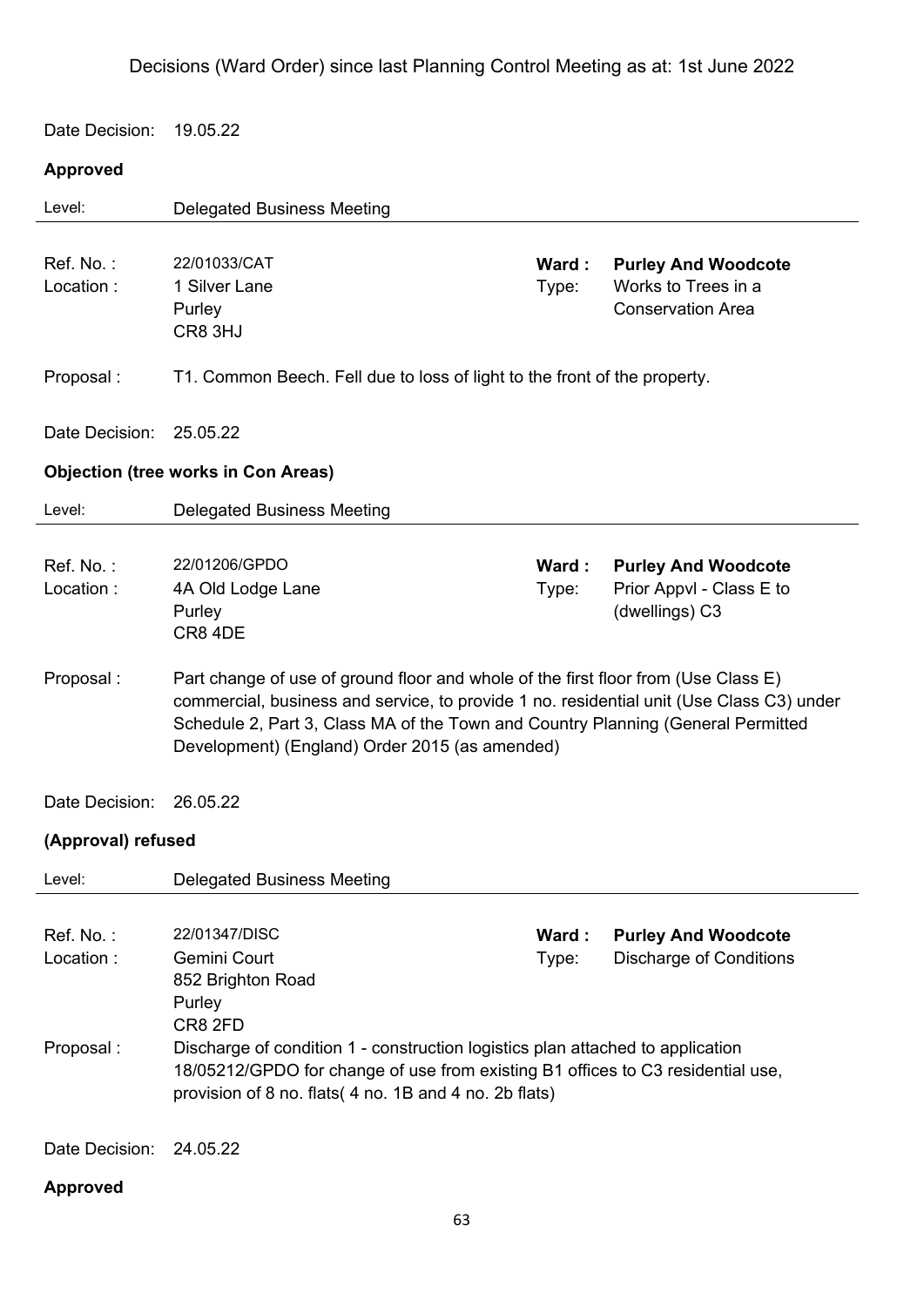| Level:                             | <b>Delegated Business Meeting</b>                                                                                                                                                                                                                                                                                      |                |                                                                               |
|------------------------------------|------------------------------------------------------------------------------------------------------------------------------------------------------------------------------------------------------------------------------------------------------------------------------------------------------------------------|----------------|-------------------------------------------------------------------------------|
| Ref. No.:<br>Location:             | 22/01390/CAT<br>4 Furze Lane<br>Purley<br>CR8 3EG                                                                                                                                                                                                                                                                      | Ward:<br>Type: | <b>Purley And Woodcote</b><br>Works to Trees in a<br><b>Conservation Area</b> |
| Proposal:                          | G1: Conifers reduce 50% in height                                                                                                                                                                                                                                                                                      |                |                                                                               |
| Date Decision:                     | 19.05.22                                                                                                                                                                                                                                                                                                               |                |                                                                               |
|                                    | No objection (tree works in Con Areas)                                                                                                                                                                                                                                                                                 |                |                                                                               |
| Level:                             | <b>Delegated Business Meeting</b>                                                                                                                                                                                                                                                                                      |                |                                                                               |
| Ref. No.:<br>Location:             | 22/01449/DISC<br>11 Hartley Old Road<br>Purley<br>CR8 4HH                                                                                                                                                                                                                                                              | Ward:<br>Type: | <b>Purley And Woodcote</b><br><b>Discharge of Conditions</b>                  |
| Proposal:                          | Discharge of condition 7 (SUDS) of planning reference 20/05200/FUL Demolition of<br>single-family dwellinghouse and erection of 1x three-storey block containing 3x 2-<br>bedroom flats and 4x 3-bedroom flats and 2x 4-bedroom semi detached houses with<br>associated access, car parking, cycle and refuse storage. |                |                                                                               |
| Date Decision:                     | 24.05.22                                                                                                                                                                                                                                                                                                               |                |                                                                               |
| Not approved                       |                                                                                                                                                                                                                                                                                                                        |                |                                                                               |
| Level:                             | <b>Delegated Business Meeting</b>                                                                                                                                                                                                                                                                                      |                |                                                                               |
| Ref. No.:<br>Location:             | 22/01499/TRE<br>63 Woodcote Valley Road<br>Purley<br>CR8 3BG                                                                                                                                                                                                                                                           | Ward:<br>Type: | <b>Purley And Woodcote</b><br>Consent for works to protected<br>trees         |
| Proposal:                          | T1 Lime - Thin by 10%<br>T2 Beech - Thin by 10%<br>(TPO 21, 1979)                                                                                                                                                                                                                                                      |                |                                                                               |
| Date Decision:                     | 20.05.22                                                                                                                                                                                                                                                                                                               |                |                                                                               |
| <b>Consent Granted (Tree App.)</b> |                                                                                                                                                                                                                                                                                                                        |                |                                                                               |
| Level:                             | <b>Delegated Business Meeting</b>                                                                                                                                                                                                                                                                                      |                |                                                                               |
| Ref. No.:                          | 22/01581/LP                                                                                                                                                                                                                                                                                                            | Ward:          | <b>Purley And Woodcote</b>                                                    |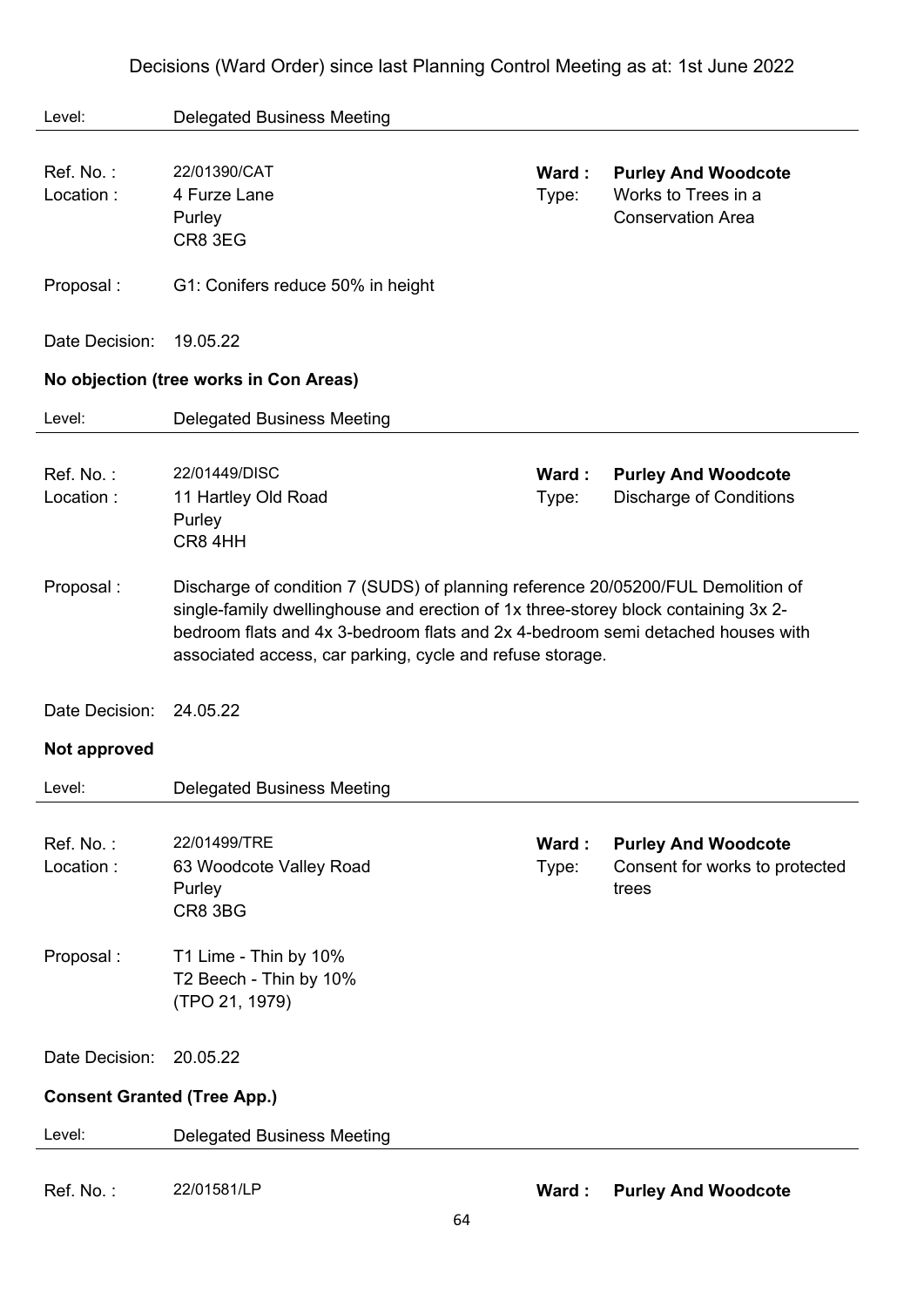| Decisions (Ward Order) since last Planning Control Meeting as at: 1st June 2022 |                                                                                                                                                        |                |                                                                         |  |
|---------------------------------------------------------------------------------|--------------------------------------------------------------------------------------------------------------------------------------------------------|----------------|-------------------------------------------------------------------------|--|
| Location:                                                                       | 44 Foxley Lane<br>Purley<br>CR8 3EE                                                                                                                    | Type:          | LDC (Proposed) Operations<br>edged                                      |  |
| Proposal:                                                                       | Alterations to the land levels at the rear and erection of a single storey rear extension.                                                             |                |                                                                         |  |
| Date Decision: 24.05.22                                                         |                                                                                                                                                        |                |                                                                         |  |
|                                                                                 | Certificate Refused (Lawful Dev. Cert.)                                                                                                                |                |                                                                         |  |
| Level:                                                                          | <b>Delegated Business Meeting</b>                                                                                                                      |                |                                                                         |  |
| Ref. No.:<br>Location:                                                          | 22/01609/NMA<br>20 Oakwood Avenue<br>Purley<br><b>CR8 1AQ</b>                                                                                          | Ward:<br>Type: | <b>Purley And Woodcote</b><br>Non-material amendment                    |  |
| Proposal:                                                                       | Non-material amendment to parent application 21/04519/FUL. Minor amendments<br>relating to the ground and first floor layouts and building elevations. |                |                                                                         |  |
| Date Decision:                                                                  | 17.05.22                                                                                                                                               |                |                                                                         |  |
| <b>Approved</b>                                                                 |                                                                                                                                                        |                |                                                                         |  |
| Level:                                                                          | <b>Delegated Business Meeting</b>                                                                                                                      |                |                                                                         |  |
| Ref. No.:<br>Location:                                                          | 22/01640/LP<br>2 Monahan Avenue<br>Purley<br>CR8 3BA                                                                                                   | Ward:<br>Type: | <b>Purley And Woodcote</b><br><b>LDC (Proposed) Operations</b><br>edged |  |
| Proposal:                                                                       | Erection of a single storey rear extension                                                                                                             |                |                                                                         |  |
| Date Decision:                                                                  | 26.05.22                                                                                                                                               |                |                                                                         |  |
|                                                                                 | Certificate Refused (Lawful Dev. Cert.)                                                                                                                |                |                                                                         |  |
| Level:                                                                          | <b>Delegated Business Meeting</b>                                                                                                                      |                |                                                                         |  |
| Ref. No.:<br>Location:                                                          | 22/01676/TRE<br>31 Selcroft Road<br>Purley<br>CR8 1AG                                                                                                  | Ward:<br>Type: | <b>Purley And Woodcote</b><br>Consent for works to protected<br>trees   |  |
| Proposal:                                                                       | T4 Ash tree - Fell<br>(TPO 18, 2000)                                                                                                                   |                |                                                                         |  |
| Date Decision:                                                                  | 25.05.22<br>65                                                                                                                                         |                |                                                                         |  |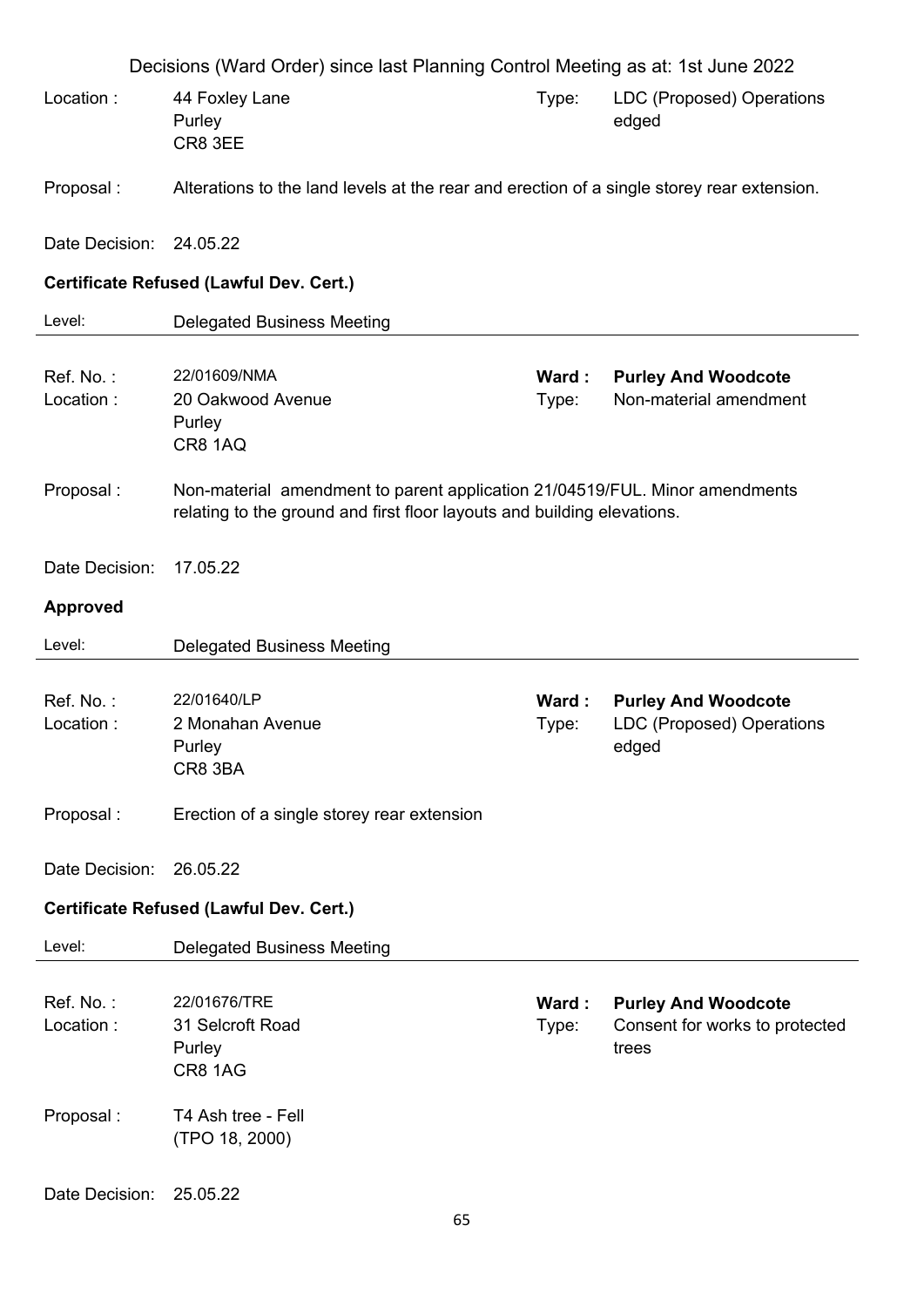## **Consent Granted (Tree App.)**

Level: Delegated Business Meeting

| Ref. No.:<br>Location:<br>Proposal:      | 21/01076/FUL<br><b>Hunters Lodge</b><br>88 Mayfield Road<br>South Croydon<br>CR <sub>2</sub> 0BF<br>Retrospective planning permission for the erection of an outbuilding to be used as an<br>office ancillary to the existing care home. Erection of a new ramp and raised platform<br>area to provide access to the outbuilding. | Ward:<br>Type: | <b>Sanderstead</b><br>Full planning permission |
|------------------------------------------|-----------------------------------------------------------------------------------------------------------------------------------------------------------------------------------------------------------------------------------------------------------------------------------------------------------------------------------|----------------|------------------------------------------------|
| Date Decision:                           | 24.05.22                                                                                                                                                                                                                                                                                                                          |                |                                                |
| <b>Permission Granted</b>                |                                                                                                                                                                                                                                                                                                                                   |                |                                                |
| Level:                                   | <b>Delegated Business Meeting</b>                                                                                                                                                                                                                                                                                                 |                |                                                |
| Ref. No.:<br>Location:<br>Proposal:      | 21/03703/FUL<br>18 Rectory Park<br>South Croydon<br>CR <sub>2</sub> 9JN<br>Demolition of existing property and construction of a block of 5 flats plus 3 houses with<br>associated access, car parking and landscaping (amended description).                                                                                     | Ward:<br>Type: | <b>Sanderstead</b><br>Full planning permission |
| Date Decision:                           | 19.05.22<br>P. Granted with 106 legal Ag. (3 months)                                                                                                                                                                                                                                                                              |                |                                                |
| Level:                                   | <b>Planning Committee</b>                                                                                                                                                                                                                                                                                                         |                |                                                |
| Ref. No.:<br>Location :<br>Proposal:     | 21/04742/FUL<br>2 Shaw Crescent<br>South Croydon<br>CR <sub>2</sub> 9JA<br>Demolition of single-family dwellinghouse and erection of 4x 3-storey semi-detached<br>dwellinghouses and a terrace of 3x 2-storey dwellinghouses containing total of 7x 3-<br>bedroom units.                                                          | Ward:<br>Type: | <b>Sanderstead</b><br>Full planning permission |
| Date Decision:                           | 16.05.22                                                                                                                                                                                                                                                                                                                          |                |                                                |
| P. Granted with 106 legal Ag. (3 months) |                                                                                                                                                                                                                                                                                                                                   |                |                                                |
| Level:                                   | <b>Planning Committee</b>                                                                                                                                                                                                                                                                                                         |                |                                                |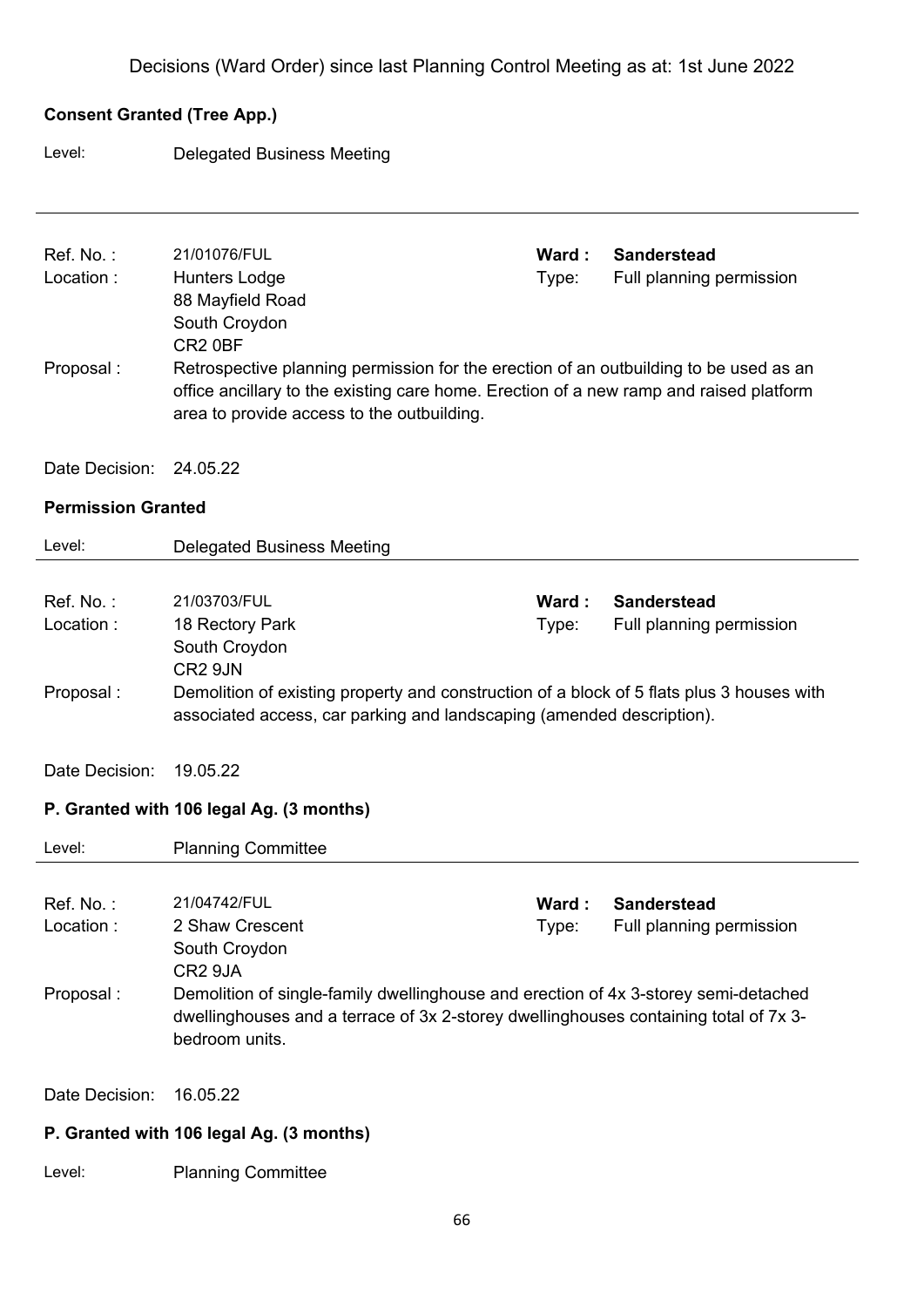| Ref. No.:<br>Location:<br>Proposal: | 21/04760/DISC<br>13 Tindale Close<br>South Croydon<br>CR <sub>2</sub> 0RT<br>Discharge of condition 2 (tree protection) and 3 (construction logistics plan) of planning<br>permission 18/04648/FUL for the erection of single/two storey front/side/rear extensions<br>and alterations for subdivision into a pair of semi-detached dwellings. | Ward:<br>Type: | <b>Sanderstead</b><br><b>Discharge of Conditions</b> |
|-------------------------------------|------------------------------------------------------------------------------------------------------------------------------------------------------------------------------------------------------------------------------------------------------------------------------------------------------------------------------------------------|----------------|------------------------------------------------------|
| Date Decision:                      | 25.05.22                                                                                                                                                                                                                                                                                                                                       |                |                                                      |
| Not approved                        |                                                                                                                                                                                                                                                                                                                                                |                |                                                      |
| Level:                              | <b>Delegated Business Meeting</b>                                                                                                                                                                                                                                                                                                              |                |                                                      |
| Ref. No.:<br>Location:<br>Proposal: | 21/04969/FUL<br>1 Addington Road<br>South Croydon<br>CR2 8RE<br>Demolition of existing building and erection of a part 3, part 2 storey building above<br>basement level car parking comprising 30 retirement living apartments (C3) with<br>communal facilities, landscaping, a new access on to Sanderstead Hill and associated<br>works.    | Ward:<br>Type: | <b>Sanderstead</b><br>Full planning permission       |
| Date Decision:                      | 17.05.22                                                                                                                                                                                                                                                                                                                                       |                |                                                      |
|                                     | Appeal Contested - (grounds of appeal)                                                                                                                                                                                                                                                                                                         |                |                                                      |
| Level:                              | <b>Delegated Business Meeting</b>                                                                                                                                                                                                                                                                                                              |                |                                                      |
| Ref. No.:<br>Location:<br>Proposal: | 21/05254/FUL<br>69 Kingswood Lane<br>Warlingham<br>CR6 9AB<br>Demolition of existing dwelling and erection of 5 dwellings with associated parking and<br>landscaping.                                                                                                                                                                          | Ward:<br>Type: | <b>Sanderstead</b><br>Full planning permission       |
| Date Decision:                      | 19.05.22                                                                                                                                                                                                                                                                                                                                       |                |                                                      |
|                                     | P. Granted with 106 legal Ag. (3 months)                                                                                                                                                                                                                                                                                                       |                |                                                      |
| Level:                              | <b>Delegated Business Meeting</b>                                                                                                                                                                                                                                                                                                              |                |                                                      |
| Ref. No.:<br>Location:<br>Proposal: | 21/05292/HSE<br>32 The Woodfields<br>South Croydon<br>CR <sub>2</sub> OHE<br>Alterations and erection of a two storey side and rear extension                                                                                                                                                                                                  | Ward:<br>Type: | <b>Sanderstead</b><br><b>Householder Application</b> |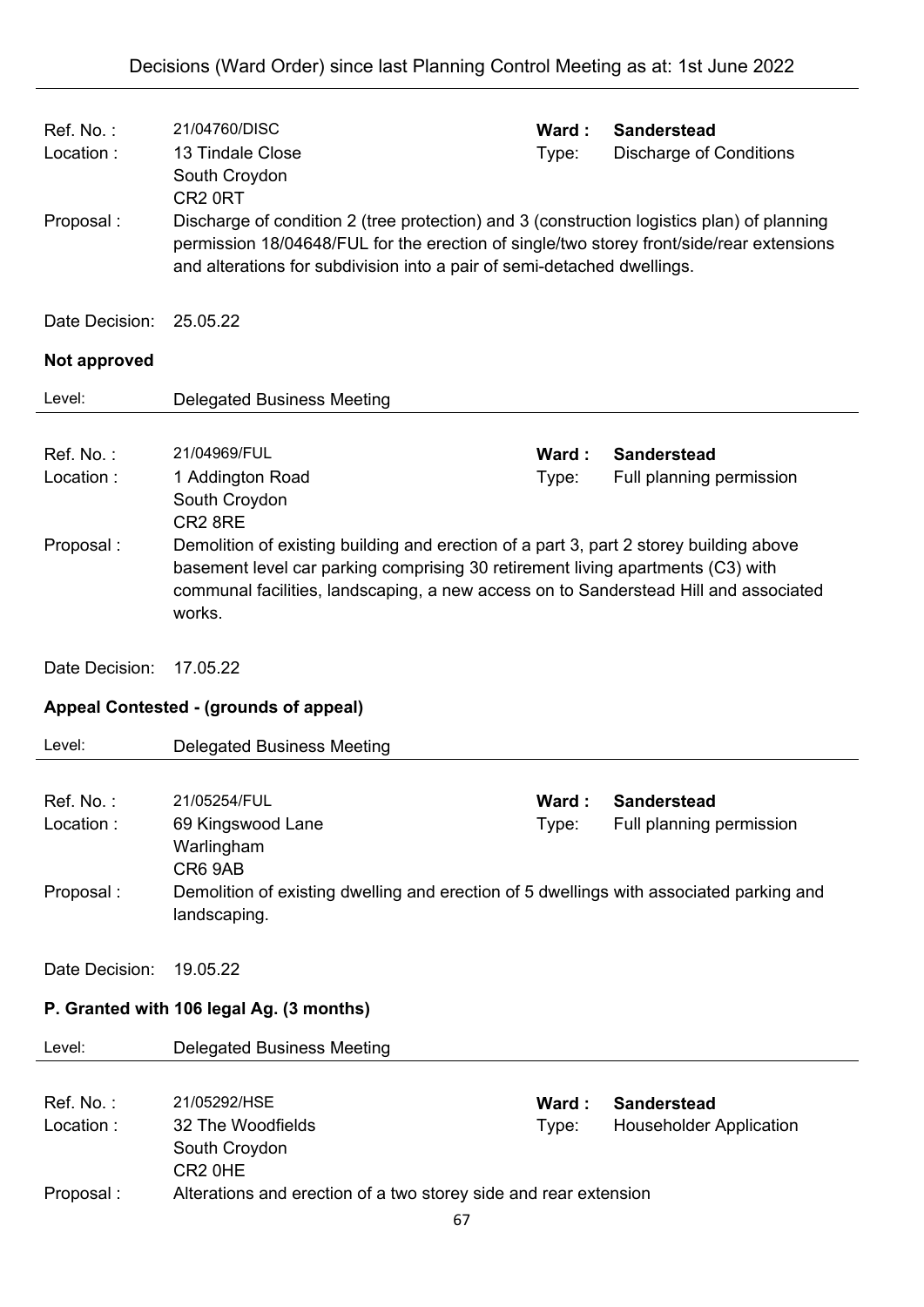Date Decision: 26.05.22

| Level:                               | <b>Delegated Business Meeting</b>                                                                                                                                                                                                                                                                                                                                                                                                                        |                |                                                      |  |
|--------------------------------------|----------------------------------------------------------------------------------------------------------------------------------------------------------------------------------------------------------------------------------------------------------------------------------------------------------------------------------------------------------------------------------------------------------------------------------------------------------|----------------|------------------------------------------------------|--|
| Ref. No.:<br>Location:               | 21/05913/DISC<br>89 Hyde Road<br>South Croydon<br>CR2 9NS                                                                                                                                                                                                                                                                                                                                                                                                | Ward:<br>Type: | <b>Sanderstead</b><br><b>Discharge of Conditions</b> |  |
| Proposal:                            | Discharge of Condition 16 (Accessible Dwellings) of planning application 20/00108/FUL<br>for Demolition of existing two-storey dwelling and erection of a four/five storey (including<br>excavation and lower ground level) building comprising of 9 residential flats, hard and soft<br>landscaping, boundary treatment, land level alterations, undercroft and external car<br>parking, private/communal/play space and internal refuse/cycle storage. |                |                                                      |  |
| Date Decision:                       | 18.05.22                                                                                                                                                                                                                                                                                                                                                                                                                                                 |                |                                                      |  |
| <b>Approved</b>                      |                                                                                                                                                                                                                                                                                                                                                                                                                                                          |                |                                                      |  |
| Level:                               | <b>Delegated Business Meeting</b>                                                                                                                                                                                                                                                                                                                                                                                                                        |                |                                                      |  |
| Ref. No.:<br>Location:               | 21/06016/HSE<br>11 Downsway<br>South Croydon<br>CR <sub>2</sub> 0JB                                                                                                                                                                                                                                                                                                                                                                                      | Ward:<br>Type: | <b>Sanderstead</b><br><b>Householder Application</b> |  |
| Proposal:                            | Alterations including demolition of garage and erection of a single storey side/rear<br>extension                                                                                                                                                                                                                                                                                                                                                        |                |                                                      |  |
| Date Decision:                       | 26.05.22                                                                                                                                                                                                                                                                                                                                                                                                                                                 |                |                                                      |  |
| <b>Permission Granted</b>            |                                                                                                                                                                                                                                                                                                                                                                                                                                                          |                |                                                      |  |
| Level:                               | <b>Delegated Business Meeting</b>                                                                                                                                                                                                                                                                                                                                                                                                                        |                |                                                      |  |
| Ref. No.:<br>Location:<br>Proposal : | 22/00046/HSE<br>46 Rectory Park<br>South Croydon<br>CR2 9JN<br>Erection of dormer extension in the rear roofslope of the existing single storey side<br>projection                                                                                                                                                                                                                                                                                       | Ward:<br>Type: | <b>Sanderstead</b><br><b>Householder Application</b> |  |
| Date Decision:                       | 26.05.22                                                                                                                                                                                                                                                                                                                                                                                                                                                 |                |                                                      |  |
| <b>Permission Granted</b>            |                                                                                                                                                                                                                                                                                                                                                                                                                                                          |                |                                                      |  |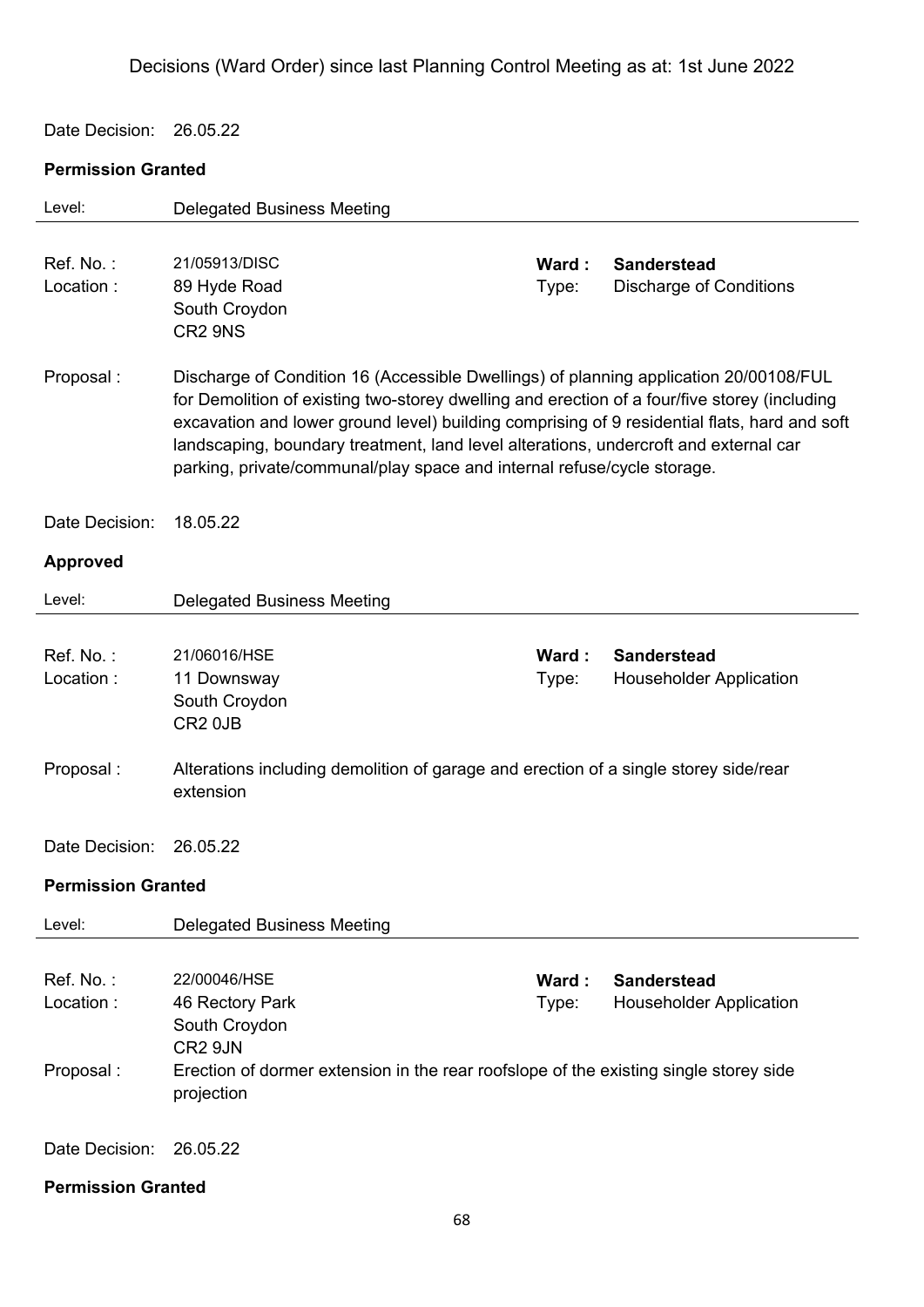| Level:                    | <b>Delegated Business Meeting</b>                                                                                                                                                                                                                                                                                                                                                                                                                                               |                |                                                      |  |  |
|---------------------------|---------------------------------------------------------------------------------------------------------------------------------------------------------------------------------------------------------------------------------------------------------------------------------------------------------------------------------------------------------------------------------------------------------------------------------------------------------------------------------|----------------|------------------------------------------------------|--|--|
| Ref. No.:<br>Location:    | 22/00872/HSE<br>71 Orchard Road<br>South Croydon                                                                                                                                                                                                                                                                                                                                                                                                                                | Ward:<br>Type: | <b>Sanderstead</b><br><b>Householder Application</b> |  |  |
| Proposal:                 | CR <sub>2</sub> 9L <sub>Z</sub><br>Proposed ground floor side extension, facade alterations and all associated works.                                                                                                                                                                                                                                                                                                                                                           |                |                                                      |  |  |
| Date Decision:            | 27.05.22                                                                                                                                                                                                                                                                                                                                                                                                                                                                        |                |                                                      |  |  |
| <b>Permission Granted</b> |                                                                                                                                                                                                                                                                                                                                                                                                                                                                                 |                |                                                      |  |  |
| Level:                    | <b>Delegated Business Meeting</b>                                                                                                                                                                                                                                                                                                                                                                                                                                               |                |                                                      |  |  |
| Ref. No.:<br>Location:    | 22/00890/HSE<br>6 Blacksmiths Hill<br>South Croydon<br>CR <sub>2</sub> 9AY                                                                                                                                                                                                                                                                                                                                                                                                      | Ward:<br>Type: | <b>Sanderstead</b><br><b>Householder Application</b> |  |  |
| Proposal:                 | Demolition of the existing conservatory and garage. Erection of a single storey rear/side<br>extension and single storey front extension.                                                                                                                                                                                                                                                                                                                                       |                |                                                      |  |  |
| Date Decision:            | 26.05.22                                                                                                                                                                                                                                                                                                                                                                                                                                                                        |                |                                                      |  |  |
| <b>Permission Refused</b> |                                                                                                                                                                                                                                                                                                                                                                                                                                                                                 |                |                                                      |  |  |
| Level:                    | <b>Delegated Business Meeting</b>                                                                                                                                                                                                                                                                                                                                                                                                                                               |                |                                                      |  |  |
| Ref. No.:<br>Location:    | 22/01254/DISC<br><b>Agnes House</b><br>89 Hyde Road<br>South Croydon<br>CR2 9NS                                                                                                                                                                                                                                                                                                                                                                                                 | Ward:<br>Type: | <b>Sanderstead</b><br><b>Discharge of Conditions</b> |  |  |
| Proposal:                 | Discharge of condition 10 (Delivery and Service Management Plan) of planning<br>permission 20/00108/FUL for the demolition of existing two-storey dwelling and erection<br>of a four/five storey (including excavation and lower ground level) building comprising of 9<br>residential flats, hard and soft landscaping, boundary treatment, land level alterations,<br>under croft and external car parking, private/communal/play space and internal<br>refuse/cycle storage. |                |                                                      |  |  |
| Date Decision:            | 18.05.22                                                                                                                                                                                                                                                                                                                                                                                                                                                                        |                |                                                      |  |  |
| <b>Approved</b>           |                                                                                                                                                                                                                                                                                                                                                                                                                                                                                 |                |                                                      |  |  |
| Level:                    | <b>Delegated Business Meeting</b>                                                                                                                                                                                                                                                                                                                                                                                                                                               |                |                                                      |  |  |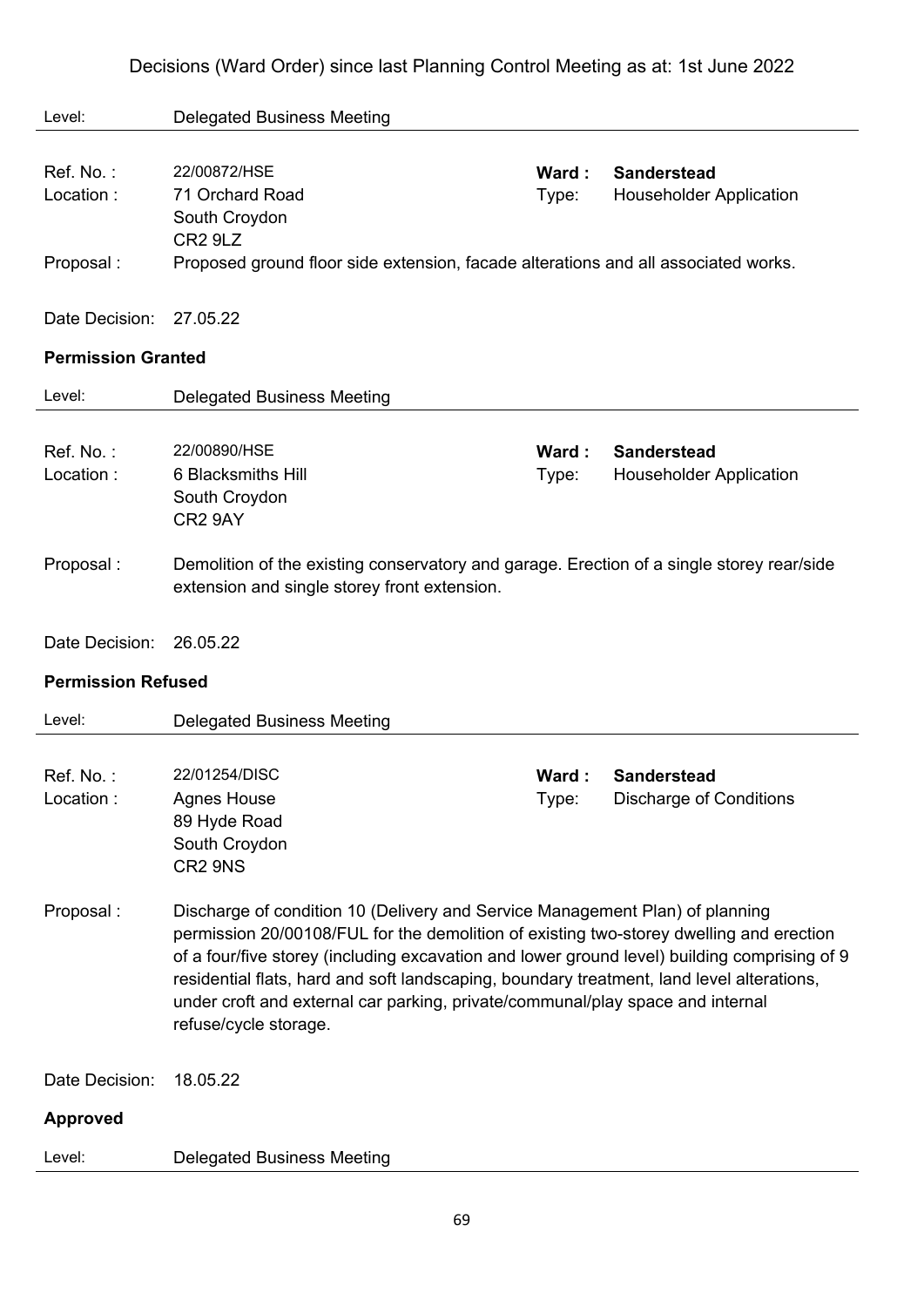| Decisions (Ward Order) since last Planning Control Meeting as at: 1st June 2022 |                                                                                                                                                                                                                                                                                                                                                                                                                                                                                                                                                                                                                         |                 |                                                                         |  |  |
|---------------------------------------------------------------------------------|-------------------------------------------------------------------------------------------------------------------------------------------------------------------------------------------------------------------------------------------------------------------------------------------------------------------------------------------------------------------------------------------------------------------------------------------------------------------------------------------------------------------------------------------------------------------------------------------------------------------------|-----------------|-------------------------------------------------------------------------|--|--|
| Ref. No.:<br>Location:                                                          | 22/01274/PA8<br>Grass Verge, Riding Hill Junction At<br>Limpsfield Road<br>Sanderstead<br>CR <sub>2</sub> 9LE                                                                                                                                                                                                                                                                                                                                                                                                                                                                                                           | Ward:<br>Type:  | <b>Sanderstead</b><br><b>Telecommunications Code</b><br>System operator |  |  |
| Proposal:                                                                       | Proposed 15m telecommunications mast with ancillary and associated works at street<br>level.                                                                                                                                                                                                                                                                                                                                                                                                                                                                                                                            |                 |                                                                         |  |  |
| Date Decision:                                                                  | 16.05.22                                                                                                                                                                                                                                                                                                                                                                                                                                                                                                                                                                                                                |                 |                                                                         |  |  |
| (Approval) refused                                                              |                                                                                                                                                                                                                                                                                                                                                                                                                                                                                                                                                                                                                         |                 |                                                                         |  |  |
| Level:                                                                          | <b>Delegated Business Meeting</b>                                                                                                                                                                                                                                                                                                                                                                                                                                                                                                                                                                                       |                 |                                                                         |  |  |
| Ref. No.:<br>Location:                                                          | 22/01284/LP<br>45 Ewhurst Avenue<br>South Croydon<br>CR <sub>2</sub> 0DH                                                                                                                                                                                                                                                                                                                                                                                                                                                                                                                                                | Ward :<br>Type: | <b>Sanderstead</b><br>LDC (Proposed) Operations<br>edged                |  |  |
| Proposal:                                                                       | Erection of single storey rear extension and demolition of existing outbuilding                                                                                                                                                                                                                                                                                                                                                                                                                                                                                                                                         |                 |                                                                         |  |  |
| Date Decision:                                                                  | 26.05.22                                                                                                                                                                                                                                                                                                                                                                                                                                                                                                                                                                                                                |                 |                                                                         |  |  |
| Lawful Dev. Cert. Granted (proposed)                                            |                                                                                                                                                                                                                                                                                                                                                                                                                                                                                                                                                                                                                         |                 |                                                                         |  |  |
| Level:                                                                          | <b>Delegated Business Meeting</b>                                                                                                                                                                                                                                                                                                                                                                                                                                                                                                                                                                                       |                 |                                                                         |  |  |
| Ref. No.:<br>Location:<br>Proposal:                                             | 22/01296/DISC<br>Ward:<br><b>Sanderstead</b><br>97 Wentworth Way<br><b>Discharge of Conditions</b><br>Type:<br>South Croydon<br>CR <sub>2</sub> 9EZ<br>Discharge of conditions 3 (external facing materials), 6 (cycle/refuse/lighting), 8 (tree<br>protection plan), 9 (fire safety), 10 (hard/soft landscaping), 12 (construction logistics<br>plan), 14 (SUDs) attached to planning permission 21/01110/FUL for erection of a one and<br>two storey building to provide a semi-detached pair of 2 bed houses, together with<br>associated amenity space, landscaping, bin and cycle stores, and 1 no. parking space. |                 |                                                                         |  |  |
| Date Decision:                                                                  | 23.05.22                                                                                                                                                                                                                                                                                                                                                                                                                                                                                                                                                                                                                |                 |                                                                         |  |  |
| Part Approved / Part Not Approved                                               |                                                                                                                                                                                                                                                                                                                                                                                                                                                                                                                                                                                                                         |                 |                                                                         |  |  |
| Level:                                                                          | <b>Delegated Business Meeting</b>                                                                                                                                                                                                                                                                                                                                                                                                                                                                                                                                                                                       |                 |                                                                         |  |  |
| Ref. No.:                                                                       | 22/01300/HSE                                                                                                                                                                                                                                                                                                                                                                                                                                                                                                                                                                                                            | Ward:           | <b>Sanderstead</b>                                                      |  |  |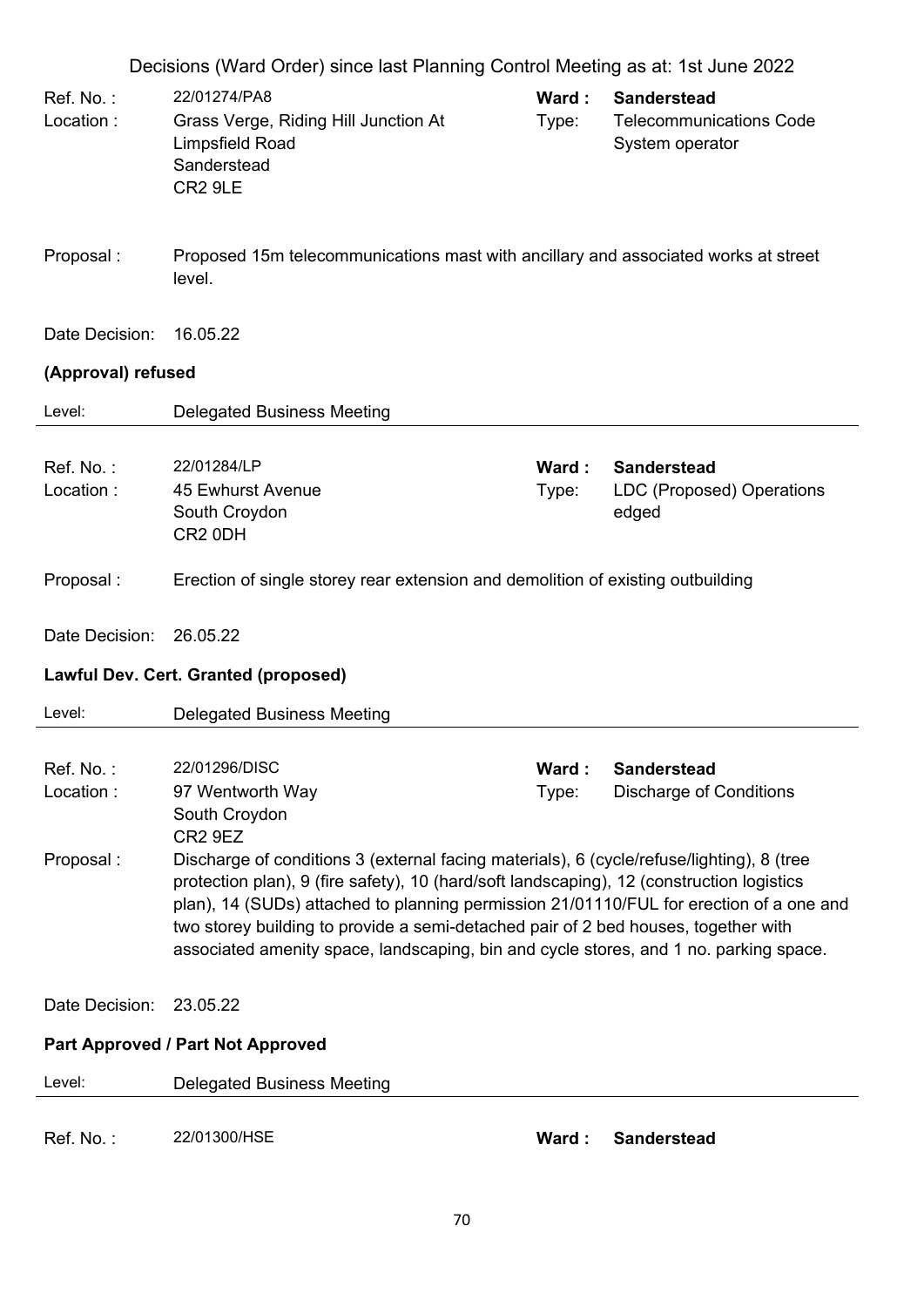| Decisions (Ward Order) since last Planning Control Meeting as at: 1st June 2022 |                                                                                                                              |                |                                                      |  |  |
|---------------------------------------------------------------------------------|------------------------------------------------------------------------------------------------------------------------------|----------------|------------------------------------------------------|--|--|
| Location:                                                                       | 9 Cranleigh Gardens<br>South Croydon<br>CR <sub>2</sub> 9LD                                                                  | Type:          | <b>Householder Application</b>                       |  |  |
| Proposal:                                                                       | Demolition of existing single storey rear extension and erection of single storey side and<br>rear wrap around extension     |                |                                                      |  |  |
| Date Decision:                                                                  | 18.05.22                                                                                                                     |                |                                                      |  |  |
| <b>Permission Granted</b>                                                       |                                                                                                                              |                |                                                      |  |  |
| Level:                                                                          | <b>Delegated Business Meeting</b>                                                                                            |                |                                                      |  |  |
| Ref. No.:<br>Location:                                                          | 22/01306/HSE<br>58 Court Hill<br>South Croydon<br>CR2 9NA                                                                    | Ward:<br>Type: | <b>Sanderstead</b><br><b>Householder Application</b> |  |  |
| Proposal:                                                                       | Erection of single/two storey rear extension and first floor side extension. Garage<br>conversion.                           |                |                                                      |  |  |
| Date Decision: 23.05.22                                                         |                                                                                                                              |                |                                                      |  |  |
| <b>Permission Refused</b>                                                       |                                                                                                                              |                |                                                      |  |  |
| Level:                                                                          | <b>Delegated Business Meeting</b>                                                                                            |                |                                                      |  |  |
| Ref. No.:<br>Location:                                                          | 22/01312/HSE<br>11 Court Hill<br>South Croydon<br>CR2 9ND                                                                    | Ward:<br>Type: | <b>Sanderstead</b><br><b>Householder Application</b> |  |  |
| Proposal:                                                                       | Erection of single storey front extension and single storey side return extension. Garage<br>conversion into habitable room. |                |                                                      |  |  |
| Date Decision:                                                                  | 20.05.22                                                                                                                     |                |                                                      |  |  |
| <b>Permission Granted</b>                                                       |                                                                                                                              |                |                                                      |  |  |
| Level:                                                                          | <b>Delegated Business Meeting</b>                                                                                            |                |                                                      |  |  |
| Ref. No.:<br>Location:                                                          | 22/01400/DISC<br>3 Harewood Gardens<br>South Croydon<br>CR2 9BU                                                              | Ward:<br>Type: | <b>Sanderstead</b><br><b>Discharge of Conditions</b> |  |  |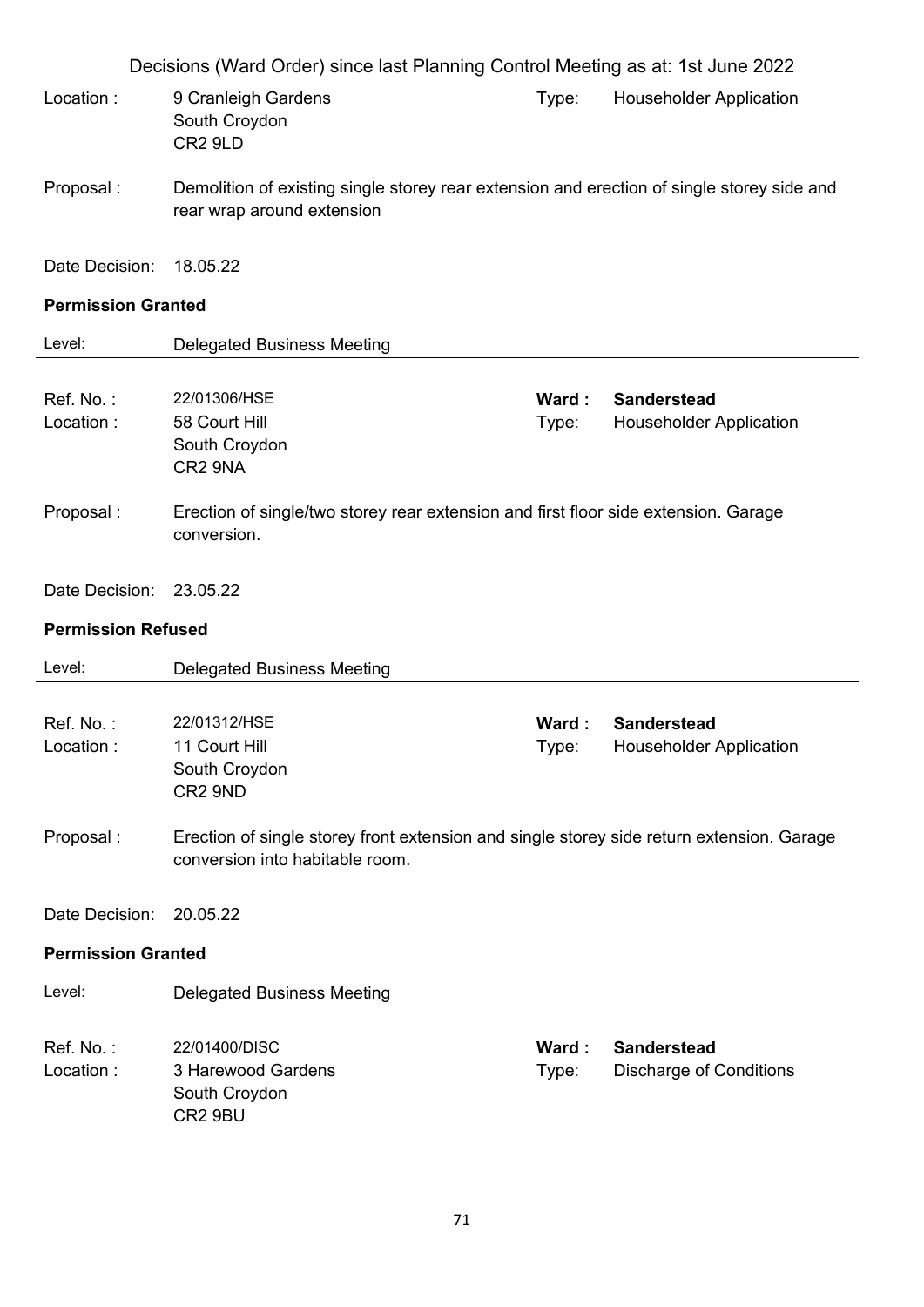Proposal : Discharge of Condition 5 (Materials) attached to planning permission 20/03366/FUL for Demolition of two family dwellinghouses and erection of 8x semi-detached houses with associated access, car parking, cycle and refuse storage.

Date Decision: 26.05.22

| Level:                 | <b>Delegated Business Meeting</b>                                                                                                                                                                                                                                                                                                                                                                                                                                                                 |                |                                                      |  |
|------------------------|---------------------------------------------------------------------------------------------------------------------------------------------------------------------------------------------------------------------------------------------------------------------------------------------------------------------------------------------------------------------------------------------------------------------------------------------------------------------------------------------------|----------------|------------------------------------------------------|--|
| Ref. No.:<br>Location: | 22/01408/NMA<br><b>Agnes House</b><br>89 Hyde Road<br>South Croydon<br>CR2 9NS                                                                                                                                                                                                                                                                                                                                                                                                                    | Ward:<br>Type: | <b>Sanderstead</b><br>Non-material amendment         |  |
| Proposal:              | Non-material amendment (alterations to floorplans, height and fenestration) linked to<br>planning application 20/00108/FUL for the demolition of existing two-storey dwelling and<br>erection of a four/five storey (including excavation and lower ground level) building<br>comprising of 9 residential flats, hard and soft landscaping, boundary treatment, land<br>level alterations, undercroft and external car parking, private/communal/play space and<br>internal refuse/cycle storage. |                |                                                      |  |
| Date Decision:         | 16.05.22                                                                                                                                                                                                                                                                                                                                                                                                                                                                                          |                |                                                      |  |
| <b>Approved</b>        |                                                                                                                                                                                                                                                                                                                                                                                                                                                                                                   |                |                                                      |  |
| Level:                 | <b>Delegated Business Meeting</b>                                                                                                                                                                                                                                                                                                                                                                                                                                                                 |                |                                                      |  |
| Ref. No.:<br>Location: | 22/01477/DISC<br>37 Kingswood Lane<br>Warlingham<br>CR6 9AB                                                                                                                                                                                                                                                                                                                                                                                                                                       | Ward:<br>Type: | <b>Sanderstead</b><br><b>Discharge of Conditions</b> |  |
| Proposal:              | Discharge of Condition 8 (EVCP) attached to planning permission 21/03625/CONR for<br>Demolition of single-family dwellinghouse and erection of 1x 3-storey block, containing 4x<br>3-bedroom, 3x 2-bedroom and 2x 1-bedroom flats with associated access, car parking,<br>cycle and refuse storage.                                                                                                                                                                                               |                |                                                      |  |
| Date Decision:         | 23.05.22                                                                                                                                                                                                                                                                                                                                                                                                                                                                                          |                |                                                      |  |
| <b>Approved</b>        |                                                                                                                                                                                                                                                                                                                                                                                                                                                                                                   |                |                                                      |  |
| Level:                 | <b>Delegated Business Meeting</b>                                                                                                                                                                                                                                                                                                                                                                                                                                                                 |                |                                                      |  |
| Ref. No.:              | 22/01513/GPDO                                                                                                                                                                                                                                                                                                                                                                                                                                                                                     | Ward:          | <b>Sanderstead</b>                                   |  |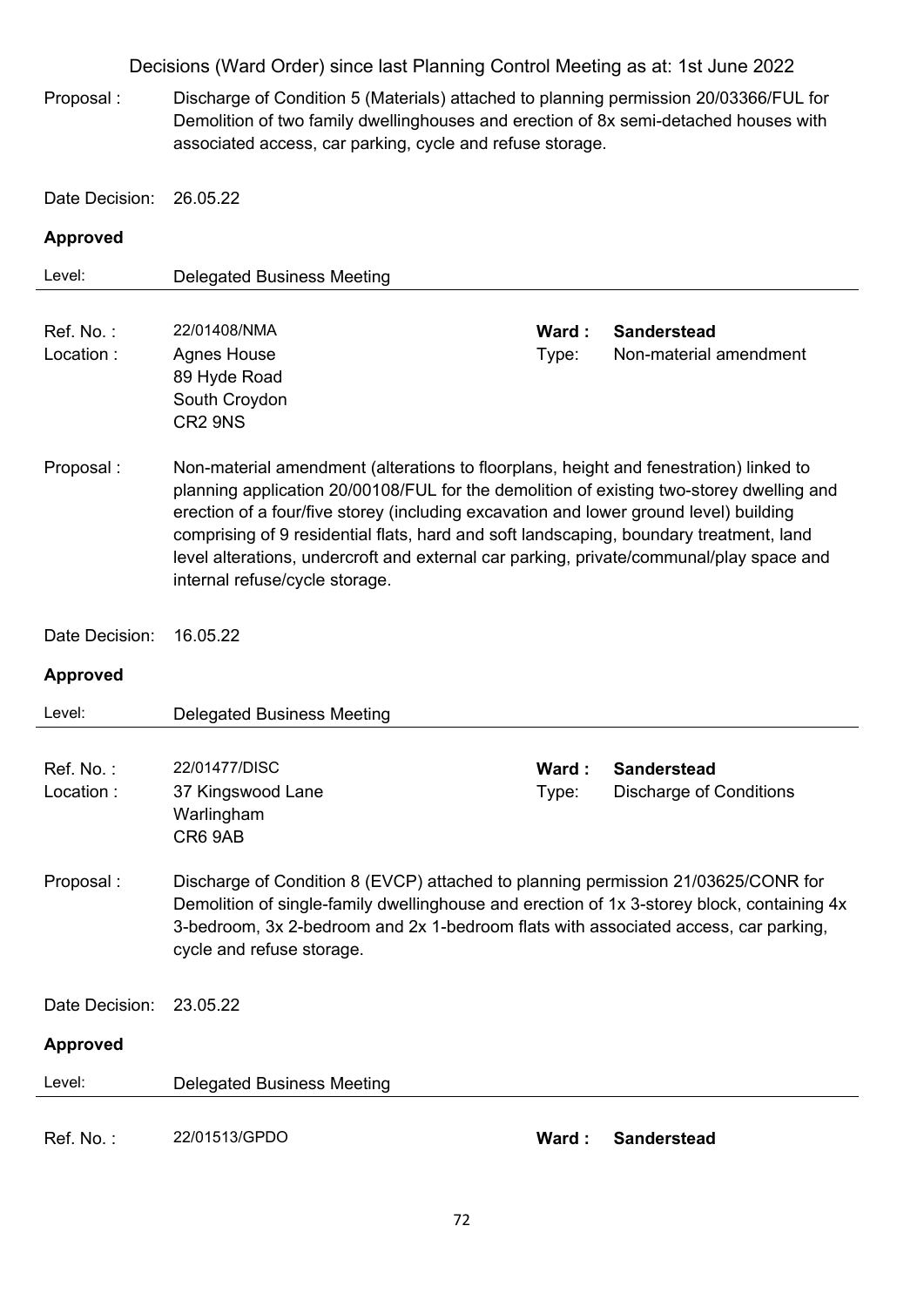|                           | Decisions (Ward Order) since last Planning Control Meeting as at: 1st June 2022                                                                                                                   |                |                                                                 |
|---------------------------|---------------------------------------------------------------------------------------------------------------------------------------------------------------------------------------------------|----------------|-----------------------------------------------------------------|
| Location:                 | 10 Mitchley Grove<br>South Croydon<br>CR2 9HS                                                                                                                                                     | Type:          | Prior Appvl - Class A Larger<br><b>House Extns</b>              |
| Proposal:                 | Erection of a single storey rear extension projecting out 4.09 metres from the rear wall of<br>the original house with a height to the eaves of 2.88 metres and a maximum height of 3.7<br>metres |                |                                                                 |
| Date Decision: 24.05.22   |                                                                                                                                                                                                   |                |                                                                 |
|                           | <b>Prior Approval No Jurisdiction (GPDO)</b>                                                                                                                                                      |                |                                                                 |
| Level:                    | <b>Delegated Business Meeting</b>                                                                                                                                                                 |                |                                                                 |
| Ref. No.:<br>Location:    | 22/01771/LP<br>42 The Woodfields<br>South Croydon<br>CR2 OHE                                                                                                                                      | Ward:<br>Type: | <b>Sanderstead</b><br><b>LDC (Proposed) Operations</b><br>edged |
| Proposal:                 | Erection of two single storey side and rear extensions                                                                                                                                            |                |                                                                 |
| Date Decision:            | 26.05.22                                                                                                                                                                                          |                |                                                                 |
|                           | Lawful Dev. Cert. Granted (proposed)                                                                                                                                                              |                |                                                                 |
| Level:                    | <b>Delegated Business Meeting</b>                                                                                                                                                                 |                |                                                                 |
|                           |                                                                                                                                                                                                   |                |                                                                 |
| Ref. No.:                 | 21/04515/HSE                                                                                                                                                                                      | Ward:          | <b>Selsdon And Addington</b><br><b>Village</b>                  |
| Location:                 | 133 Littleheath Road<br>South Croydon                                                                                                                                                             | Type:          | <b>Householder Application</b>                                  |
| Proposal:                 | CR <sub>2</sub> 7SL<br>Erection of single/two storey side/rear extension                                                                                                                          |                |                                                                 |
| Date Decision:            | 24.05.22                                                                                                                                                                                          |                |                                                                 |
| <b>Permission Refused</b> |                                                                                                                                                                                                   |                |                                                                 |
| Level:                    | <b>Delegated Business Meeting</b>                                                                                                                                                                 |                |                                                                 |
| Ref. No.:                 | 21/06112/HSE                                                                                                                                                                                      | Ward:          | <b>Selsdon And Addington</b><br><b>Village</b>                  |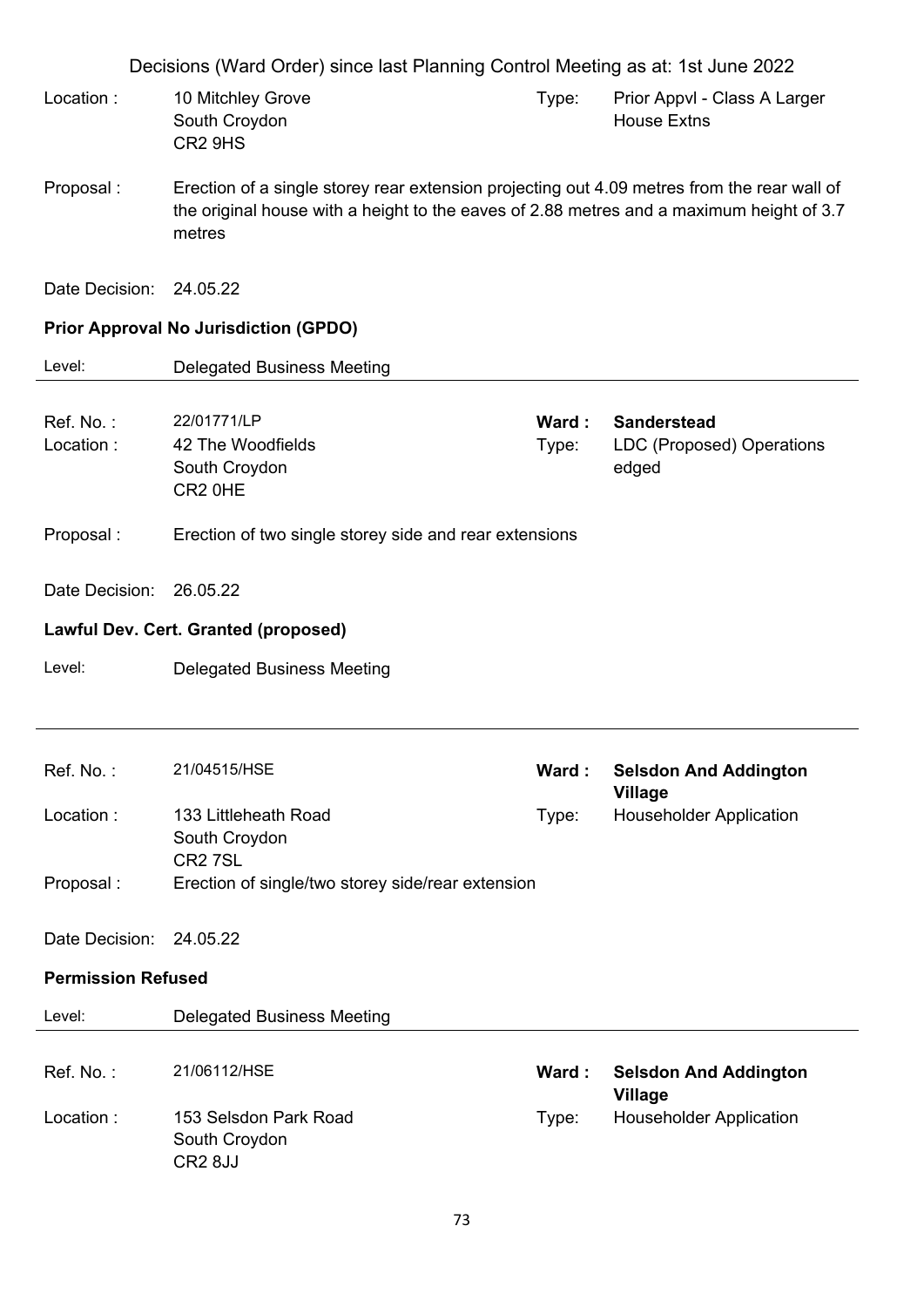Proposal : Demolition of detached garage and proposed single storey rear , two storey side extension and front porch extensions.

Date Decision: 19.05.22

### **Permission Granted**

| Level:                    | <b>Delegated Business Meeting</b>                                                                                                                               |       |                                                |
|---------------------------|-----------------------------------------------------------------------------------------------------------------------------------------------------------------|-------|------------------------------------------------|
|                           |                                                                                                                                                                 |       |                                                |
| Ref. No.:                 | 21/06242/HSE                                                                                                                                                    | Ward: | <b>Selsdon And Addington</b><br><b>Village</b> |
| Location:                 | 183 Croham Valley Road<br>South Croydon<br>CR <sub>2</sub> 7RF                                                                                                  | Type: | <b>Householder Application</b>                 |
| Proposal:                 | Demolition of existing garage. Loft conversion to existing bungalow with front and rear<br>dormer windows. Erection of a single storey rear and side extension. |       |                                                |
| Date Decision:            | 25.05.22                                                                                                                                                        |       |                                                |
| <b>Permission Granted</b> |                                                                                                                                                                 |       |                                                |
| Level:                    | <b>Delegated Business Meeting</b>                                                                                                                               |       |                                                |
| Ref. No.:                 | 21/06286/HSE                                                                                                                                                    | Ward: | <b>Selsdon And Addington</b><br><b>Village</b> |
| Location:                 | 17 Chestnut Grove<br>South Croydon<br>CR <sub>2</sub> 7LL                                                                                                       | Type: | <b>Householder Application</b>                 |
| Proposal:                 | Erection of single/two storey side/rear extension with decking at rear.                                                                                         |       |                                                |
| Date Decision:            | 19.05.22                                                                                                                                                        |       |                                                |
| <b>Permission Granted</b> |                                                                                                                                                                 |       |                                                |
| Level:                    | <b>Delegated Business Meeting</b>                                                                                                                               |       |                                                |
| Ref. No.:                 | 22/00354/HSE                                                                                                                                                    | Ward: | <b>Selsdon And Addington</b><br><b>Village</b> |
| Location:                 | 47 Greville Avenue<br>South Croydon<br>CR2 8NN                                                                                                                  | Type: | <b>Householder Application</b>                 |
| Proposal:                 | Erection of single storey side/rear extension                                                                                                                   |       |                                                |
| Date Decision:            | 19.05.22                                                                                                                                                        |       |                                                |
| <b>Permission Granted</b> |                                                                                                                                                                 |       |                                                |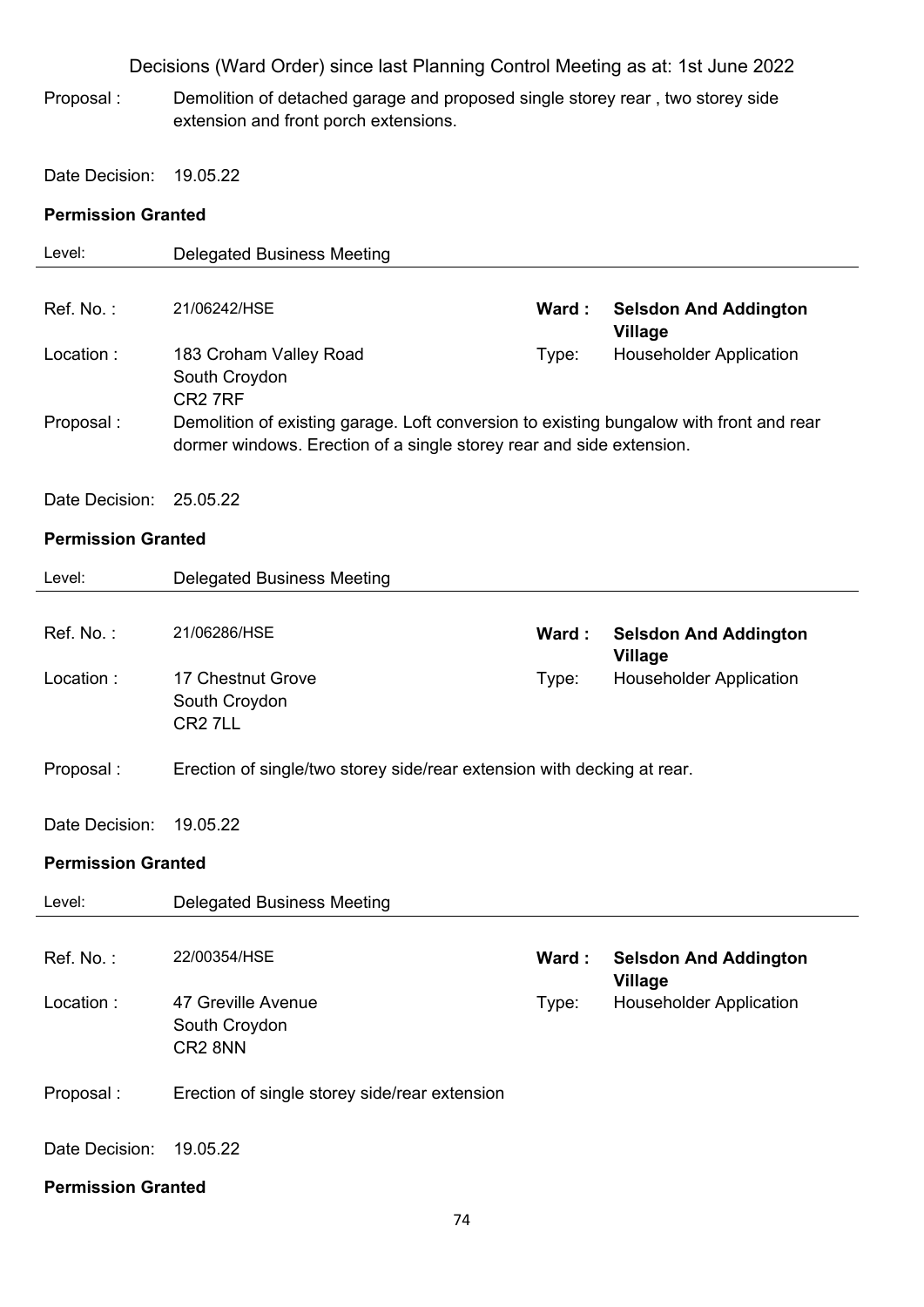| Level:                    | <b>Delegated Business Meeting</b>                                                    |       |                                                 |
|---------------------------|--------------------------------------------------------------------------------------|-------|-------------------------------------------------|
| Ref. No.:                 | 22/00813/HSE                                                                         | Ward: | <b>Selsdon And Addington</b><br><b>Village</b>  |
| Location:                 | 1 Herondale<br>South Croydon<br>CR2 8SN                                              | Type: | <b>Householder Application</b>                  |
| Proposal:                 | Erection of single storey side extension                                             |       |                                                 |
| Date Decision:            | 17.05.22                                                                             |       |                                                 |
| <b>Permission Refused</b> |                                                                                      |       |                                                 |
| Level:                    | <b>Delegated Business Meeting</b>                                                    |       |                                                 |
| Ref. No.:                 | 22/00841/CAT                                                                         | Ward: | <b>Selsdon And Addington</b><br><b>Village</b>  |
| Location:                 | Amenity Land Rear Of New Place<br><b>Addington Village Road</b><br>Croydon<br>CR05AQ | Type: | Works to Trees in a<br><b>Conservation Area</b> |
| Proposal:                 | T5 Hawthorn - Reduce canopy from building back to boundary line.                     |       |                                                 |
| Date Decision:            | 25.05.22                                                                             |       |                                                 |
|                           | No objection (tree works in Con Areas)                                               |       |                                                 |
| Level:                    | <b>Delegated Business Meeting</b>                                                    |       |                                                 |
| Ref. No.:                 | 22/01161/HSE                                                                         | Ward: | <b>Selsdon And Addington</b><br><b>Village</b>  |
| Location:                 | 7 Littleheath Road<br>South Croydon<br>CR27SH                                        | Type: | <b>Householder Application</b>                  |
| Proposal:                 | Erection of single storey side and rear wrap around extension                        |       |                                                 |
| Date Decision:            | 23.05.22                                                                             |       |                                                 |
| <b>Permission Granted</b> |                                                                                      |       |                                                 |
| Level:                    | <b>Delegated Business Meeting</b>                                                    |       |                                                 |
| Ref. No.:                 | 22/01450/HSE                                                                         | Ward: | <b>Selsdon And Addington</b><br><b>Village</b>  |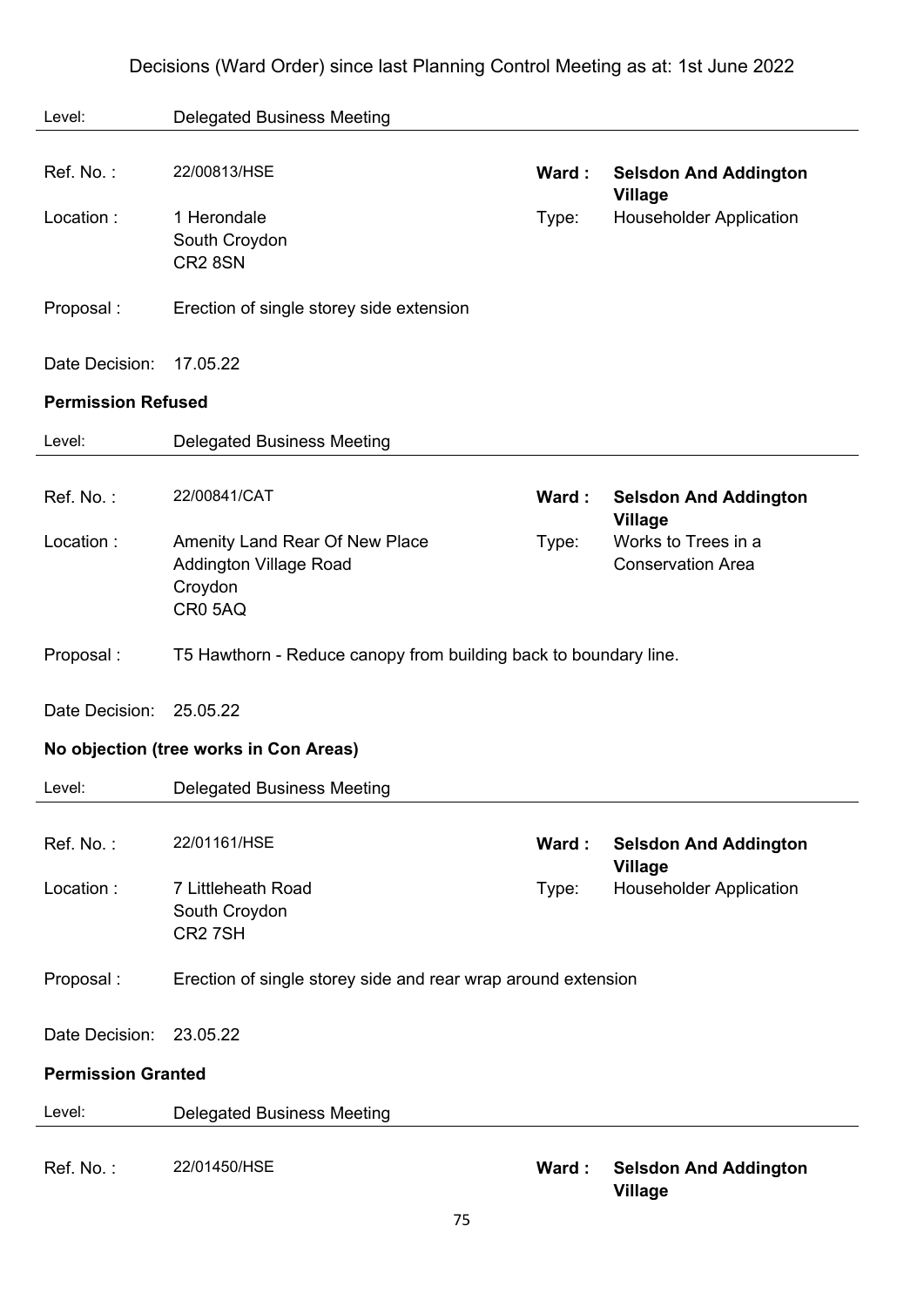|                                                       | Decisions (Ward Order) since last Planning Control Meeting as at: 1st June 2022                                                                                                                                                                                  |                |                                                                |
|-------------------------------------------------------|------------------------------------------------------------------------------------------------------------------------------------------------------------------------------------------------------------------------------------------------------------------|----------------|----------------------------------------------------------------|
| Location:                                             | 115 Littleheath Road<br>South Croydon<br>CR <sub>2</sub> 7SL                                                                                                                                                                                                     | Type:          | <b>Householder Application</b>                                 |
| Proposal:                                             | Erection of single storey rear garage extension                                                                                                                                                                                                                  |                |                                                                |
| Date Decision: 23.05.22                               |                                                                                                                                                                                                                                                                  |                |                                                                |
| <b>Permission Granted</b>                             |                                                                                                                                                                                                                                                                  |                |                                                                |
| Level:                                                | <b>Delegated Business Meeting</b>                                                                                                                                                                                                                                |                |                                                                |
| Ref. No.:<br>Location:<br>Proposal:                   | 21/05209/FUL<br>174 Addington Road<br>South Croydon<br>CR <sub>2</sub> 8YL<br>Change of use from a bank (Use Class E) to takeaway (Sui generis) and alterations of<br>the existing shopfront with internal alterations and installation of rear extraction duct. | Ward:<br>Type: | <b>Selsdon Vale And Forestdale</b><br>Full planning permission |
| Date Decision:<br><b>Permission Refused</b><br>Level: | 27.05.22                                                                                                                                                                                                                                                         |                |                                                                |
|                                                       | <b>Delegated Business Meeting</b>                                                                                                                                                                                                                                |                |                                                                |
|                                                       |                                                                                                                                                                                                                                                                  |                |                                                                |
| Ref. No.:<br>Location:<br>Proposal:                   | 21/05670/FUL<br>251 Markfield<br><b>Court Wood Lane</b><br>Croydon<br>CR0 9HW<br>Alterations and demolition of existing single storey side extension; Erection of a two<br>storey attached dwellinghouse with associated landscaping.                            | Ward:<br>Type: | <b>Selsdon Vale And Forestdale</b><br>Full planning permission |
| Date Decision:                                        | 19.05.22                                                                                                                                                                                                                                                         |                |                                                                |
| <b>Permission Refused</b>                             |                                                                                                                                                                                                                                                                  |                |                                                                |
| Level:                                                | <b>Delegated Business Meeting</b>                                                                                                                                                                                                                                |                |                                                                |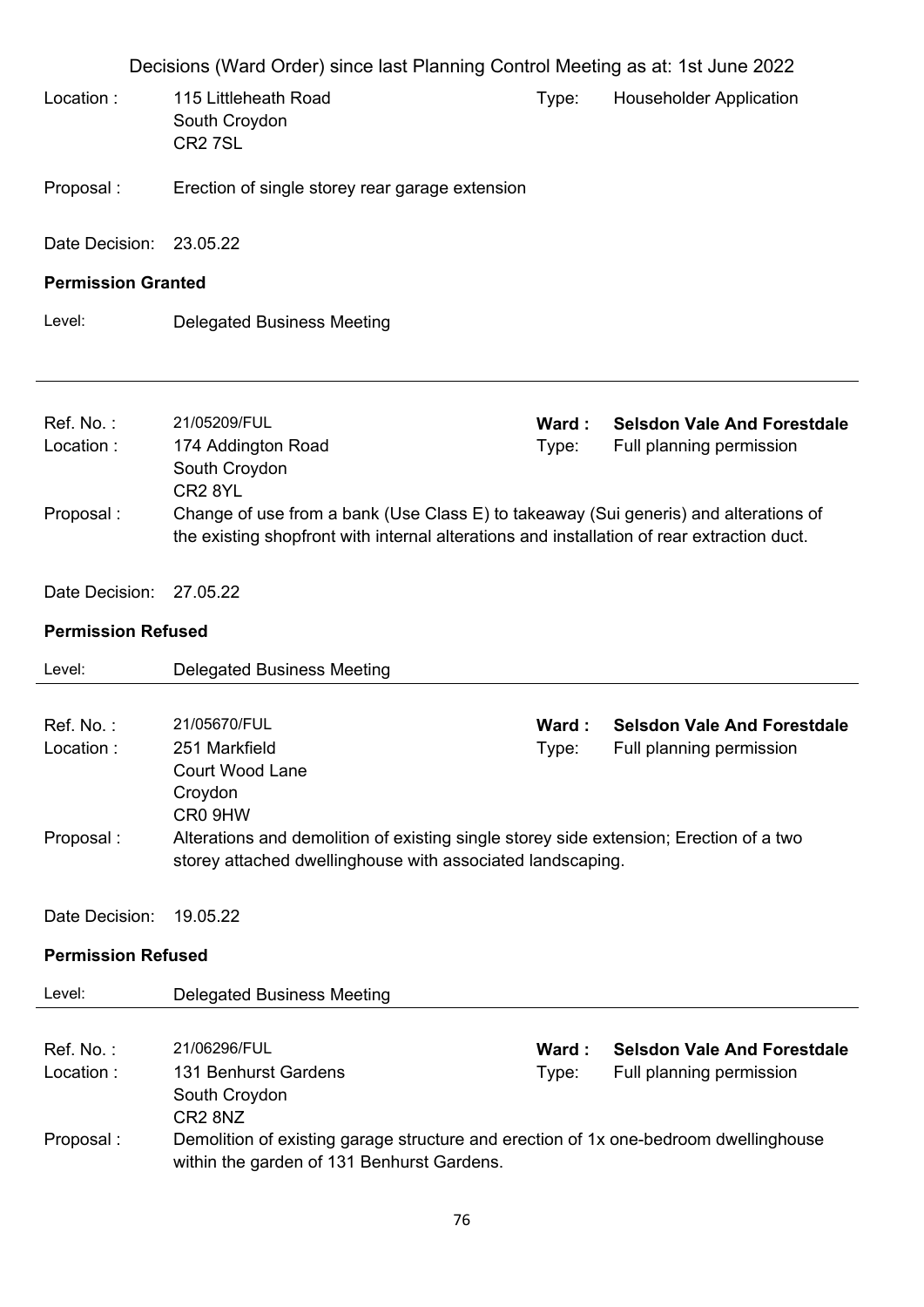Date Decision: 19.05.22

## **Permission Refused**

| Level:                       | <b>Delegated Business Meeting</b>                                                                                                                                                                                                                                                                                            |                |                                                                               |
|------------------------------|------------------------------------------------------------------------------------------------------------------------------------------------------------------------------------------------------------------------------------------------------------------------------------------------------------------------------|----------------|-------------------------------------------------------------------------------|
| Ref. No.:<br>Location:       | 22/01319/DISC<br>Clybourne House<br>22 Lynne Close<br>South Croydon<br>CR28QA                                                                                                                                                                                                                                                | Ward:<br>Type: | <b>Selsdon Vale And Forestdale</b><br><b>Discharge of Conditions</b>          |
| Proposal:                    | Discharge of Condition 15 (Visibility Splays) attached to planning permission<br>19/04191/FUL (Demolition of existing bungalow and erection of a three storey building<br>with accommodation in the roofspace, comprising of 9 units with associated landscaping,<br>parking, accesses as well as cycle and refuse storage.) |                |                                                                               |
| Date Decision:               | 23.05.22                                                                                                                                                                                                                                                                                                                     |                |                                                                               |
| Not approved                 |                                                                                                                                                                                                                                                                                                                              |                |                                                                               |
| Level:                       | <b>Delegated Business Meeting</b>                                                                                                                                                                                                                                                                                            |                |                                                                               |
| Ref. No.:<br>Location:       | 22/01545/TRE<br>40 Hartscroft<br><b>Linton Glade</b><br>Croydon<br>CR0 9LB                                                                                                                                                                                                                                                   | Ward:<br>Type: | <b>Selsdon Vale And Forestdale</b><br>Consent for works to protected<br>trees |
| Proposal:                    | T1, Pine, reduce back overhanging branches from the garage of No40 by 2m<br>T2, Pine, reduce back overhanging branches from the garage of No40 by 2m<br>T3, Pine, reduce back overhanging branches from the roof of No40 by 2m<br>T8, Pine, reduce over extended branch by 2m ensuring a good distance from the<br>building. |                |                                                                               |
| Date Decision:               | 20.05.22                                                                                                                                                                                                                                                                                                                     |                |                                                                               |
| <b>Withdrawn application</b> |                                                                                                                                                                                                                                                                                                                              |                |                                                                               |
| Level:                       | <b>Delegated Business Meeting</b>                                                                                                                                                                                                                                                                                            |                |                                                                               |
| Ref. No.:<br>Location:       | 21/03719/DISC<br>313 Whitehorse Road<br>Croydon<br>CR0 2HR                                                                                                                                                                                                                                                                   | Ward:<br>Type: | <b>Selhurst</b><br><b>Discharge of Conditions</b>                             |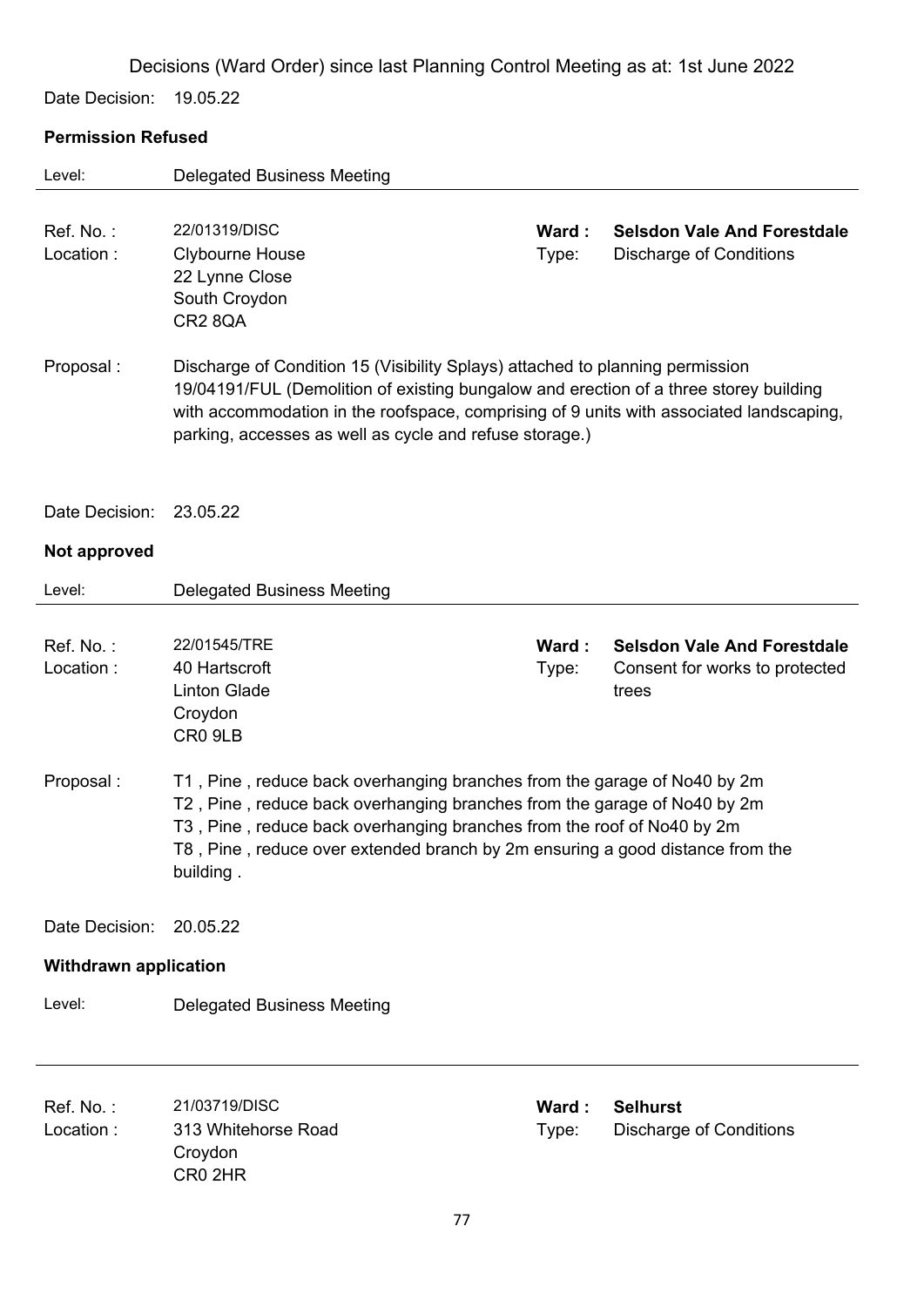|                           | Decisions (Ward Order) since last Planning Control Meeting as at: 1st June 2022                                                                                                                                                                             |                |                                                       |
|---------------------------|-------------------------------------------------------------------------------------------------------------------------------------------------------------------------------------------------------------------------------------------------------------|----------------|-------------------------------------------------------|
| Proposal:                 | Discharge of Condition 1 (Refuse storage and cycle storage) of LPA ref: 16/05881/FUL<br>(Alterations and continued use of building at rear as studio flat)                                                                                                  |                |                                                       |
| Date Decision:            | 19.05.22                                                                                                                                                                                                                                                    |                |                                                       |
| <b>Approved</b>           |                                                                                                                                                                                                                                                             |                |                                                       |
| Level:                    | <b>Delegated Business Meeting</b>                                                                                                                                                                                                                           |                |                                                       |
| Ref. No.:<br>Location:    | 21/05583/NMA<br>Land To The East Of 22 - 32 Northbrook<br>Road<br>Croydon                                                                                                                                                                                   | Ward:<br>Type: | <b>Selhurst</b><br>Non-material amendment             |
| Proposal:                 | CR0 2QL<br>Non-Material Amendments (NMA) to extant planning permission Ref.16/06024/FUL<br>granted 7 April 2017                                                                                                                                             |                |                                                       |
| Date Decision:            | 16.05.22                                                                                                                                                                                                                                                    |                |                                                       |
| <b>Approved</b>           |                                                                                                                                                                                                                                                             |                |                                                       |
| Level:                    | <b>Delegated Business Meeting</b>                                                                                                                                                                                                                           |                |                                                       |
| Ref. No.:<br>Location:    | 21/06028/FUL<br>39 Princess Road<br>Croydon                                                                                                                                                                                                                 | Ward:<br>Type: | <b>Selhurst</b><br>Full planning permission           |
| Proposal:                 | <b>CR0 2QZ</b><br>Demolition of single-storey rear extension and erection of a two-storey extension.<br>Erection of a rear dormer windows and 2 velux window to the front of the property.<br>Demoloition of a timber garden shed and the erection of shed. |                |                                                       |
| Date Decision:            | 18.05.22                                                                                                                                                                                                                                                    |                |                                                       |
| <b>Permission Granted</b> |                                                                                                                                                                                                                                                             |                |                                                       |
| Level:                    | <b>Delegated Business Meeting</b>                                                                                                                                                                                                                           |                |                                                       |
| Ref. No.:<br>Location:    | 22/01440/LP<br>8 Gladstone Road<br>Croydon<br>CR0 2BQ                                                                                                                                                                                                       | Ward:<br>Type: | <b>Selhurst</b><br>LDC (Proposed) Operations<br>edged |
| Proposal:                 | Erection of L-shaped rear dormer extension and provision of 2 rooflights in front roofslope                                                                                                                                                                 |                |                                                       |
| Date Decision:            | 19.05.22                                                                                                                                                                                                                                                    |                |                                                       |
|                           | Lawful Dev. Cert. Granted (proposed)                                                                                                                                                                                                                        |                |                                                       |
|                           | <b>Delegated Business Meeting</b>                                                                                                                                                                                                                           |                |                                                       |
| Level:                    |                                                                                                                                                                                                                                                             |                |                                                       |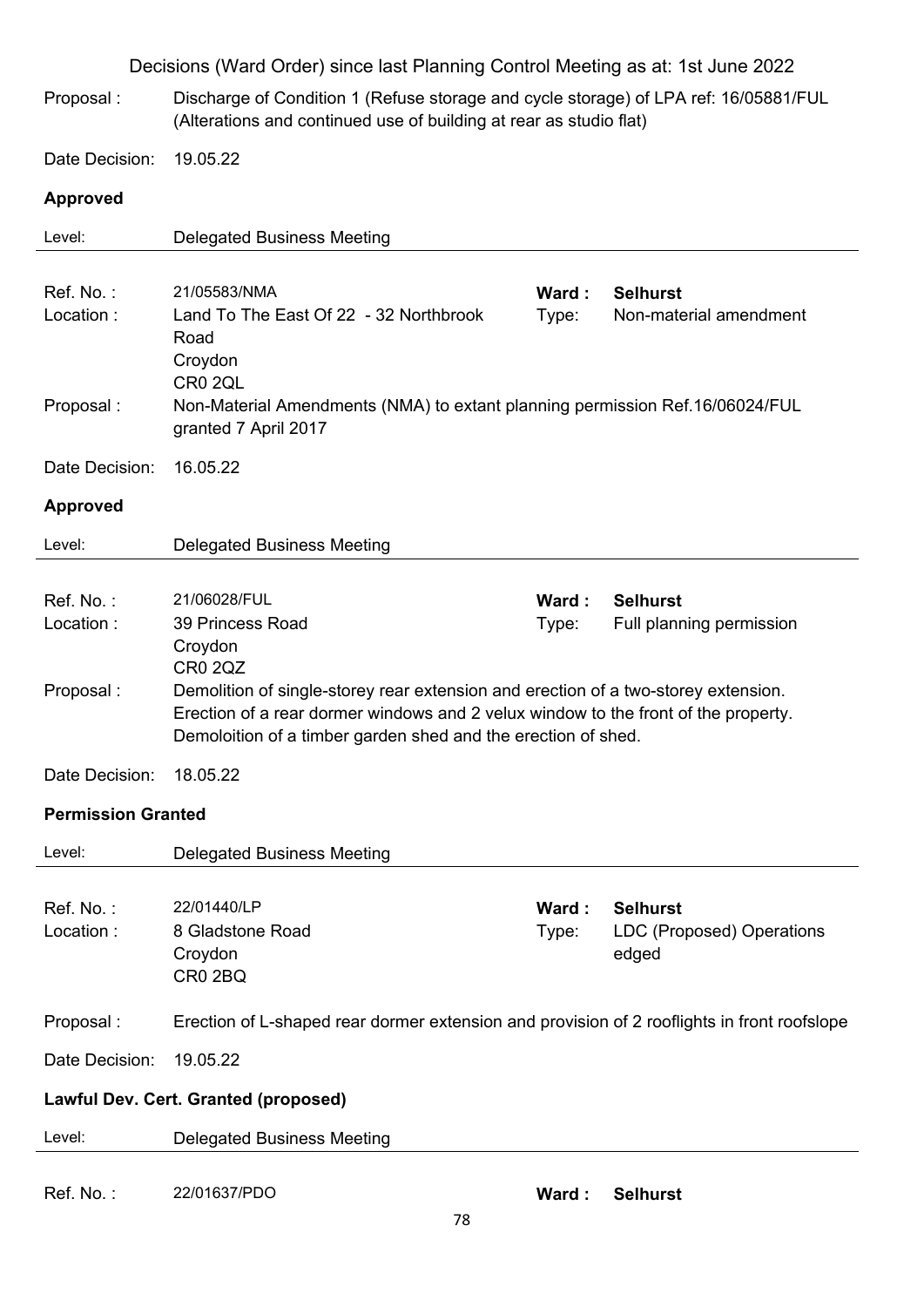|                           | Decisions (Ward Order) since last Planning Control Meeting as at: 1st June 2022                                                                                                                                                                                                                                                                                                                                                                 |                |                                                        |
|---------------------------|-------------------------------------------------------------------------------------------------------------------------------------------------------------------------------------------------------------------------------------------------------------------------------------------------------------------------------------------------------------------------------------------------------------------------------------------------|----------------|--------------------------------------------------------|
| Location:                 | <b>Telecommunication Station On Roof 68</b><br><b>Windmill Road</b><br>Croydon<br>CR <sub>0</sub> 2XP                                                                                                                                                                                                                                                                                                                                           | Type:          | Observations on permitted<br>development               |
| Proposal:                 | Removal of existing 3no antennas (height to top 19m) to be replaced with proposed 6no<br>antennas (height to top 21.2m) on proposed stub tower to replace existing antenna<br>steelwork. Addition of proposed 300mm dish (height to C/L 28.4m) and proposed 600mm<br>dish (height to C/L 26.3m) fixed to stub tower legs. Ancillary development thereto to<br>include the addition of proposed 15no Remote Radio Heads, and proposed GPS module |                |                                                        |
| Date Decision:            | 16.05.22                                                                                                                                                                                                                                                                                                                                                                                                                                        |                |                                                        |
| <b>No Objection</b>       |                                                                                                                                                                                                                                                                                                                                                                                                                                                 |                |                                                        |
| Level:                    | <b>Delegated Business Meeting</b>                                                                                                                                                                                                                                                                                                                                                                                                               |                |                                                        |
| Ref. No.:<br>Location:    | 21/06104/HSE<br>23 Shirley Park Road                                                                                                                                                                                                                                                                                                                                                                                                            | Ward:<br>Type: | <b>Shirley North</b><br><b>Householder Application</b> |
|                           | Croydon                                                                                                                                                                                                                                                                                                                                                                                                                                         |                |                                                        |
| Proposal:                 | CR07EW<br>Rear infill extension and rear roof extension (part retrospective)<br>[Re-consultation due to amended description]                                                                                                                                                                                                                                                                                                                    |                |                                                        |
| Date Decision:            | 27.05.22                                                                                                                                                                                                                                                                                                                                                                                                                                        |                |                                                        |
| <b>Permission Granted</b> |                                                                                                                                                                                                                                                                                                                                                                                                                                                 |                |                                                        |
| Level:                    | <b>Delegated Business Meeting</b>                                                                                                                                                                                                                                                                                                                                                                                                               |                |                                                        |
| Ref. No.:<br>Location:    | 22/00773/HSE<br>49 Glenthorne Avenue<br>Croydon<br>CR0 7ET                                                                                                                                                                                                                                                                                                                                                                                      | Ward:<br>Type: | <b>Shirley North</b><br><b>Householder Application</b> |
| Proposal:                 | Erection of boundary wall to front garden and a detached outbuilding in the rear garden.                                                                                                                                                                                                                                                                                                                                                        |                |                                                        |
| Date Decision:            | 27.05.22                                                                                                                                                                                                                                                                                                                                                                                                                                        |                |                                                        |
| <b>Permission Granted</b> |                                                                                                                                                                                                                                                                                                                                                                                                                                                 |                |                                                        |
| Level:                    | <b>Delegated Business Meeting</b>                                                                                                                                                                                                                                                                                                                                                                                                               |                |                                                        |
| Ref. No.:                 | 22/01164/GPDO                                                                                                                                                                                                                                                                                                                                                                                                                                   | Ward:          | <b>Shirley North</b>                                   |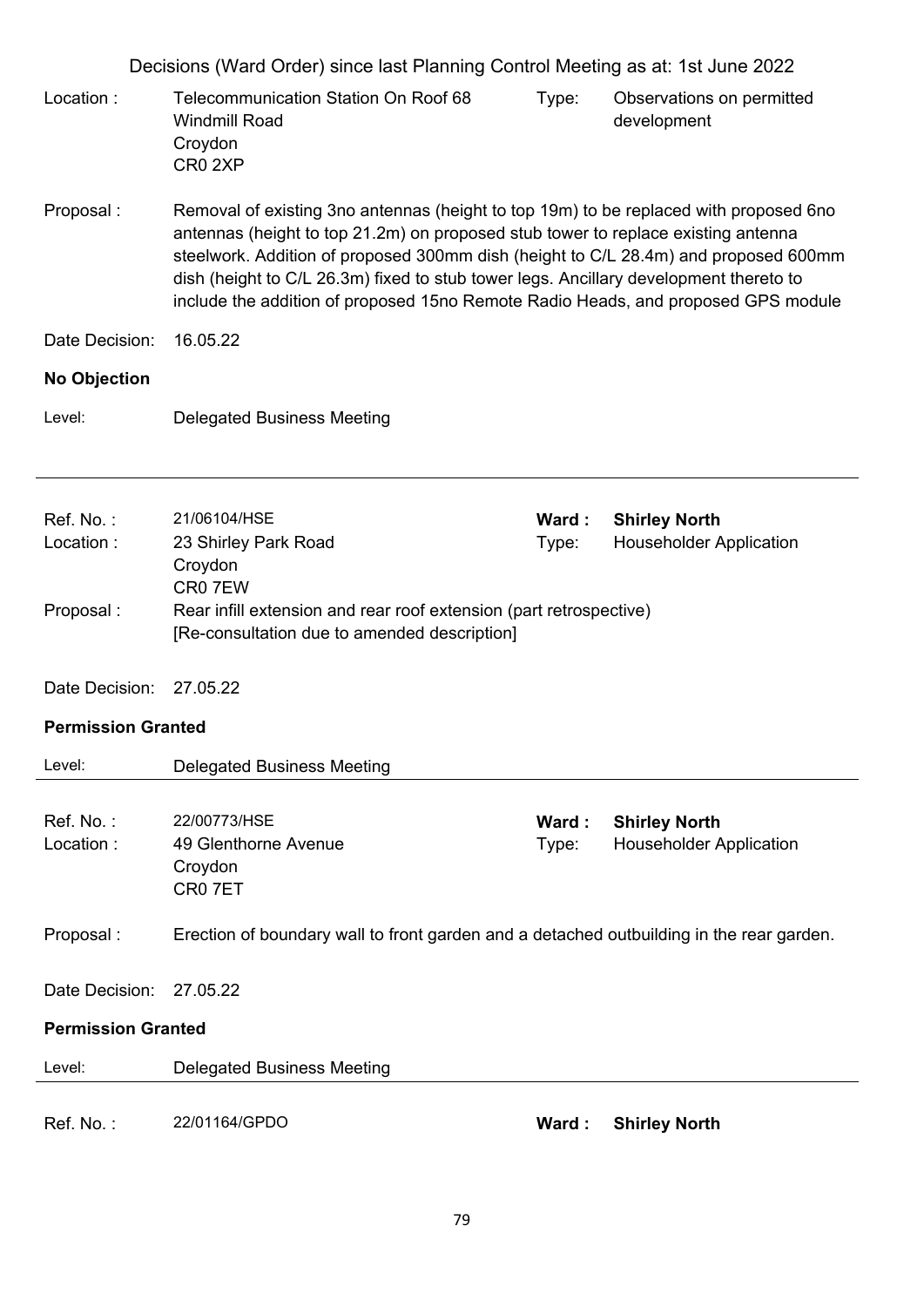|                           | Decisions (Ward Order) since last Planning Control Meeting as at: 1st June 2022                                                                                                                         |                |                                                        |
|---------------------------|---------------------------------------------------------------------------------------------------------------------------------------------------------------------------------------------------------|----------------|--------------------------------------------------------|
| Location:                 | 2 Chaffinch Avenue<br>Croydon<br>CR07SE                                                                                                                                                                 | Type:          | Prior Appvl - Class A Larger<br><b>House Extns</b>     |
| Proposal:                 | Erection of a single storey rear extension projecting out 7.8 metres from the rear wall of<br>the original house with a height to the eaves of 2.3 metres and a maximum overall height<br>of 3.2 metres |                |                                                        |
| Date Decision:            | 17.05.22                                                                                                                                                                                                |                |                                                        |
|                           | <b>Prior Approval No Jurisdiction (GPDO)</b>                                                                                                                                                            |                |                                                        |
| Level:                    | <b>Delegated Business Meeting</b>                                                                                                                                                                       |                |                                                        |
| Ref. No.:<br>Location:    | 22/01252/HSE<br>7 High Trees<br>Croydon<br>CR07UR                                                                                                                                                       | Ward:<br>Type: | <b>Shirley North</b><br><b>Householder Application</b> |
| Proposal:                 | Demolition of existing garage and erection of single storey double garage                                                                                                                               |                |                                                        |
| Date Decision:            | 23.05.22                                                                                                                                                                                                |                |                                                        |
| <b>Permission Granted</b> |                                                                                                                                                                                                         |                |                                                        |
| Level:                    | <b>Delegated Business Meeting</b>                                                                                                                                                                       |                |                                                        |
| Ref. No.:<br>Location:    | 22/00955/FUL<br>121 Shirley Church Road<br>Croydon<br>CR05AG                                                                                                                                            | Ward:<br>Type: | <b>Shirley South</b><br>Full planning permission       |
| Proposal:                 | Alterations; Erection of single storey side/rear extension; construction of hip to gable roof<br>extension and dormer extension in rear roofslope and installation of rooflights in front<br>roofslope. |                |                                                        |
| Date Decision:            | 27.05.22                                                                                                                                                                                                |                |                                                        |
| <b>Permission Granted</b> |                                                                                                                                                                                                         |                |                                                        |
| Level:                    | <b>Delegated Business Meeting</b>                                                                                                                                                                       |                |                                                        |
| Ref. No.:                 | 22/00991/HSE                                                                                                                                                                                            | Ward:          | <b>Shirley South</b>                                   |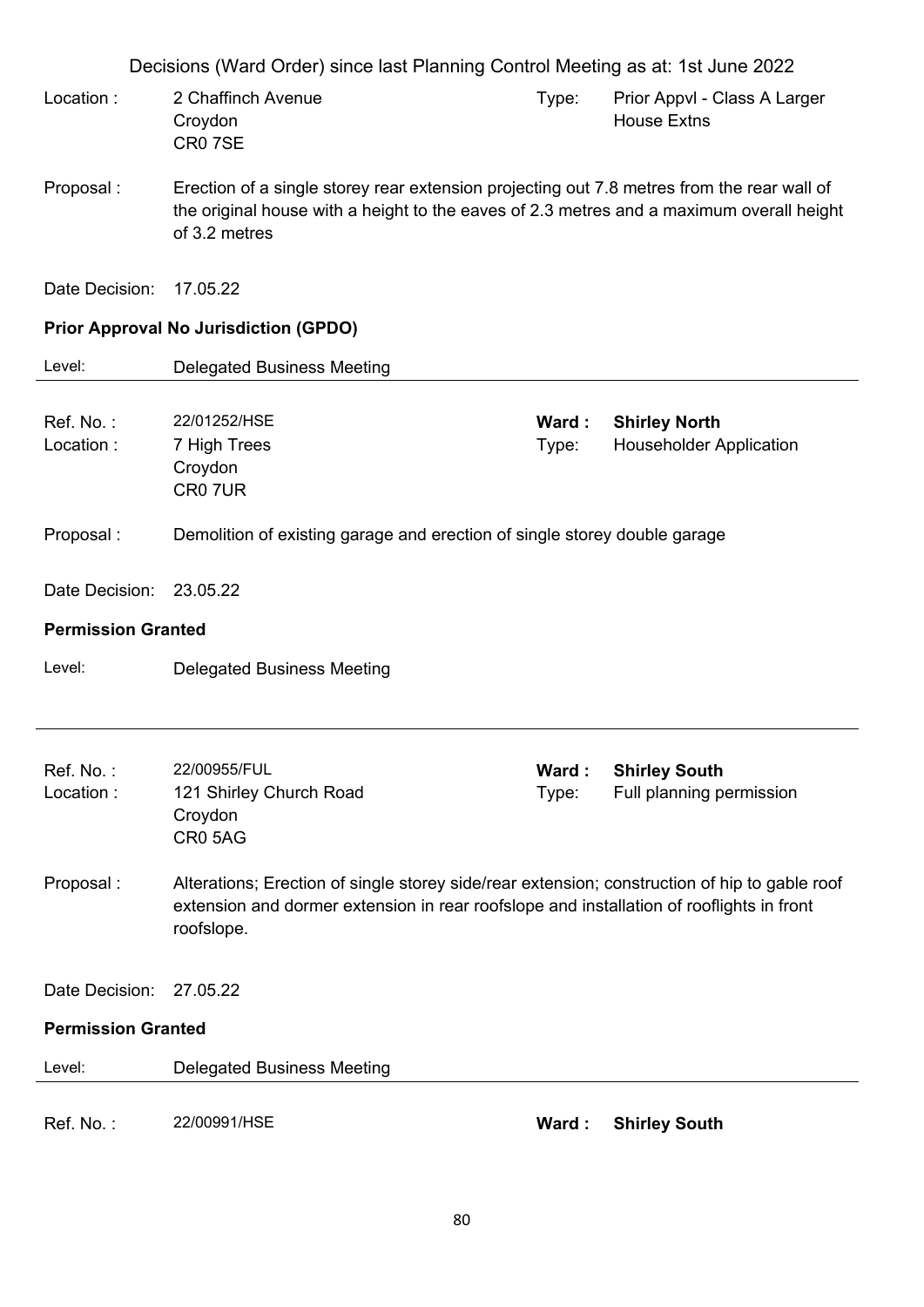Decisions (Ward Order) since last Planning Control Meeting as at: 1st June 2022 Location : 31 East Way Croydon CR0 8AH Type: Householder Application Proposal : Erection of single storey side and rear extension, single storey front extension including alteration to front porch and hip to gable extension (description amended) Date Decision: 16.05.22 **Permission Granted**  Level: Delegated Business Meeting Ref. No. : 22/01018/HSE **Ward : Shirley South** Location : 9 West Way Croydon CR0 8RQ Type: Householder Application Proposal : Erection of single storey front extension, garage conversion into habitable room and alterations to rear fenestrations with associated works Date Decision: 16.05.22 **Permission Granted**  Level: Delegated Business Meeting Ref. No. : 22/01143/LP **Ward : Shirley South** Location : 12 Lime Tree Grove **Croydon** CR0 8AU Type: LDC (Proposed) Operations edged Proposal : Loft conversion with erection of hip to gable extension and rear box dormer. Installation of front roof lights. Removal of chimney. Date Decision: 23.05.22 **Lawful Dev. Cert. Granted (proposed)**  Level: Delegated Business Meeting Ref. No. : 22/01148/HSE **Ward : Shirley South** Location : 42 Oaks Road Croydon CR0 5HL Type: Householder Application Proposal : Erection of detached outbuilding

81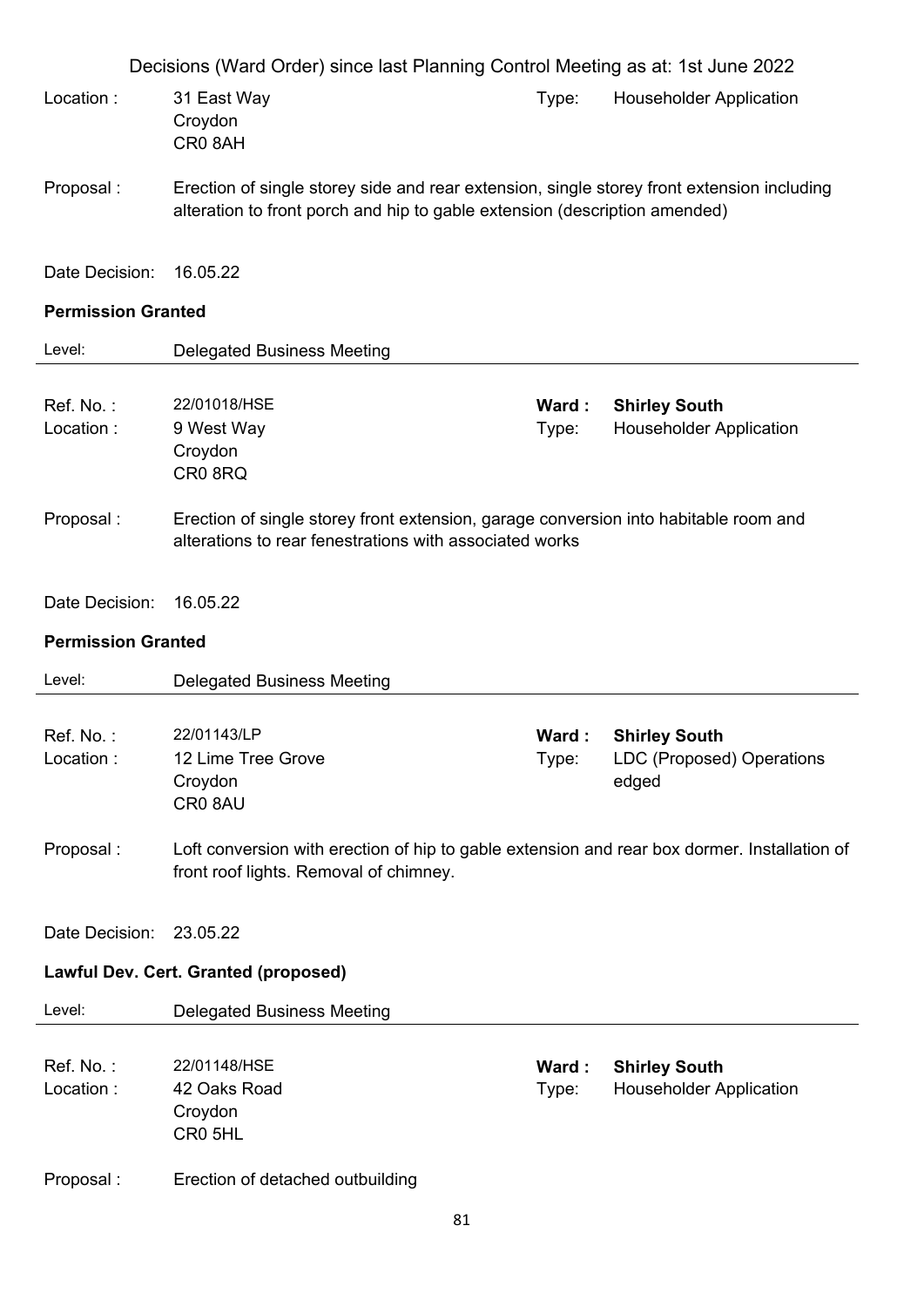Date Decision: 23.05.22

#### **Permission Refused**

| Level:                             | <b>Delegated Business Meeting</b>                                                                                                                        |       |                                         |
|------------------------------------|----------------------------------------------------------------------------------------------------------------------------------------------------------|-------|-----------------------------------------|
| Ref. No.:                          | 22/01281/HSE                                                                                                                                             | Ward: | <b>Shirley South</b>                    |
| Location:                          | Gairnshiel<br>15 Pine Coombe<br>Croydon<br>CR <sub>0</sub> 5H <sub>S</sub>                                                                               | Type: | <b>Householder Application</b>          |
| Proposal:                          | Erection of a balcony with obscure glazing to the rear                                                                                                   |       |                                         |
| Date Decision:                     | 19.05.22                                                                                                                                                 |       |                                         |
| <b>Permission Refused</b>          |                                                                                                                                                          |       |                                         |
| Level:                             | <b>Delegated Business Meeting</b>                                                                                                                        |       |                                         |
|                                    |                                                                                                                                                          |       |                                         |
| Ref. No.:                          | 22/01356/TRE<br>16 Postmill Close                                                                                                                        | Ward: | <b>Shirley South</b>                    |
| Location:                          | Croydon                                                                                                                                                  | Type: | Consent for works to protected<br>trees |
|                                    | CR0 5DY                                                                                                                                                  |       |                                         |
| Proposal:                          | T1 Sweet Chestnut: Crown Reduction 3 metres<br>(TPO 19, 1992)                                                                                            |       |                                         |
| Date Decision:                     | 20.05.22                                                                                                                                                 |       |                                         |
| <b>Consent Granted (Tree App.)</b> |                                                                                                                                                          |       |                                         |
| Level:                             | <b>Delegated Business Meeting</b>                                                                                                                        |       |                                         |
| Ref. No.:                          | 22/01379/HSE                                                                                                                                             | Ward: | <b>Shirley South</b>                    |
| Location:                          | 54 Temple Avenue                                                                                                                                         | Type: | <b>Householder Application</b>          |
|                                    | Croydon                                                                                                                                                  |       |                                         |
|                                    | CR08QB                                                                                                                                                   |       |                                         |
| Proposal:                          | Two-storey side extension following garage conversion. Gable end roof alteration to<br>facilitate erection of rear dormer. Single-storey rear extension. |       |                                         |
| Date Decision:                     | 23.05.22                                                                                                                                                 |       |                                         |
| <b>Permission Refused</b>          |                                                                                                                                                          |       |                                         |

Level: Delegated Business Meeting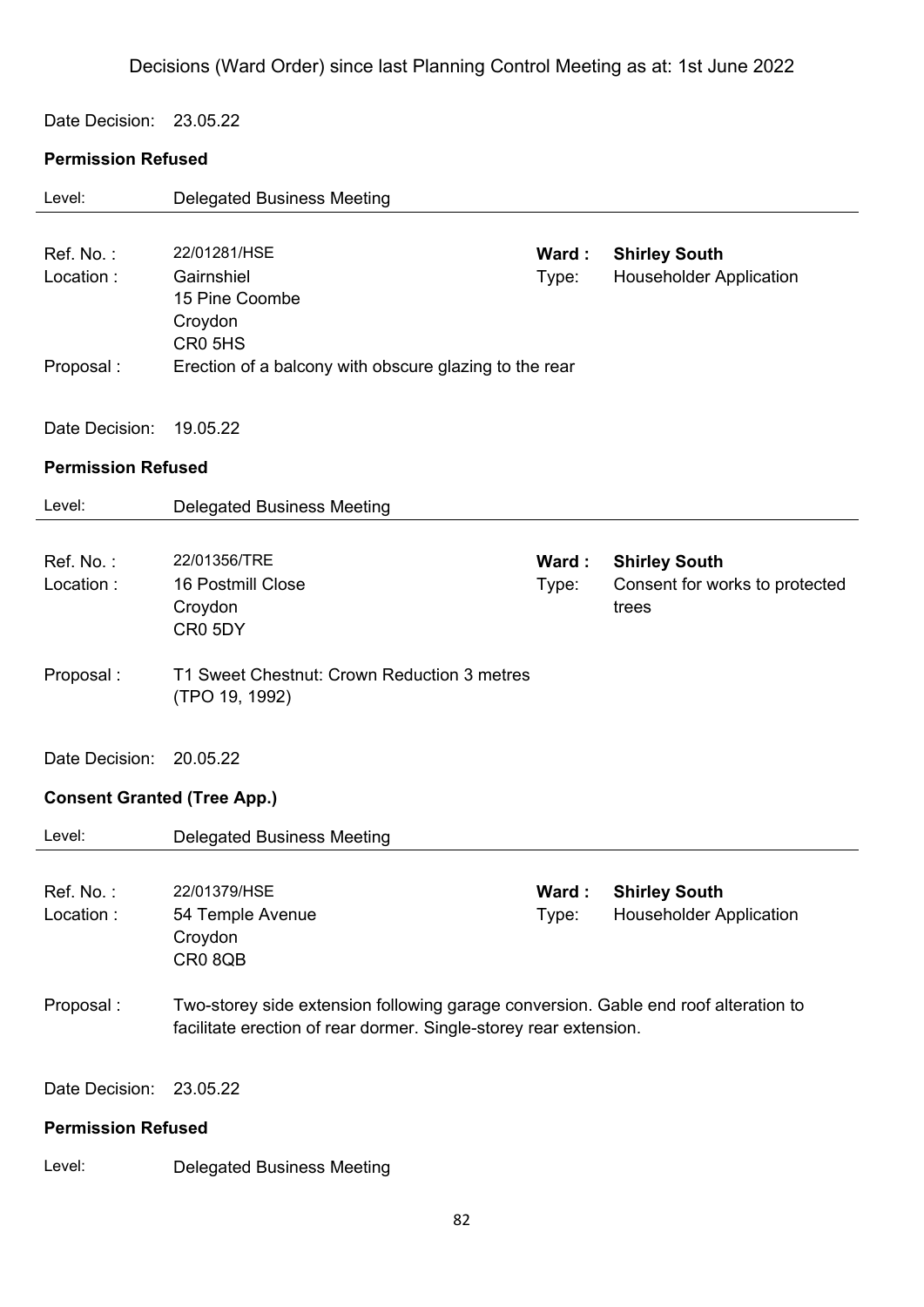| Ref. No.:<br>Location:    | 22/01424/HSE<br>23 Bennetts Avenue<br>Croydon<br>CR08AL                                                                                                                                                                                                                    | Ward:<br>Type: | <b>Shirley South</b><br><b>Householder Application</b> |  |
|---------------------------|----------------------------------------------------------------------------------------------------------------------------------------------------------------------------------------------------------------------------------------------------------------------------|----------------|--------------------------------------------------------|--|
| Proposal:                 | Erection of single storey rear extension and single storey front porch extension.                                                                                                                                                                                          |                |                                                        |  |
| Date Decision:            | 27.05.22                                                                                                                                                                                                                                                                   |                |                                                        |  |
| <b>Permission Granted</b> |                                                                                                                                                                                                                                                                            |                |                                                        |  |
| Level:                    | <b>Delegated Business Meeting</b>                                                                                                                                                                                                                                          |                |                                                        |  |
|                           |                                                                                                                                                                                                                                                                            |                |                                                        |  |
| Ref. No.:                 | 20/04307/FUL                                                                                                                                                                                                                                                               | Ward:          | <b>South Croydon</b>                                   |  |
| Location:                 | 56 West Hill<br>South Croydon<br>CR <sub>2</sub> 0SA                                                                                                                                                                                                                       | Type:          | Full planning permission                               |  |
| Proposal:                 | Demolition of existing dwelling and erection of 8 residential units in a 3 storey building<br>with associated parking, cycle and refuse storage                                                                                                                            |                |                                                        |  |
| Date Decision:            | 27.05.22                                                                                                                                                                                                                                                                   |                |                                                        |  |
|                           | P. Granted with 106 legal Ag. (3 months)                                                                                                                                                                                                                                   |                |                                                        |  |
|                           |                                                                                                                                                                                                                                                                            |                |                                                        |  |
| Level:                    | <b>Planning Committee</b>                                                                                                                                                                                                                                                  |                |                                                        |  |
|                           |                                                                                                                                                                                                                                                                            |                |                                                        |  |
| Ref. No.:<br>Location:    | 21/02636/DISC<br>Montello Apartments                                                                                                                                                                                                                                       | Ward:<br>Type: | <b>South Croydon</b><br><b>Discharge of Conditions</b> |  |
|                           | 23 South Park Hill Road<br>South Croydon                                                                                                                                                                                                                                   |                |                                                        |  |
|                           | CR <sub>2</sub> 7D <sub>Z</sub>                                                                                                                                                                                                                                            |                |                                                        |  |
| Proposal:                 | Discharge of condition 3 (construction logistics plan) attached to planning permission ref.<br>20/03992/FUL (Erection of two, 3 bedroom semi-detached houses to the rear of the<br>existing building. Redesign of the communal garden. Provision of new bin & bike store). |                |                                                        |  |
| Date Decision:            | 16.05.22                                                                                                                                                                                                                                                                   |                |                                                        |  |
| <b>Approved</b>           |                                                                                                                                                                                                                                                                            |                |                                                        |  |
| Level:                    | <b>Delegated Business Meeting</b>                                                                                                                                                                                                                                          |                |                                                        |  |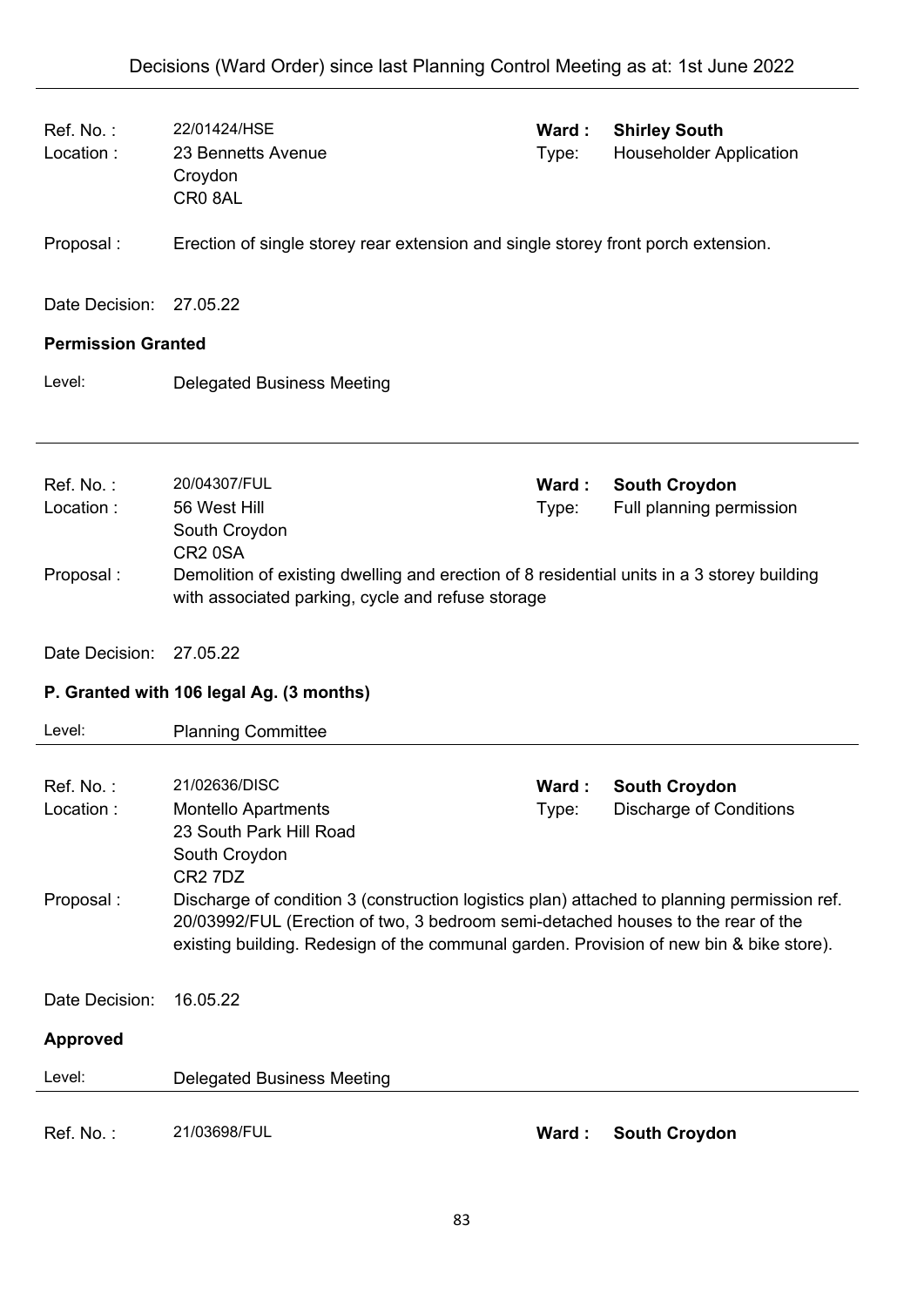|                           | Decisions (Ward Order) since last Planning Control Meeting as at: 1st June 2022                                                                                                                                                                                                                                                                                                                                                                     |                |                                                  |
|---------------------------|-----------------------------------------------------------------------------------------------------------------------------------------------------------------------------------------------------------------------------------------------------------------------------------------------------------------------------------------------------------------------------------------------------------------------------------------------------|----------------|--------------------------------------------------|
| Location:                 | 46B Avondale Road<br>South Croydon<br>CR <sub>2</sub> 6JA                                                                                                                                                                                                                                                                                                                                                                                           | Type:          | Full planning permission                         |
| Proposal:                 | Erection of single storey rear extension. Alterations.                                                                                                                                                                                                                                                                                                                                                                                              |                |                                                  |
| Date Decision:            | 19.05.22                                                                                                                                                                                                                                                                                                                                                                                                                                            |                |                                                  |
| <b>Permission Granted</b> |                                                                                                                                                                                                                                                                                                                                                                                                                                                     |                |                                                  |
| Level:                    | <b>Delegated Business Meeting</b>                                                                                                                                                                                                                                                                                                                                                                                                                   |                |                                                  |
|                           |                                                                                                                                                                                                                                                                                                                                                                                                                                                     |                |                                                  |
| Ref. No.:                 | 21/03754/FUL                                                                                                                                                                                                                                                                                                                                                                                                                                        | Ward:          | <b>South Croydon</b>                             |
| Location:                 | 99 South End<br>Croydon<br>CR01BG                                                                                                                                                                                                                                                                                                                                                                                                                   | Type:          | Full planning permission                         |
| Proposal:                 | Conversion of house in multiple occupation (HMO) at first and second floors into two self-<br>contained flats facilitated by rear roof extension, relocation of external stairwell and<br>external alterations                                                                                                                                                                                                                                      |                |                                                  |
| Date Decision:            | 24.05.22                                                                                                                                                                                                                                                                                                                                                                                                                                            |                |                                                  |
| <b>Permission Granted</b> |                                                                                                                                                                                                                                                                                                                                                                                                                                                     |                |                                                  |
| Level:                    | <b>Delegated Business Meeting</b>                                                                                                                                                                                                                                                                                                                                                                                                                   |                |                                                  |
|                           |                                                                                                                                                                                                                                                                                                                                                                                                                                                     |                |                                                  |
| Ref. No.:<br>Location:    | 21/05067/FUL<br>39 Heathfield Road                                                                                                                                                                                                                                                                                                                                                                                                                  | Ward:<br>Type: | <b>South Croydon</b><br>Full planning permission |
|                           | Croydon<br>CR <sub>0</sub> 1EZ                                                                                                                                                                                                                                                                                                                                                                                                                      |                |                                                  |
| Proposal:                 | Change of Use from use class E (e) (previously D1) Provision of medical or health<br>services to 7 flats (use class C3), alterations, construction/enlargement of basement area<br>including external stairs/fenestration, a dormer extension on both side roof slopes,<br>erection of two/three storey side/rear extension incorporating balconies as rear,<br>alterations including changes to fenestration, designated refuse/recycling at front |                |                                                  |
| Date Decision:            | 18.05.22                                                                                                                                                                                                                                                                                                                                                                                                                                            |                |                                                  |
|                           | Appeal Contested - (grounds of appeal)                                                                                                                                                                                                                                                                                                                                                                                                              |                |                                                  |
| Level:                    | <b>Delegated Business Meeting</b>                                                                                                                                                                                                                                                                                                                                                                                                                   |                |                                                  |
|                           |                                                                                                                                                                                                                                                                                                                                                                                                                                                     |                |                                                  |
| Ref. No.:                 | 21/05068/FUL                                                                                                                                                                                                                                                                                                                                                                                                                                        | Ward:          | <b>South Croydon</b>                             |
| Location:                 | 39 Heathfield Road<br>Croydon                                                                                                                                                                                                                                                                                                                                                                                                                       | Type:          | Full planning permission                         |
|                           | CR0 1EZ                                                                                                                                                                                                                                                                                                                                                                                                                                             |                |                                                  |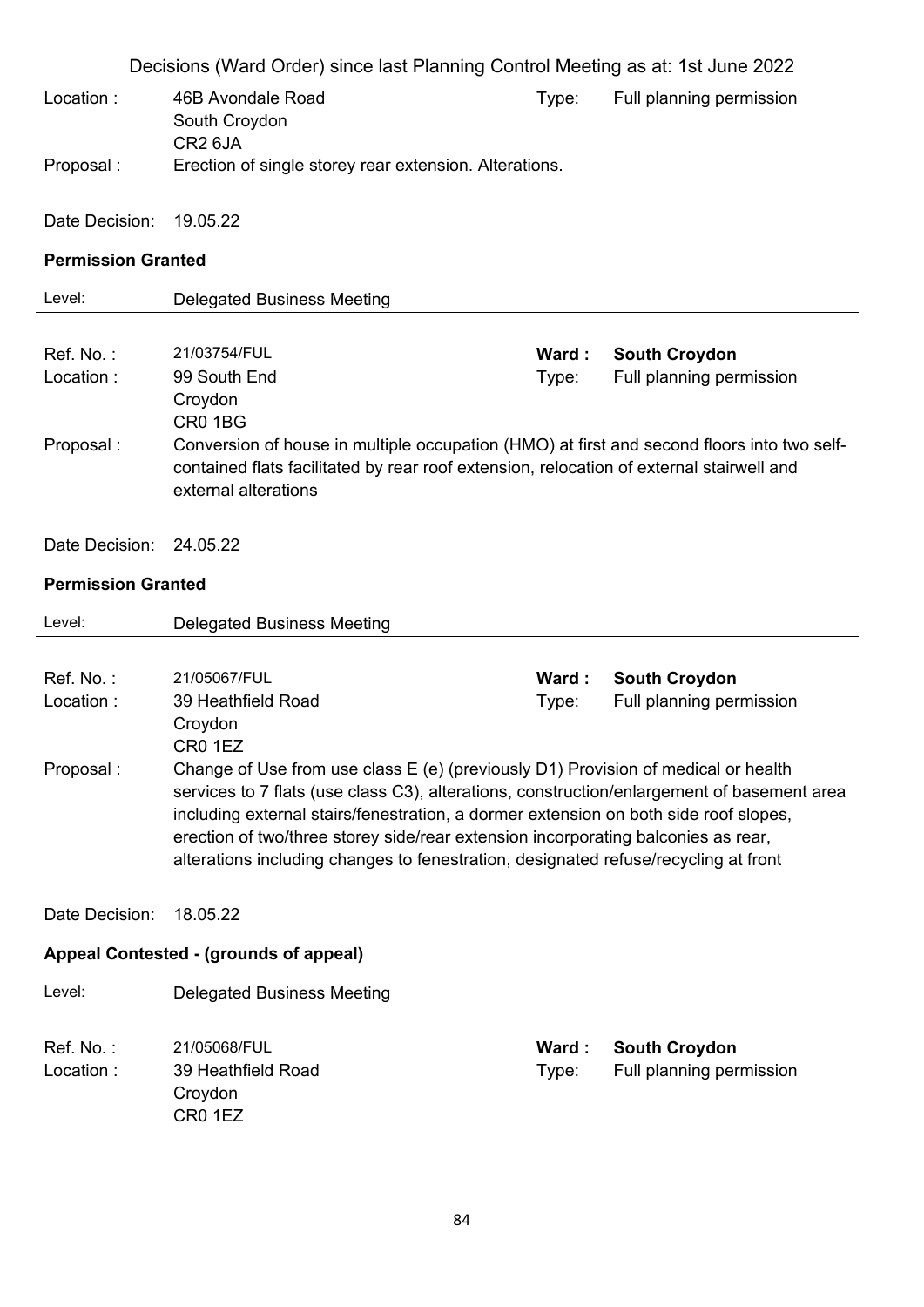Proposal : Change of Use from use class E (e) (previously D1) Provision of medical or health services to provide a House of Multiple Occupation (HMO) (Use Class Sui Generis) comprising 15 bedrooms with shared kitchen facilities, alterations, construction/enlargement of basement area including external stairs/fenestration, a dormer extension on both side roof slopes, erection of two/three storey side/rear extension incorporating balconies as rear, alterations including changes to fenestration, designated refuse/recycling, cycle stores and parking space.

Date Decision: 23.05.22

#### **Appeal Contested - (grounds of appeal)**

| Level:                              | <b>Delegated Business Meeting</b>                                                                                                                                 |                |                                                              |
|-------------------------------------|-------------------------------------------------------------------------------------------------------------------------------------------------------------------|----------------|--------------------------------------------------------------|
| Ref. No.:<br>Location:<br>Proposal: | 21/05234/FUL<br>15 South End<br>Croydon<br>CR0 1BE<br>Installation of 4 x aircon fans at the rear and construction of storage room for refuse and<br>cycle store. | Ward:<br>Type: | <b>South Croydon</b><br>Full planning permission             |
| Date Decision:                      | 27.05.22                                                                                                                                                          |                |                                                              |
| <b>Permission Refused</b>           |                                                                                                                                                                   |                |                                                              |
| Level:                              | <b>Delegated Business Meeting</b>                                                                                                                                 |                |                                                              |
| Ref. No.:<br>Location:              | 22/00420/HSE<br>4 Blenheim Crescent<br>South Croydon<br>CR <sub>2</sub> 6BN                                                                                       | Ward:<br>Type: | <b>South Croydon</b><br><b>Householder Application</b>       |
| Proposal:                           | Demolition of existing conservatory and erection of single storey rear extension                                                                                  |                |                                                              |
| Date Decision:                      | 16.05.22                                                                                                                                                          |                |                                                              |
| <b>Permission Refused</b>           |                                                                                                                                                                   |                |                                                              |
| Level:                              | <b>Delegated Business Meeting</b>                                                                                                                                 |                |                                                              |
| Ref. No.:<br>Location:              | 22/01070/ADV<br>328 Brighton Road<br>South Croydon<br>CR <sub>2</sub> 6AJ                                                                                         | Ward:<br>Type: | <b>South Croydon</b><br>Consent to display<br>advertisements |
| Proposal:                           | Application for consent to display an advertisement for an internally illuminated fascia<br>signage & internally illuminated projecting sign.                     |                |                                                              |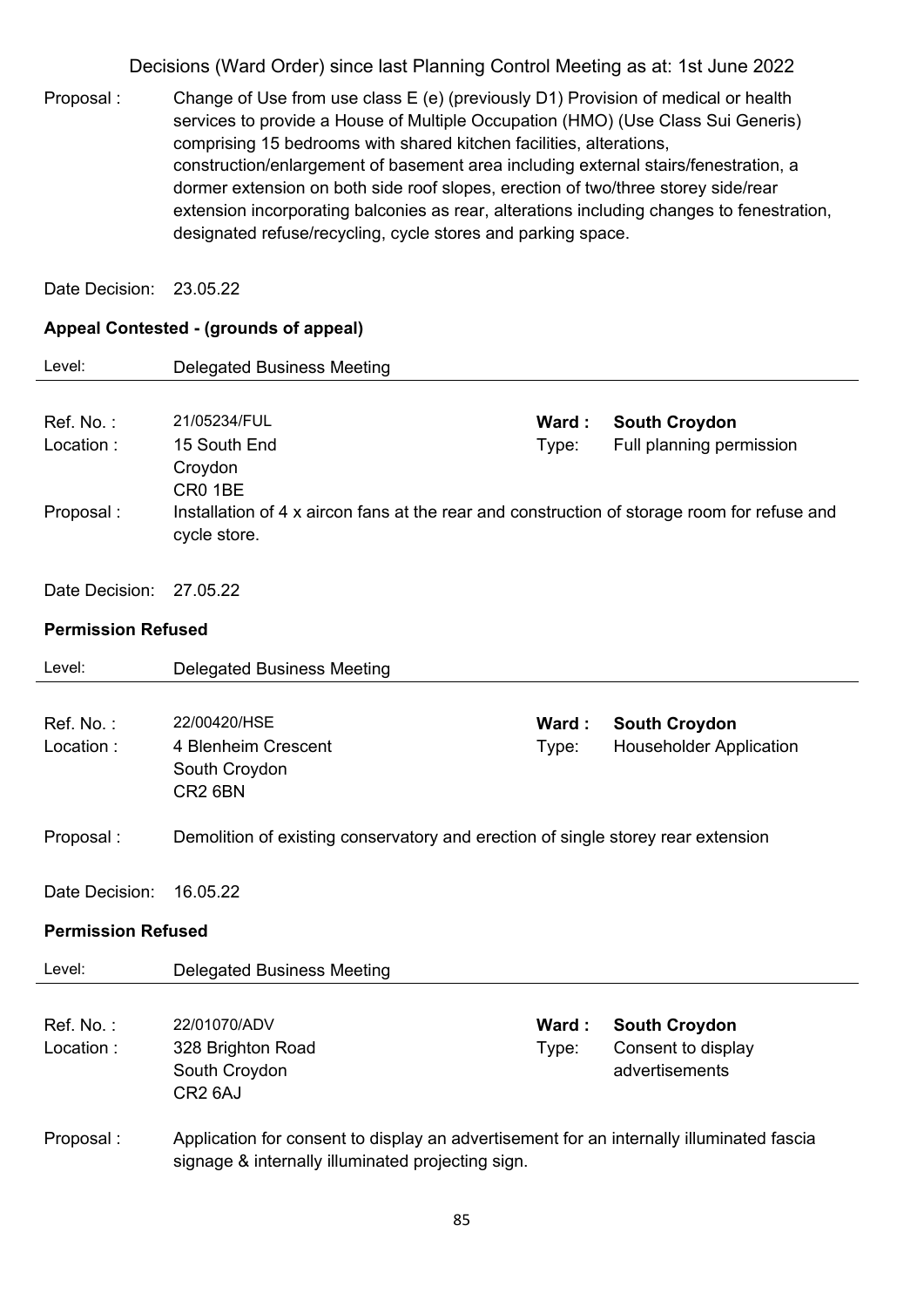Date Decision: 27.05.22

## **Consent Granted (Advertisement)**

| Level:                    | <b>Delegated Business Meeting</b>                                                                                                                                                                                  |                |                                                                         |
|---------------------------|--------------------------------------------------------------------------------------------------------------------------------------------------------------------------------------------------------------------|----------------|-------------------------------------------------------------------------|
| Ref. No.:<br>Location:    | 22/01373/HSE<br><b>7 Broadeaves Close</b><br>South Croydon<br>CR <sub>2</sub> 7YP                                                                                                                                  | Ward:<br>Type: | <b>South Croydon</b><br><b>Householder Application</b>                  |
| Proposal:                 | Demolition of existing conservatory, erection of a single-storey side and infill extension<br>with front porch and the conversion of existing garage into habitable rooms with<br>associated external alterations. |                |                                                                         |
| Date Decision:            | 26.05.22                                                                                                                                                                                                           |                |                                                                         |
| <b>Permission Granted</b> |                                                                                                                                                                                                                    |                |                                                                         |
| Level:                    | <b>Delegated Business Meeting</b>                                                                                                                                                                                  |                |                                                                         |
| Ref. No.:<br>Location:    | 22/01511/TRE<br>6 Hurst Road<br>Croydon<br>CR0 1JT                                                                                                                                                                 | Ward:<br>Type: | <b>South Croydon</b><br>Consent for works to protected<br>trees         |
| Proposal :                | T1. Common Lime. Fell<br>(TPO 20, 1973)                                                                                                                                                                            |                |                                                                         |
| Date Decision:            | 20.05.22                                                                                                                                                                                                           |                |                                                                         |
|                           | <b>Consent Refused (Tree application)</b>                                                                                                                                                                          |                |                                                                         |
| Level:                    | <b>Delegated Business Meeting</b>                                                                                                                                                                                  |                |                                                                         |
| Ref. No.:<br>Location:    | 19/05257/CAT<br>200 Selhurst Road<br>South Norwood<br>London<br><b>SE25 6XU</b>                                                                                                                                    | Ward:<br>Type: | <b>South Norwood</b><br>Works to Trees in a<br><b>Conservation Area</b> |
| Proposal:                 | Fell to combat subsidence damage to 1a Lawrence Road, London, SE25 5AA<br>Ash T1, Ash, Sycamore TG2                                                                                                                |                |                                                                         |
| Date Decision:            | 23.05.22                                                                                                                                                                                                           |                |                                                                         |

## **No objection (tree works in Con Areas)**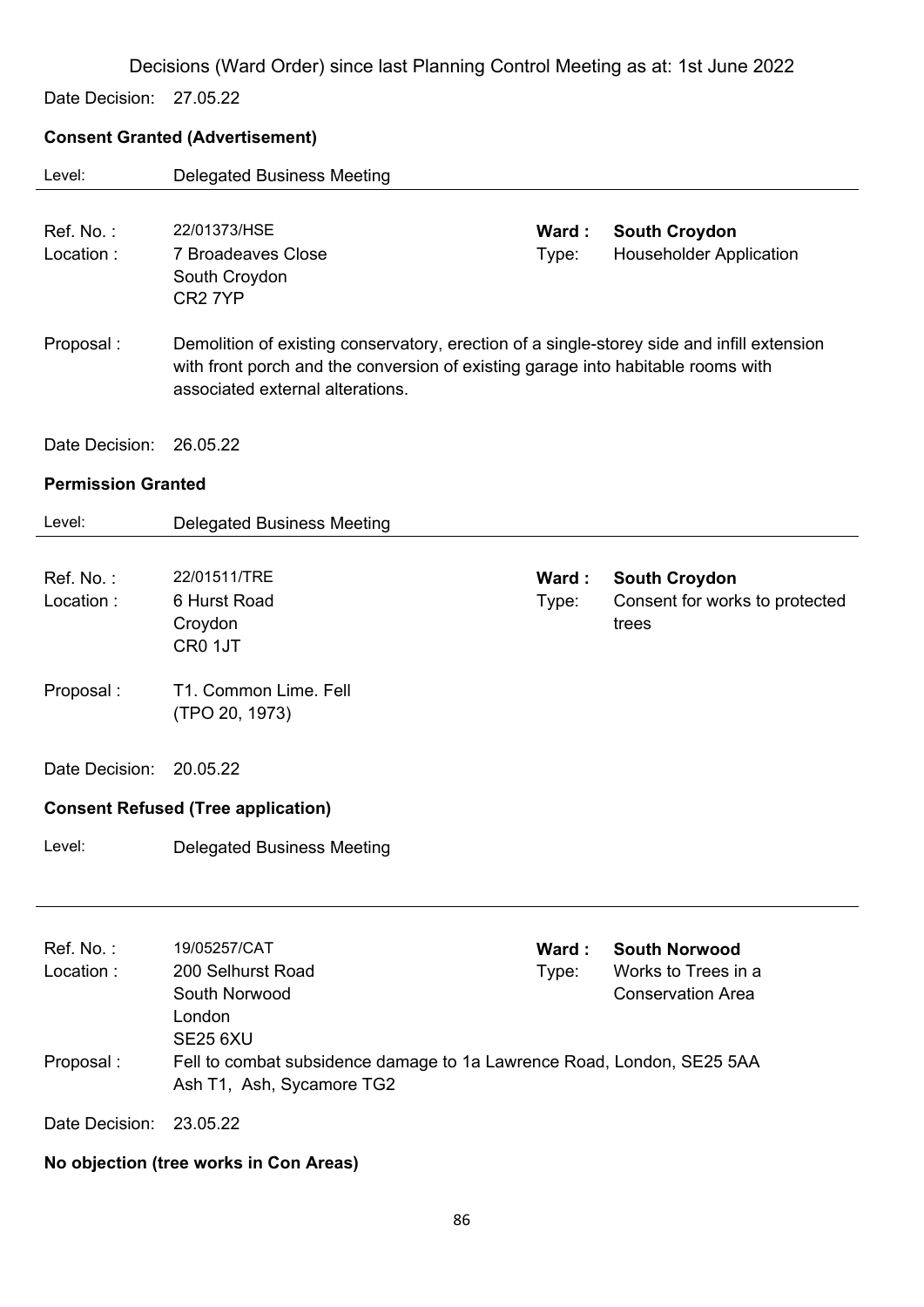|                                     | Decisions (Ward Order) since last Planning Control Meeting as at: 1st June 2022                                                                                                                                                                                          |                |                                                                         |
|-------------------------------------|--------------------------------------------------------------------------------------------------------------------------------------------------------------------------------------------------------------------------------------------------------------------------|----------------|-------------------------------------------------------------------------|
| Level:                              | <b>Delegated Business Meeting</b>                                                                                                                                                                                                                                        |                |                                                                         |
| Ref. No.:<br>Location:              | 21/03460/CAT<br>2 Oliver Grove<br>South Norwood<br>London<br><b>SE25 6EJ</b>                                                                                                                                                                                             | Ward:<br>Type: | <b>South Norwood</b><br>Works to Trees in a<br><b>Conservation Area</b> |
| Proposal:                           | T1 - Bay tree: Reduce height by 4m, hedge trim side foliage to tidy                                                                                                                                                                                                      |                |                                                                         |
| Date Decision:                      | 25.05.22                                                                                                                                                                                                                                                                 |                |                                                                         |
|                                     | No objection (tree works in Con Areas)                                                                                                                                                                                                                                   |                |                                                                         |
| Level:                              | <b>Delegated Business Meeting</b>                                                                                                                                                                                                                                        |                |                                                                         |
| Ref. No.:<br>Location:<br>Proposal: | 21/04360/HSE<br>300 Whitehorse Lane<br>South Norwood<br>London<br><b>SE25 6UF</b><br>Alterations, Erection of single/two-storey front/rear/side extension, Hip-to-gable roof<br>extension to side roofslope, Dormer extension on rear roofslope, and Installation of two | Ward:<br>Type: | <b>South Norwood</b><br><b>Householder Application</b>                  |
| Date Decision:                      | (2) rooflights to front roofslope<br>19.05.22                                                                                                                                                                                                                            |                |                                                                         |
|                                     |                                                                                                                                                                                                                                                                          |                |                                                                         |
| <b>Permission Granted</b>           |                                                                                                                                                                                                                                                                          |                |                                                                         |
| Level:                              | <b>Delegated Business Meeting</b>                                                                                                                                                                                                                                        |                |                                                                         |
| Ref. No.:<br>Location:              | 21/05477/FUL<br>48 Dagnall Park<br>South Norwood<br>London<br><b>SE25 6NS</b>                                                                                                                                                                                            | Ward:<br>Type: | <b>South Norwood</b><br>Full planning permission                        |
| Proposal:                           | Erection of loft conversion with rear and side dormer (retrospective)                                                                                                                                                                                                    |                |                                                                         |
| Date Decision:                      | 18.05.22                                                                                                                                                                                                                                                                 |                |                                                                         |
| <b>Permission Granted</b>           |                                                                                                                                                                                                                                                                          |                |                                                                         |
| Level:                              | <b>Delegated Business Meeting</b>                                                                                                                                                                                                                                        |                |                                                                         |
| Ref. No.:<br>Location:              | 21/05537/FUL<br>Garages At Land Rear Of 91 Clifton Road<br><b>Fronting Rothesay Road</b><br>South Norwood<br>London<br><b>SE25 6PX</b>                                                                                                                                   | Ward:<br>Type: | <b>South Norwood</b><br>Full planning permission                        |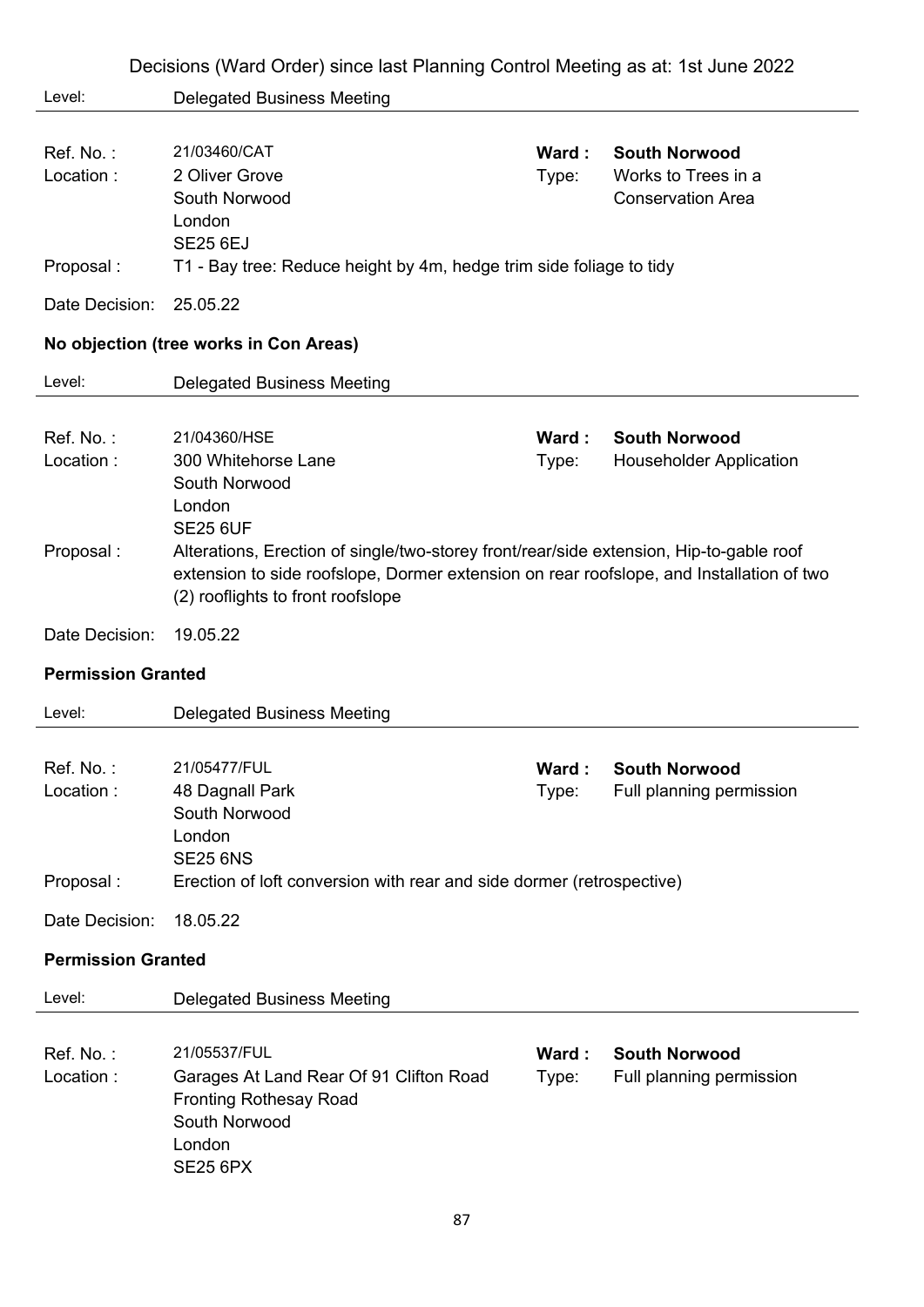Proposal : Demolition of the existing garages and erection of a two storey dwelling with associated site alterations

Date Decision: 17.05.22

## **Appeal Contested - (grounds of appeal)**

| Level:                    | <b>Delegated Business Meeting</b>                                                                                                      |                |                                                                   |
|---------------------------|----------------------------------------------------------------------------------------------------------------------------------------|----------------|-------------------------------------------------------------------|
| Ref. No.:<br>Location:    | 21/05994/LP<br>17 Dixon Road<br>South Norwood<br>London<br><b>SE25 6TZ</b>                                                             | Ward:<br>Type: | <b>South Norwood</b><br><b>LDC (Proposed) Operations</b><br>edged |
| Proposal:                 | Erection of single storey rear extension.                                                                                              |                |                                                                   |
| Date Decision:            | 27.05.22                                                                                                                               |                |                                                                   |
|                           | <b>Lawful Dev. Cert. Granted (proposed)</b>                                                                                            |                |                                                                   |
| Level:                    | <b>Delegated Business Meeting</b>                                                                                                      |                |                                                                   |
| Ref. No.:<br>Location:    | 22/00191/LP<br>12 Warminster Road<br>South Norwood<br>London<br><b>SE25 4DZ</b>                                                        | Ward:<br>Type: | <b>South Norwood</b><br>LDC (Proposed) Operations<br>edged        |
| Proposal:                 | Erection of single storey rear extension; erection of hip to gable and rear dormer and<br>provision of 3 rooflights in front roofslope |                |                                                                   |
| Date Decision:            | 19.05.22                                                                                                                               |                |                                                                   |
|                           | <b>Lawful Dev. Cert. Granted (proposed)</b>                                                                                            |                |                                                                   |
| Level:                    | <b>Delegated Business Meeting</b>                                                                                                      |                |                                                                   |
| Ref. No.:<br>Location:    | 22/00365/FUL<br>Flat 1<br>36 Lincoln Road<br>South Norwood<br>London<br><b>SE25 4HQ</b>                                                | Ward:<br>Type: | <b>South Norwood</b><br>Full planning permission                  |
| Proposal:                 | Alterations, erection of single-storey rear extension                                                                                  |                |                                                                   |
| Date Decision:            | 26.05.22                                                                                                                               |                |                                                                   |
| <b>Permission Granted</b> |                                                                                                                                        |                |                                                                   |
| Level:                    | <b>Delegated Business Meeting</b>                                                                                                      |                |                                                                   |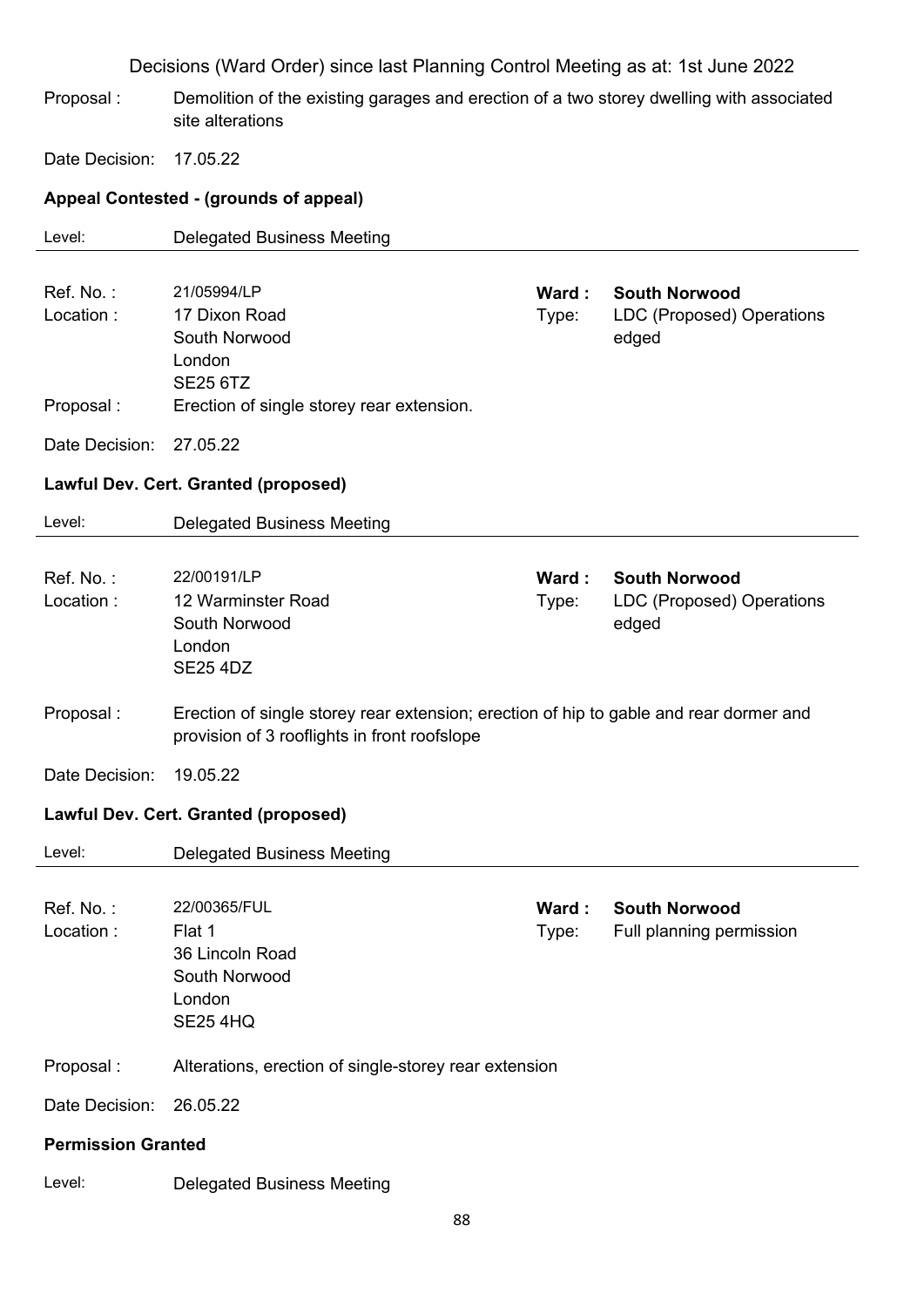| Ref. No.:<br>Location:    | 22/00792/FUL<br>5 King's Road<br>South Norwood<br>London<br><b>SE25 4ES</b>                                                                                                                                                                                                                                                                                  | Ward:<br>Type: | <b>South Norwood</b><br>Full planning permission                        |  |
|---------------------------|--------------------------------------------------------------------------------------------------------------------------------------------------------------------------------------------------------------------------------------------------------------------------------------------------------------------------------------------------------------|----------------|-------------------------------------------------------------------------|--|
| Proposal:                 | Alterations, erection of rear dormer extension, single-storey side/rear extension,<br>outbuilding in rear garden and provision of 3 rooflights in front roofslope                                                                                                                                                                                            |                |                                                                         |  |
| Date Decision:            | 19.05.22                                                                                                                                                                                                                                                                                                                                                     |                |                                                                         |  |
| <b>Permission Granted</b> |                                                                                                                                                                                                                                                                                                                                                              |                |                                                                         |  |
| Level:                    | <b>Delegated Business Meeting</b>                                                                                                                                                                                                                                                                                                                            |                |                                                                         |  |
| Ref. No.:<br>Location:    | 22/00844/CAT<br>Harris Academy South Norwood<br>2 Cumberlow Avenue<br>South Norwood<br>London<br><b>SE25 6AE</b>                                                                                                                                                                                                                                             | Ward:<br>Type: | <b>South Norwood</b><br>Works to Trees in a<br><b>Conservation Area</b> |  |
| Proposal:                 | All tree works as per Appendix 1: Tree survey schedule (attached).                                                                                                                                                                                                                                                                                           |                |                                                                         |  |
|                           |                                                                                                                                                                                                                                                                                                                                                              |                |                                                                         |  |
| Date Decision:            | 25.05.22                                                                                                                                                                                                                                                                                                                                                     |                |                                                                         |  |
|                           | No objection (tree works in Con Areas)                                                                                                                                                                                                                                                                                                                       |                |                                                                         |  |
| Level:                    | <b>Delegated Business Meeting</b>                                                                                                                                                                                                                                                                                                                            |                |                                                                         |  |
| Ref. No.:<br>Location:    | 22/00936/CAT<br>Kingsmeade Court<br>225 Selhurst Road<br>South Norwood<br>London<br><b>SE25 6XD</b>                                                                                                                                                                                                                                                          | Ward:<br>Type: | <b>South Norwood</b><br>Works to Trees in a<br><b>Conservation Area</b> |  |
| Proposal:                 | T1 dead Cherry tree - Cut down to ground level<br>G1 Line of Ash and Sycamore on back boundary - Remove 2 lateral branches off of Each<br>growing over the car park<br>T2 Evergreen Oak tree - Cut back over parking space by 2m<br>T3 Cut back over parking space by 2m<br>T4 Neighbours Lime tree - Cut back lateral branches near building to clear by 2m |                |                                                                         |  |
| Date Decision:            | 25.05.22                                                                                                                                                                                                                                                                                                                                                     |                |                                                                         |  |

Level: Delegated Business Meeting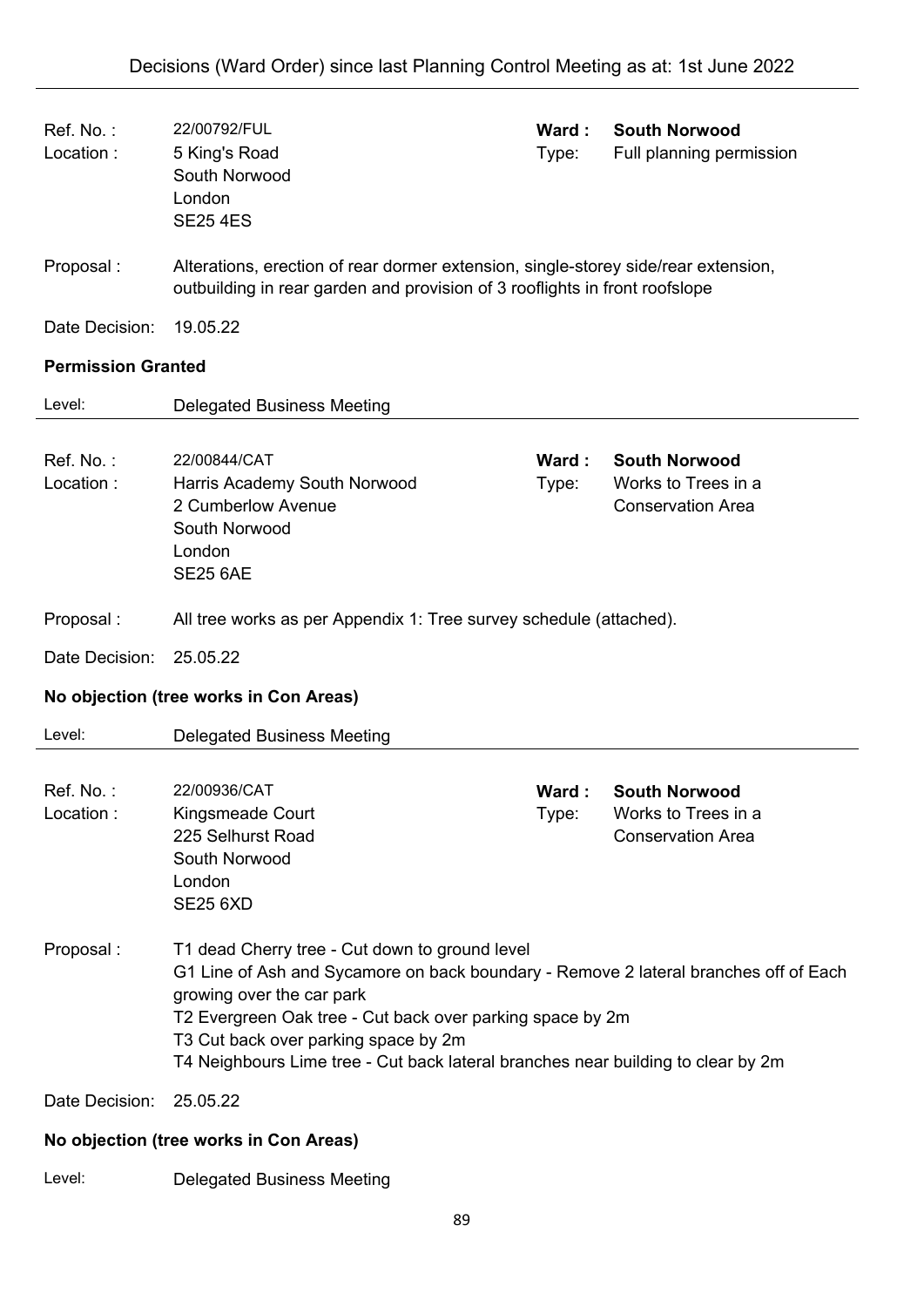| Ref. No.:<br>Location:    | 22/01280/LP<br>62 Dixon Road<br>South Norwood<br>London<br><b>SE25 6UE</b>                                                                                                            | Ward:<br>Type: | <b>South Norwood</b><br>LDC (Proposed) Operations<br>edged              |
|---------------------------|---------------------------------------------------------------------------------------------------------------------------------------------------------------------------------------|----------------|-------------------------------------------------------------------------|
| Proposal:                 | Demolition of existing side dormer, erection of hip to gable and rear dormer extension<br>and provision of 3 rooflights in front roofslope and second-floor window in side elevation. |                |                                                                         |
| Date Decision:            | 19.05.22                                                                                                                                                                              |                |                                                                         |
|                           | Lawful Dev. Cert. Granted (proposed)                                                                                                                                                  |                |                                                                         |
| Level:                    | <b>Delegated Business Meeting</b>                                                                                                                                                     |                |                                                                         |
| Ref. No.:<br>Location:    | 22/01287/HSE<br>25 Southern Avenue<br>South Norwood<br>London<br><b>SE25 4BT</b>                                                                                                      | Ward:<br>Type: | <b>South Norwood</b><br><b>Householder Application</b>                  |
| Proposal:                 | Alterations, demolition of existing garage and erection of single-storey side/rear extension                                                                                          |                |                                                                         |
| Date Decision:            | 26.05.22                                                                                                                                                                              |                |                                                                         |
| <b>Permission Granted</b> |                                                                                                                                                                                       |                |                                                                         |
| Level:                    | <b>Delegated Business Meeting</b>                                                                                                                                                     |                |                                                                         |
| Ref. No.:<br>Location:    | 22/01322/CAT<br>75A High Street<br>South Norwood<br>London<br><b>SE25 6EB</b>                                                                                                         | Ward:<br>Type: | <b>South Norwood</b><br>Works to Trees in a<br><b>Conservation Area</b> |
| Proposal:                 | Pollard by 50% 3 Sycamore trees and shape and tidy a conifer tree below them.                                                                                                         |                |                                                                         |
| Date Decision:            | 19.05.22                                                                                                                                                                              |                |                                                                         |
|                           | No objection (tree works in Con Areas)                                                                                                                                                |                |                                                                         |
| Level:                    | <b>Delegated Business Meeting</b>                                                                                                                                                     |                |                                                                         |
| Ref. No.:<br>Location:    | 22/01709/CAT<br>1A St Dunstan's Road<br>South Norwood<br>London<br><b>SE25 6EU</b>                                                                                                    | Ward:<br>Type: | <b>South Norwood</b><br>Works to Trees in a<br><b>Conservation Area</b> |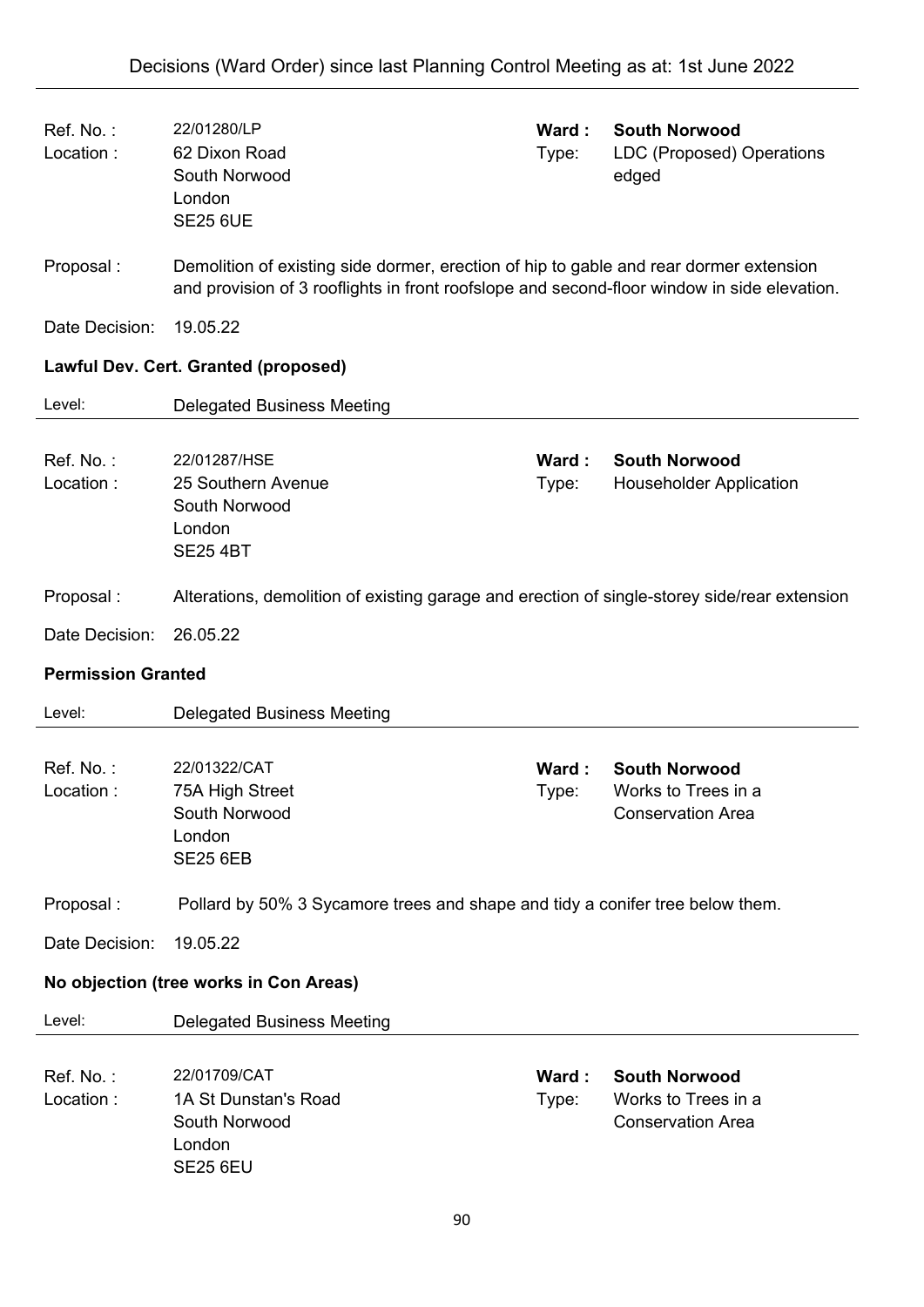Decisions (Ward Order) since last Planning Control Meeting as at: 1st June 2022 Proposal : Maple Tree - Fell Date Decision: 20.05.22 **No objection (tree works in Con Areas)**  Level: Delegated Business Meeting Ref. No. : 22/01759/LP **Ward : South Norwood** Location : 9 Cromer Road South Norwood London SE25 4HH Type: LDC (Proposed) Operations edged Proposal : Erection of a dormer extension to provide an additional bedroom Date Decision: 23.05.22 **Lawful Dev. Cert. Granted (proposed)**  Level: Delegated Business Meeting Ref. No. : 21/05702/HSE **Ward : Thornton Heath** Location : 138 Livingstone Road Thornton Heath CR7 8JU Type: Householder Application Proposal : Conversion of loft to habitable space. Erection of single storey rear and side extensions. Date Decision: 24.05.22 **Permission Refused**  Level: Delegated Business Meeting Ref. No. : 21/05711/LP **Ward : Thornton Heath** Location : 3 Wharncliffe Gardens South Norwood London SE25 6DG Type: LDC (Proposed) Operations edged Proposal : Conversion of loft to habitable space, erection of rear dormer and three roof lights to the front roof slope. Date Decision: 24.05.22 **Lawful Dev. Cert. Granted (proposed)**  Level: Delegated Business Meeting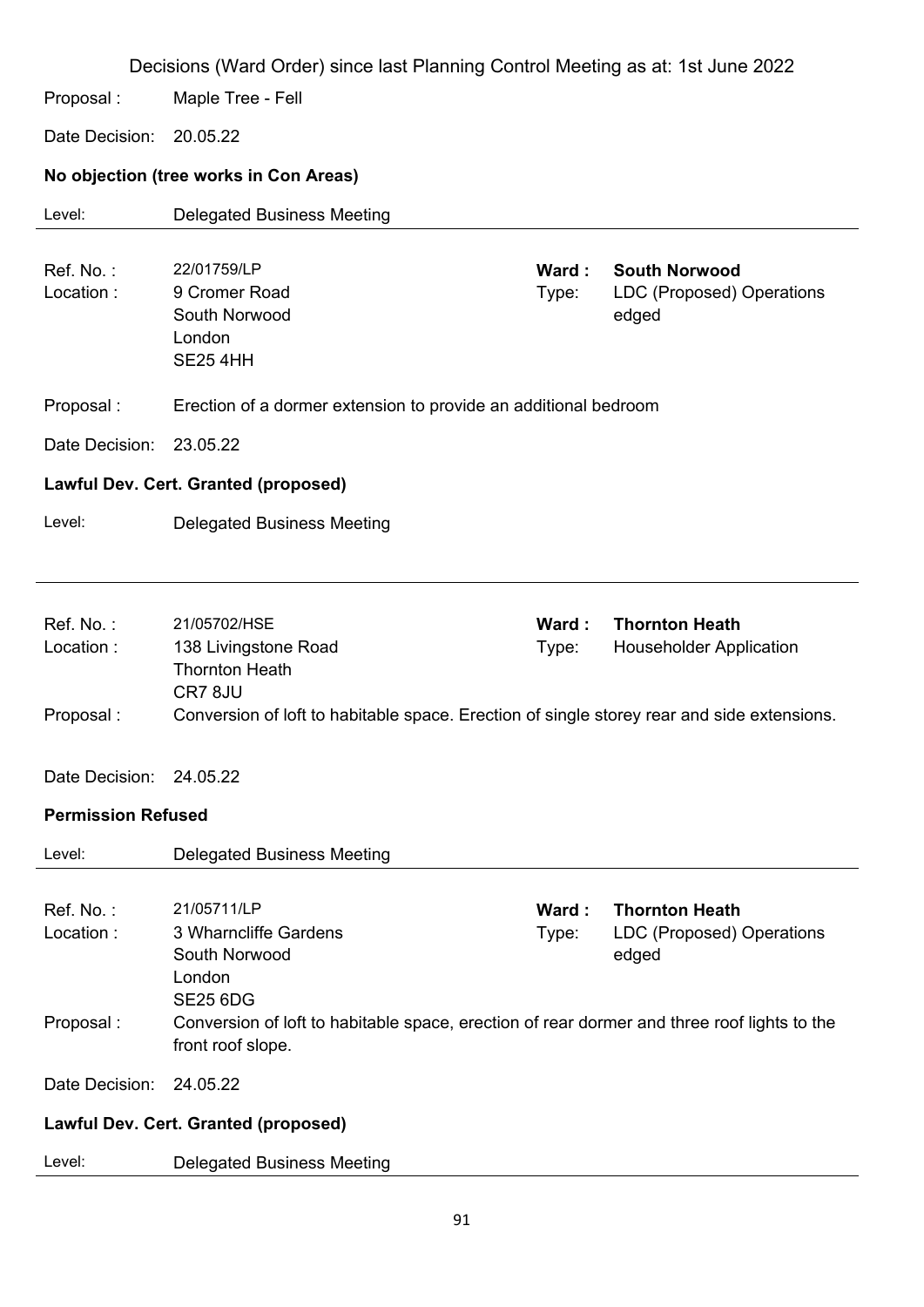|                           | Decisions (Ward Order) since last Planning Control Meeting as at: 1st June 2022                                                                                                                                                                                                                                                                                                                      |                 |                                                             |
|---------------------------|------------------------------------------------------------------------------------------------------------------------------------------------------------------------------------------------------------------------------------------------------------------------------------------------------------------------------------------------------------------------------------------------------|-----------------|-------------------------------------------------------------|
| Ref. No.:<br>Location:    | 21/05849/LP<br>48 Buller Road<br><b>Thornton Heath</b><br>CR78QW                                                                                                                                                                                                                                                                                                                                     | Ward:<br>Type:  | <b>Thornton Heath</b><br>LDC (Proposed) Operations<br>edged |
| Proposal:                 | Erection of front porch.                                                                                                                                                                                                                                                                                                                                                                             |                 |                                                             |
| Date Decision:            | 26.05.22                                                                                                                                                                                                                                                                                                                                                                                             |                 |                                                             |
|                           | Lawful Dev. Cert. Granted (proposed)                                                                                                                                                                                                                                                                                                                                                                 |                 |                                                             |
| Level:                    | <b>Delegated Business Meeting</b>                                                                                                                                                                                                                                                                                                                                                                    |                 |                                                             |
| Ref. No.:<br>Location:    | 22/00139/DISC<br>36A Beulah Road<br><b>Thornton Heath</b><br>CR78JE                                                                                                                                                                                                                                                                                                                                  | Ward:<br>Type:  | <b>Thornton Heath</b><br><b>Discharge of Conditions</b>     |
| Proposal:                 | Discharge Condition 14 (Contaminated Land) attached to planning permission ref.<br>17/05399/FUL as amended by Non-Material Amendment ref. 21/02710/NMA for<br>Demolition of existing buildings, Erection of a three storey building comprising 6 one<br>bedroom, and 3 two bedroom flats and a two bedroom detached house, provision of<br>associated parking, provision of refuse and cycle storage |                 |                                                             |
| Date Decision:            | 19.05.22                                                                                                                                                                                                                                                                                                                                                                                             |                 |                                                             |
| Not approved              |                                                                                                                                                                                                                                                                                                                                                                                                      |                 |                                                             |
| Level:                    | <b>Delegated Business Meeting</b>                                                                                                                                                                                                                                                                                                                                                                    |                 |                                                             |
| Ref. No.:<br>Location:    | 22/00913/HSE<br>43 Moffat Road<br><b>Thornton Heath</b><br>CR78PY                                                                                                                                                                                                                                                                                                                                    | Ward :<br>Type: | <b>Thornton Heath</b><br><b>Householder Application</b>     |
| Proposal:                 | Alterations, erection of single-storey rear/side infill extension                                                                                                                                                                                                                                                                                                                                    |                 |                                                             |
| Date Decision:            | 26.05.22                                                                                                                                                                                                                                                                                                                                                                                             |                 |                                                             |
| <b>Permission Granted</b> |                                                                                                                                                                                                                                                                                                                                                                                                      |                 |                                                             |
| Level:                    | <b>Delegated Business Meeting</b>                                                                                                                                                                                                                                                                                                                                                                    |                 |                                                             |
| Ref. No.:<br>Location:    | 22/01013/FUL<br><b>Beulah Road Post Office</b><br>100 Beulah Road<br><b>Thornton Heath</b><br>CR78JF                                                                                                                                                                                                                                                                                                 | Ward:<br>Type:  | <b>Thornton Heath</b><br>Full planning permission           |
| Proposal:                 | Alterations, change of use of ground-floor to form 1x studio flat, provision of 3 windows in<br>side elevation and replacement window and door in front elevation, erection of front<br>boundary treatment and provision of associated cycle and refuse storage                                                                                                                                      |                 |                                                             |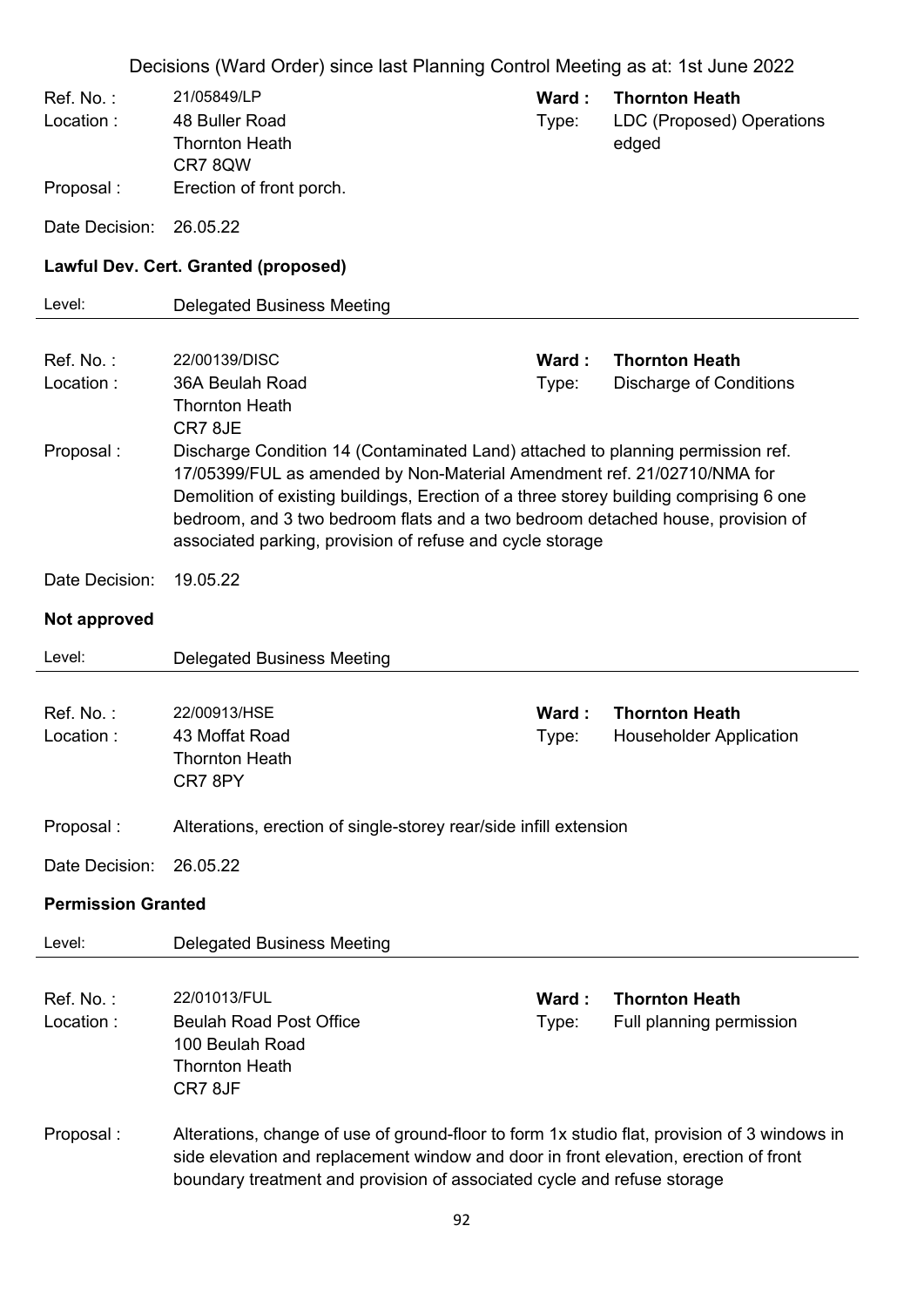Date Decision: 19.05.22

## **Permission Refused**

| Level:                    | <b>Delegated Business Meeting</b>                                                                                                                                                                   |                |                                                                             |
|---------------------------|-----------------------------------------------------------------------------------------------------------------------------------------------------------------------------------------------------|----------------|-----------------------------------------------------------------------------|
| Ref. No.:<br>Location:    | 22/01330/HSE<br>44 Wharncliffe Gardens<br>South Norwood<br>London<br><b>SE25 6DQ</b>                                                                                                                | Ward:<br>Type: | <b>Thornton Heath</b><br><b>Householder Application</b>                     |
| Proposal:                 | Loft conversion with erection of hip to gable extension and rear box dormer. Installation of<br>front rooflights.                                                                                   |                |                                                                             |
| Date Decision:            | 20.05.22                                                                                                                                                                                            |                |                                                                             |
| <b>Permission Granted</b> |                                                                                                                                                                                                     |                |                                                                             |
| Level:                    | <b>Delegated Business Meeting</b>                                                                                                                                                                   |                |                                                                             |
| Ref. No.:<br>Location:    | 22/01426/GPDO<br>53 Canham Road<br>South Norwood<br>London<br><b>SE25 6SA</b>                                                                                                                       | Ward:<br>Type: | <b>Thornton Heath</b><br>Prior Appvl - Class A Larger<br><b>House Extns</b> |
| Proposal:                 | Erection of a single storey rear extension projecting out 4 metres from the rear wall of the<br>original house with a height to the eaves of 3 metres and a maximum overall height of 3.5<br>metres |                |                                                                             |
| Date Decision:            | 18.05.22                                                                                                                                                                                            |                |                                                                             |
|                           | <b>Prior Approval No Jurisdiction (GPDO)</b>                                                                                                                                                        |                |                                                                             |
| Level:                    | <b>Delegated Business Meeting</b>                                                                                                                                                                   |                |                                                                             |
| Ref. No.:<br>Location:    | 22/01444/LP<br>53 Canham Road<br>South Norwood<br>London<br><b>SE25 6SA</b>                                                                                                                         | Ward:<br>Type: | <b>Thornton Heath</b><br>LDC (Proposed) Operations<br>edged                 |
| Proposal:                 | Erection of rear dormer extension and provision of 3 rooflights in front roofslope.                                                                                                                 |                |                                                                             |
| Date Decision:            | 26.05.22                                                                                                                                                                                            |                |                                                                             |
|                           | Lawful Dev. Cert. Granted (proposed)                                                                                                                                                                |                |                                                                             |
| Level:                    | <b>Delegated Business Meeting</b>                                                                                                                                                                   |                |                                                                             |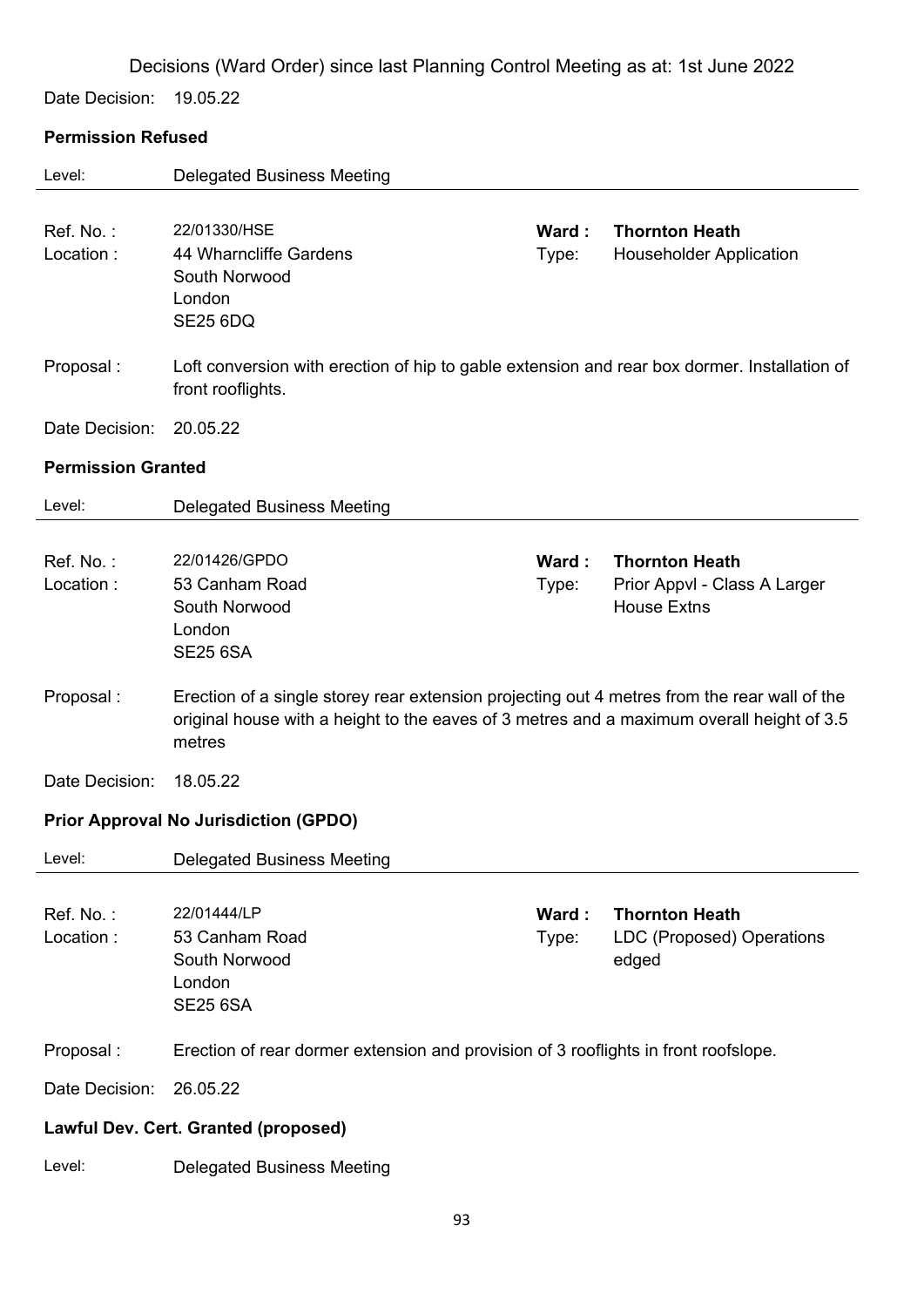| Ref. No.:<br>Location:    | 22/01874/PDO<br>61-69 Beulah Road<br><b>Thornton Heath</b><br>CR78JG                                                                                                                                                                                | Ward:<br>Type: | <b>Thornton Heath</b><br>Observations on permitted<br>development |
|---------------------------|-----------------------------------------------------------------------------------------------------------------------------------------------------------------------------------------------------------------------------------------------------|----------------|-------------------------------------------------------------------|
| Proposal:                 | Removal and replacement of 3o. Existing antennas with 3No. Upgraded antennas<br>located on the rooftop, the removal and replacement of 1No. BTS3900L cabinet with<br>1No. RBS6130 cabinet located on the rooftop and ancillary development thereto. |                |                                                                   |
| Date Decision:            | 17.05.22                                                                                                                                                                                                                                            |                |                                                                   |
| <b>No Objection</b>       |                                                                                                                                                                                                                                                     |                |                                                                   |
| Level:                    | <b>Delegated Business Meeting</b>                                                                                                                                                                                                                   |                |                                                                   |
| Ref. No.:<br>Location:    | 22/01948/LP<br>12 Hamilton Road<br><b>Thornton Heath</b><br>CR78NL                                                                                                                                                                                  | Ward:<br>Type: | <b>Thornton Heath</b><br>LDC (Proposed) Operations<br>edged       |
| Proposal:                 | Single storey rear infill extension                                                                                                                                                                                                                 |                |                                                                   |
| Date Decision:            | 25.05.22                                                                                                                                                                                                                                            |                |                                                                   |
|                           | Lawful Dev. Cert. Granted (proposed)                                                                                                                                                                                                                |                |                                                                   |
| Level:                    | <b>Delegated Business Meeting</b>                                                                                                                                                                                                                   |                |                                                                   |
| Ref. No.:<br>Location:    | 22/00788/HSE<br>18 Courtney Road<br>Croydon<br>CR0 4LS                                                                                                                                                                                              | Ward:<br>Type: | <b>Waddon</b><br><b>Householder Application</b>                   |
| Proposal:                 | Erection of single storey side/rear extension and first floor side extension; erection of<br>dormer extension in rear roofslope and installation of rooflights in front rooflsope.                                                                  |                |                                                                   |
| Date Decision:            | 27.05.22                                                                                                                                                                                                                                            |                |                                                                   |
| <b>Permission Granted</b> |                                                                                                                                                                                                                                                     |                |                                                                   |
| Level:                    | <b>Delegated Business Meeting</b>                                                                                                                                                                                                                   |                |                                                                   |
| Ref. No.:                 | 22/00858/DISC                                                                                                                                                                                                                                       | Ward:          | <b>Waddon</b>                                                     |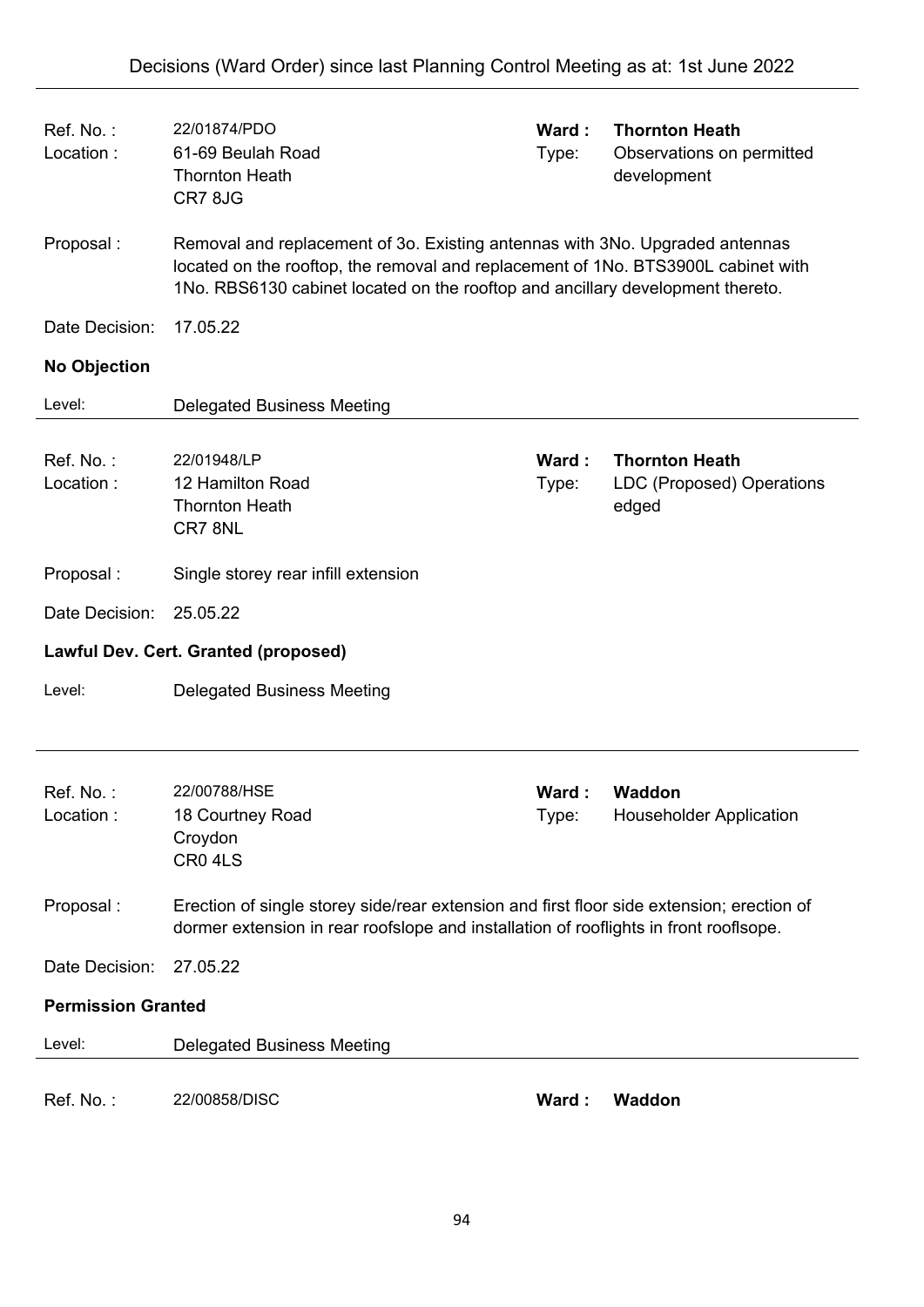|                           | Decisions (Ward Order) since last Planning Control Meeting as at: 1st June 2022                                                                                                                                                                                                                                                     |                 |                                                 |
|---------------------------|-------------------------------------------------------------------------------------------------------------------------------------------------------------------------------------------------------------------------------------------------------------------------------------------------------------------------------------|-----------------|-------------------------------------------------|
| Location:                 | Makro<br>Peterwood Way<br>Croydon<br>CR04UQ                                                                                                                                                                                                                                                                                         | Type:           | <b>Discharge of Conditions</b>                  |
| Proposal:                 | Application to discharge part b of Condition 4 (archaeology) from planning permission<br>20/00420/FUL for 'External alterations to the existing warehouse and reconfiguration of<br>the parking area to facilitate the change of use of the building from Cash & Carry (sui<br>generis) to a Storage & Distribution warehouse (B8)' |                 |                                                 |
| Date Decision:            | 18.05.22                                                                                                                                                                                                                                                                                                                            |                 |                                                 |
| <b>Approved</b>           |                                                                                                                                                                                                                                                                                                                                     |                 |                                                 |
| Level:                    | <b>Delegated Business Meeting</b>                                                                                                                                                                                                                                                                                                   |                 |                                                 |
| Ref. No.:<br>Location:    | 22/00903/HSE<br>15 Alton Road<br>Croydon<br>CR0 4LZ                                                                                                                                                                                                                                                                                 | Ward:<br>Type:  | Waddon<br><b>Householder Application</b>        |
| Proposal:                 | Erection of single storey side/rear extension                                                                                                                                                                                                                                                                                       |                 |                                                 |
| Date Decision:            | 24.05.22                                                                                                                                                                                                                                                                                                                            |                 |                                                 |
| <b>Permission Granted</b> |                                                                                                                                                                                                                                                                                                                                     |                 |                                                 |
| Level:                    | <b>Delegated Business Meeting</b>                                                                                                                                                                                                                                                                                                   |                 |                                                 |
| Ref. No.:<br>Location:    | 22/01005/HSE<br>26 Waddon Way<br>Croydon<br>CR04HU                                                                                                                                                                                                                                                                                  | Ward:<br>Type:  | <b>Waddon</b><br><b>Householder Application</b> |
| Proposal:                 | Erection of single-storey front extension following demolition of the front porch.                                                                                                                                                                                                                                                  |                 |                                                 |
| Date Decision:            | 17.05.22                                                                                                                                                                                                                                                                                                                            |                 |                                                 |
| <b>Permission Granted</b> |                                                                                                                                                                                                                                                                                                                                     |                 |                                                 |
| Level:                    | <b>Delegated Business Meeting</b>                                                                                                                                                                                                                                                                                                   |                 |                                                 |
| Ref. No.:<br>Location:    | 22/01121/FUL<br>14 Progress Business Park<br>Progress Way<br>Croydon<br>CR04XD                                                                                                                                                                                                                                                      | Ward :<br>Type: | Waddon<br>Full planning permission              |
| Proposal:                 | Installation of fire door on the south-western (rear) elevation of the building                                                                                                                                                                                                                                                     |                 |                                                 |
| Date Decision:            | 20.05.22                                                                                                                                                                                                                                                                                                                            |                 |                                                 |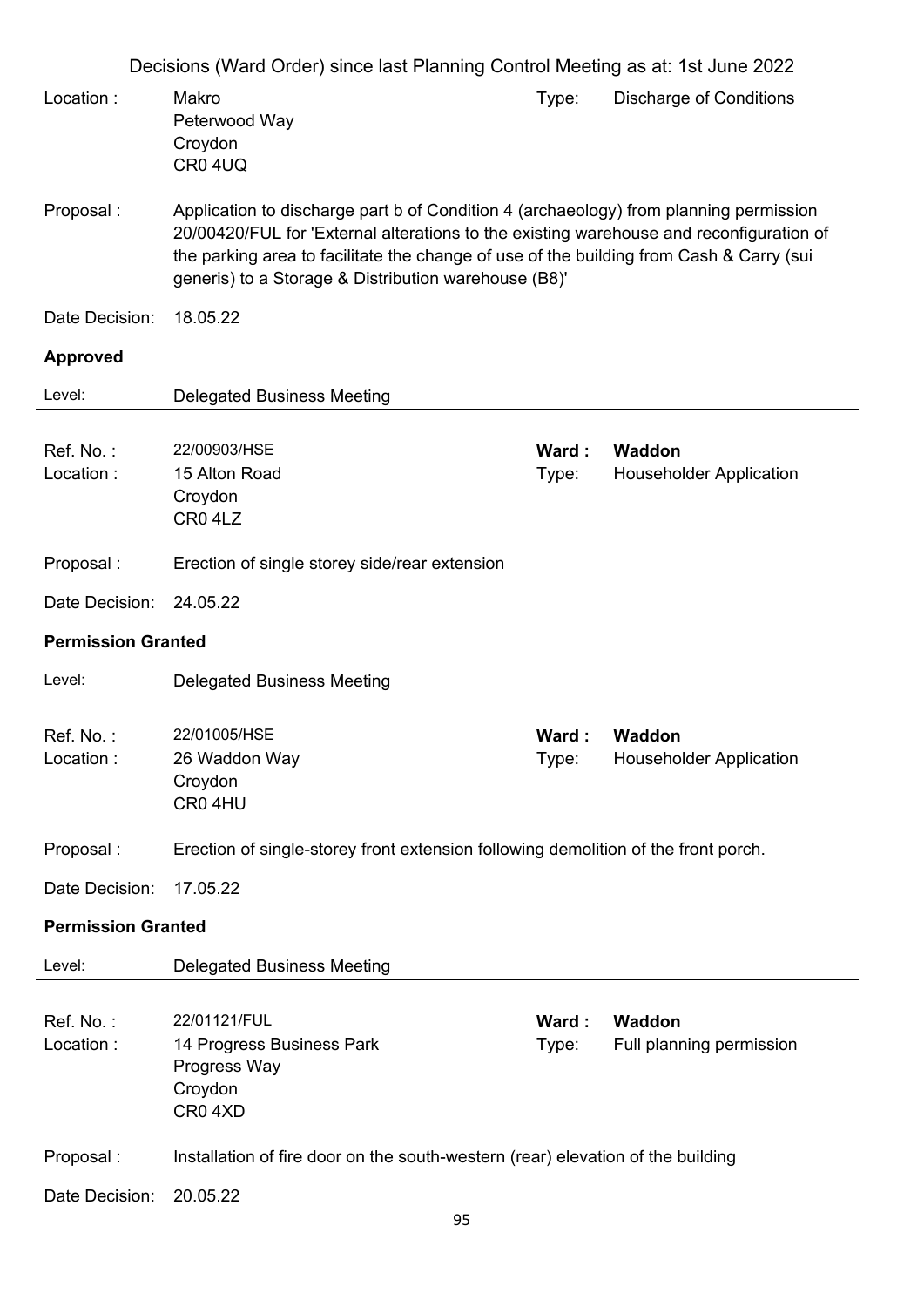#### **Permission Granted**

| Level:                    | <b>Delegated Business Meeting</b>                                                                                                                                                                                                                                                                                                                                                                                                                                                  |                 |                                                              |  |  |
|---------------------------|------------------------------------------------------------------------------------------------------------------------------------------------------------------------------------------------------------------------------------------------------------------------------------------------------------------------------------------------------------------------------------------------------------------------------------------------------------------------------------|-----------------|--------------------------------------------------------------|--|--|
| Ref. No.:<br>Location:    | 22/01165/GPDO<br>16 Ravenswood Road<br>Croydon<br>CR <sub>0</sub> 4BL                                                                                                                                                                                                                                                                                                                                                                                                              | Ward :<br>Type: | Waddon<br>Prior Appvl - Class A Larger<br><b>House Extns</b> |  |  |
| Proposal:                 | Erection of a single storey rear extension projecting out 6 metres from the rear wall of the<br>original house with a height to the eaves of 2.6 metres and a maximum height of 3.47<br>metres                                                                                                                                                                                                                                                                                     |                 |                                                              |  |  |
| Date Decision:            | 16.05.22                                                                                                                                                                                                                                                                                                                                                                                                                                                                           |                 |                                                              |  |  |
|                           | <b>Prior Approval No Jurisdiction (GPDO)</b>                                                                                                                                                                                                                                                                                                                                                                                                                                       |                 |                                                              |  |  |
| Level:                    | <b>Delegated Business Meeting</b>                                                                                                                                                                                                                                                                                                                                                                                                                                                  |                 |                                                              |  |  |
| Ref. No.:<br>Location:    | 22/01214/CONR<br>330 Purley Way<br>Croydon<br>CR <sub>0</sub> 4XJ                                                                                                                                                                                                                                                                                                                                                                                                                  | Ward :<br>Type: | <b>Waddon</b><br><b>Removal of Condition</b>                 |  |  |
| Proposal:                 | Application under section 73 of the Town and Country Planning Act 1990 (as amended)<br>to vary condition number 7 (opening hours) attached to planning permission ref.<br>21/04576/FUL (Physical alterations creating a modernised retail unit (Class E),<br>installation of a new plant compound, trolley bays and other minor site works and an<br>extension to both the range of goods previously permitted to be sold from the existing<br>floorspace and hours of operation). |                 |                                                              |  |  |
| Date Decision:            | 16.05.22                                                                                                                                                                                                                                                                                                                                                                                                                                                                           |                 |                                                              |  |  |
| <b>Permission Granted</b> |                                                                                                                                                                                                                                                                                                                                                                                                                                                                                    |                 |                                                              |  |  |
| Level:                    | <b>Delegated Business Meeting</b>                                                                                                                                                                                                                                                                                                                                                                                                                                                  |                 |                                                              |  |  |
| Ref. No.:<br>Location:    | 22/01242/LP<br>18 Godson Road<br>Croydon<br>CR04LT                                                                                                                                                                                                                                                                                                                                                                                                                                 | Ward:<br>Type:  | <b>Waddon</b><br>LDC (Proposed) Operations<br>edged          |  |  |
| Proposal:                 | Erection of detached outbuilding                                                                                                                                                                                                                                                                                                                                                                                                                                                   |                 |                                                              |  |  |
| Date Decision:            | 19.05.22                                                                                                                                                                                                                                                                                                                                                                                                                                                                           |                 |                                                              |  |  |
|                           | Lawful Dev. Cert. Granted (proposed)                                                                                                                                                                                                                                                                                                                                                                                                                                               |                 |                                                              |  |  |
| Level:                    | <b>Delegated Business Meeting</b>                                                                                                                                                                                                                                                                                                                                                                                                                                                  |                 |                                                              |  |  |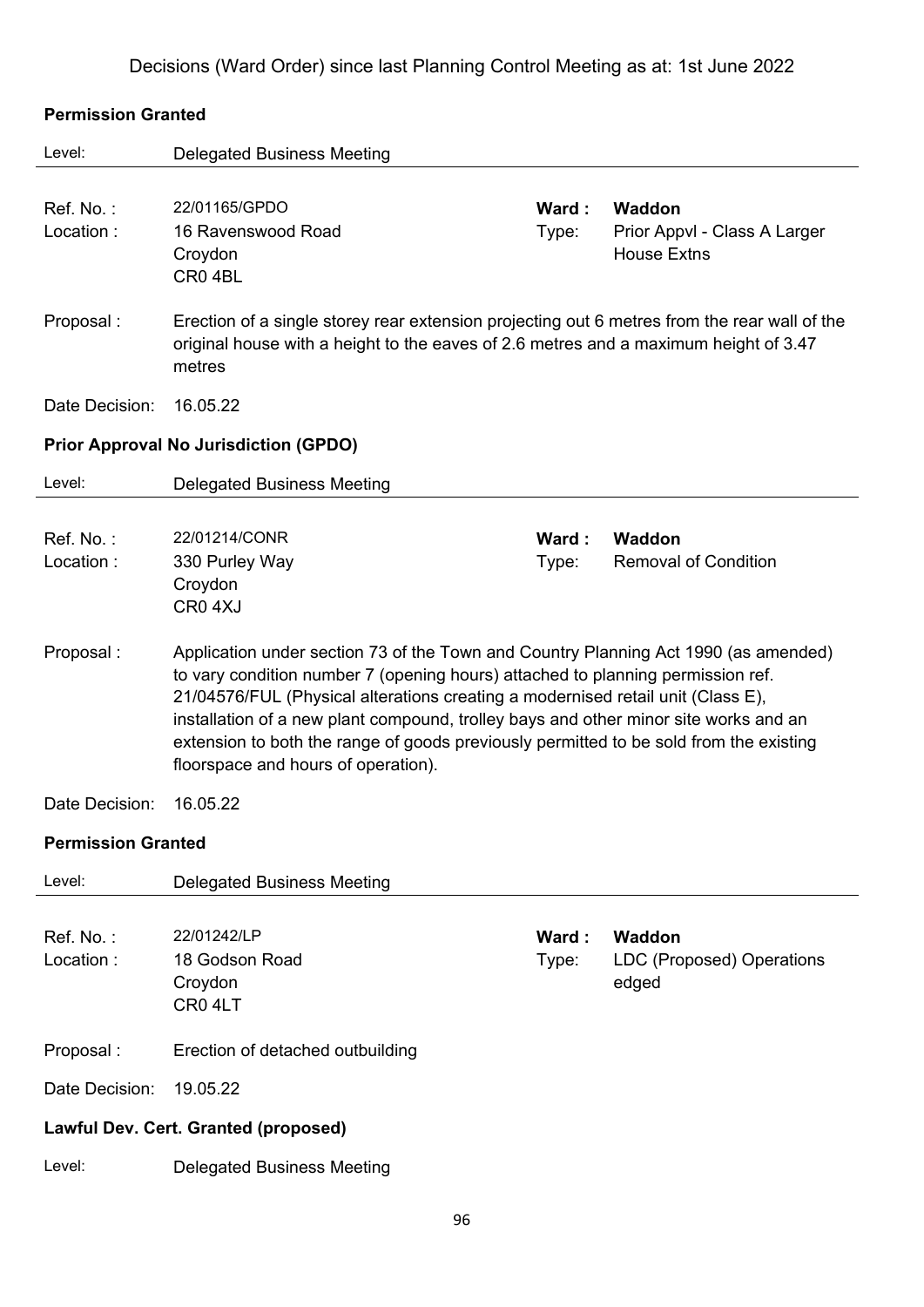| Ref. No.:<br>Location:    | 22/01301/HSE<br>48 Goodwin Road<br>Croydon<br>CR04EG                                                                                    | Ward:<br>Type: | Waddon<br><b>Householder Application</b>        |  |
|---------------------------|-----------------------------------------------------------------------------------------------------------------------------------------|----------------|-------------------------------------------------|--|
| Proposal:                 | Demolition of existing single storey rear extension and erection of single storey rear<br>extension                                     |                |                                                 |  |
| Date Decision:            | 20.05.22                                                                                                                                |                |                                                 |  |
| <b>Permission Granted</b> |                                                                                                                                         |                |                                                 |  |
| Level:                    | <b>Delegated Business Meeting</b>                                                                                                       |                |                                                 |  |
| Ref. No.:<br>Location:    | 22/01303/FUL<br><b>Stafford Court</b><br><b>Stafford Road</b><br>Croydon<br>CR0 4NL                                                     | Ward:<br>Type: | Waddon<br>Full planning permission              |  |
| Proposal:                 | Erection of fourth storey (upward roof extension) to provide two residential units with<br>associated cycle parking and refuse storage. |                |                                                 |  |
| Date Decision:            | 20.05.22                                                                                                                                |                |                                                 |  |
| <b>Permission Granted</b> |                                                                                                                                         |                |                                                 |  |
|                           |                                                                                                                                         |                |                                                 |  |
| Level:                    | <b>Delegated Business Meeting</b>                                                                                                       |                |                                                 |  |
| Ref. No.:<br>Location:    | 22/01392/HSE<br>1 Bramley Close<br>South Croydon<br>CR2 6NQ                                                                             | Ward:<br>Type: | <b>Waddon</b><br><b>Householder Application</b> |  |
| Proposal:                 | Erection of conservatory to rear.                                                                                                       |                |                                                 |  |
| Date Decision:            | 23.05.22                                                                                                                                |                |                                                 |  |
| <b>Permission Refused</b> |                                                                                                                                         |                |                                                 |  |
| Level:                    | <b>Delegated Business Meeting</b>                                                                                                       |                |                                                 |  |
| Ref. No.:<br>Location:    | 22/01413/ADV<br>66 Haling Park Road<br>South Croydon<br>CR2 6NF                                                                         | Ward:<br>Type: | Waddon<br>Consent to display<br>advertisements  |  |
| Proposal:                 | Replacement of existing Non Illuminated Fascia Sign, signages and Aluminium Tray<br>Sign.                                               |                |                                                 |  |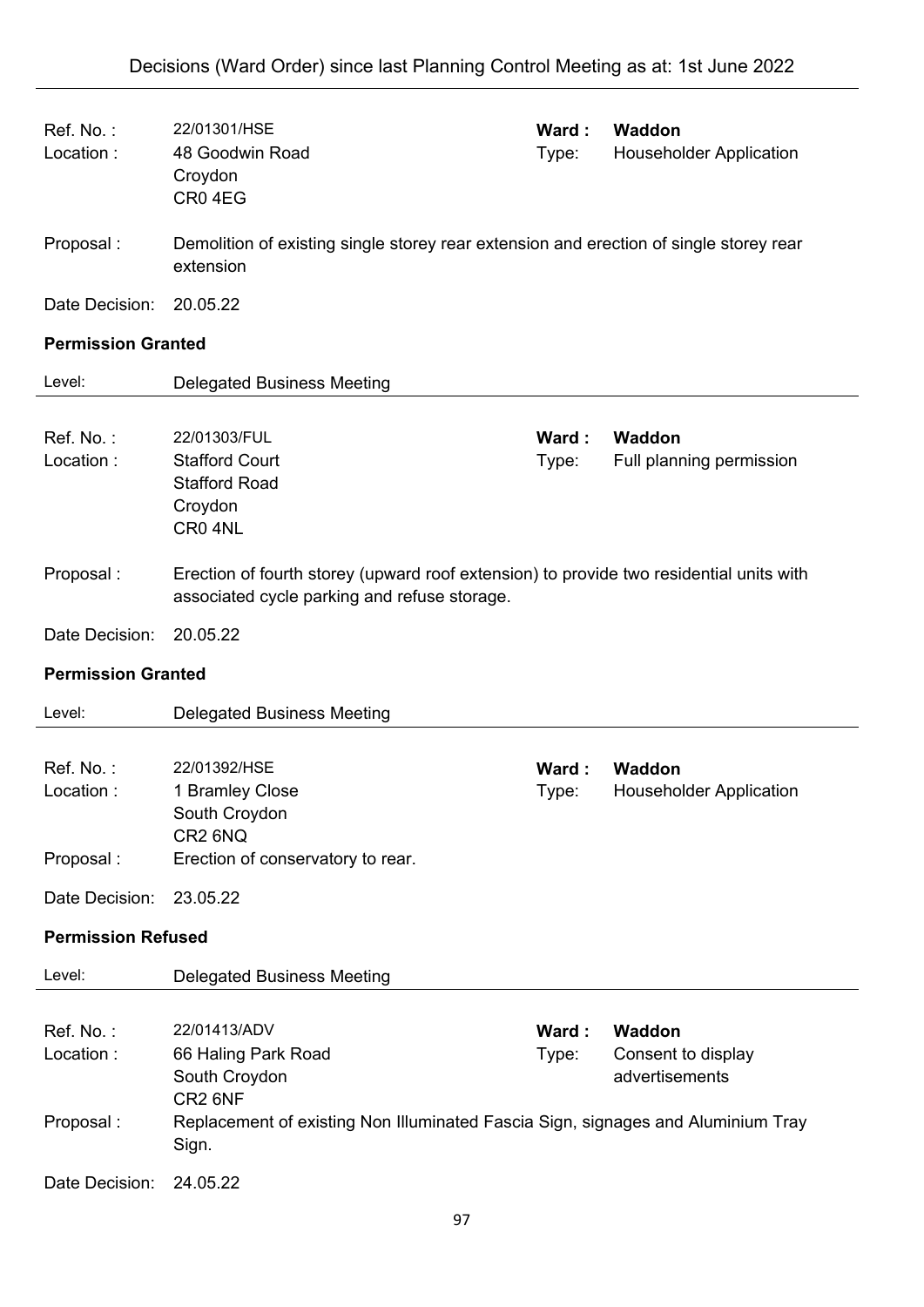### **Consent Granted (Advertisement)**

| Level:                              | <b>Delegated Business Meeting</b>                                                                                                                                                    |                |                                                           |
|-------------------------------------|--------------------------------------------------------------------------------------------------------------------------------------------------------------------------------------|----------------|-----------------------------------------------------------|
| Ref. No.:<br>Location:              | 22/01472/HSE<br>62 The Ridgeway<br>Croydon<br>CR04AE                                                                                                                                 | Ward:<br>Type: | Waddon<br><b>Householder Application</b>                  |
| Proposal:                           | Erection of Front porch.                                                                                                                                                             |                |                                                           |
| Date Decision:                      | 27.05.22                                                                                                                                                                             |                |                                                           |
| <b>Permission Granted</b>           |                                                                                                                                                                                      |                |                                                           |
| Level:                              | <b>Delegated Business Meeting</b>                                                                                                                                                    |                |                                                           |
| Ref. No.:<br>Location:              | 22/01512/CAT<br>37 Waldronhyrst<br>South Croydon<br>CR <sub>2</sub> 6N <sub>Z</sub>                                                                                                  | Ward:<br>Type: | Waddon<br>Works to Trees in a<br><b>Conservation Area</b> |
| Proposal:                           | T1. Silver Maple. Reduce to previous reduction points<br>T2. English Oak. Reduce to give 2m clearance.                                                                               |                |                                                           |
| Date Decision:                      | 19.05.22                                                                                                                                                                             |                |                                                           |
|                                     | No objection (tree works in Con Areas)                                                                                                                                               |                |                                                           |
| Level:                              | <b>Delegated Business Meeting</b>                                                                                                                                                    |                |                                                           |
| Ref. No.:<br>Location:<br>Proposal: | 21/04903/CONR<br>Land R/o 8-10 Carmichael Road<br>South Norwood<br>London<br><b>SE25 5LT</b><br>Variation of condition 2 (approved plans) from planning application 20/01681/FUL for | Ward:<br>Type: | Woodside<br><b>Removal of Condition</b>                   |
| Date Decision:                      | 'Removal of rear outbuildings and erection of two new homes' to change the grey timber<br>cladding to render and alter the fenestration<br>27.05.22                                  |                |                                                           |
| <b>Withdrawn application</b>        |                                                                                                                                                                                      |                |                                                           |
| Level:                              | <b>Delegated Business Meeting</b>                                                                                                                                                    |                |                                                           |
| Ref. No.:                           | 22/00477/HSE                                                                                                                                                                         | Ward:          | Woodside                                                  |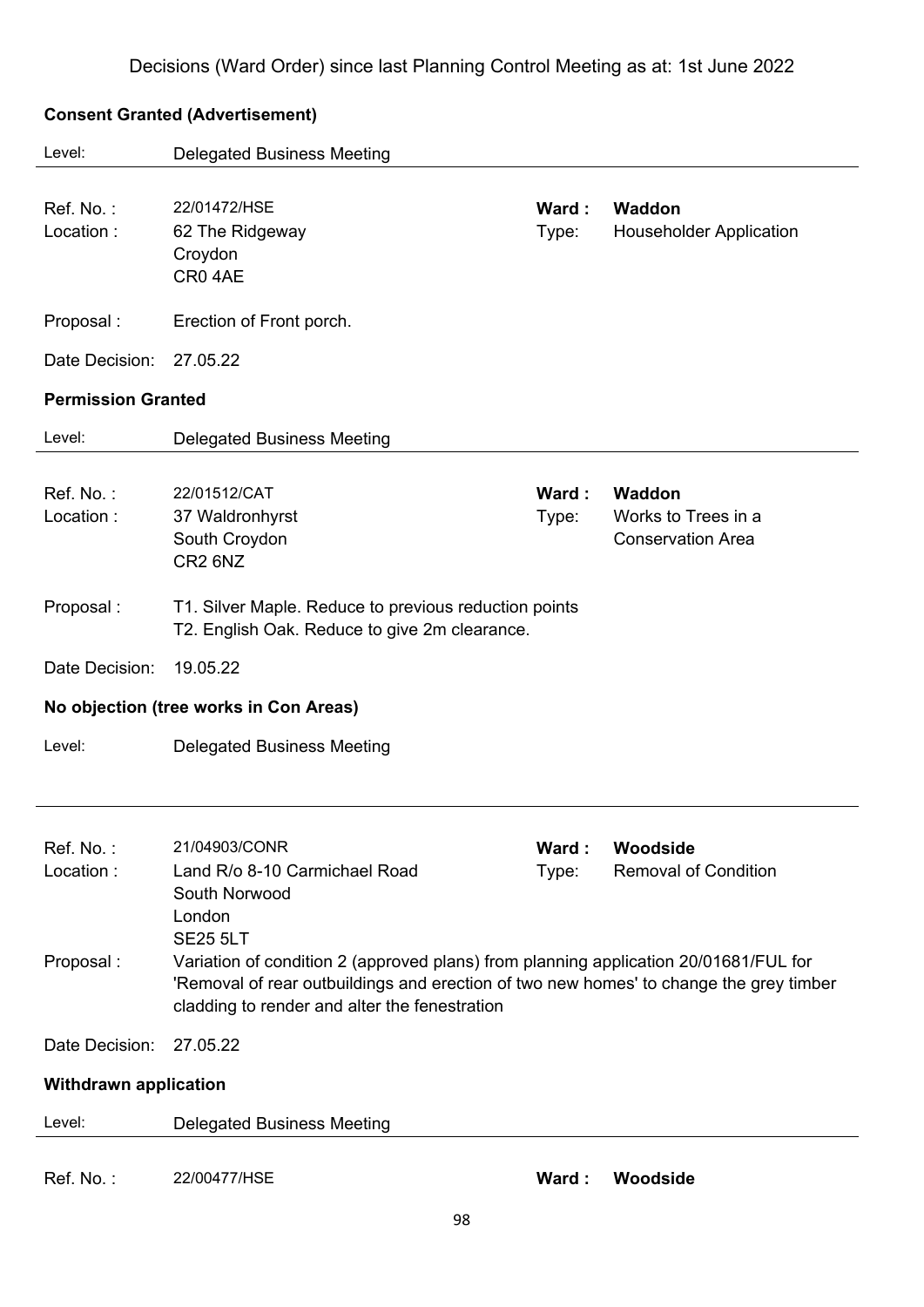Decisions (Ward Order) since last Planning Control Meeting as at: 1st June 2022 Location : 28 Crowther Road South Norwood London SE25 5QW Type: Householder Application Proposal : Erection of ground Floor rear extension Date Decision: 20.05.22 **Permission Granted**  Level: Delegated Business Meeting Ref. No. : 22/00717/DISC **Ward : Woodside** Location : Development Site Former Site Of Queens Arms 40 Portland Road South Norwood London Type: Discharge of Conditions Proposal : Discharge of condition 6 (Cycle Stores) and 8 (Land & Finished Floor Levels) attached to planning permission 20/06358/FUL for the demolition of existing building and construction of mixed used building part three/four/five storeys to provide commercial space at ground floor level (Class A1/A2/B1A Uses) and 30 self-contained flats, provision of cycle and refuse storage (integrated communal roof garden) Date Decision: 27.05.22 **Part Approved / Part Not Approved**  Level: Delegated Business Meeting Ref. No. : 22/00722/FUL **Ward : Woodside** Location : Development Site At 113 - 121 Portland Road South Norwood London SE25 4UN Type: Full planning permission Proposal : Partial change of use of ground floor to provide 2 x studio apartments (Use Class C3) with minor alterations to building frontage. Date Decision: 24.05.22 **Permission Refused**  Level: Delegated Business Meeting Ref. No. : 22/01007/LP **Ward : Woodside**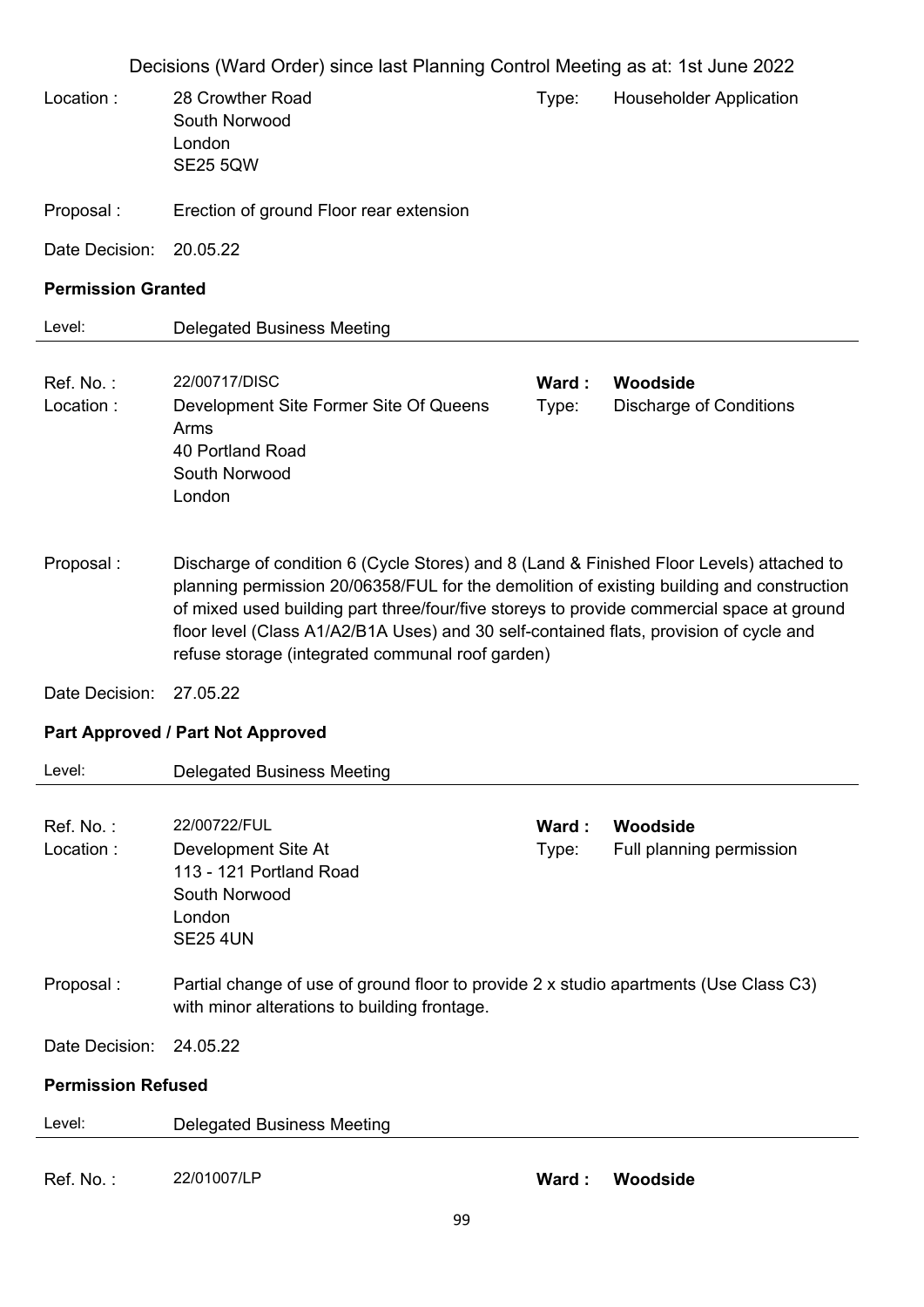|                        | Decisions (Ward Order) since last Planning Control Meeting as at: 1st June 2022                                                                                                             |                 |                                                                |
|------------------------|---------------------------------------------------------------------------------------------------------------------------------------------------------------------------------------------|-----------------|----------------------------------------------------------------|
| Location:              | 12 Sandown Road<br>South Norwood<br>London<br><b>SE25 4XE</b>                                                                                                                               | Type:           | LDC (Proposed) Operations<br>edged                             |
| Proposal:              | Erection of an 'L' shaped dormer roof extension and 2 rooflights in the front roof slope                                                                                                    |                 |                                                                |
| Date Decision:         | 19.05.22                                                                                                                                                                                    |                 |                                                                |
|                        | Lawful Dev. Cert. Granted (proposed)                                                                                                                                                        |                 |                                                                |
| Level:                 | <b>Delegated Business Meeting</b>                                                                                                                                                           |                 |                                                                |
| Ref. No.:<br>Location: | 22/01352/LE<br>65 Birchanger Road<br>South Norwood<br>London<br><b>SE25 5BE</b>                                                                                                             | Ward :<br>Type: | Woodside<br>LDC (Existing) Use edged                           |
| Proposal:              | Lawful use of the property as five self contained flats                                                                                                                                     |                 |                                                                |
| Date Decision:         | 24.05.22                                                                                                                                                                                    |                 |                                                                |
|                        | <b>Lawful Dev. Cert. Granted (existing)</b>                                                                                                                                                 |                 |                                                                |
| Level:                 | <b>Delegated Business Meeting</b>                                                                                                                                                           |                 |                                                                |
| Ref. No.:<br>Location: | 22/01577/GPDO<br>545 Davidson Road<br>Croydon<br>CR <sub>0</sub> 6DT                                                                                                                        | Ward :<br>Type: | Woodside<br>Prior Appvl - Class A Larger<br><b>House Extns</b> |
| Proposal:              | Erection of a single storey rear extension projecting out 5 metres from the rear wall of the<br>original house with a height to the eaves of 3 metres and a maximum height of 3.2<br>metres |                 |                                                                |
| Date Decision:         | 18.05.22                                                                                                                                                                                    |                 |                                                                |
| (Approval) refused     |                                                                                                                                                                                             |                 |                                                                |
| Level:                 | <b>Delegated Business Meeting</b>                                                                                                                                                           |                 |                                                                |
| Ref. No.:<br>Location: | 22/02005/LP<br>26 Rees Gardens                                                                                                                                                              | Ward:<br>Type:  | Woodside<br>LDC (Proposed) Operations<br>edged                 |
|                        | Croydon<br>CR0 6HR                                                                                                                                                                          |                 |                                                                |
| Proposal:              | Hip to gable roof extension, rear dormer with Juliet balcony and front rooflight associated<br>with a loft conversion.                                                                      |                 |                                                                |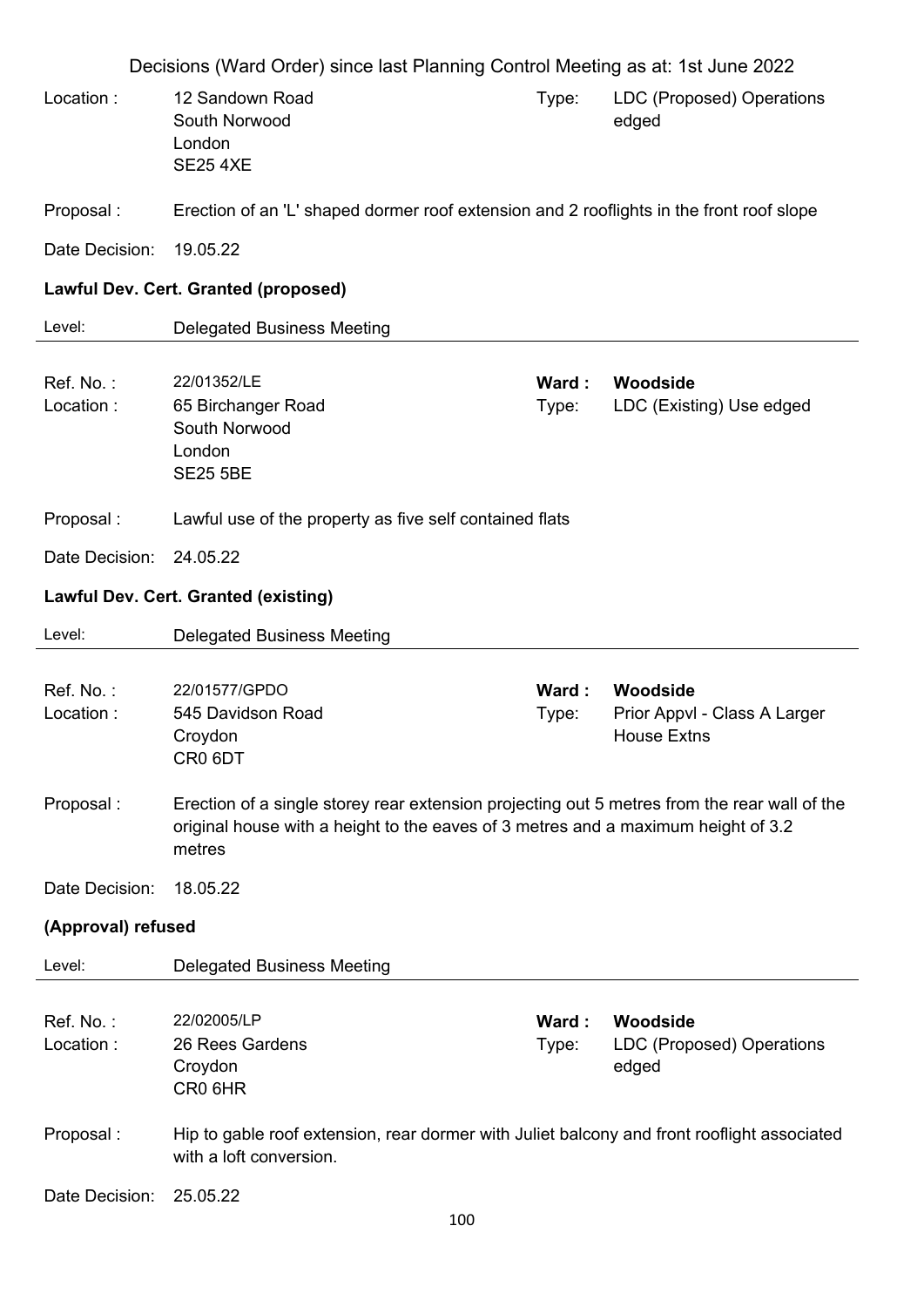# Level: Delegated Business Meeting Ref. No. : 22/02021/LP **Ward : Woodside** Location : 88 Belmont Road South Norwood London SE25 4QF Type: LDC (Proposed) Operations edged Proposal : Loft conversion with erection of L-shaped rear dormer and insertion of rooflights to front roofslope. Alterations to fenestrations on ground floor. Date Decision: 27.05.22 **Lawful Dev. Cert. Granted (proposed)**  Level: Delegated Business Meeting Ref. No. : 22/02107/LP **Ward : Woodside** Location : 313 Portland Road South Norwood London SE25 4QQ Type: LDC (Proposed) Operations edged Proposal : Erection of a rear dormer and rooflights in front elevation Date Decision: 24.05.22 **Lawful Dev. Cert. Granted (proposed)**  Level: Delegated Business Meeting Ref. No. : 20/02278/DISC **Ward : West Thornton** Location : The Wheatsheaf 757 - 759 London Road Thornton Heath CR7 6AW Type: Discharge of Conditions Proposal : Discharge of condition 8 (Site investigation) of planning permission 17/00663/FUL - Demolition of existing Public House and erection of a 5 storey building providing 134sqm of Class A1/A2 use at ground floor, and 6 one bedroom, 4 two bedroom and 3 three bedroom flats above: formation of vehicular access and provision of associated car parking and secure cycle storage. Date Decision: 25.05.22 **Not approved**

#### **Lawful Dev. Cert. Granted (proposed)**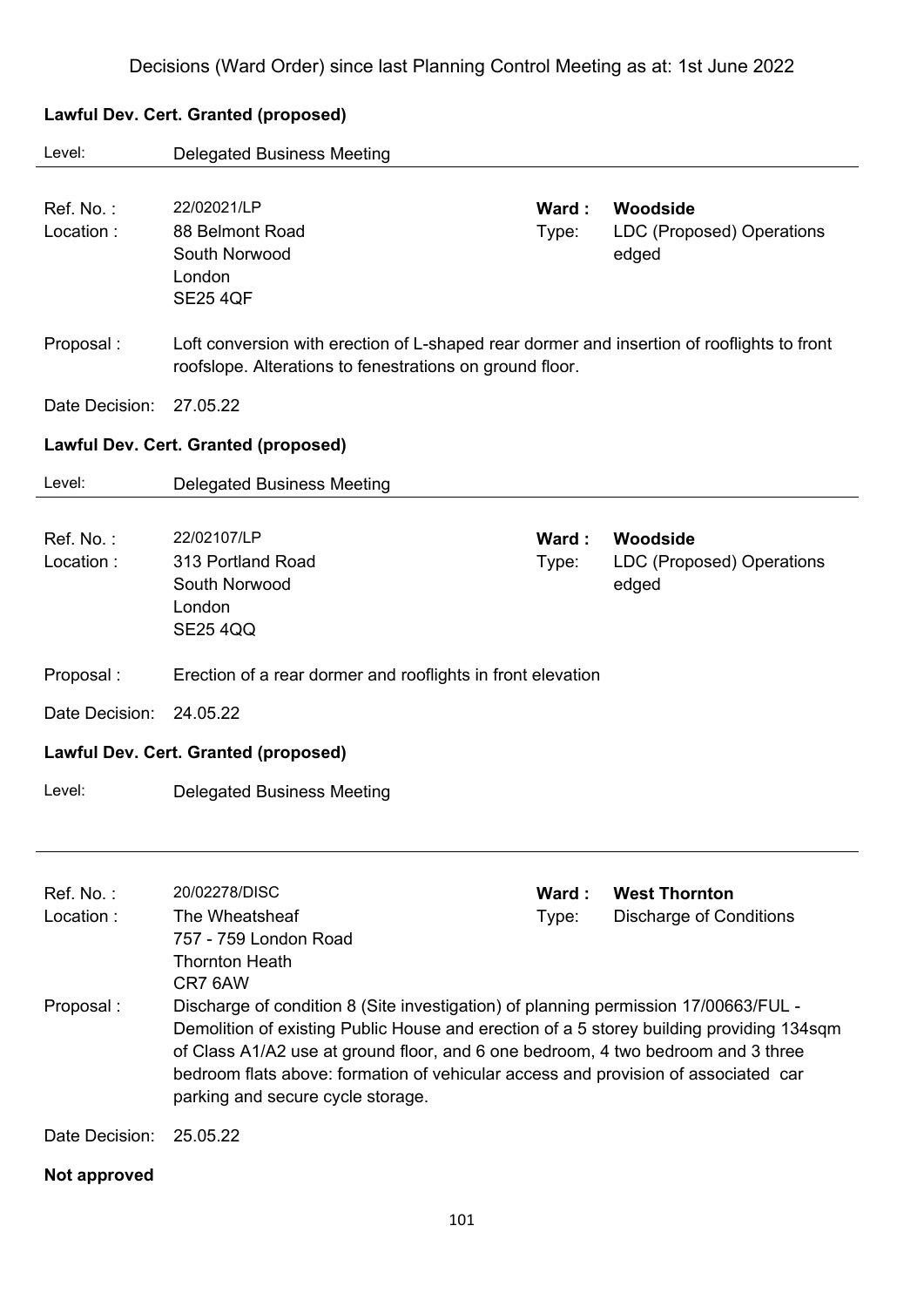|                           | Decisions (Ward Order) since last Planning Control Meeting as at: 1st June 2022                                                                                                                                                                                                                                                                                                                               |                |                                                                   |
|---------------------------|---------------------------------------------------------------------------------------------------------------------------------------------------------------------------------------------------------------------------------------------------------------------------------------------------------------------------------------------------------------------------------------------------------------|----------------|-------------------------------------------------------------------|
| Level:                    | <b>Delegated Business Meeting</b>                                                                                                                                                                                                                                                                                                                                                                             |                |                                                                   |
| Ref. No.:<br>Location:    | 20/03186/DISC<br>The Wheatsheaf<br>757 - 759 London Road<br><b>Thornton Heath</b><br>CR7 6AW                                                                                                                                                                                                                                                                                                                  | Ward:<br>Type: | <b>West Thornton</b><br><b>Discharge of Conditions</b>            |
| Proposal:                 | Discharge of condition 11 (piling method statement) attached to planning permission<br>17/00663/FUL - Demolition of existing Public House and erection of a 5 storey building<br>providing 134sqm of Class A1/A2 use at ground floor, and 6 one bedroom, 4 two<br>bedroom and 3 three bedroom flats above: formation of vehicular access and provision of<br>associated car parking and secure cycle storage. |                |                                                                   |
| Date Decision:            | 25.05.22                                                                                                                                                                                                                                                                                                                                                                                                      |                |                                                                   |
| Not approved              |                                                                                                                                                                                                                                                                                                                                                                                                               |                |                                                                   |
| Level:                    | <b>Delegated Business Meeting</b>                                                                                                                                                                                                                                                                                                                                                                             |                |                                                                   |
| Ref. No.:                 | 21/05003/FUL                                                                                                                                                                                                                                                                                                                                                                                                  | Ward :         | <b>West Thornton</b>                                              |
| Location:                 | 282-284 Brigstock Road<br><b>Thornton Heath</b><br>CR7 7JE                                                                                                                                                                                                                                                                                                                                                    | Type:          | Full planning permission                                          |
| Proposal:                 | Erection of single-storey rear/side infill and rear/side extensions (following demolition of<br>existing addition), and Associated alterations                                                                                                                                                                                                                                                                |                |                                                                   |
| Date Decision:            | 27.05.22                                                                                                                                                                                                                                                                                                                                                                                                      |                |                                                                   |
| <b>Permission Granted</b> |                                                                                                                                                                                                                                                                                                                                                                                                               |                |                                                                   |
| Level:                    | <b>Delegated Business Meeting</b>                                                                                                                                                                                                                                                                                                                                                                             |                |                                                                   |
| Ref. No.:<br>Location:    | 21/06105/LP<br>108 Leander Road<br><b>Thornton Heath</b>                                                                                                                                                                                                                                                                                                                                                      | Ward:<br>Type: | <b>West Thornton</b><br><b>LDC (Proposed) Operations</b><br>edged |
| Proposal:                 | CR7 6JW<br>Conversion of loft to habitable space and eretion of rear dormer. Installation of 3<br>rooflights to the front slope.                                                                                                                                                                                                                                                                              |                |                                                                   |
| Date Decision:            | 25.05.22                                                                                                                                                                                                                                                                                                                                                                                                      |                |                                                                   |
|                           | Lawful Dev. Cert. Granted (proposed)                                                                                                                                                                                                                                                                                                                                                                          |                |                                                                   |
| Level:                    | <b>Delegated Business Meeting</b>                                                                                                                                                                                                                                                                                                                                                                             |                |                                                                   |
| Ref. No.:                 | 22/01432/GPDO                                                                                                                                                                                                                                                                                                                                                                                                 | Ward:          | <b>West Thornton</b>                                              |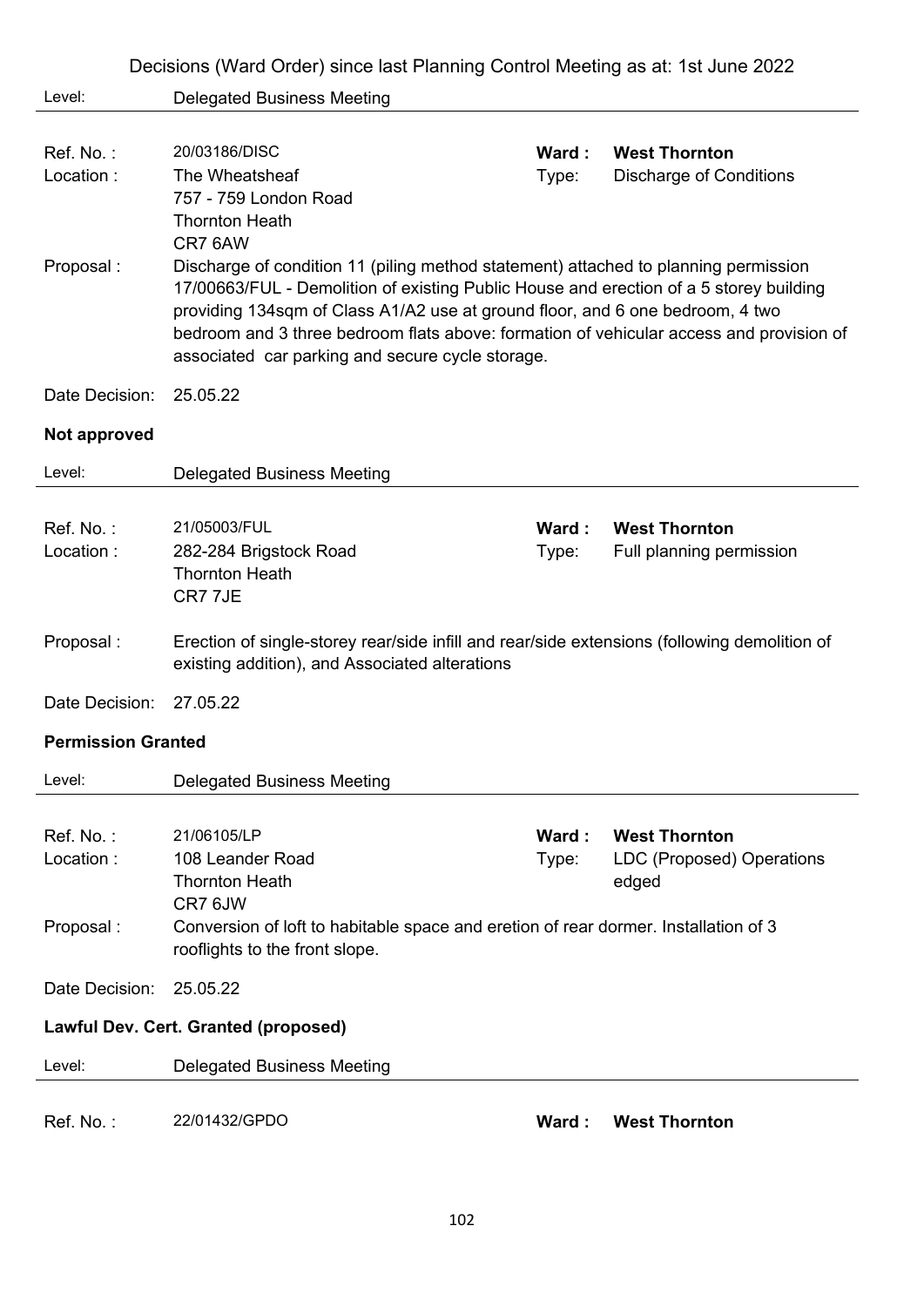|                           | Decisions (Ward Order) since last Planning Control Meeting as at: 1st June 2022                                                                                                                                    |                |                                                                            |
|---------------------------|--------------------------------------------------------------------------------------------------------------------------------------------------------------------------------------------------------------------|----------------|----------------------------------------------------------------------------|
| Location:                 | 101 Mayfield Road<br><b>Thornton Heath</b><br>CR7 6DP                                                                                                                                                              | Type:          | Prior Appvl - Class A Larger<br><b>House Extns</b>                         |
| Proposal:                 | Erection of a single storey rear extension projecting out 4.3 metres from the rear wall of<br>the original house with a height to the eaves of 3 metres and a maximum overall height of<br>3 metres                |                |                                                                            |
| Date Decision:            | 18.05.22                                                                                                                                                                                                           |                |                                                                            |
|                           | <b>Prior Approval No Jurisdiction (GPDO)</b>                                                                                                                                                                       |                |                                                                            |
| Level:                    | <b>Delegated Business Meeting</b>                                                                                                                                                                                  |                |                                                                            |
| Ref. No.:<br>Location:    | 22/01446/HSE<br>65 Mayfield Road<br><b>Thornton Heath</b><br>CR7 6DN                                                                                                                                               | Ward:<br>Type: | <b>West Thornton</b><br><b>Householder Application</b>                     |
| Proposal:                 | Alterations, demolition of existing garage, erection of hip to gable and rear dormer<br>extension, two-storey side extension and single-storey rear extension and provision of 4<br>rooflights in front roofslope. |                |                                                                            |
| Date Decision:            | 27.05.22                                                                                                                                                                                                           |                |                                                                            |
| <b>Permission Refused</b> |                                                                                                                                                                                                                    |                |                                                                            |
| Level:                    | <b>Delegated Business Meeting</b>                                                                                                                                                                                  |                |                                                                            |
| Ref. No.:<br>Location:    | 22/01552/GPDO<br>8 Kingswood Avenue<br><b>Thornton Heath</b><br>CR77HR                                                                                                                                             | Ward:<br>Type: | <b>West Thornton</b><br>Prior Appvl - Class A Larger<br><b>House Extns</b> |
| Proposal:                 | Erection of a single storey rear extension projecting out 4.5 metres from the rear wall of<br>the original house with a height to the eaves of 3 metres and a maximum overall height of<br>3 metres                |                |                                                                            |
| Date Decision:            | 24.05.22                                                                                                                                                                                                           |                |                                                                            |
|                           | <b>Prior Approval No Jurisdiction (GPDO)</b>                                                                                                                                                                       |                |                                                                            |
| Level:                    | <b>Delegated Business Meeting</b>                                                                                                                                                                                  |                |                                                                            |
| Ref. No.:<br>Location:    | 22/01584/GPDO<br>25 Grove Road<br><b>Thornton Heath</b><br>CR7 6HN                                                                                                                                                 | Ward:<br>Type: | <b>West Thornton</b><br>Prior Appvl - Class A Larger<br><b>House Extns</b> |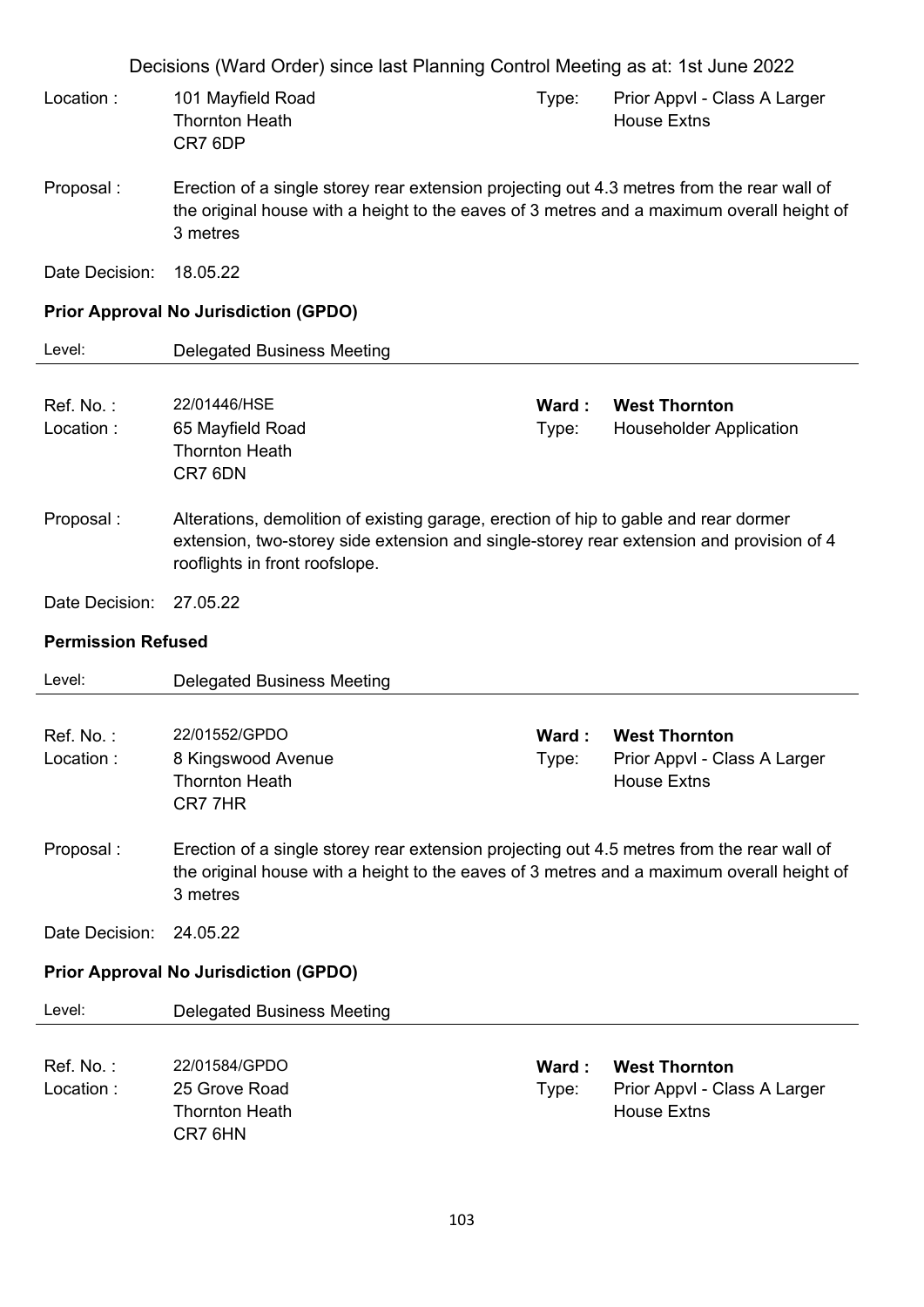Proposal : Erection of a single storey rear extension projecting out 5 metres from the rear wall of the original house with a height to the eaves of 2.8 metres and a maximum height of 3.6 metres

Date Decision: 24.05.22

## **Prior Approval No Jurisdiction (GPDO)**

| Level:                               | <b>Delegated Business Meeting</b>                                                                                                                                                            |                 |                                                                   |
|--------------------------------------|----------------------------------------------------------------------------------------------------------------------------------------------------------------------------------------------|-----------------|-------------------------------------------------------------------|
| Ref. No.:<br>Location:               | 22/01962/LP<br>304 Brigstock Road<br><b>Thornton Heath</b><br>CR7 7JE                                                                                                                        | Ward:<br>Type:  | <b>West Thornton</b><br>LDC (Proposed) Operations<br>edged        |
| Proposal:                            | Rear and side dormer and two front roof lights.                                                                                                                                              |                 |                                                                   |
| Date Decision:                       | 26.05.22                                                                                                                                                                                     |                 |                                                                   |
|                                      | <b>Lawful Dev. Cert. Granted (proposed)</b>                                                                                                                                                  |                 |                                                                   |
| Level:                               | <b>Delegated Business Meeting</b>                                                                                                                                                            |                 |                                                                   |
|                                      |                                                                                                                                                                                              |                 |                                                                   |
| Ref. No.:<br>Location:               | 19/02549/AUT<br>Land Adjacent<br>33 Milford Gardens<br>Croydon<br>CR07TT                                                                                                                     | Ward :<br>Type: | Out Of Borough<br><b>Consultation from Adjoining</b><br>Authority |
| Proposal:                            | Erection of a pair of semi detached 2 bedroom homes and parking, bin and cycle storage<br>- Adjoining borough consultion from London Borough of Bromley - Reference No:<br>DC/19/02081/FULL1 |                 |                                                                   |
| Date Decision:                       | 23.05.22                                                                                                                                                                                     |                 |                                                                   |
| Adj Borough - No Comment On Proposal |                                                                                                                                                                                              |                 |                                                                   |
| Level:                               | <b>Delegated Business Meeting</b>                                                                                                                                                            |                 |                                                                   |
| Ref. No.:<br>Location:               | 20/00668/AUT<br>Former Sludge Beds To The West Of<br>Beddington Lane And Land To The R/O 79-<br>83 Beddington Lane<br>Beddington                                                             | Ward:<br>Type:  | Out Of Borough<br><b>Consultation from Adjoining</b><br>Authority |